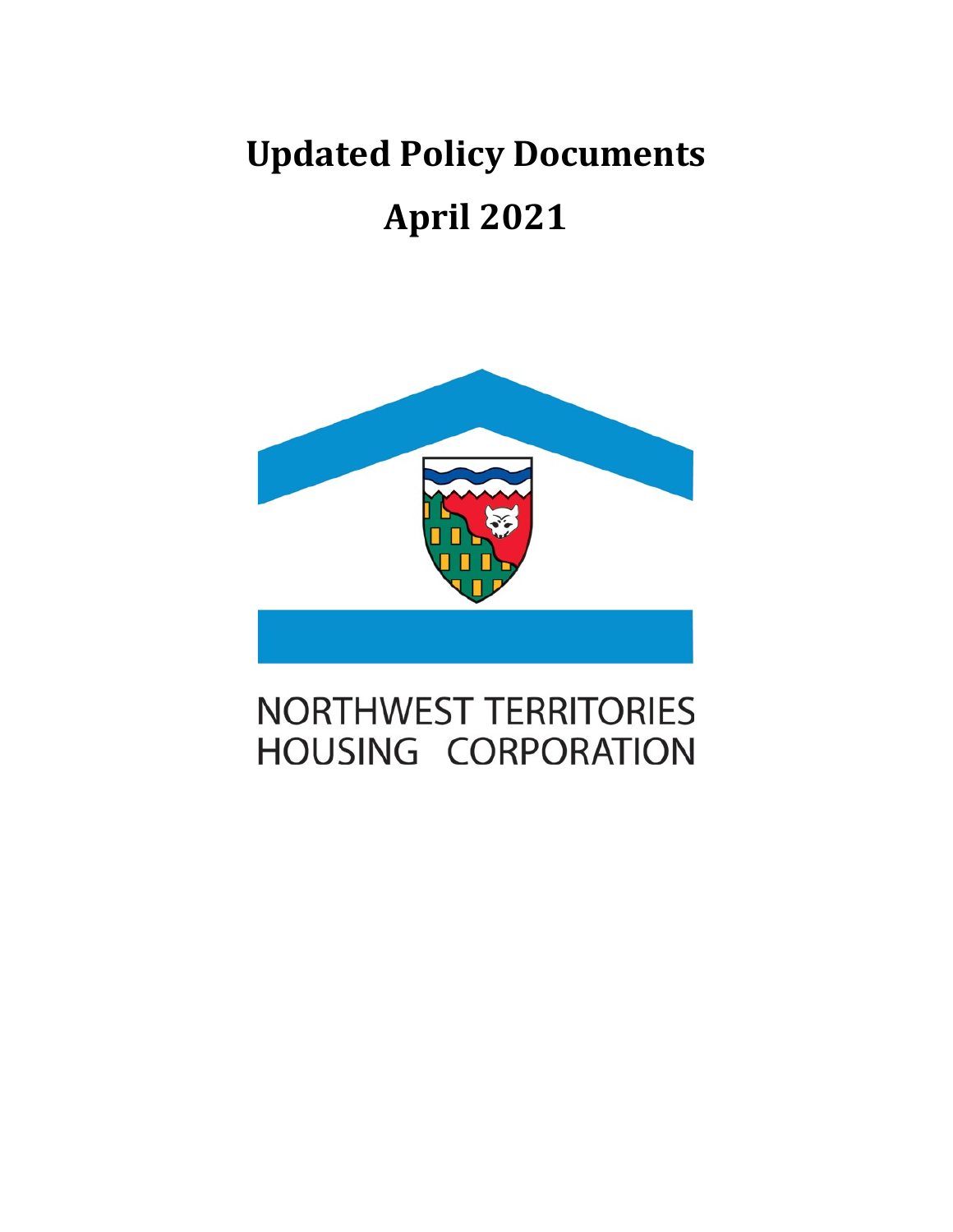| Page 1 of 14<br><b>©NWTHC 2007</b><br>April 01, 2021 |
|------------------------------------------------------|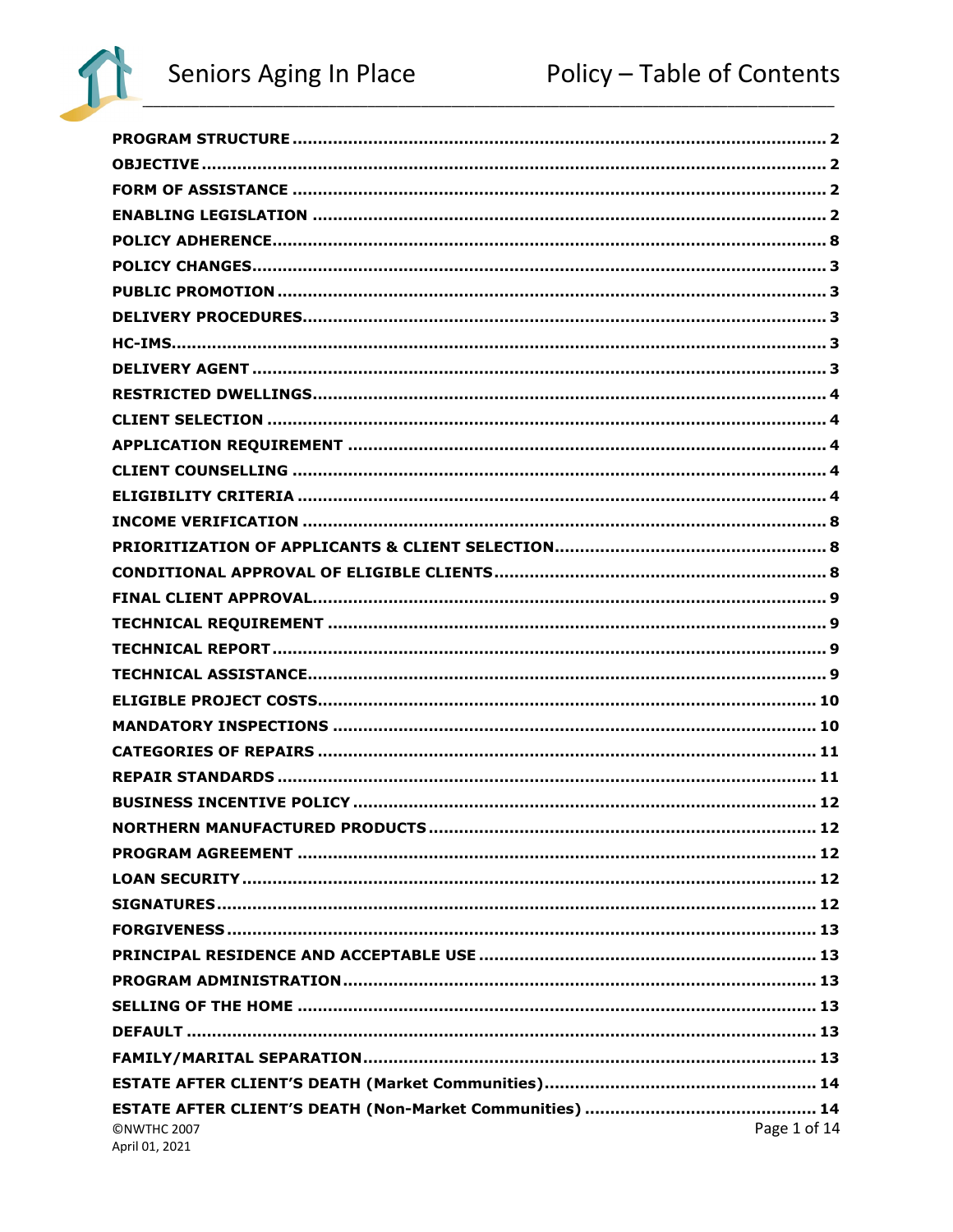

## <span id="page-2-1"></span><span id="page-2-0"></span>**PROGRAM STRUCTURE**

#### **OBJECTIVE**

The Seniors Aging in Place Program provides financial assistance to eligible households to support repairs/upgrades that make their homes less expensive to operate, more durable and increase the economic life of the home so that they can live independently for as long as possible in their communities.

#### <span id="page-2-2"></span>**FORM OF ASSISTANCE**

Clients receive assistance in the form of a forgivable loan to subsidize the cost of repairs/modifications related to energy efficiency and independent living to their existing home.

Assistance up to \$10,000 per fiscal year is available to the homeowner; the assistance excludes freight, airfare and accommodation costs.

For applicants whose income is over \$60,000, they will be required to co-pay 10% of the repair costs. The applicant's portion must be paid prior to the start of the repairs.

| Income           | Co-Pay amount           |
|------------------|-------------------------|
| $$0 - $59,999$   | No co-pay               |
| \$60,000 to CNIT | 10% of the repair costs |

#### <span id="page-2-3"></span>**ENABLING LEGISLATION**

#### *Northwest Territories Financial Administration Act*

The Northwest Territories Housing Corporation must operate within the parameters established under the *Financial Administration Act*.

#### *Northwest Territories Housing Corporation (NWTHC) Act (R.S.N.W.T. 1988, c. N-1)*

Section 10 (d) The NWTHC may "make grants or loans to individuals, municipalities and other corporate bodies for the purpose of acquiring, constructing or improving housing."

Section 10 (j) The NWTHC may "prescribe forms of mortgages, agreements and other documents and execute and deliver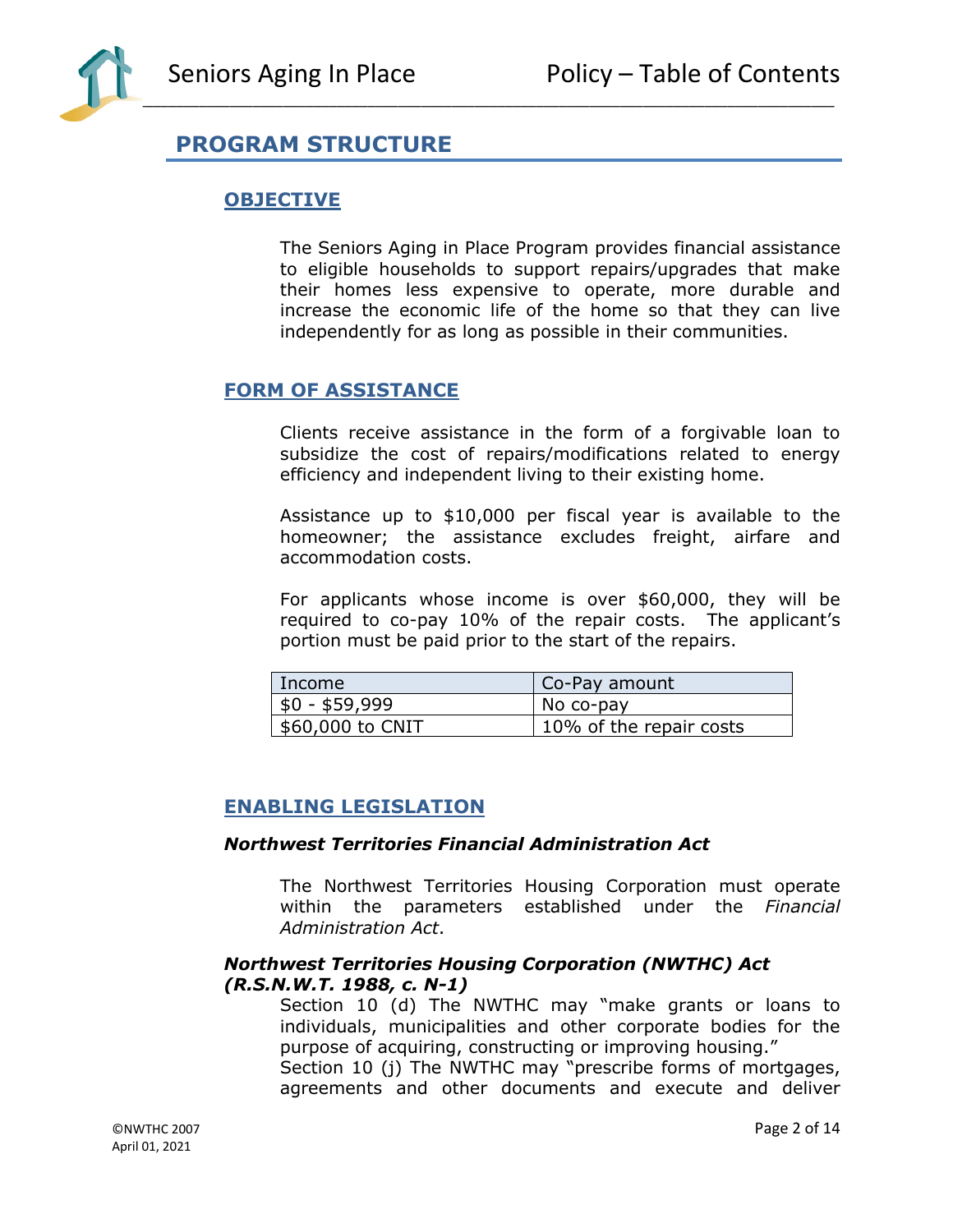

deeds, grants, conveyances, transfers, releases, discharges or other documents as may be necessary in the conduct of its business."

 $\bullet$  , and the contribution of the contribution of the contribution of  $\bullet$  , and  $\bullet$ 

#### **POLICY ADHERENCE**

The policies developed for the Seniors Aging in Place program are the governing rules that must be adhered to when providing assistance to existing senior homeowners. Policy will override a procedural directive if there is a conflict between the policy and a procedure.

#### <span id="page-3-0"></span>**POLICY CHANGES**

Any requests for changes to this policy are submitted on a *Request for Policy Review Form* to the Programs and District Operations Division in Head Office. The President and CEO must sign and approve any changes before taking effect.

#### <span id="page-3-1"></span>**PUBLIC PROMOTION**

Public notification and promotion of the Seniors Aging in Place program is required as a part of the program delivery process.

#### <span id="page-3-2"></span>**DELIVERY PROCEDURES**

The Seniors Aging in Place program is to be administered in accordance with the procedures that have been specifically developed for this program (*see Procedures*).

#### <span id="page-3-3"></span>**HC-IMS**

Housing Corporation Information Management System (HC-IMS) contains copies of all the required forms and agreements required to effectively deliver the Seniors Aging in Place program.

#### <span id="page-3-4"></span>**DELIVERY AGENT**

The NWTHC is the delivery agent.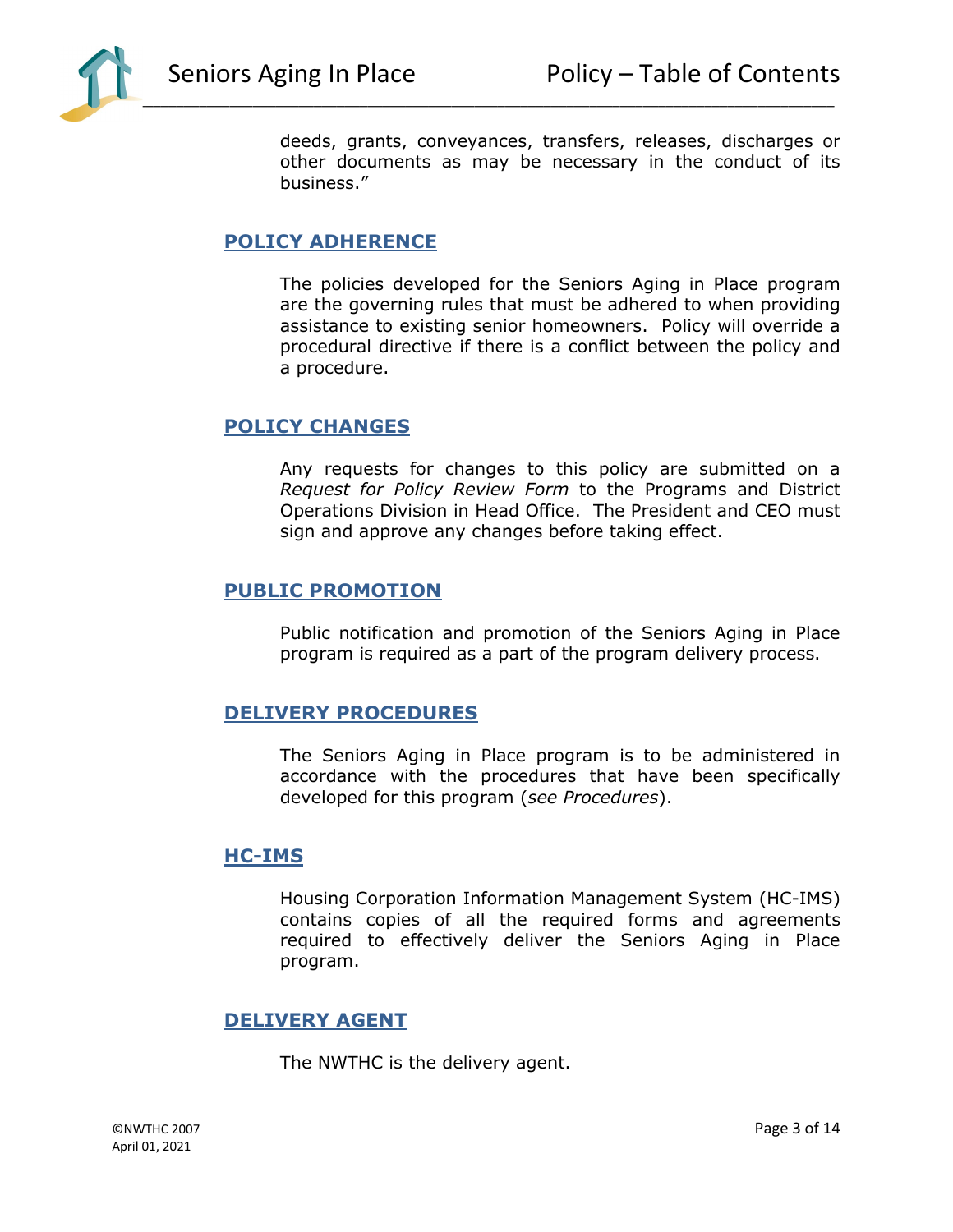

Assistance is limited to dwellings that are located within municipal boundaries and have access to a continuous supply of electricity, potable water and heat. Additionally, there is to be a functional sewage containment system.

Only properties deemed for residential use only will be eligible for assistance.

The following properties are not eligible for assistance:

<span id="page-4-0"></span> $\bullet$  , and the contribution of the contribution of the contribution of  $\bullet$  , and  $\bullet$ 

- Properties where municipal zoning by-laws do not permit residential use;
- Houseboats, recreational properties or cabins; or,
- Properties located outside community boundaries **(**Appendix I**)**.

## <span id="page-4-2"></span><span id="page-4-1"></span>**CLIENT SELECTION**

## **APPLICATION REQUIREMENT**

All applicants are required to complete an application form with a representative from the NWTHC or its designated agent. Applicants are not permitted to complete the application on their own.

Seniors Aging in Place will be offered on a year-round basis to all communities.

#### <span id="page-4-3"></span>**CLIENT COUNSELLING**

Client counselling is required at all stages during the application process. It is necessary to provide applicants with relevant information regarding eligibility criteria, assistance levels, eligible project costs, the Seniors Aging in Place Agreement and homeowner responsibilities, including the importance of home maintenance.

### <span id="page-4-4"></span>**ELIGIBILITY CRITERIA**

Assistance is available to senior residents in all communities in the NWT.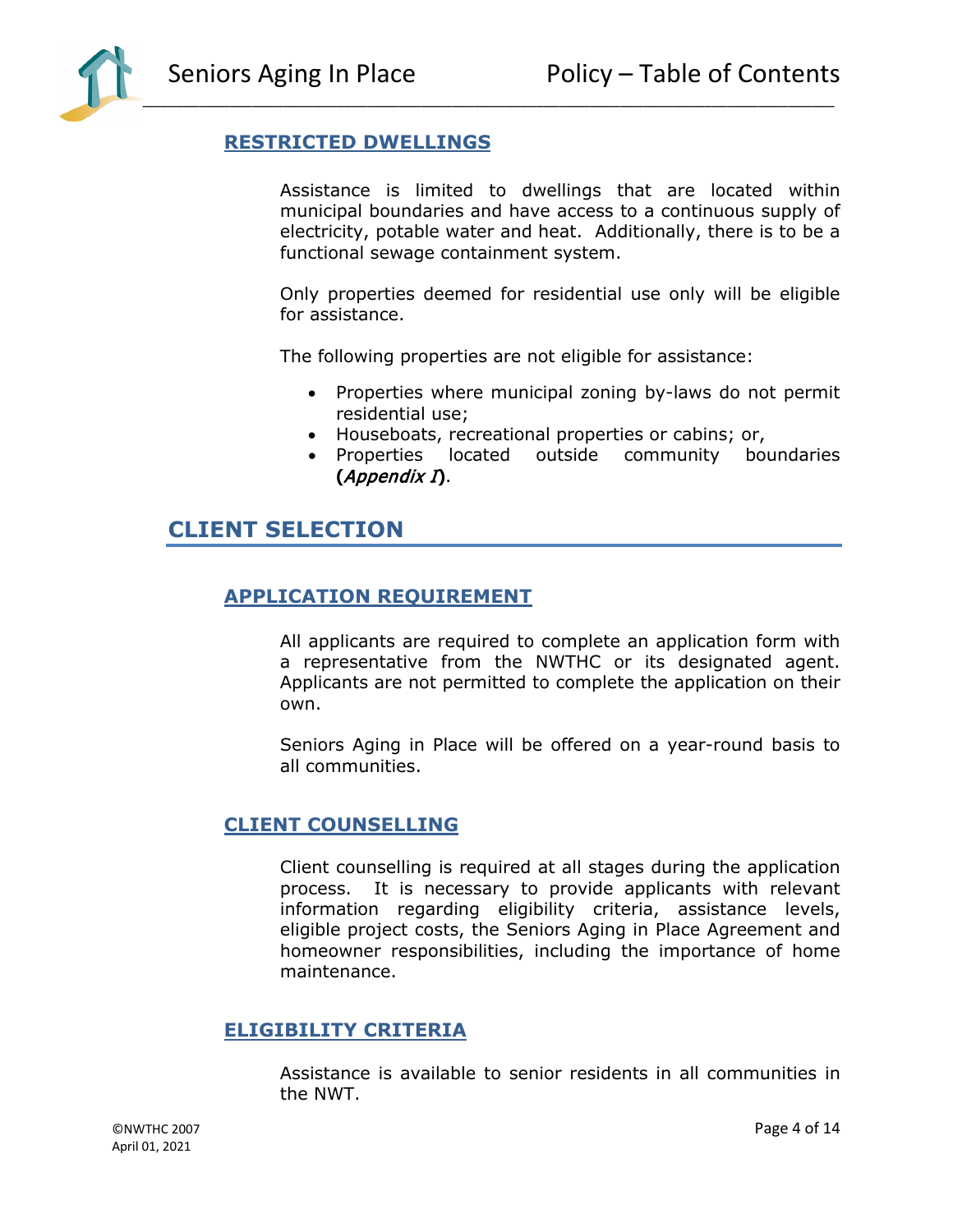#### **Age:**

One of the applicants must be 60 years of age or older as of the date of application.

 $\bullet$  , and the contribution of the contribution of the contribution of  $\bullet$  , and  $\bullet$ 

#### **Residency:**

The applicant(s) must have lived in the NWT for three years; and, one continuous year in the community of application prior to approval.

The applicant(s) must have owned and lived in the home for a minimum of a one-year period before applying for the program.

#### **Income:**

The applicant(s) income must be below the Core Need Income Threshold (CNIT) for their community as outlined in the CNIT tables. The CNIT used is based on the *National Occupancy Standard* (NOS) (which determines the number of bedrooms a household requires given its size and composition) and NOT the actual number of bedrooms in the unit.

#### **Arrears:**

Applicants cannot have mortgage arrears with the NWTHC.

Existing mortgage clients who have signed the Revised Mortgage Repayment Plan (RMPP) are eligible to apply for the program after six (6) consecutive months of successful payments. If clients do not adhere to the repayment agreement, they will not be eligible for assistance.

Applicants who reside in market communities of Fort Smith, Hay River, Fort Simpson, Yellowknife, Norman Wells and Inuvik and currently hold land tenure in the Northwest Territories are ineligible if they have any arrears associated with the land, lease or property taxes.

#### **Land Tenure:**

Applicants must prove ownership of their residence. This ensures that the NWTHC has the appropriate authorization to arrange for work to be done on the home. This also provides proof that the homeowners meet the residency requirements of the program.

Suitable documentation is required to prove residency and ownership of residency:

- Land lease; or
- Fee Simple Title; or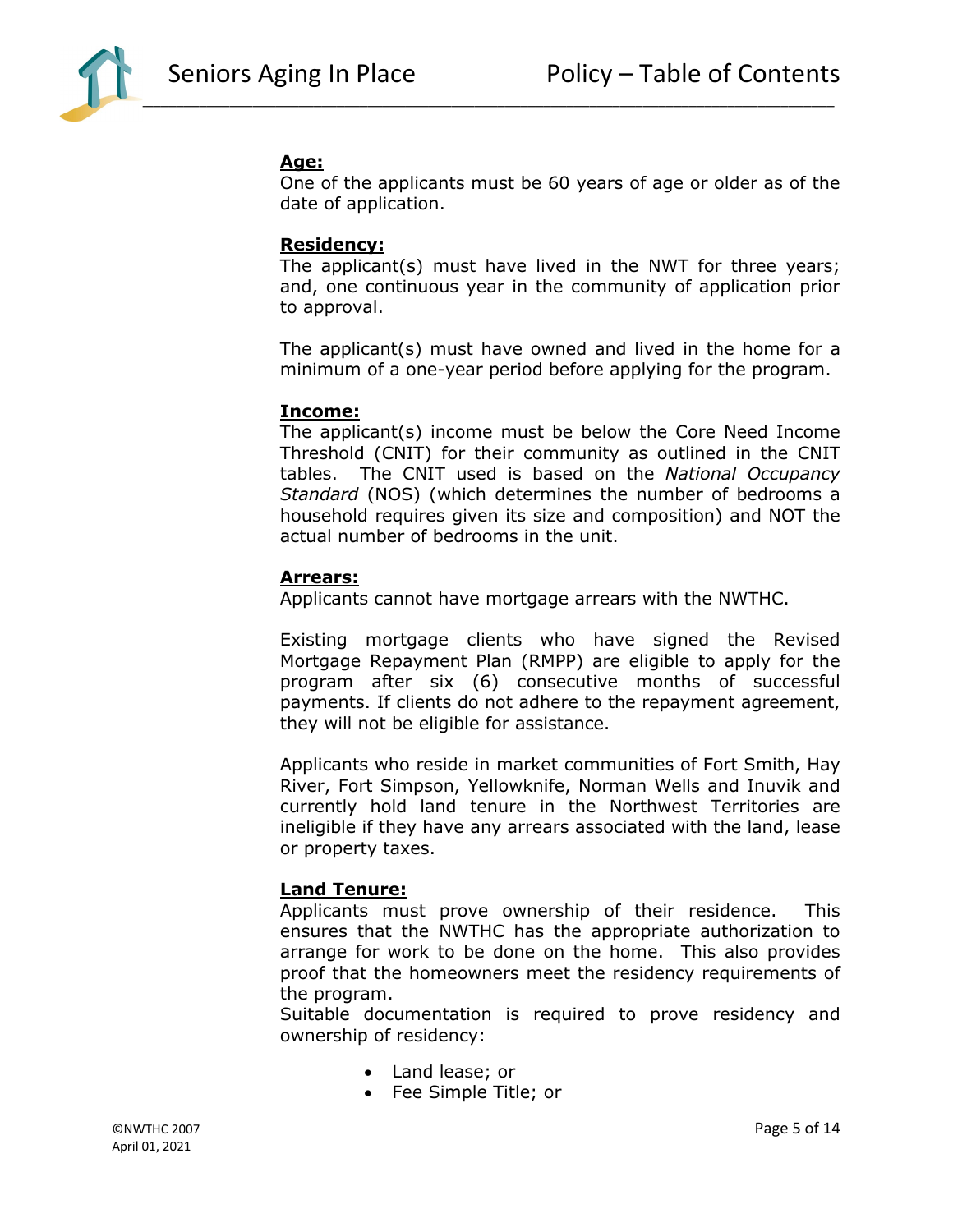

- Band Council Resolution (BCR); or
- Permission to occupy; or
- Other documentation that prove ownership of residence.

The names on the land tenure documents must match the names on the application.

The home must be the applicant's permanent, principal and sole residence.

#### **Credit Worthiness**

Although a good credit rating or acceptable Gross Debt Service Ratio (GDS) (32%) and Total Debt Service (TDS) (42%) ratios are not required for the program, applications may be declined in situations where the applicants are facing the loss of their home (i.e. tax sales, foreclosures or potential loss where legal action has not yet started).

For example, applicants who currently reside in the market communities are ineligible to receive assistance if they have any arrears associated with property/land, as these properties can be subject to tax sales.

If applicants who currently reside in the non-market communities are at risk of losing their home due to arrears associated with the land, lease and property taxes, they will be ineligible to receive assistance.

#### **Verification of Information**

All information on applications is verified for accuracy. Applications are cancelled if verification does not confirm the information provided by the applicant was truthful.

#### **Seniors Citizens**

For NWTHC programs, a Senior Citizen is a person (60) sixty years old or older.

#### **NWTHC Employees**

The eligibility criteria apply to NWTHC employees in the same way as other applicants. However, the final eligibility status and confirmation will be determined and issued by the Programs and District Operations Division in Head Office. All approval signatures, technical inspections must be at arm's-length from the employee's District or Division. Infrastructure Services Division in Head Office will be responsible for completing or reviewing the technical inspections.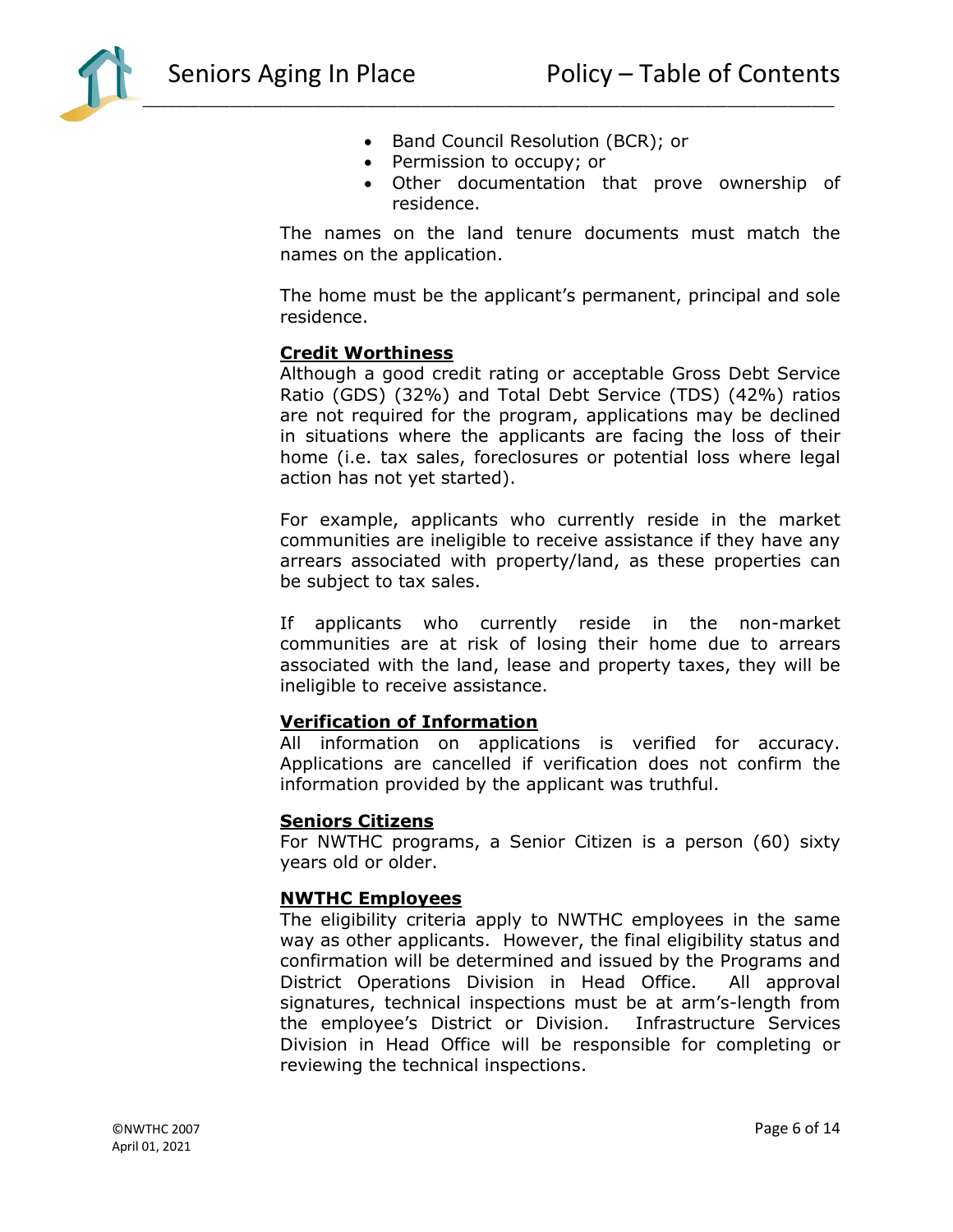



#### **Assistance**

#### **Previous Assistance:**

Applicants who have received previous assistance from any NWTHC programs and have met the current eligibility criteria are eligible for assistance through the Seniors Aging in Place.

#### **Current Assistance:**

Seniors Aging in Place assistance cannot be combined with any other subsidized programs delivered by the NWTHC. For example, the Seniors Aging in Place assistance cannot be used to top-up a SAFE, Fuel Tank Replacement Initiative, Preventative Maintenance, Home Repair or Mobility Adaptation project.

The client may apply for other repair programs, but the repairs cannot be related to any items being repaired through the Seniors Aging in Place program. There must be a clear separation of items to be repaired.

Once the Seniors Aging in Place project has been finalized, the Final Certificate of Completion (FCC) date must be entered in HC-IMS.

#### **Future Assistance:**

The annual assistance limit is \$10,000, but more than one Seniors Aging in Place could be provided in the same fiscal year as long as the total assistance does not exceed \$10,000.

For further clarification, please see the examples below:

- May 2020 replace floor insulation \$7,000
- FCC May 2020;
- August 2020 install grab bars  $$3,000$
- FCC August 2020;
- Total expenditure for fiscal year \$10,000

Clients would not be eligible for another project until the next fiscal year.

#### **Organizations**

As the NWTHC programs are geared to homeownership clients, profit or non-profit organizations/businesses are **not** eligible.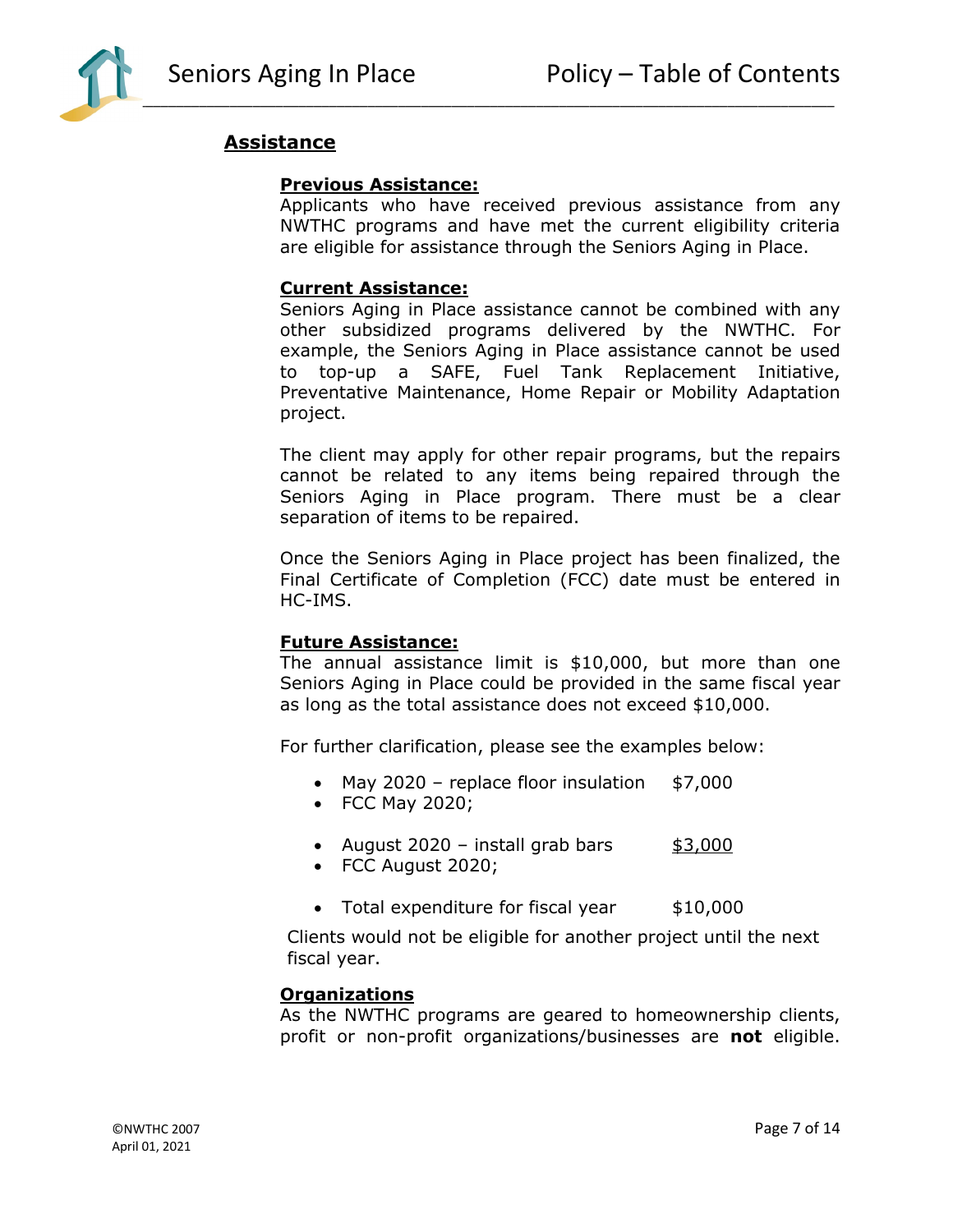<span id="page-8-0"></span>



## <span id="page-8-1"></span>**INCOME VERIFICATION**

Income verification is required for acceptance into the program.

The income(s) of all applicants will be verified. The incomes are verified by using the NWTHC *Verification of Income* (VOI) *Policies & Procedures.*

#### <span id="page-8-2"></span>**PRIORITIZATION OF APPLICANTS & CLIENT SELECTION**

Only applicants who have met the eligibility criteria are to undergo prioritization.

The annual Seniors Aging in Place program allocation is limited and based upon available funding. Clients are selected according to level of need using the NWTHC Priority Allocation and Selection System (PASS). The use of PASS is mandatory for the Seniors Aging in Place.

Assistance must be allocated so that applicants with higher PASS scores receive assistance before those applicants with lower scores. Where two (2) or more applicants receive the same PASS score and, due to budget limitations, the NWTHC is unable to approve assistance to all applicants with the same score, the Tiebreaker System is to be applied. (See Procedures for more detail).

#### <span id="page-8-3"></span>**CONDITIONAL APPROVAL OF ELIGIBLE CLIENTS**

Within 60 days of the application date, clients who have met the eligibility criteria (age, residency, household income, STEP course, arrears, land tenure, credit worthiness and previous programs) must be given a Conditional Approval letter signed by the District Director.

The letter must state that that the final decision will be made at the time that all Seniors Aging in Place applications for the fiscal year are complete and prioritized using PASS.

Based on the estimate of the initial Scope of Work, the copayment amount and the date the funds should be received must also be included in the letter. The client should be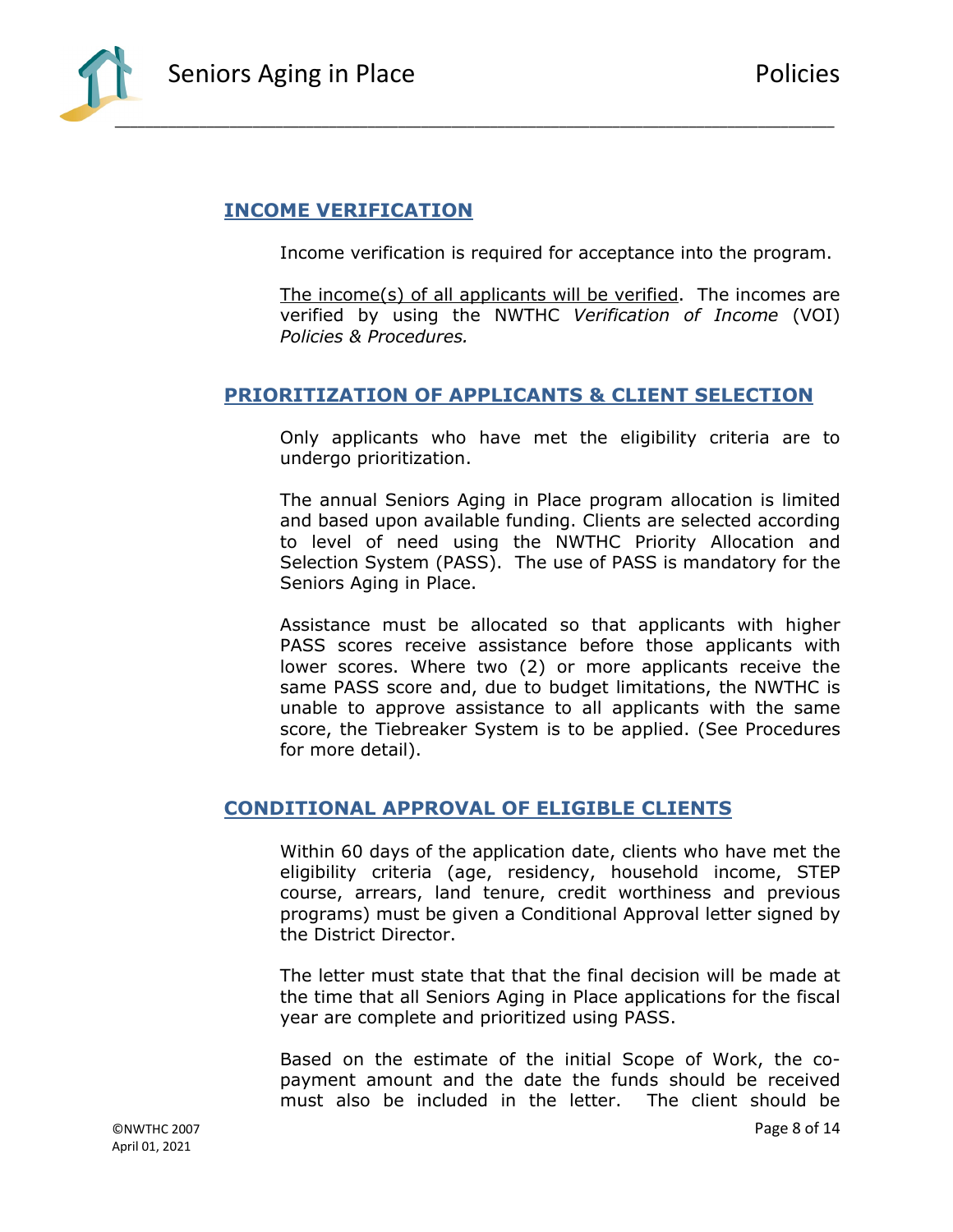

counselled that these funds must be received by the District Office prior to the start of the repair project.

<span id="page-9-0"></span>\_\_\_\_\_\_\_\_\_\_\_\_\_\_\_\_\_\_\_\_\_\_\_\_\_\_\_\_\_\_\_\_\_\_\_\_\_\_\_\_\_\_\_\_\_\_\_\_\_\_\_\_\_\_\_\_\_\_\_\_\_\_\_\_\_\_\_\_\_\_\_\_\_\_\_\_\_\_\_\_\_\_\_\_\_\_\_\_\_\_\_\_\_\_

## **FINAL CLIENT APPROVAL**

Clients selected for participation in the Seniors Aging in Place program must be given an Approval Letter signed by the District Director.

The letter must state the amount of assistance the client is eligible to receive based on the Scope of Work, confirmation that the co-payment amount has been received as well as basic instructions regarding the next steps that will be taken by the NWTHC and the client.

The final Scope of Work must be discussed with the client and a copy provided to them before any of the work begins.

The client will be provided with contact information in order to access updates on the status of their repair project.

## <span id="page-9-2"></span><span id="page-9-1"></span>**TECHNICAL REQUIREMENT**

## **TECHNICAL REPORT**

The NWTHC or a designated agent must complete a Technical Report/Unit Condition Rating (UCR) to estimate the cost of the enhancements and repairs.

### <span id="page-9-3"></span>**TECHNICAL ASSISTANCE**

The NWTHC will be responsible for coordinating repair projects, including the Scope of Work and inspections outlined in the *Technical Guidelines* (excluding inspections that are the responsibility of other regulatory agencies) for work that is to be completed under the Seniors Aging in Place program.

The Technical Section must adhere to the Contract Administration Manual when organizing the repair work.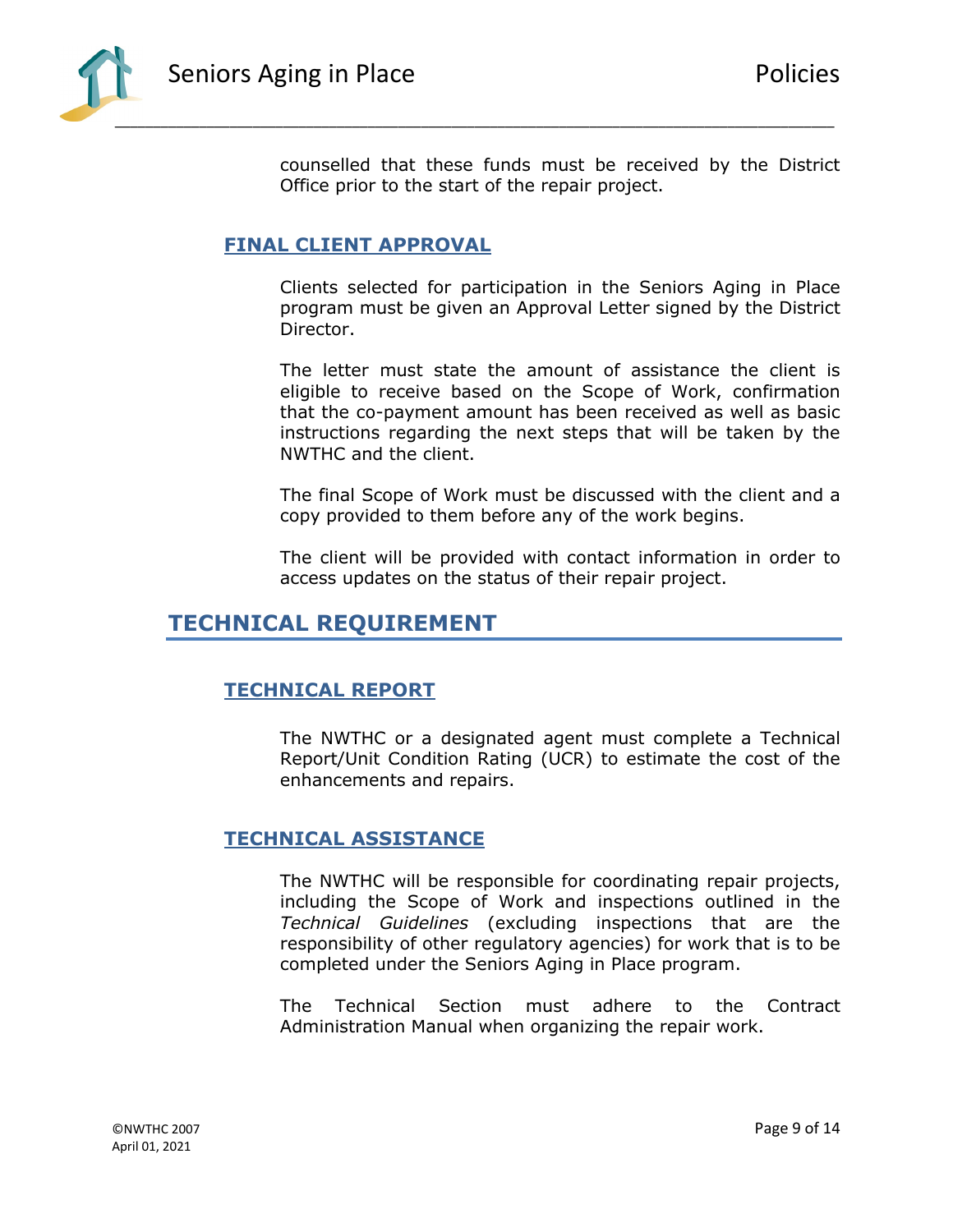

## <span id="page-10-0"></span>**ELIGIBLE PROJECT COSTS**

Eligible repairs and upgrades are limited to those required to increase energy efficiency relating to heating, electricity and water, repairs related to the durability of the home, as well as minor home adaptations, such as grab bars, to improve accessibility and mobility.

Where the cost of the repairs is greater than the assistance being provided and the applicants elect to obtain bank financing, the financial institution will determine if an appraisal is required. The client or the financial institution will be responsible for these appraisal costs.

In cases where the estimated project costs exceed assistance levels and the client cannot provide the additional funding or the Scope of Work cannot be reduced, the application will be cancelled. Program funding cannot be used to partially complete a project.

Following approval of the application, completion of the repairs/upgrades and a final inspection by technical staff, payment of the eligible costs will be made, including:

- 1. Program assistance will cover the cost of materials and labour.
- 2. Other eligible costs to be paid by the District Office include:
	- Freight;
	- Airfare;
	- Accommodations;
	- Applicable permits;
		- Applicable inspections; and
		- Any applicable taxes.

#### <span id="page-10-1"></span>**MANDATORY INSPECTIONS**

In addition to the Technical Report/UCR, mandatory inspections must also be completed by the NWTHC or its designated agent as per the *Technical Guidelines* once the project has been completed*.* 

Technical Staff must issue a Final Certificate of Completion at project completion, as outlined in the contract.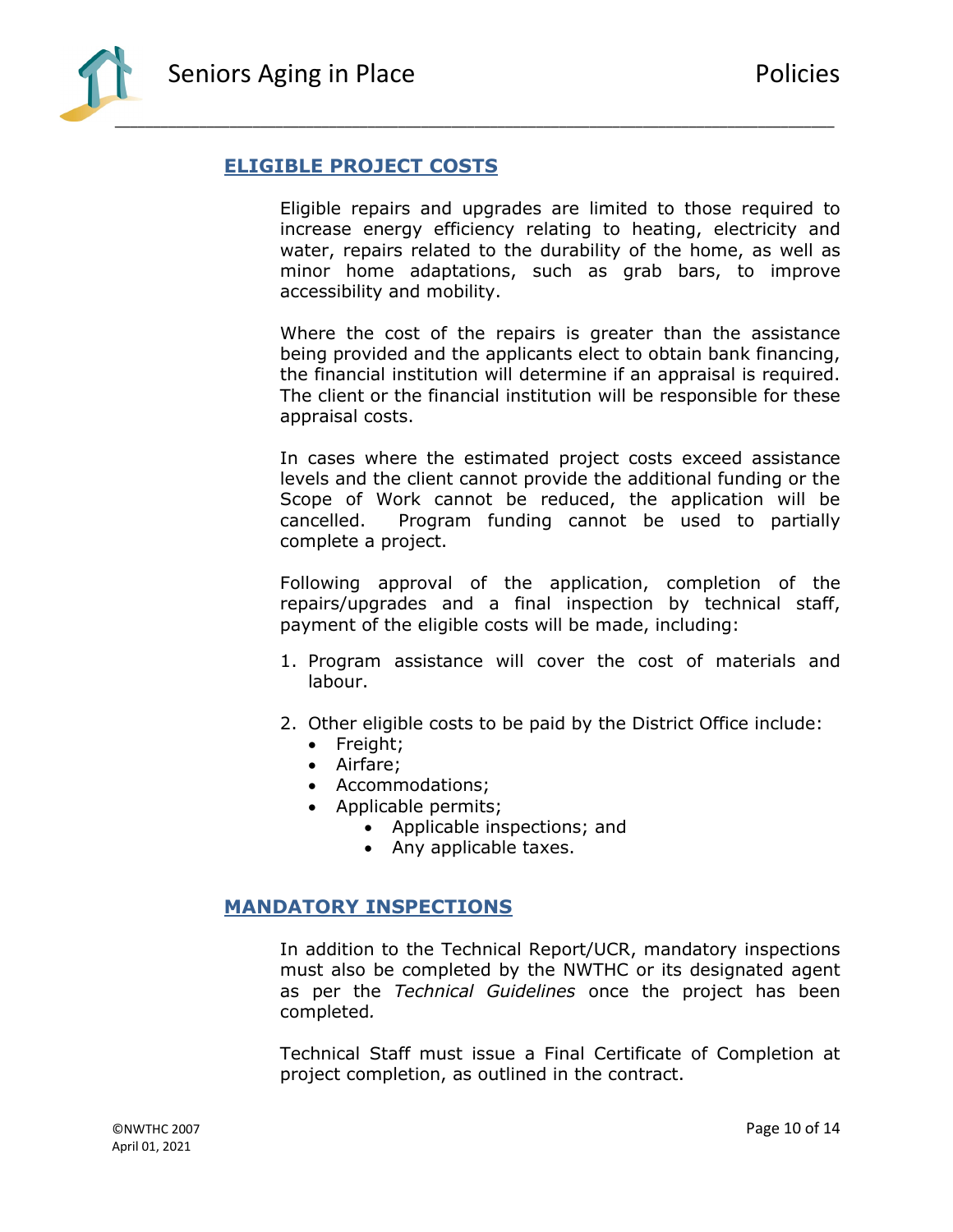

The clients should be provided with the opportunity to be present for the final inspection and for signing the Final Certificate of Completion.

## **CATEGORIES OF REPAIRS**

A home requiring repairs that will support aging in place include the following:

- Energy Efficiency;
- Durability; and,
- Accessibility and Mobility.

<span id="page-11-0"></span>\_\_\_\_\_\_\_\_\_\_\_\_\_\_\_\_\_\_\_\_\_\_\_\_\_\_\_\_\_\_\_\_\_\_\_\_\_\_\_\_\_\_\_\_\_\_\_\_\_\_\_\_\_\_\_\_\_\_\_\_\_\_\_\_\_\_\_\_\_\_\_\_\_\_\_\_\_\_\_\_\_\_\_\_\_\_\_\_\_\_\_\_\_\_

#### **Ineligible Repairs:**

- Paint, where it is determined that the walls are in good condition;
- Replacing cabinets and/or countertops when existing are usable and in good condition;
- Replacing appliances;
- Repairs undertaken prior to HC-IMS approval of the assistance; or,
- Repairs undertaken after the approval that are not part of the approved Scope of Work.

### <span id="page-11-1"></span>**REPAIR STANDARDS**

All repairs must reasonably conform to the latest edition of the *National Building Code* and any *Canada Mortgage and Housing Corporation (CMHC)* and NWTHC standards. In some homes, this may not be feasible. This requirement is to be deemed satisfied for the item or component to the extent that the condition or performance of the item or component is acceptable to the local authority and does not represent a hazard to the health and safety of the occupants. *(See Procedures- Appendix B – Minimum Standard for Repairs.)*

In cases where the Unit Condition Rating (UCR) is low and the home cannot be brought up to the minimum National Building Code (NBC) standards, but the homeowners are determined to continue to reside in the home, it may be more appropriate to refer them to the Securing Assistance for Emergencies (SAFE) program if the repairs are of an urgent nature. However, the project would only be completed if it was within the eligibility criteria, policies and procedures of the SAFE program.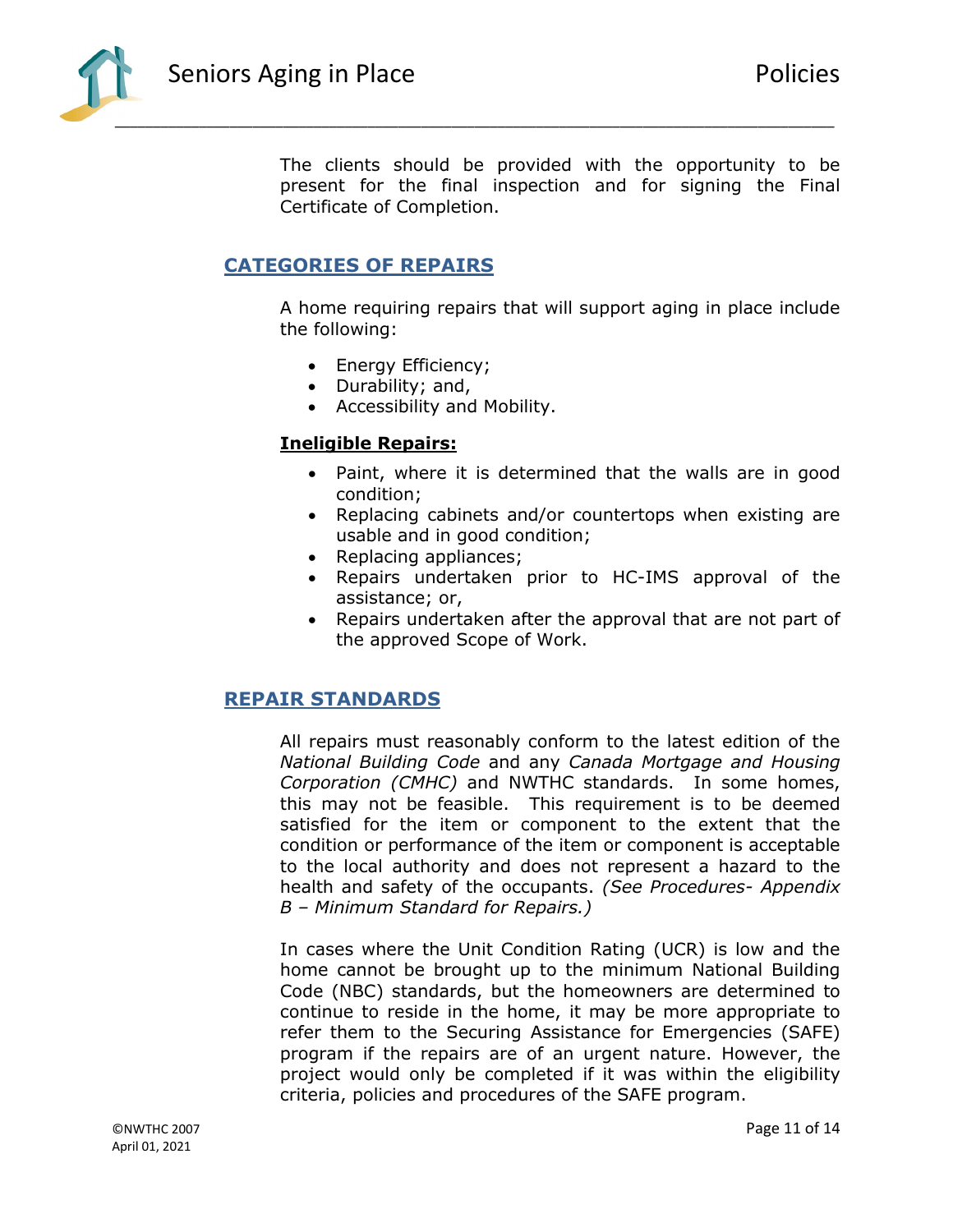

The Business Incentive Policy (BIP) of the Government of the Northwest Territories applies. See the following website:

<http://www.iti.gov.nt.ca/en/services/business-incentive-policy>

#### <span id="page-12-1"></span>**NORTHERN MANUFACTURED PRODUCTS**

<span id="page-12-0"></span>\_\_\_\_\_\_\_\_\_\_\_\_\_\_\_\_\_\_\_\_\_\_\_\_\_\_\_\_\_\_\_\_\_\_\_\_\_\_\_\_\_\_\_\_\_\_\_\_\_\_\_\_\_\_\_\_\_\_\_\_\_\_\_\_\_\_\_\_\_\_\_\_\_\_\_\_\_\_\_\_\_\_\_\_\_\_\_\_\_\_\_\_\_\_

The requirement to use Northern Manufactured Products is within the BIP and applies. See the following website:

[http://www.iti.gov.nt.ca/en/services/nwt-manufactured](http://www.iti.gov.nt.ca/en/services/nwt-manufactured-products-policy)[products-policy](http://www.iti.gov.nt.ca/en/services/nwt-manufactured-products-policy)

## <span id="page-12-3"></span><span id="page-12-2"></span>**PROGRAM AGREEMENT**

### **LOAN SECURITY**

The client must provide loan security that is acceptable to the NWTHC.

#### **Program Agreement**

The client is required to sign two (2) copies of the Seniors Aging in Place Program Agreement. The agreements must be signed by all parties prior to any funds being advanced or the start of the project.

#### **Security**

Loans will be secured with a promissory note (Schedule A) signed by the client(s).

#### <span id="page-12-4"></span>**SIGNATURES**

The clients receiving assistance must sign all required documentation before any funds are disbursed. (*See Procedures.)*

The names on all program agreement documents and Promissory Note (Schedule A) must match those names on the Lease, Fee Simple Title, (BCR) documents, Permission to Occupy letters, or other ownership documents deemed acceptable by the NWTHC.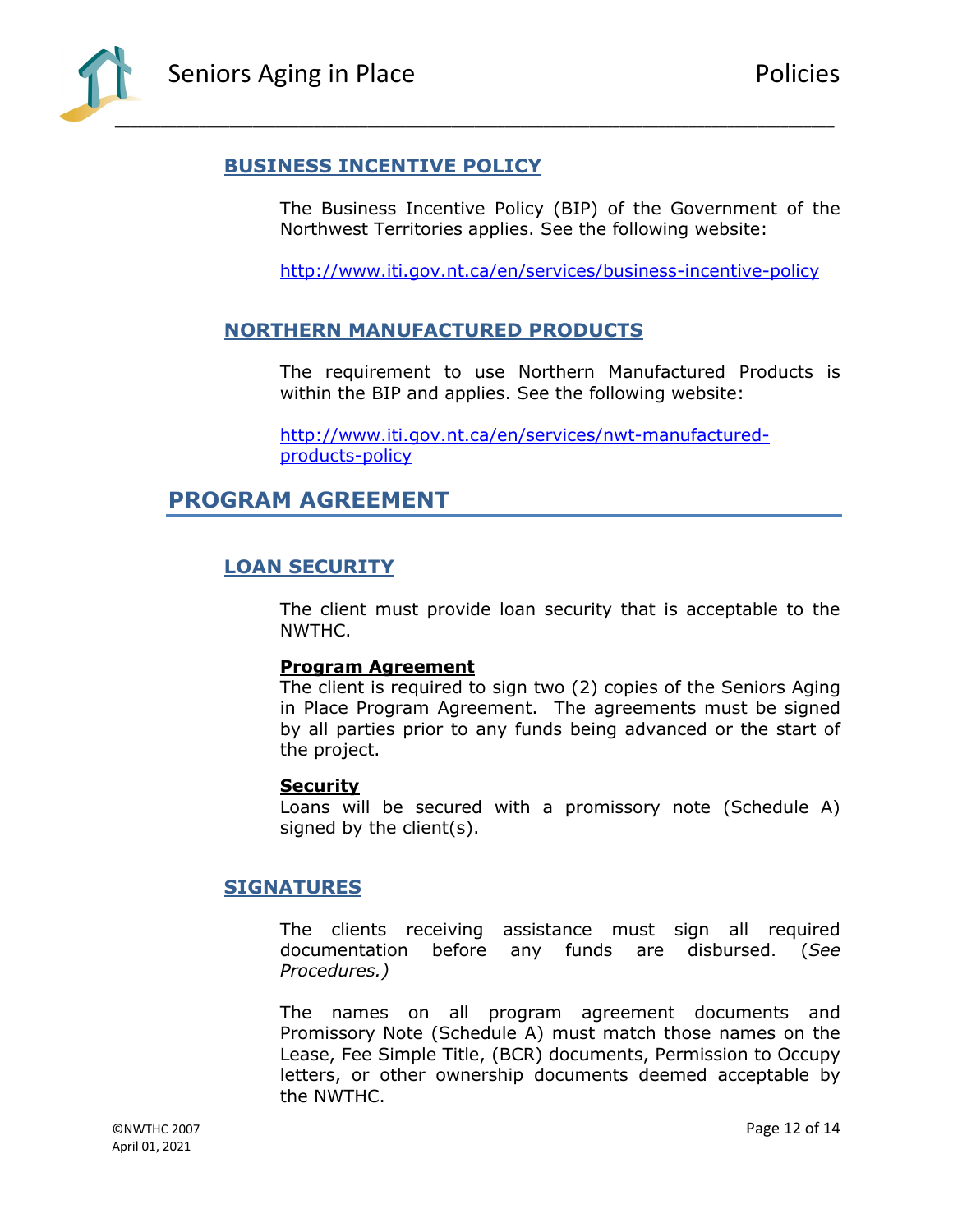

## <span id="page-13-0"></span>**FORGIVENESS**

Assistance will be forgiven at the end of the fiscal year, provided that the project is complete, and the FCC date has been entered in HC-IMS.

#### <span id="page-13-1"></span>**PRINCIPAL RESIDENCE AND ACCEPTABLE USE**

The client(s) must maintain the home as their principal and sole residence for the term of the forgivable loan.

The home cannot be for seasonal use or used as a means to generate revenue (rental property).

If the client stops living in the home during the loan period or the home is used for alternative purposes, the client is in default of the agreement and the remaining outstanding balance of the forgivable loan becomes due and payable to the NWTHC.

## <span id="page-13-3"></span><span id="page-13-2"></span>**PROGRAM ADMINISTRATION**

## **SELLING OF THE HOME**

In cases where the home is sold before the loan is completely forgiven, the remaining outstanding balance of the forgivable loan becomes due and payable to the NWTHC.

### <span id="page-13-4"></span>**DEFAULT**

A client is considered to be in default for failing to comply with the terms of the promissory note, or program agreement. Loan forgiveness ceases from the day of default. In the case of default, the outstanding loan balance becomes due and payable.

#### <span id="page-13-5"></span>**FAMILY/MARITAL SEPARATION**

In the event of family/marital separation and one of the partners wants to take ownership of the home and assume the responsibility for the mortgage loan agreement, the NWTHC requires that both partners receive independent legal advice and provide the necessary legal agreements as supporting documentation before transfer of ownership will be considered.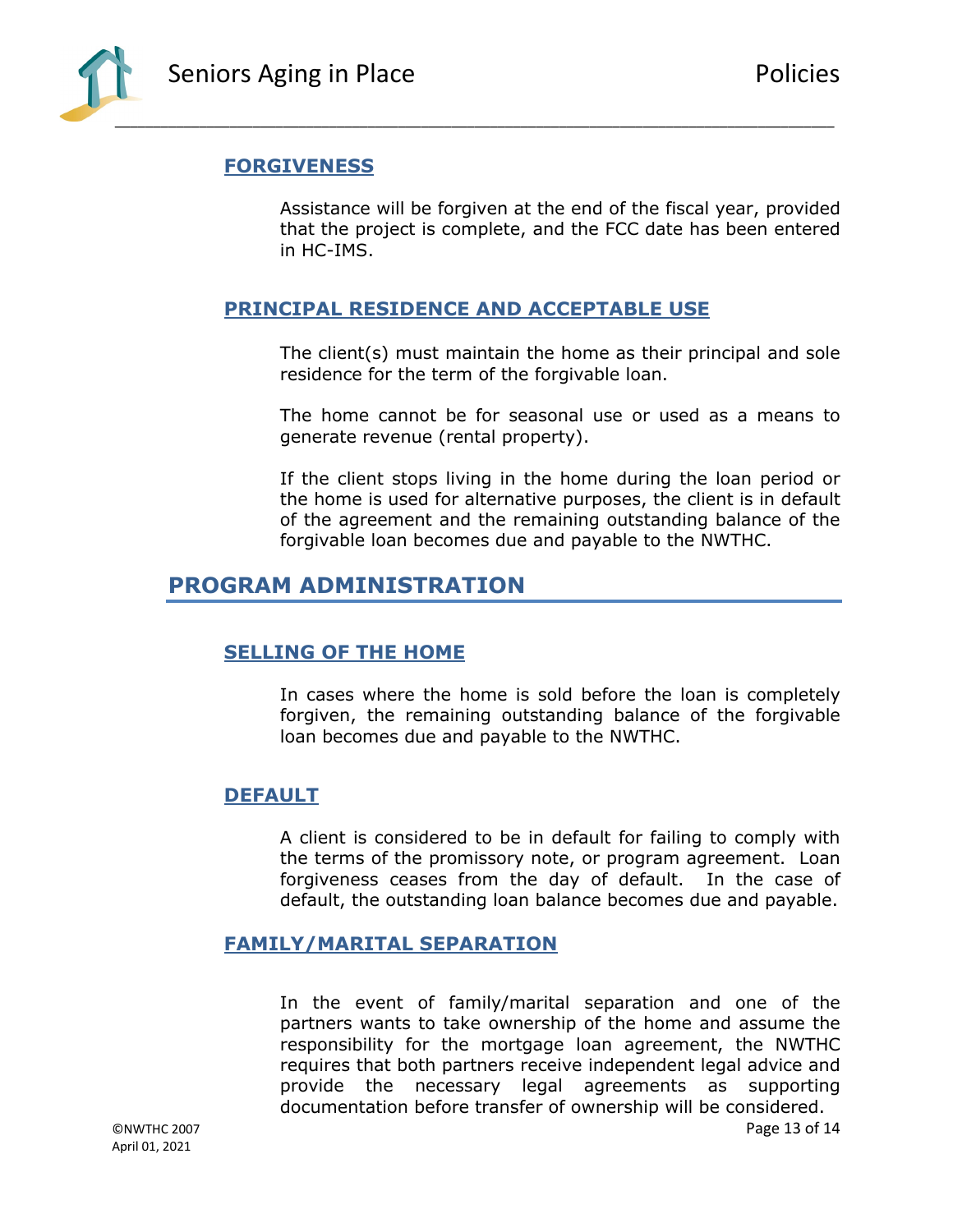

## **ESTATE AFTER CLIENT'S DEATH (Market Communities)**

<span id="page-14-0"></span>\_\_\_\_\_\_\_\_\_\_\_\_\_\_\_\_\_\_\_\_\_\_\_\_\_\_\_\_\_\_\_\_\_\_\_\_\_\_\_\_\_\_\_\_\_\_\_\_\_\_\_\_\_\_\_\_\_\_\_\_\_\_\_\_\_\_\_\_\_\_\_\_\_\_\_\_\_\_\_\_\_\_\_\_\_\_\_\_\_\_\_\_\_\_

In cases where the loan was given to only one person, upon the death of the single client, the loan balance becomes due and payable from the estate. The NWTHC retains its interest in the property until the outstanding balance of the loan is paid in full.

In cases of marriage and common law relationships, upon the death of either partner, the surviving partner may remain in the home assuming sole responsibility for the loan agreement and other expenses. If the surviving partner sells or vacates the home, the remaining outstanding balance of the forgivable loan becomes due and payable to the NWTHC.

In cases where the loan was given to a couple and upon the death of both partners during the term of the loan, the outstanding balance becomes due and payable from the estate. The NWTHC retains its interest in the property until the outstanding balance of the loan is paid in full.

#### <span id="page-14-1"></span>**ESTATE AFTER CLIENT'S DEATH (Non-Market Communities)**

Refer to the NWTHC's Loan Assumption and Amendment Policy.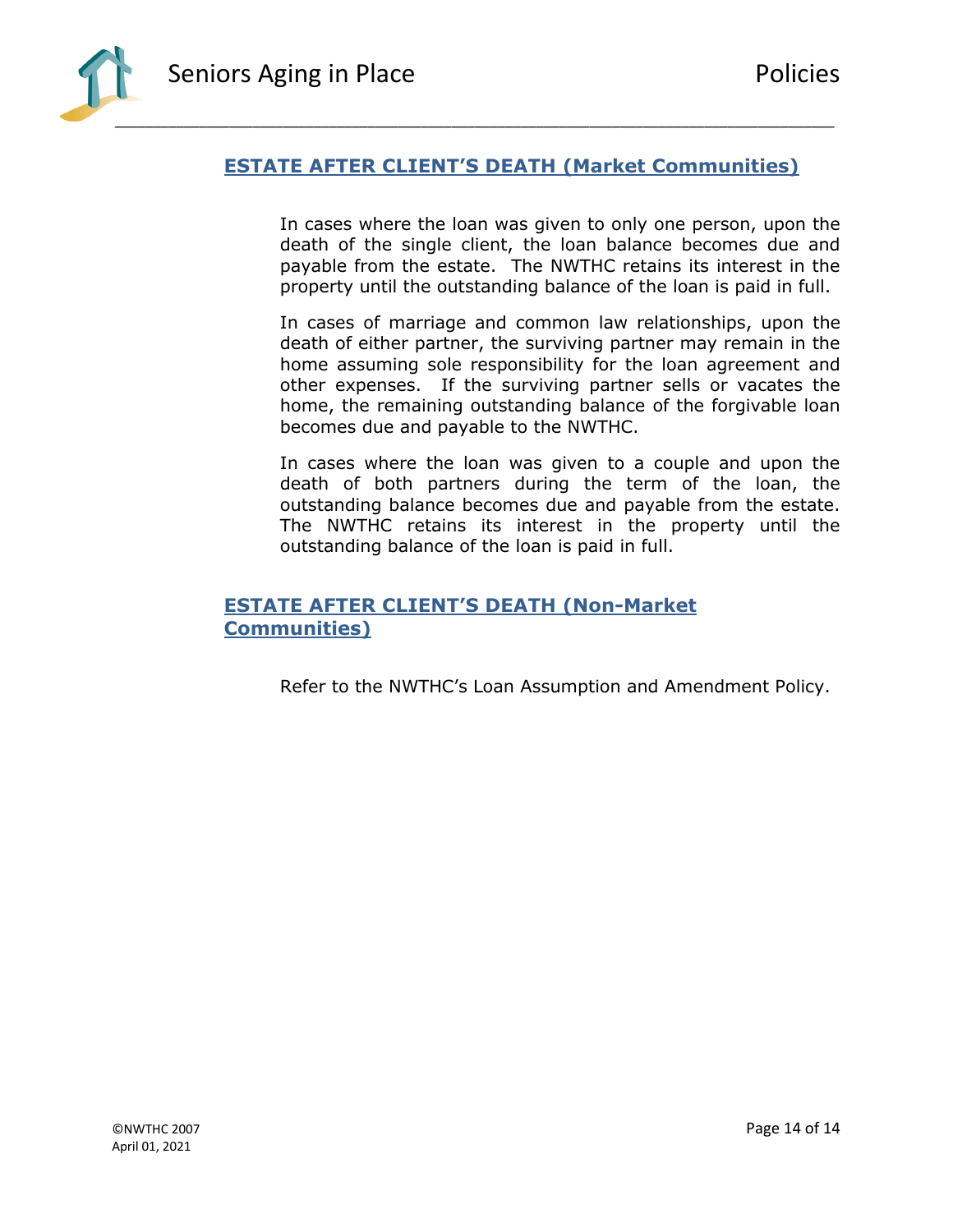## Preventative Maintenance Policy Table of Contents

| <b>LOAN SECURITY.</b> |
|-----------------------|
|                       |
|                       |
|                       |
|                       |
|                       |
|                       |
|                       |
|                       |
|                       |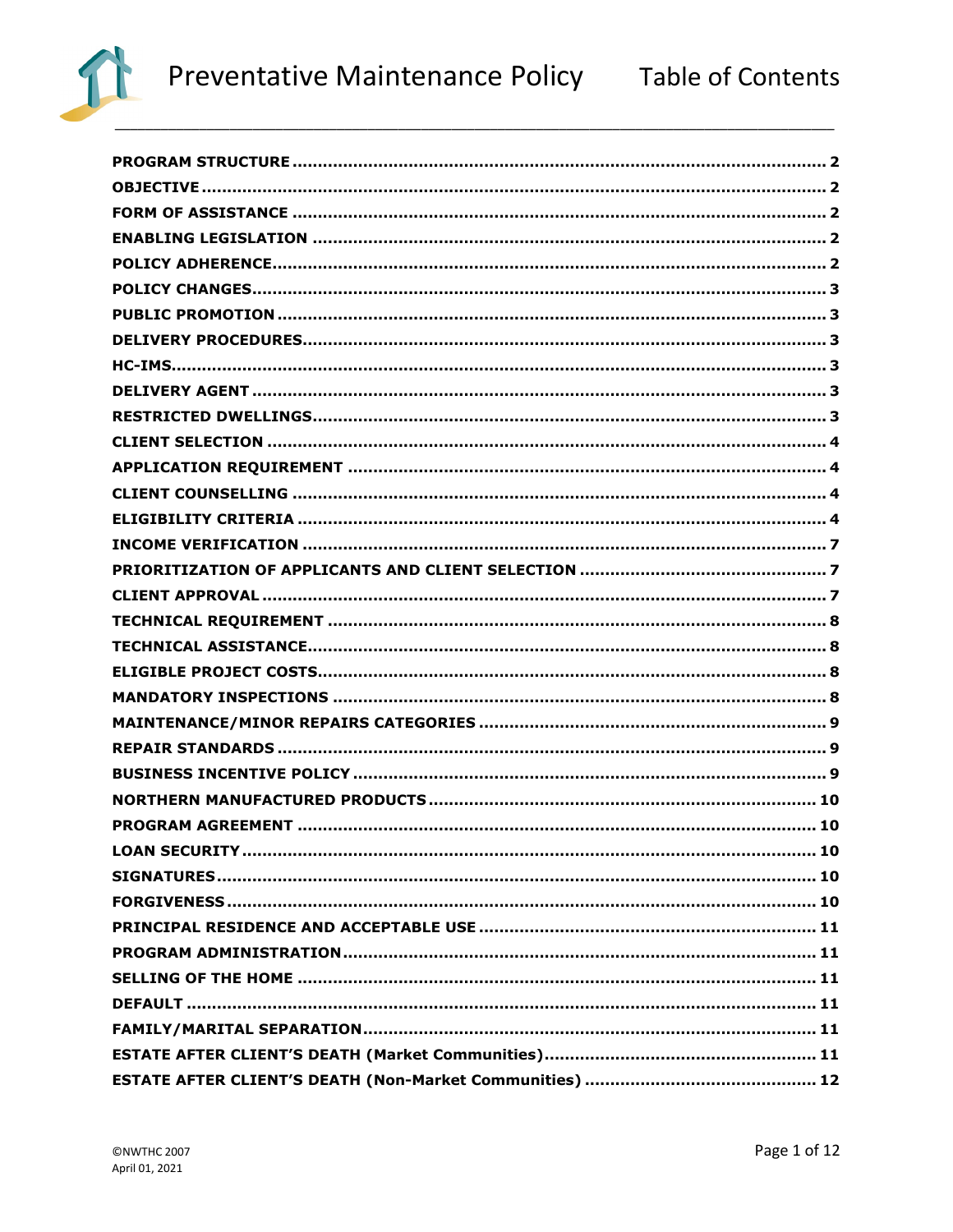<span id="page-16-0"></span>\_\_\_\_\_\_\_\_\_\_\_\_\_\_\_\_\_\_\_\_\_\_\_\_\_\_\_\_\_\_\_\_\_\_\_\_\_\_\_\_\_\_\_\_\_\_\_\_\_\_\_\_\_\_\_\_\_\_\_\_\_\_\_\_\_\_\_\_\_\_\_\_\_\_\_\_\_\_\_\_\_\_\_\_\_\_\_\_\_\_\_\_\_\_

## <span id="page-16-1"></span>**PROGRAM STRUCTURE**

## **OBJECTIVE**

The Preventative Maintenance Program enables existing homeowners to complete preventative maintenance checks and make minor servicing or repairs to ensure a safe and healthy residence and to increase the useful economic life of their home.

## <span id="page-16-2"></span>**FORM OF ASSISTANCE**

Clients receive assistance in the form of a forgivable loan to subsidize the cost of preventative maintenance checks and minor servicing and repairs for their existing home.

Assistance up to \$3,000 per fiscal year is available to the homeowner; the assistance includes freight.

## <span id="page-16-3"></span>**ENABLING LEGISLATION**

#### *Northwest Territories Financial Administration Act*

The Northwest Territories Housing Corporation must operate within the parameters established under the *Financial Administration Act.*

*Northwest Territories Housing Corporation (NWTHC) Act (R.S.N.W.T. 1988, c. N-1)*

Section 10 (d) The NWTHC may "make grants or loans to individuals, municipalities and other corporate bodies for the purpose of acquiring, constructing or improving housing;"

Section 10 (j) The NWTHC may "prescribe forms of mortgages, agreements and other documents and execute and deliver deeds, grants, conveyances, transfers, releases, discharges or other documents as may be necessary in the conduct of its business."

### <span id="page-16-4"></span>**POLICY ADHERENCE**

The policies developed for the Preventative Maintenance Program are the governing rules that must be adhered to when providing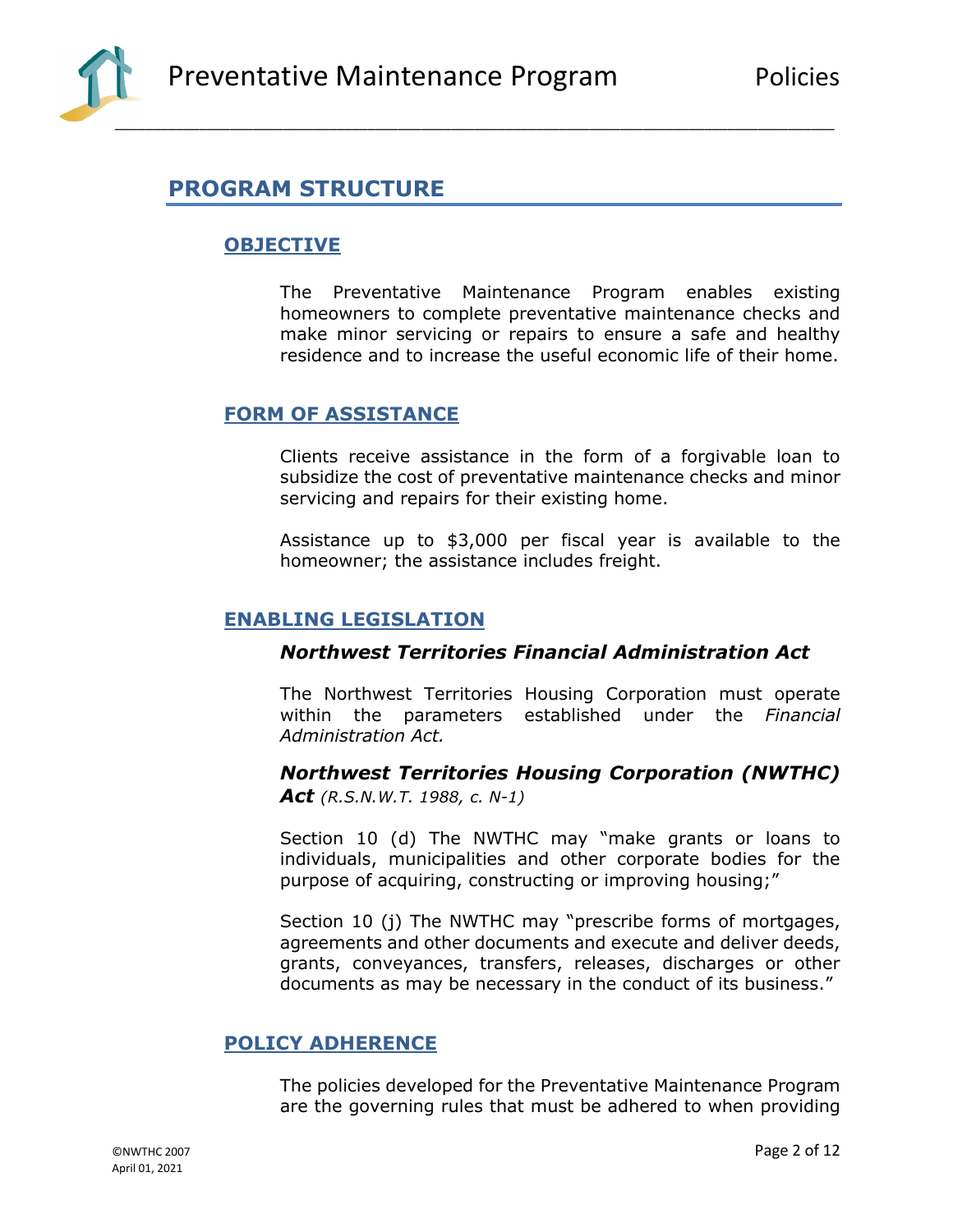

assistance to existing homeowners. Policy will override a procedural directive if there is a conflict between the policy and a procedure.

### <span id="page-17-0"></span>**POLICY CHANGES**

Any requests for changes to this policy are submitted on a *Request for Policy Review Form* to the Programs and District Operations Division in Head Office. The President and CEO must sign and approve any changes before taking effect.

#### <span id="page-17-1"></span>**PUBLIC PROMOTION**

Public notification and promotion of the Preventative Maintenance Program is required as a part of the annual program delivery process.

#### <span id="page-17-2"></span>**DELIVERY PROCEDURES**

The Preventative Maintenance Program is to be administered in accordance with the procedures that have been specifically developed for this program (*see Preventative Maintenance Program Procedures*).

#### <span id="page-17-3"></span>**HC-IMS**

Housing Corporation Information Management System (HC-IMS) contains copies al all the required forms and agreements required to effectively deliver the Preventative Maintenance Program.

#### <span id="page-17-4"></span>**DELIVERY AGENT**

The NWTHC is the delivery agent.

#### <span id="page-17-5"></span>**RESTRICTED DWELLINGS**

Assistance is limited to dwellings that are located within municipal boundaries and have access to a continuous supply of electricity, potable water and heat. Additionally, there is to be a functional sewage containment system.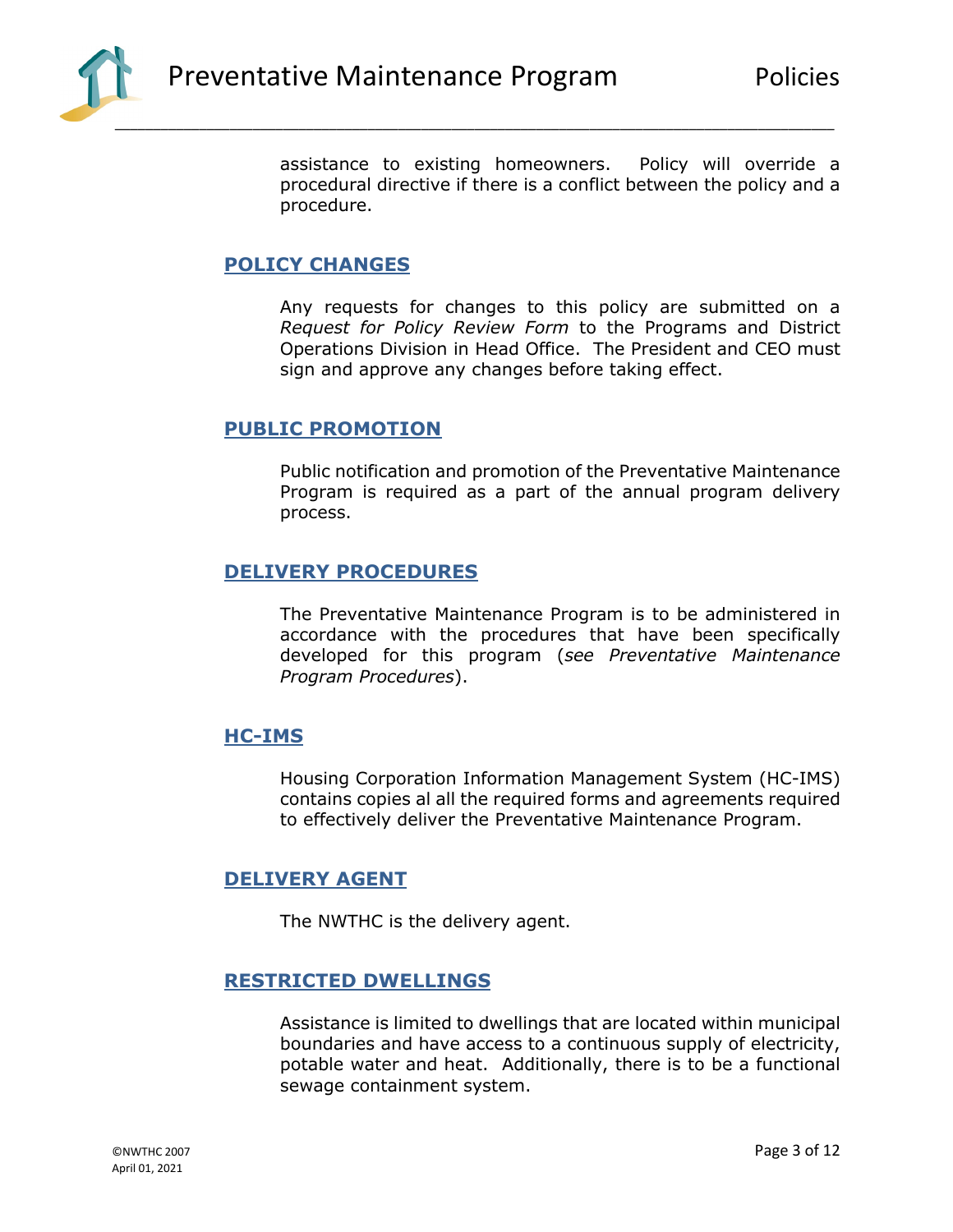

Only properties deemed for residential use only, will be eligible for assistance.

The following properties are not eligible for assistance:

\_\_\_\_\_\_\_\_\_\_\_\_\_\_\_\_\_\_\_\_\_\_\_\_\_\_\_\_\_\_\_\_\_\_\_\_\_\_\_\_\_\_\_\_\_\_\_\_\_\_\_\_\_\_\_\_\_\_\_\_\_\_\_\_\_\_\_\_\_\_\_\_\_\_\_\_\_\_\_\_\_\_\_\_\_\_\_\_\_\_\_\_\_\_

- Properties where municipal zoning by-laws do not permit residential use;
- Houseboats, recreational properties or cabins; or,
- Properties located outside community boundaries **(***Appendix I***)**.

## <span id="page-18-1"></span><span id="page-18-0"></span>**CLIENT SELECTION**

## **APPLICATION REQUIREMENT**

All applicants are required to complete an application form with a representative from the NWTHC or its designated agent. Applicants are not permitted to complete the application on their own.

Preventative Maintenance Program will be offered on a yearround basis to all communities.

Applications taken within an annual delivery cycle are assigned to a fiscal year and are only valid for that delivery period. Applications cannot be held over for future delivery cycles.

### <span id="page-18-2"></span>**CLIENT COUNSELLING**

Client counselling is required at all stages during the application process. It is necessary to provide applicants with relevant information regarding eligibility criteria, assistance levels, eligible project costs, the Preventative Maintenance Program Agreement and homeowner responsibilities, including the importance of home maintenance and home insurance.

### <span id="page-18-3"></span>**ELIGIBILITY CRITERIA**

Assistance is available to residents in all communities in the NWT.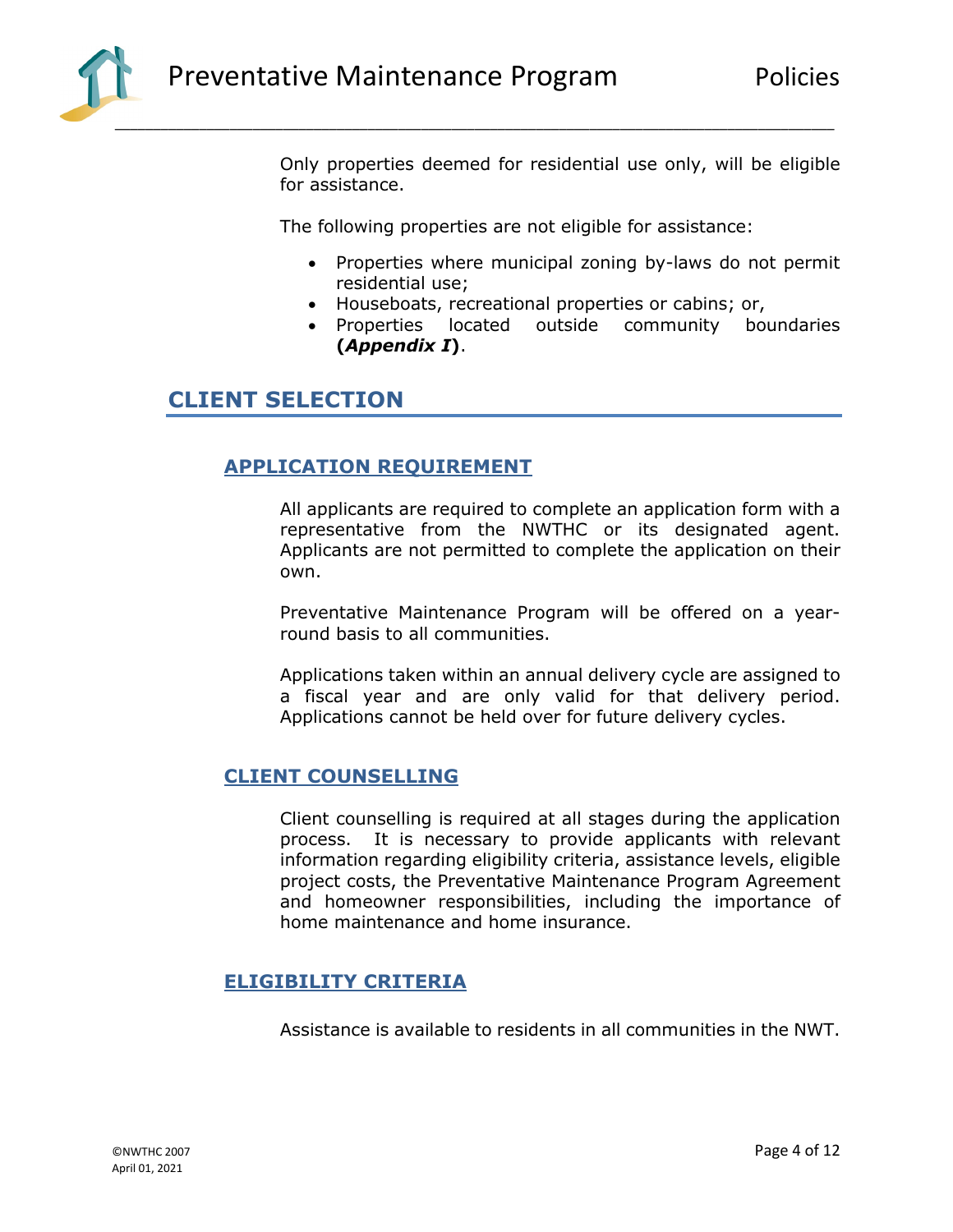

#### **Age**

The applicant(s) must be 19 years of age or older as of the date of application.

#### **Residency:**

The applicant(s) must have lived in the NWT for three years; and, with one continuous year in the community of application prior to approval.

The applicant(s) must have owned and lived in the home for a minimum of a one-year period before applying for the program.

#### **Income:**

The applicant(s) income must be below the Core Need Income Threshold (CNIT) for their community as outlined in the CNIT tables. The CNIT used is based on the *National Occupancy Standard* (NOS) (which determines the number of bedrooms a household requires given its size and composition) and NOT the actual number of bedrooms in the unit.

#### **Land Tenure:**

Applicants must prove ownership of their residence. This ensures that the NWTHC has the appropriate authorization to arrange for work to be done on the home. This also provides proof that the homeowners meet the residency requirements of the program.

Suitable documentation is required to prove residency and ownership of residency:

- Fee Simple Title; or,
- Land Lease; or,
- Band Council Resolution (BCR); or,
- Permission to occupy letter; or,
- Other documentation that proves ownership of residence.

The names on the land tenure documents must match the names on the application.

The home must be the applicant's permanent, principal and sole residence.

#### **Credit Worthiness**

Although a good credit rating or acceptable Gross Debt Service Ratio (GDS) (32%) and Total Debt Service (TDS) (42%) ratios are not required for the program, applications may be declined in situations where the applicant(s) are facing the loss of their home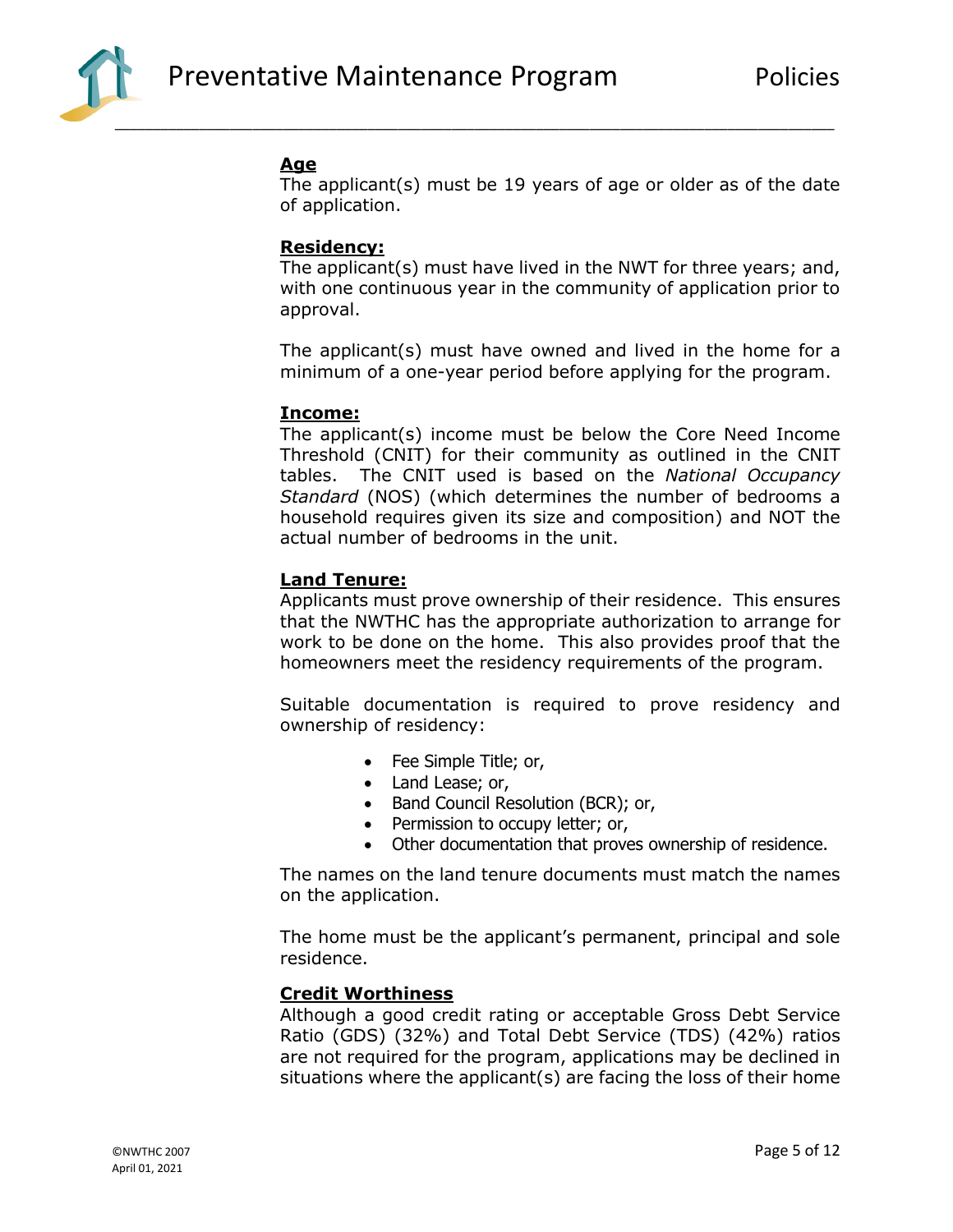

(i.e. tax sales, foreclosures or potential loss where legal action has not yet started).

For example, applicant(s) who currently reside in the market communities are ineligible to receive assistance if they have any arrears associated with property/land, as these properties can be subject to tax sales.

If applicant(s) who currently reside in the non-market communities are at risk of losing their home due to arrears associated with the land, lease and property taxes, they will be ineligible to receive assistance.

#### **Verification of Information**

All information on applications is verified for accuracy. Applications are cancelled if verification does not confirm the information provided by the applicant was truthful.

#### **Senior Citizens**

For NWTHC programs, a Senior Citizen is a person 60 years old or older. The eligibility criteria apply to Senior Citizens in the same way as other applicants, including the verification of their income.

#### **NWTHC Employees**

The eligibility criteria apply to NWTHC employees in the same way as other applicants. However, the final eligibility status and confirmation will be determined and issued by the Programs and District Operations Division in Head Office. All approval signatures, technical inspections must be at arm-length from the employee's District or Division. Head Office's Infrastructure Services Section will be responsible for completing or reviewing the technical inspections.

#### **NEW HOME PROGRAM CLIENTS**

New Home Program will be eligible to apply for the Preventative Maintenance Program. The eligibility criteria apply to these clients in the same way as other applicants. The land tenure for these applicants, will be issued by the NWTHC.

#### **Assistance:**

#### **Previous Assistance**

Applicants who have received previous assistance from any NWTHC programs and have met the current eligibility criteria may be eligible for additional assistance through the Preventative Maintenance Program.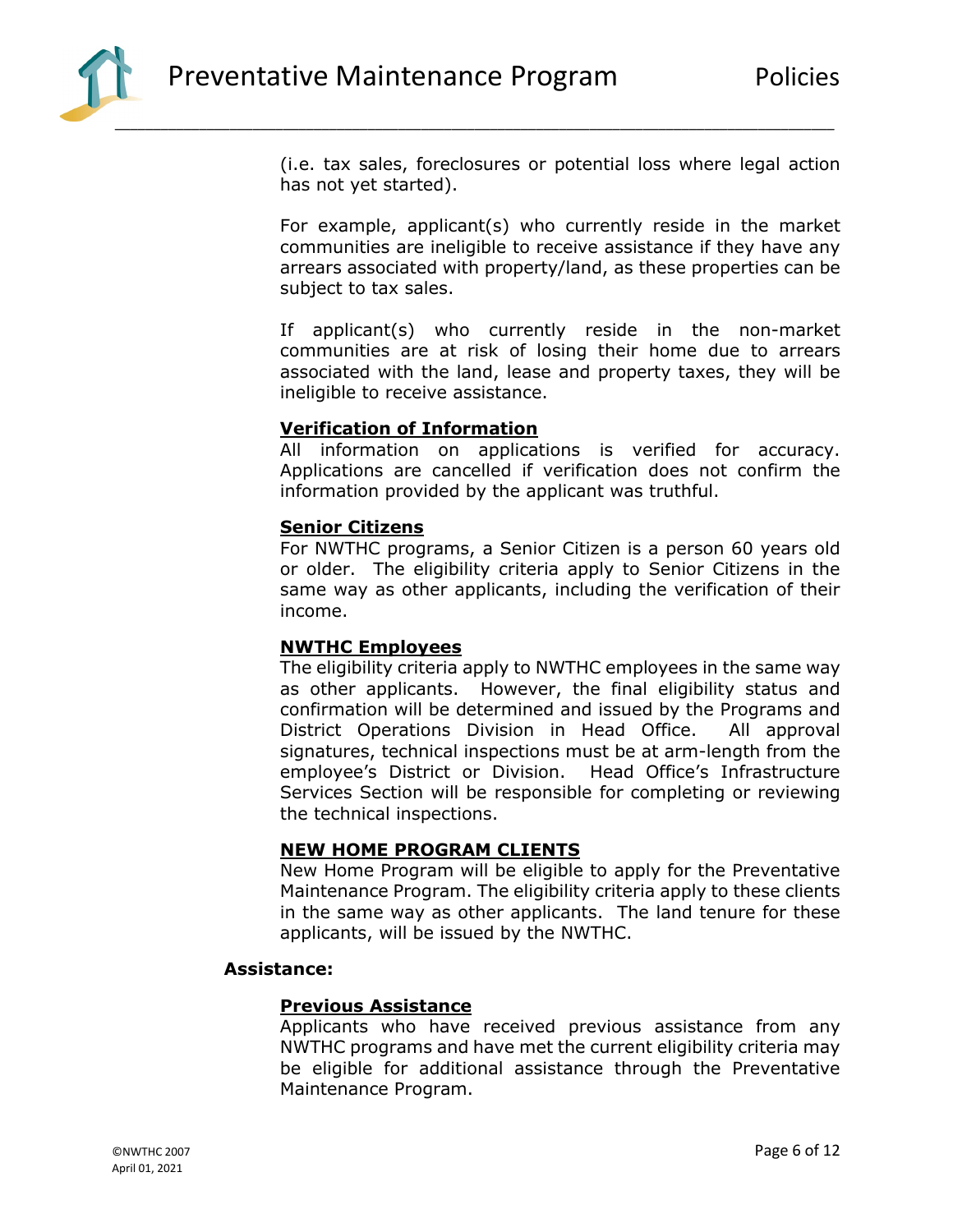

Applicants receiving assistance through the PATH program are not eligible for Preventative Maintenance Program assistance until they have earned one (1) year of PATH forgiveness.

\_\_\_\_\_\_\_\_\_\_\_\_\_\_\_\_\_\_\_\_\_\_\_\_\_\_\_\_\_\_\_\_\_\_\_\_\_\_\_\_\_\_\_\_\_\_\_\_\_\_\_\_\_\_\_\_\_\_\_\_\_\_\_\_\_\_\_\_\_\_\_\_\_\_\_\_\_\_\_\_\_\_\_\_\_\_\_\_\_\_\_\_\_\_

#### **Current Assistance**

Preventative Maintenance Program assistance cannot be combined with any other subsidized programs delivered by the NWTHC. For example, the Preventative Maintenance Program assistance cannot be used to top-up a Seniors Aging in Place, Emergency Repair Program, Fuel Tank Replacement Initiative, Home Repair Program or Mobility Modification Program.

#### **Future Assistance**

The annual limit is \$3,000, but more than one Preventative Maintenance Program could be provided in the same fiscal year as long as the total assistance does not exceed \$3,000.

#### **Organizations**

As the NWTHC programs are geared to homeownership clients, profit or non-profit organizations/businesses are **not** eligible.

#### <span id="page-21-0"></span>**INCOME VERIFICATION**

Income verification is required for acceptance into the program.

The income(s) of the applicant(s) will be verified. The incomes are verified by using the NWTHC *Verification of Income* (VOI) *Policies & Procedures.*

#### <span id="page-21-1"></span>**PRIORITIZATION OF APPLICANTS AND CLIENT SELECTION**

Applicants applying for Preventative Maintenance Program are not subject to prioritization under the Priority Allocation Selection System (PASS).

### <span id="page-21-2"></span>**CLIENT APPROVAL**

Within 60 days of the application date, clients selected for participation in the Preventative Maintenance Program must be given an Approval Letter signed by the District Director.

The letter must state the amount of assistance the client is eligible to receive, as well as basic instructions regarding the next steps that will be taken by the NWTHC.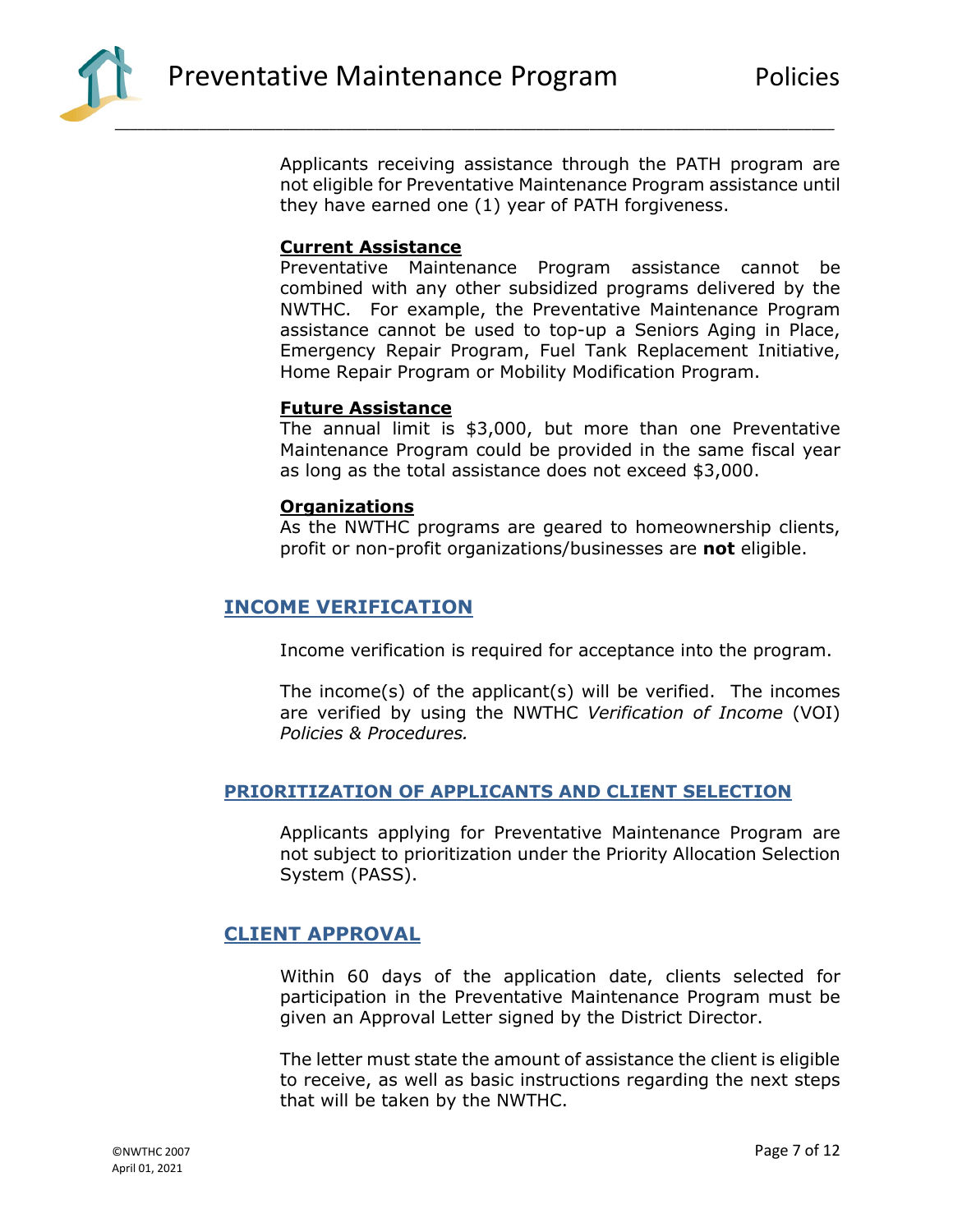

A copy of the final Scope of Work must be discussed, and a copy provided to the client before any of the work begins.

\_\_\_\_\_\_\_\_\_\_\_\_\_\_\_\_\_\_\_\_\_\_\_\_\_\_\_\_\_\_\_\_\_\_\_\_\_\_\_\_\_\_\_\_\_\_\_\_\_\_\_\_\_\_\_\_\_\_\_\_\_\_\_\_\_\_\_\_\_\_\_\_\_\_\_\_\_\_\_\_\_\_\_\_\_\_\_\_\_\_\_\_\_\_

The client will be provided with contact information in order to access updates on the status of their repair project.

## <span id="page-22-1"></span><span id="page-22-0"></span>**TECHNICAL REQUIREMENT**

## **TECHNICAL ASSISTANCE**

The NWTHC District Technical Advisors will be responsible for coordinating the maintenance and minor repair projects, including the Scope of Work and inspections outlined in the *Technical Guidelines* (excluding inspections that are the responsibility of other regulatory agencies) for work that is to be completed under the Preventative Maintenance Program.

The Technical Section must adhere to the Contract Administration Manual when organizing the repair work.

### <span id="page-22-2"></span>**ELIGIBLE PROJECT COSTS**

Eligible costs include:

• The cost of materials, freight, labour, building permits, inspections, certificates, drawings, specifications, legal fees and any applicable taxes.

No expenses (including labour and material purchased) incurred prior to program approval are eligible.

### <span id="page-22-3"></span>**MANDATORY INSPECTIONS**

The Contractor will certify completion of the Preventative Maintenance Program by signing the Preventative Maintenance Checklist and providing a copy to the Technical Staff.

The client should be provided the opportunity to accompany the Contractor for the final inspection and sign the Preventative Maintenance Checklist.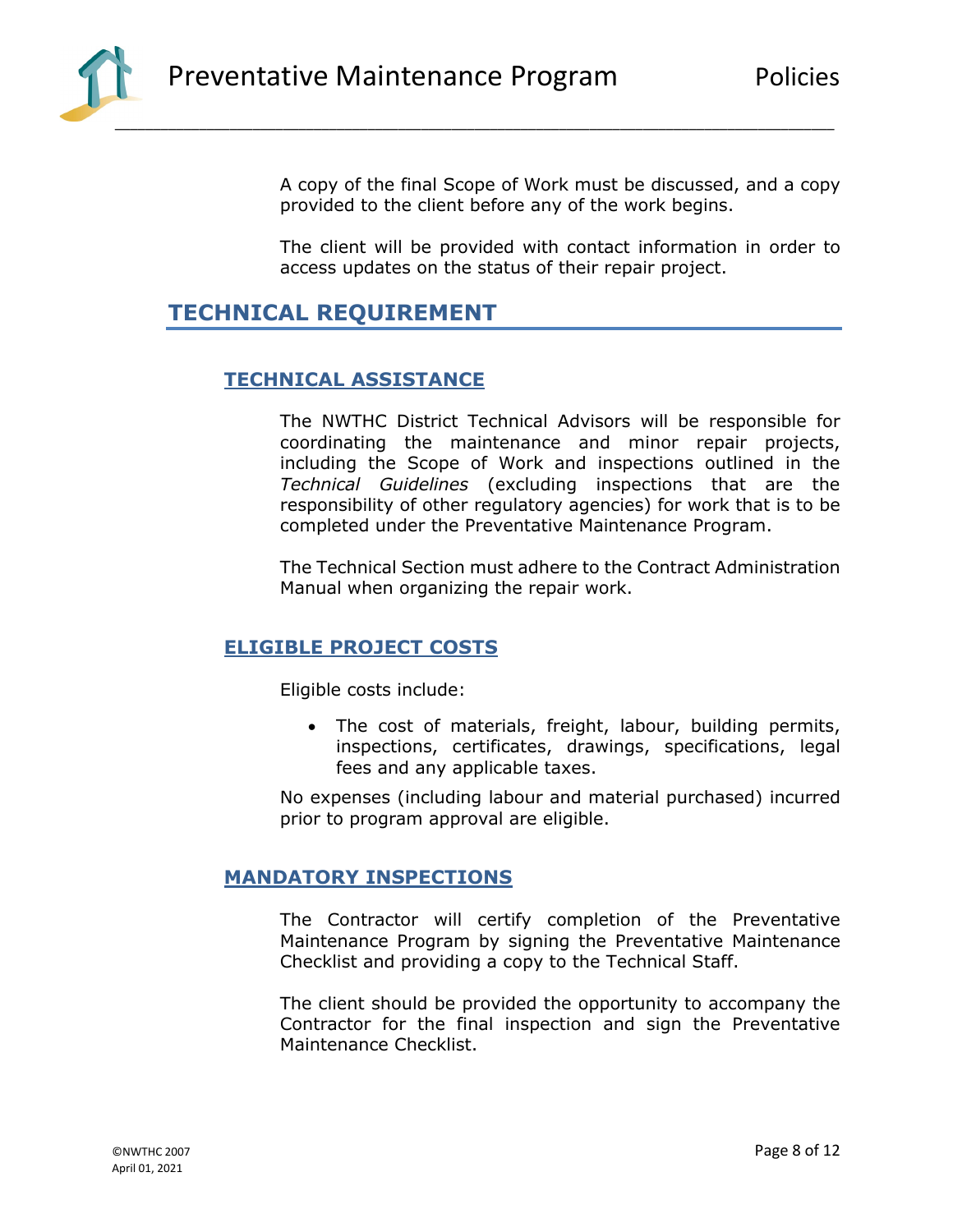

## **MAINTENANCE/MINOR REPAIRS CATEGORIES**

<span id="page-23-0"></span>\_\_\_\_\_\_\_\_\_\_\_\_\_\_\_\_\_\_\_\_\_\_\_\_\_\_\_\_\_\_\_\_\_\_\_\_\_\_\_\_\_\_\_\_\_\_\_\_\_\_\_\_\_\_\_\_\_\_\_\_\_\_\_\_\_\_\_\_\_\_\_\_\_\_\_\_\_\_\_\_\_\_\_\_\_\_\_\_\_\_\_\_\_\_

Annual Preventative Maintenance of the following categories:

- Forced Air Heating Systems;
- Heating Systems;
- Chimneys (metal and wood burning);
- Hot Water Heating Systems;
- Domestic Hot Water Heater;
- Water Tanks;
- Sewage Holding Tanks;
- Plumbing;
- Electrical System;
- Fire Extinguishers;
- Smoke & Carbon Monoxide Detectors; and/or,
- Freeze Protection Systems.

Cosmetic repairs are considered **ineligible.**

Repairs undertaken prior to HC-IMS approval of the program are also ineligible for assistance.

#### <span id="page-23-1"></span>**REPAIR STANDARDS**

All repairs must reasonably conform to the latest edition of the *National Building Code* and any *Canada Mortgage and Housing Corporation (CMHC)* and NWTHC standards. In some homes, this may not be feasible. This requirement is to be deemed satisfied for the item or component to the extent that the condition or performance of the item or component is acceptable to the local authority and does not represent a hazard to the health and safety of the occupants. *(See Procedures- Appendix B – Minimum Standard for Repairs.)*

#### <span id="page-23-2"></span>**BUSINESS INCENTIVE POLICY**

The Business Incentive Policy (BIP) of the Government of the Northwest Territories applies. See the following website:

<http://www.iti.gov.nt.ca/en/services/business-incentive-policy>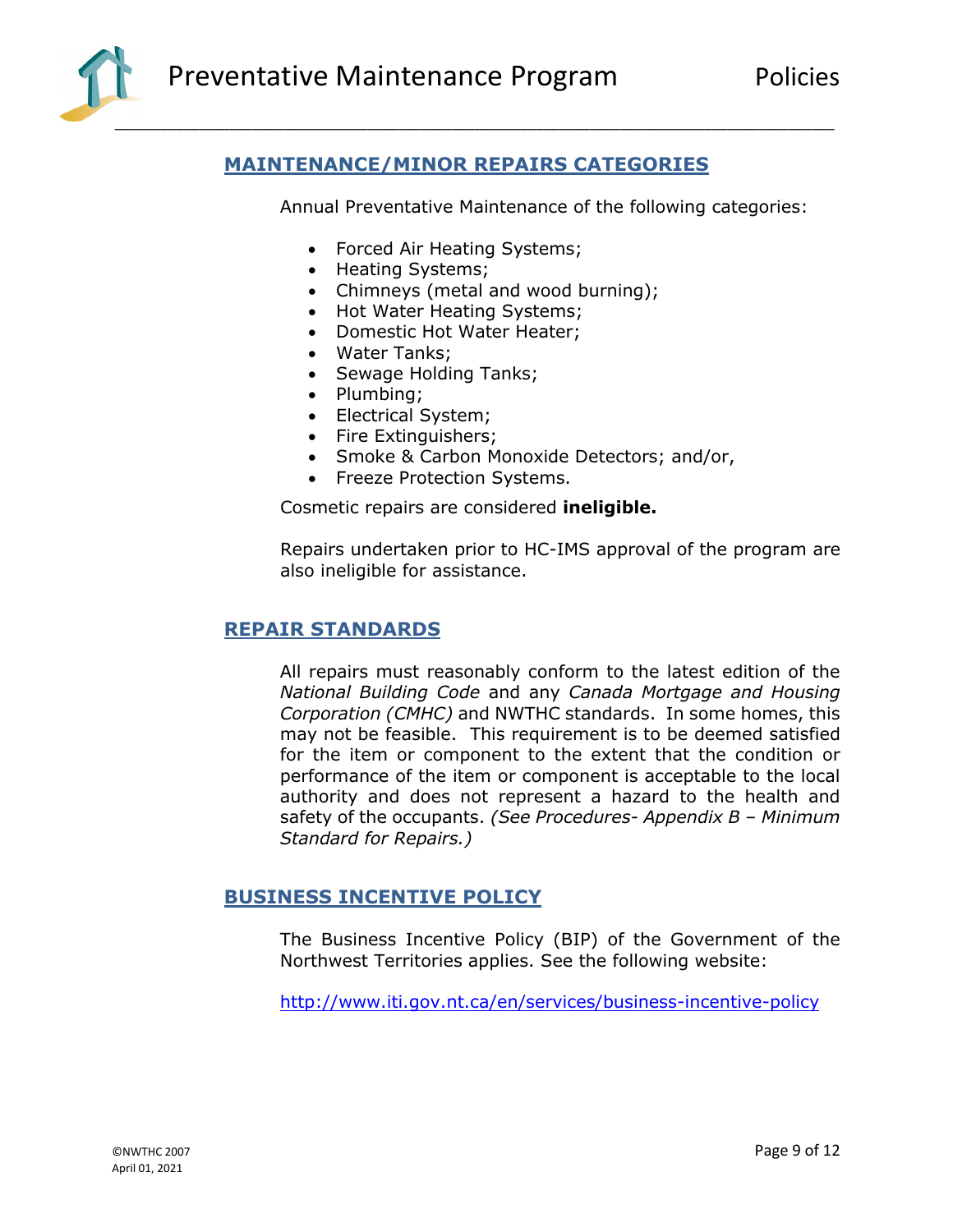## **NORTHERN MANUFACTURED PRODUCTS**

<span id="page-24-0"></span>\_\_\_\_\_\_\_\_\_\_\_\_\_\_\_\_\_\_\_\_\_\_\_\_\_\_\_\_\_\_\_\_\_\_\_\_\_\_\_\_\_\_\_\_\_\_\_\_\_\_\_\_\_\_\_\_\_\_\_\_\_\_\_\_\_\_\_\_\_\_\_\_\_\_\_\_\_\_\_\_\_\_\_\_\_\_\_\_\_\_\_\_\_\_

The requirement to use Northern Manufactured Products is within the BIP and applies. See the following website:

[http://www.iti.gov.nt.ca/en/services/nwt-manufactured](http://www.iti.gov.nt.ca/en/services/nwt-manufactured-products-policy)[products-policy](http://www.iti.gov.nt.ca/en/services/nwt-manufactured-products-policy)

## <span id="page-24-2"></span><span id="page-24-1"></span>**PROGRAM AGREEMENT**

## **LOAN SECURITY**

The client must provide loan security that is acceptable to the NWTHC.

#### **Program Agreement**

The client is required to sign two (2) copies of the Preventative Maintenance Program Agreement. The agreements must be signed by all parties prior to any funds being advanced or the start of the project.

#### **Security:**

Loans will be secured with a promissory note (Schedule A) signed by the client(s).

#### <span id="page-24-3"></span>**SIGNATURES**

The clients receiving assistance must sign all required documentation before any funds are disbursed. (*See Procedures)*

The names on all program agreement documents and Promissory Note must match those names on the Lease, Fee Simple Title, Band Council Resolution (BCR) documents, Permission to Occupy letters or other ownership documents deemed acceptable by the NWTHC.

#### <span id="page-24-4"></span>**FORGIVENESS**

Assistance will be forgiven at the end of the fiscal year, provided that the project is complete, and the FCC date has been entered in HC-IMS.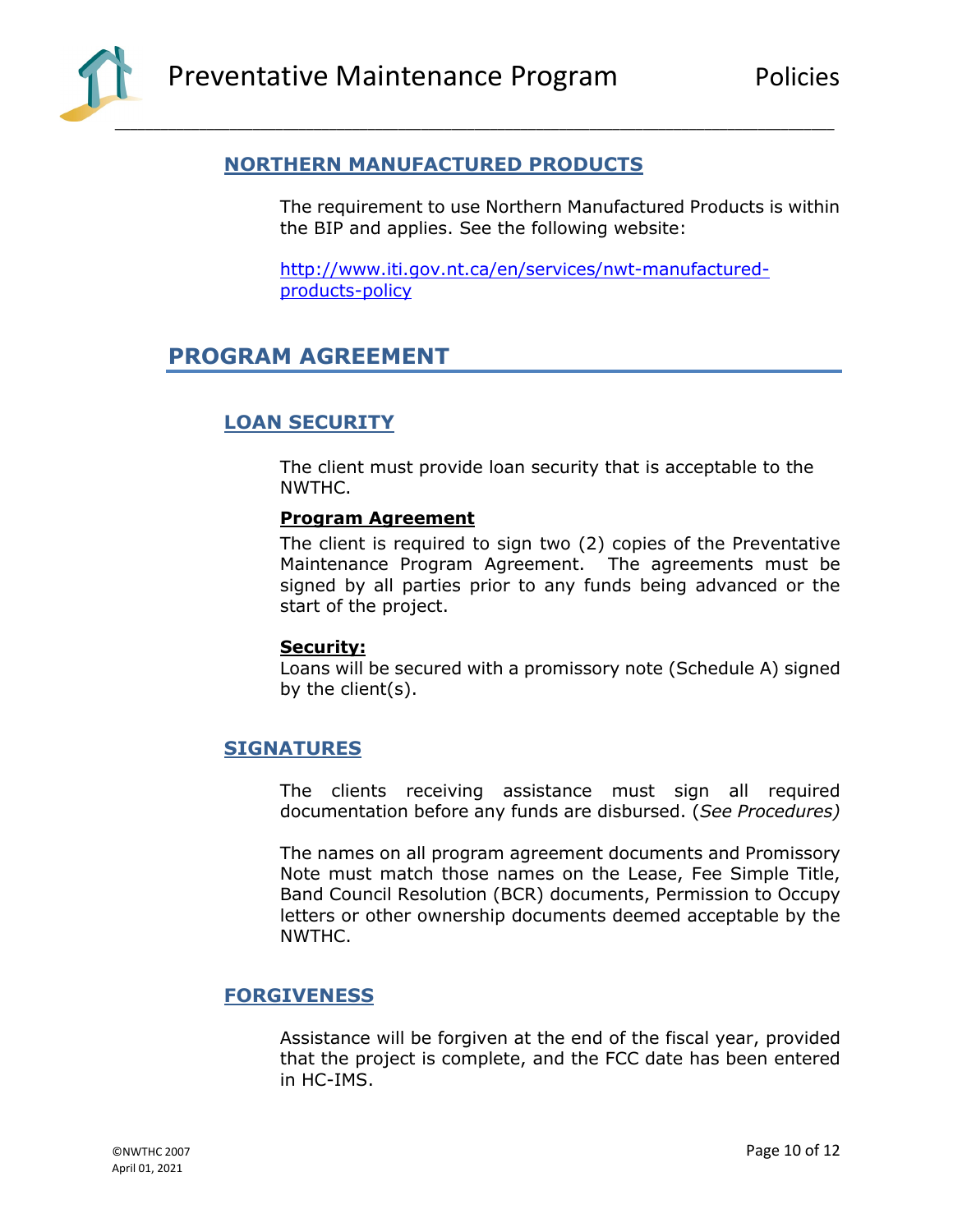#### **PRINCIPAL RESIDENCE AND ACCEPTABLE USE**

<span id="page-25-0"></span>\_\_\_\_\_\_\_\_\_\_\_\_\_\_\_\_\_\_\_\_\_\_\_\_\_\_\_\_\_\_\_\_\_\_\_\_\_\_\_\_\_\_\_\_\_\_\_\_\_\_\_\_\_\_\_\_\_\_\_\_\_\_\_\_\_\_\_\_\_\_\_\_\_\_\_\_\_\_\_\_\_\_\_\_\_\_\_\_\_\_\_\_\_\_

The client(s) must maintain the home as their permanent, principal and sole residence for the term of the forgivable loan.

The home cannot be for seasonal use or used as a means to generate revenue (rental property).

If the client stops living in the home during the loan period or the home is used for alternative purposes, the client is in default of the agreement and the remaining outstanding balance of the forgivable loan becomes due and payable to the NWTHC.

## <span id="page-25-2"></span><span id="page-25-1"></span>**PROGRAM ADMINISTRATION**

#### **SELLING OF THE HOME**

In cases where the home is sold before the loan is completely forgiven, the remaining outstanding balance of the forgivable loan becomes due and payable to the NWTHC.

#### <span id="page-25-3"></span>**DEFAULT**

A client is considered to be in default for failing to comply with the terms of the promissory note, or program agreement. Loan forgiveness ceases from the day of default. In the case of default, the outstanding loan balance becomes due and payable.

#### <span id="page-25-4"></span>**FAMILY/MARITAL SEPARATION**

In the event of family/marital separation and one of the partners wants to take ownership of the home and assume the responsibility for the loan agreement, the NWTHC requires that both partners receive independent legal advice and provided the necessary legal agreements as supporting documentation before transfer of ownership will be considered.

#### <span id="page-25-5"></span>**ESTATE AFTER CLIENT'S DEATH (Market Communities)**

In cases where the loan was given to only one person, upon the death of the single client, the loan balance becomes due and payable from the estate. The NWTHC retains its interest in the property until the outstanding balance of the loan is paid in full.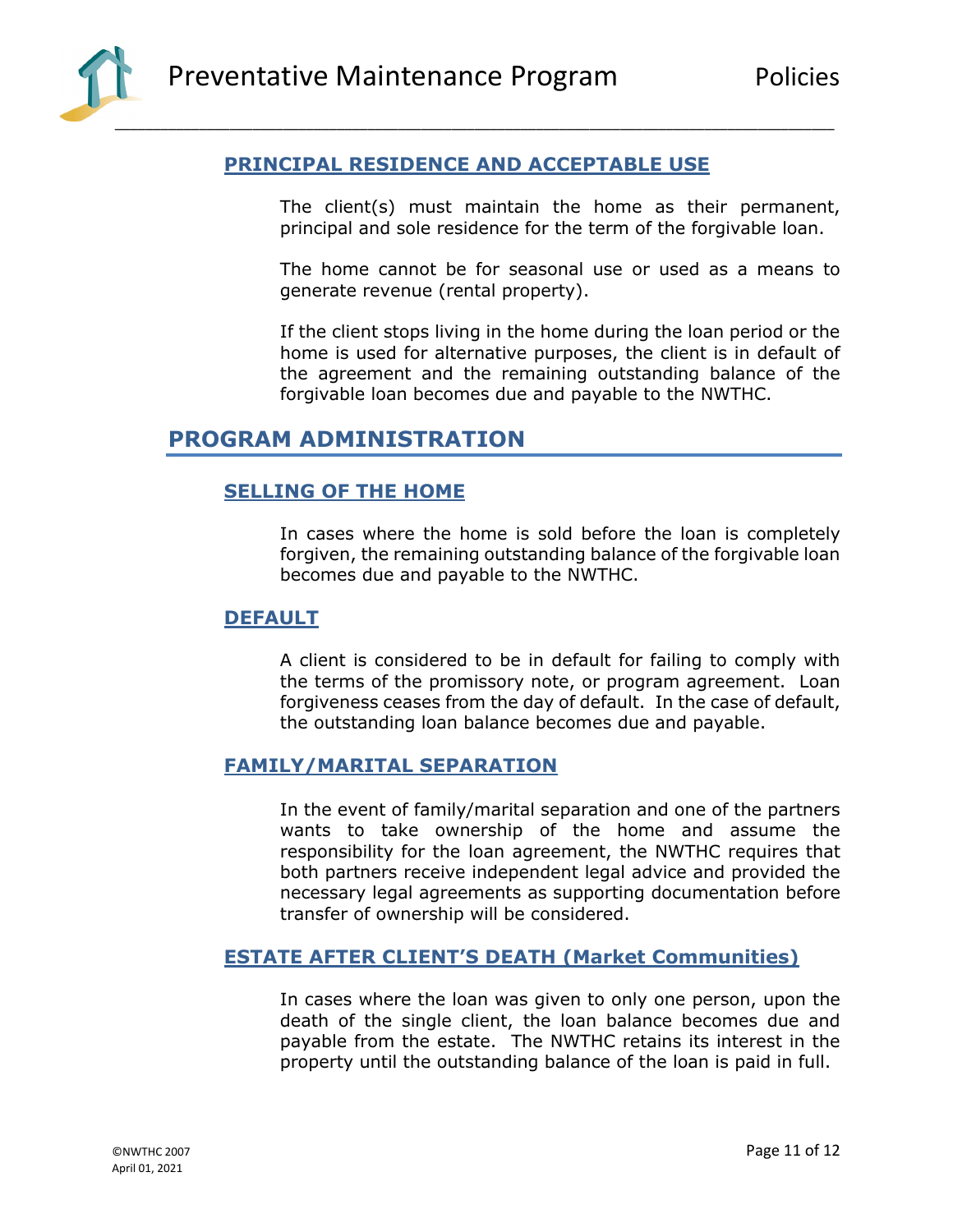In cases of marriage and common law relationships, upon the death of either partner, the surviving partner may remain in the home assuming sole responsibility for the loan agreement and other expenses. If the surviving partner sells or vacates the home, the remaining outstanding balance of the forgivable loan becomes due and payable to the NWTHC.

In cases where the loan was given to a couple and upon the death of both partners during the term of the loan, the outstanding balance becomes due and payable from the estate. The NWTHC retains its interest in the property until the outstanding balance of the loan is paid in full.

## <span id="page-26-0"></span>**ESTATE AFTER CLIENT'S DEATH (Non-Market Communities)**

\_\_\_\_\_\_\_\_\_\_\_\_\_\_\_\_\_\_\_\_\_\_\_\_\_\_\_\_\_\_\_\_\_\_\_\_\_\_\_\_\_\_\_\_\_\_\_\_\_\_\_\_\_\_\_\_\_\_\_\_\_\_\_\_\_\_\_\_\_\_\_\_\_\_\_\_\_\_\_\_\_\_\_\_\_\_\_\_\_\_\_\_\_\_

Refer to the NWTHC's Loan Assumption and Amendment Policy.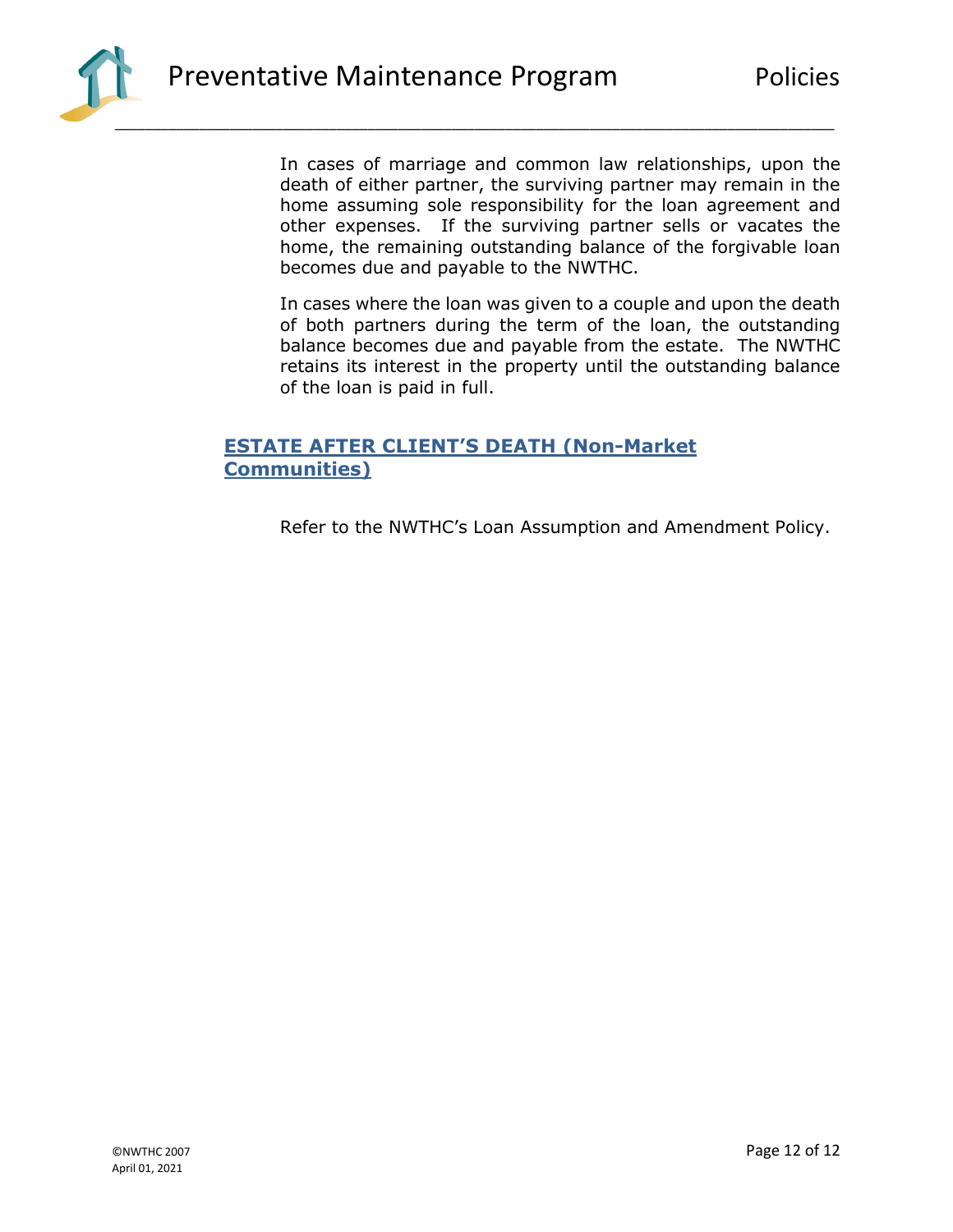

## Mobility Modifications Program Policy - Table of Contents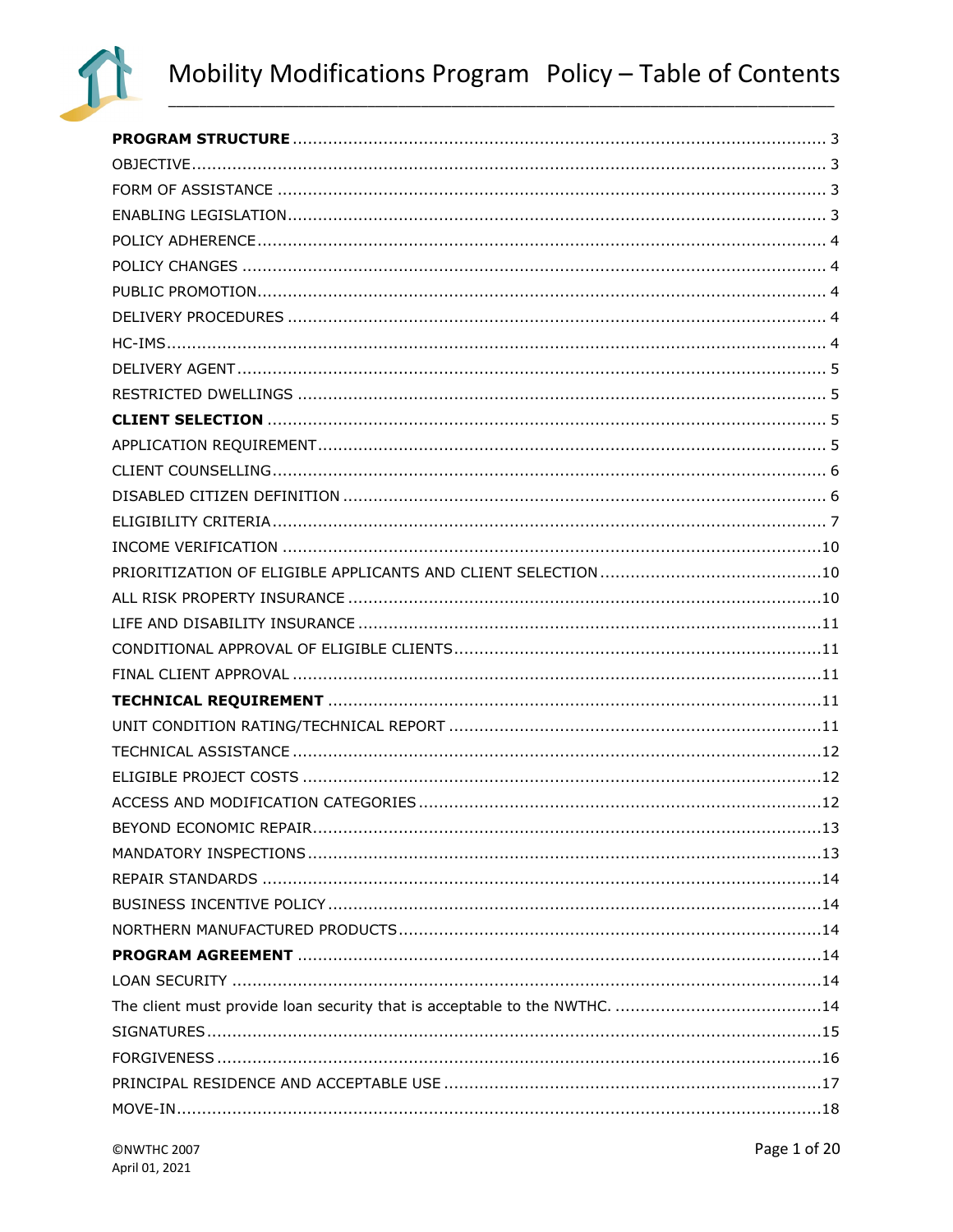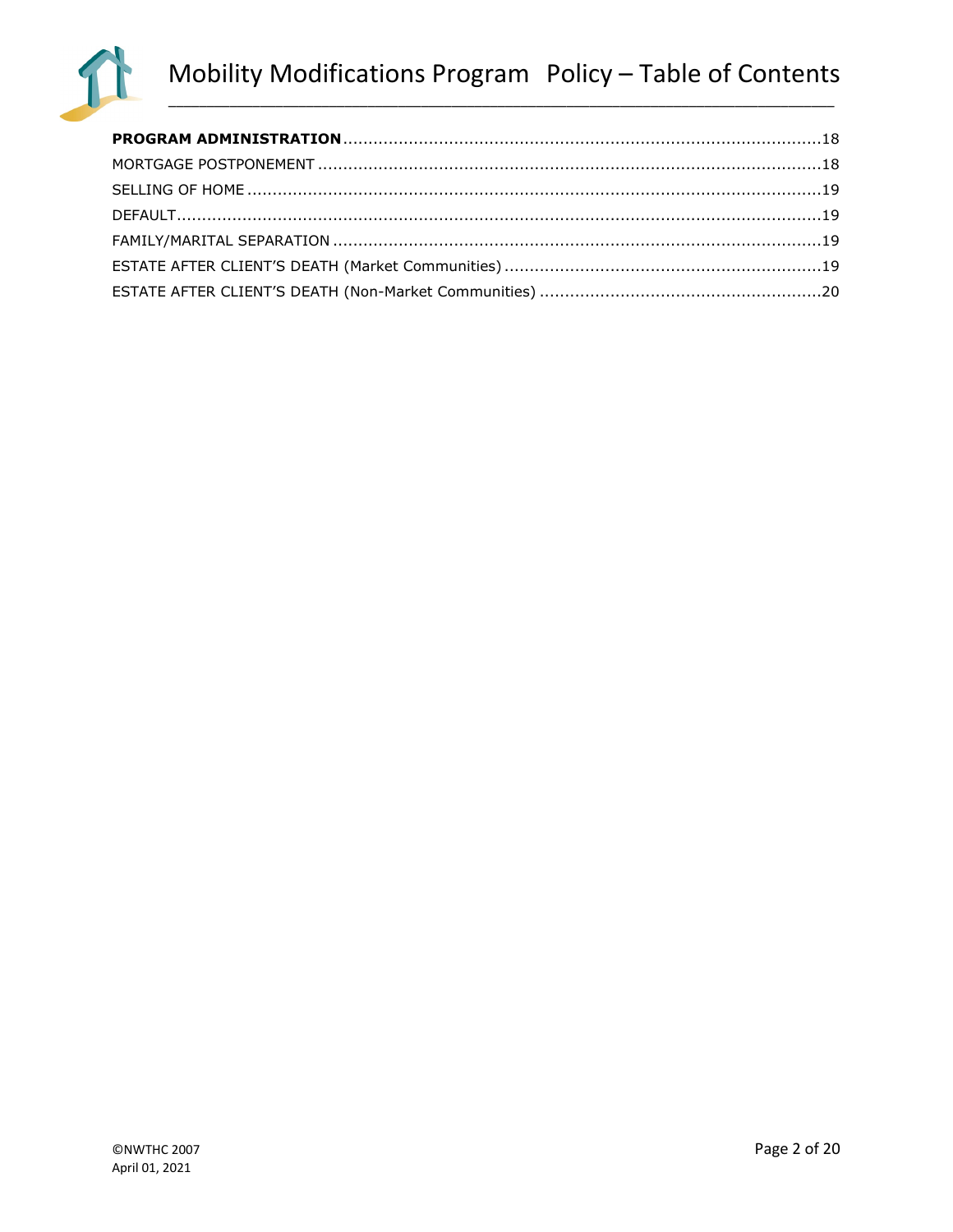

## <span id="page-29-1"></span><span id="page-29-0"></span>**PROGRAM STRUCTURE**

#### **OBJECTIVE**

The Mobility Modifications Program provides assistance to existing homeowners with a household member with a disability, to support modifications that will promote continued independent living.

\_\_\_\_\_\_\_\_\_\_\_\_\_\_\_\_\_\_\_\_\_\_\_\_\_\_\_\_\_\_\_\_\_\_\_\_\_\_\_\_\_\_\_\_\_\_\_\_\_\_\_\_\_\_\_\_\_\_\_\_\_\_\_\_\_\_\_\_\_\_\_\_\_\_\_\_\_\_\_\_\_\_\_\_\_\_\_

## <span id="page-29-2"></span>**FORM OF ASSISTANCE**

The NWTHC will fund modifications required to improve the accessibility of dwellings for persons with disabilities. The assistance is limited to the cost of the accessibility modifications and shall not exceed the maximum assistance available under the Mobility Modifications Program. The modifications shall be related to the disabled occupant's disability. A letter/medical certificate from a qualified practitioner such as medical doctors, optometrists, audiologists, occupational therapists, physiotherapists and speech language pathologists must be provided to confirm the disability.

Clients receive assistance in the form of forgivable loans to subsidize the cost of modifications related to their disability.

The forgiveness period is dependent on the amount of assistance being provided.

Assistance up to \$50,000 excluding freight and Contractor accommodation/airfare costs is available.

### <span id="page-29-3"></span>**ENABLING LEGISLATION**

#### *Northwest Territories Financial Administration Act*

The Northwest Territories Housing Corporation must operate within the parameters established under the *Financial Administration Act*.

**Northwest Territories Housing Corporation (NWTHC) Act (**R.S.N.W.T. 1988, c. N-1)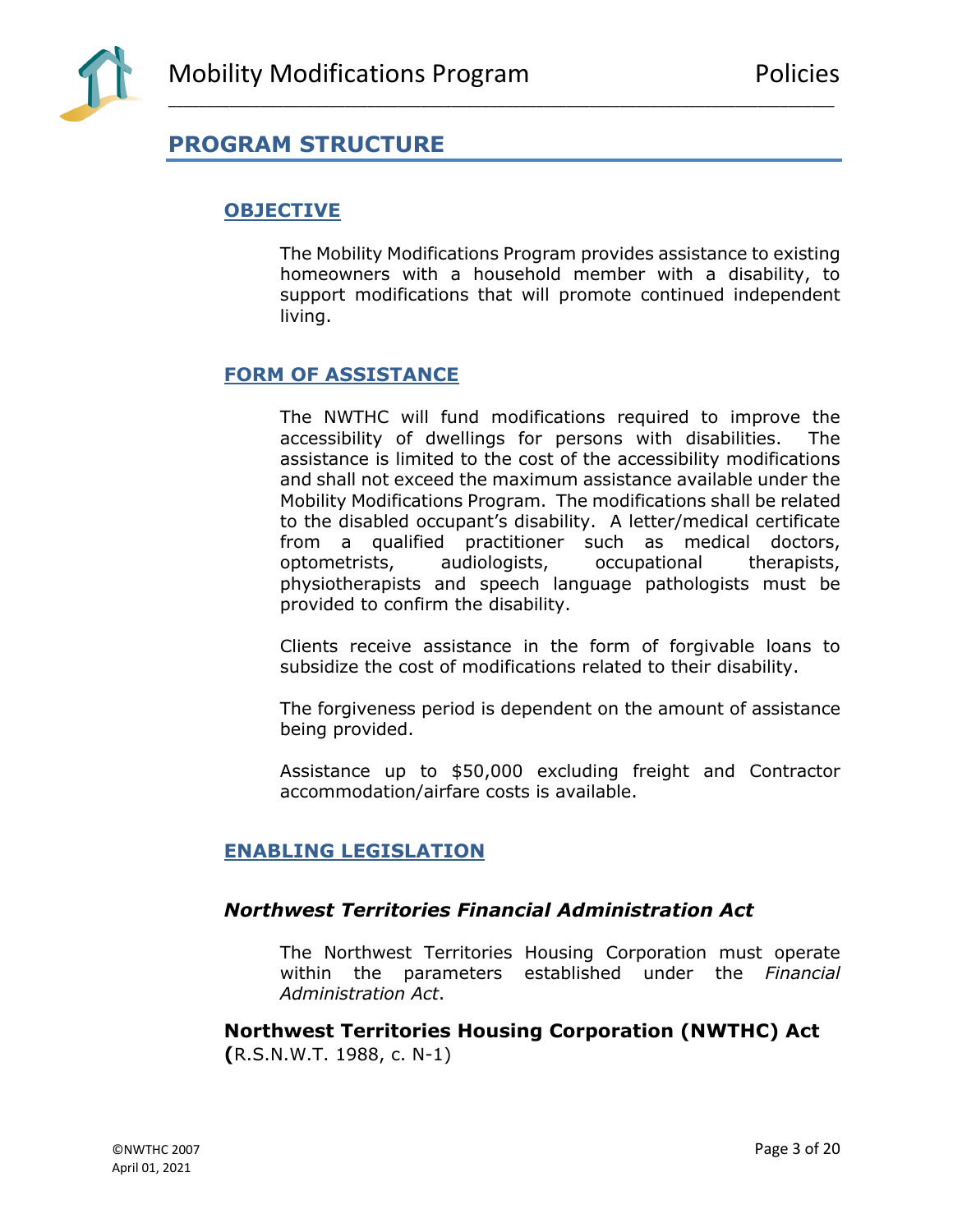

Section 10 (d) The NWTHC may "make grants or loans to individuals, municipalities and other corporate bodies for the purpose of acquiring, constructing or improving housing;"

\_\_\_\_\_\_\_\_\_\_\_\_\_\_\_\_\_\_\_\_\_\_\_\_\_\_\_\_\_\_\_\_\_\_\_\_\_\_\_\_\_\_\_\_\_\_\_\_\_\_\_\_\_\_\_\_\_\_\_\_\_\_\_\_\_\_\_\_\_\_\_\_\_\_\_\_\_\_\_\_\_\_\_\_\_\_\_

Section 10 (i) The NWTHC may "prescribe forms of mortgages, agreements and other documents and execute and deliver deeds, grants, conveyances, transfers, releases, discharges or other documents as may be necessary in the conduct of its business."

### <span id="page-30-0"></span>**POLICY ADHERENCE**

The policies developed for the Mobility Modifications Program are the governing rules that must be adhered to when providing assistance to existing homeowners. Policy will override a procedural directive if there is a conflict between the policy and a procedure.

### <span id="page-30-1"></span>**POLICY CHANGES**

Any requests for changes to this policy are submitted on a *Request for Policy Review Form* to the Programs and District Operations Division in Head Office. The President and CEO must sign and approve any changes before taking effect.

#### <span id="page-30-2"></span>**PUBLIC PROMOTION**

Public notification and promotion of the Mobility Modifications Program is required as a part of the program delivery process.

#### <span id="page-30-3"></span>**DELIVERY PROCEDURES**

The Mobility Modifications Program is to be administered in accordance with the procedures that have been specifically developed for this program (*see Mobility Modifications Procedures*).

#### <span id="page-30-4"></span>**HC-IMS**

The approved forms and agreements required to deliver the Mobility Modifications Program are contained in the Housing Corporation Information Management System (HC-IMS) and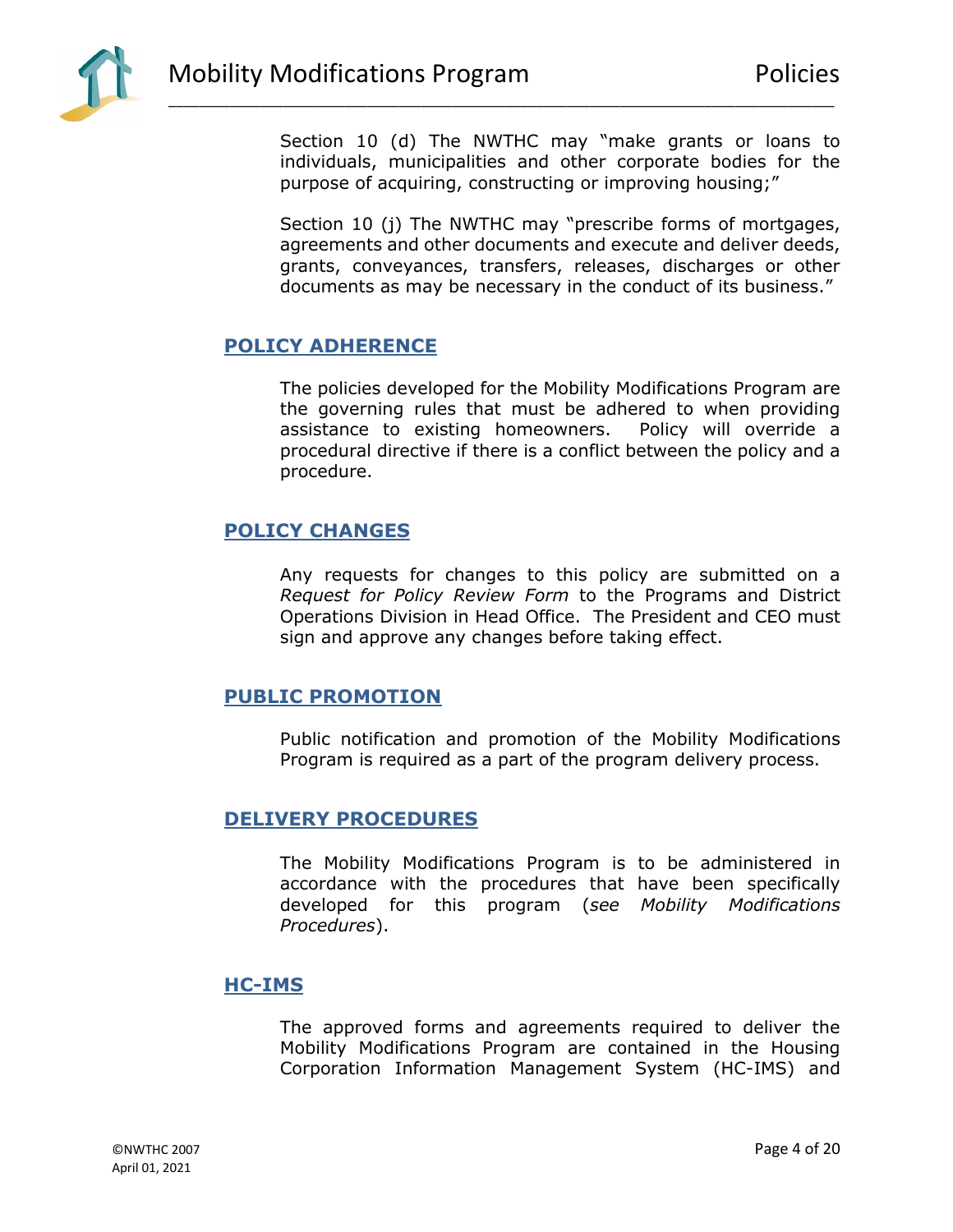

must be used when collecting and recording applicant/client information.

<span id="page-31-0"></span>\_\_\_\_\_\_\_\_\_\_\_\_\_\_\_\_\_\_\_\_\_\_\_\_\_\_\_\_\_\_\_\_\_\_\_\_\_\_\_\_\_\_\_\_\_\_\_\_\_\_\_\_\_\_\_\_\_\_\_\_\_\_\_\_\_\_\_\_\_\_\_\_\_\_\_\_\_\_\_\_\_\_\_\_\_\_\_

## **DELIVERY AGENT**

The NWTHC is the delivery agent.

#### <span id="page-31-1"></span>**RESTRICTED DWELLINGS**

Assistance is limited to dwellings that are located within municipal boundaries and have access to a continuous supply of electricity, potable water and heat. Additionally, there is to be a functional sewage containment system.

Only properties deemed for residential use only will be eligible for assistance.

The following properties are not eligible for assistance:

- Properties where municipal zoning by-laws do not permit residential use;
- Houseboats, recreational properties or cabins; or,
- Properties located outside community boundaries (*Appendix C)*.

## <span id="page-31-3"></span><span id="page-31-2"></span>**CLIENT SELECTION**

### **APPLICATION REQUIREMENT**

All applicants are required to complete an application form with a representative from the NWTHC or its designated agent. Applicants are not permitted to complete the application on their own.

The maximum number of mortgagors or borrowers per application is two persons. The use of co-signers or guarantors is not allowed.

Applications taken within an annual delivery cycle are assigned to a fiscal year and are only valid for that delivery period. Applications cannot be held over for future delivery cycles. The use of waiting lists by District Offices or the designated agent is not permitted.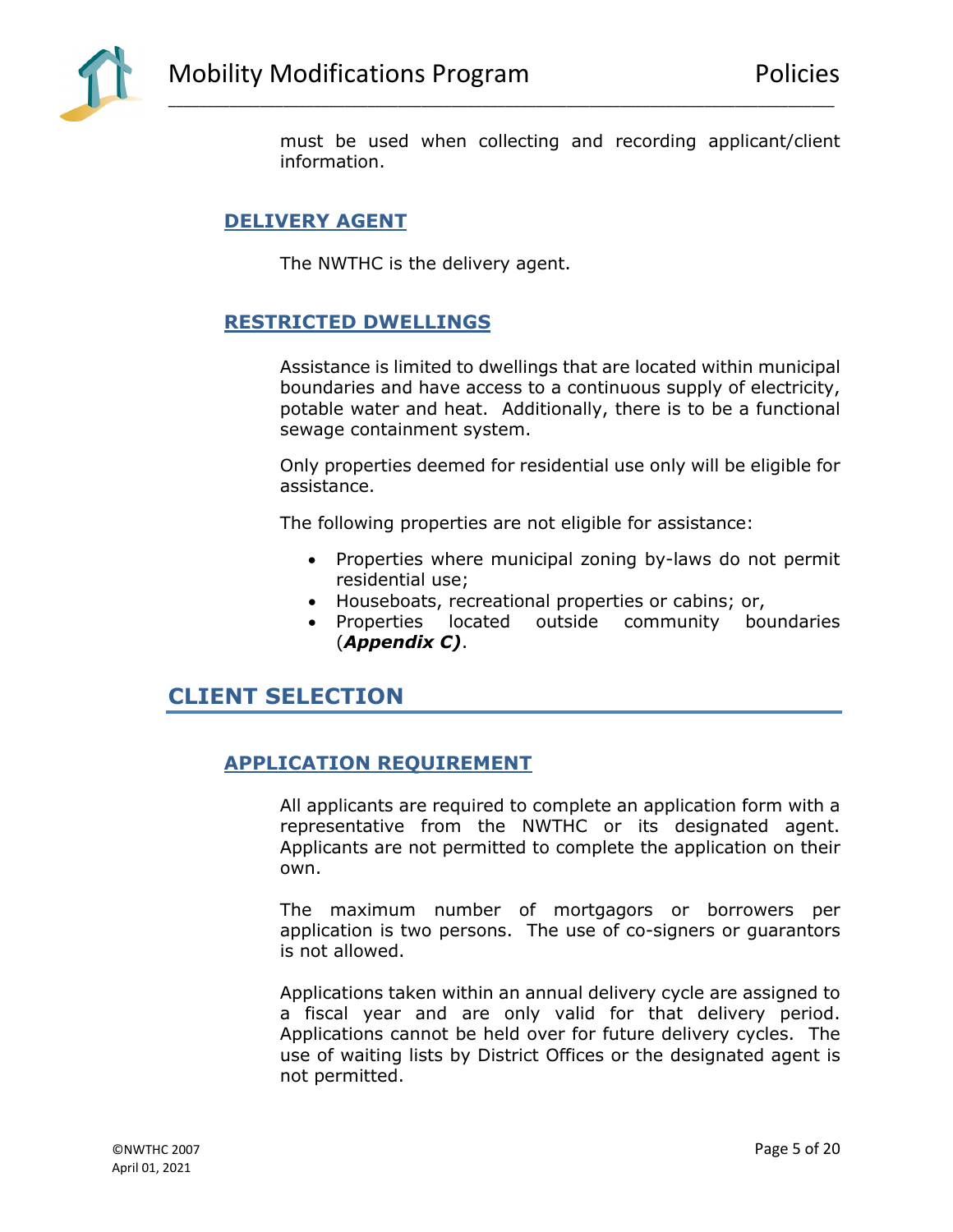

## **CLIENT COUNSELLING**

Client counselling is required at all stages during the homeownership application process. It is necessary to provide applicants with relevant information regarding eligibility criteria, assistance levels, eligible project costs, loan security, the Mobility Modifications Program Agreement and including a requirement for home maintenance and continued placement of all risk property insurance.

<span id="page-32-0"></span>\_\_\_\_\_\_\_\_\_\_\_\_\_\_\_\_\_\_\_\_\_\_\_\_\_\_\_\_\_\_\_\_\_\_\_\_\_\_\_\_\_\_\_\_\_\_\_\_\_\_\_\_\_\_\_\_\_\_\_\_\_\_\_\_\_\_\_\_\_\_\_\_\_\_\_\_\_\_\_\_\_\_\_\_\_\_\_

### <span id="page-32-1"></span>**DISABLED CITIZEN DEFINITION**

A person is considered disabled if one or more of the following categories apply to the individual:

- Physical Disability: Involves a significant loss of mobility, agility, strength, flexibility or coordination, such as Cerebral Palsy, Polio or MS.
- Sensory Disability: Involves the senses, and includes blindness or significant vision loss, deafness or significant hearing loss, the inability to speak, and a lack of balance from disorders such as Vertigo or Meniere's disease.
- Cognitive Disability: Usually a degenerative condition that affects the brain's ability to process information. It is not present from birth. Cognitive disabilities may include brin injuries or strokes.
- Intellectual Disability: Affects the rate at which a person develops, learns and/or remembers. This disability is usually present from birth. People with intellectual disabilities may have Down's syndrome, traumatic brain injury, fetal alcohol syndrome, drug related birth defects or other undefined disabilities.
- Learning Disability: Affects the way people with average or above average intelligence take in, process or express information. Learning disabilities are permanent, range from mild to severe, and encompass a group of disorders. Common learning disabilities include problems with memory, attention, reading, writing, arithmetic, reasoning, social skills, emotional maturity and coordination.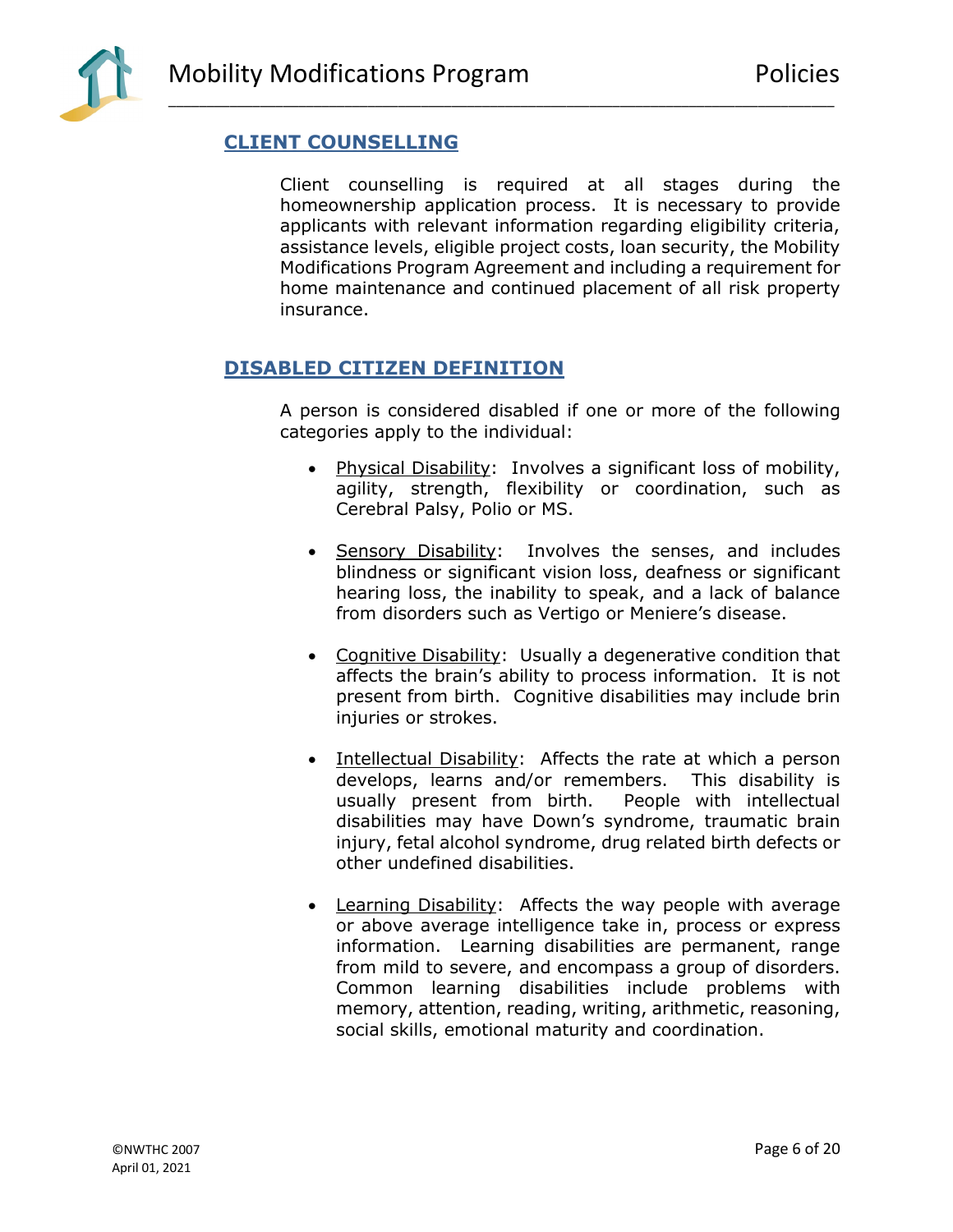

## **ELIGIBILITY CRITERIA**

Assistance is available in all communities in the NWT.

<span id="page-33-0"></span>\_\_\_\_\_\_\_\_\_\_\_\_\_\_\_\_\_\_\_\_\_\_\_\_\_\_\_\_\_\_\_\_\_\_\_\_\_\_\_\_\_\_\_\_\_\_\_\_\_\_\_\_\_\_\_\_\_\_\_\_\_\_\_\_\_\_\_\_\_\_\_\_\_\_\_\_\_\_\_\_\_\_\_\_\_\_\_

#### **Age:**

The applicant(s) must be 19 years of age or older as of the date of application.

#### **Residency:**

The applicant(s) must have lived in the NWT for three years; and, one continuous year in the community of application prior to approval. In cases where applicants are married or living in a common law relationship, it is acceptable if only one partner meets the residency requirement.

The applicant(s) must have owned and lived in the home for a minimum of a one (1) year period before applying for the program.

At least one household member must be disabled.

#### **Income:**

The applicant(s) income must be below the Core Need Income Threshold (CNIT) for their community as outlined in the Core Need Income Threshold tables. The CNIT used is based on the *National Occupancy Standard* (NOS) (which determines the number of bedrooms a household requires given its size and composition) and NOT the actual number of bedrooms in the unit.

#### **Arrears:**

Applicants cannot have rental arrears with a local housing organization or mortgage arrears with the NWTHC.

Existing mortgage clients who have signed the Revised Mortgage Repayment Plan (RMPP) or a repayment plan with the local housing organization for their rental arrears, are eligible to apply for the Mobility modifications Program after six (6) consecutive months of successful payments. If these clients have not adhered to the repayment plan, they will not be eligible to receive assistance.

Applicants who currently reside in the market communities (Zone A) of Fort Smith, Hay River, Fort Simpson, Yellowknife, Norman Wells and Inuvik and hold land tenure in the Northwest Territories are ineligible to receive assistance if they have any arrears associated with the land, lease or property taxes.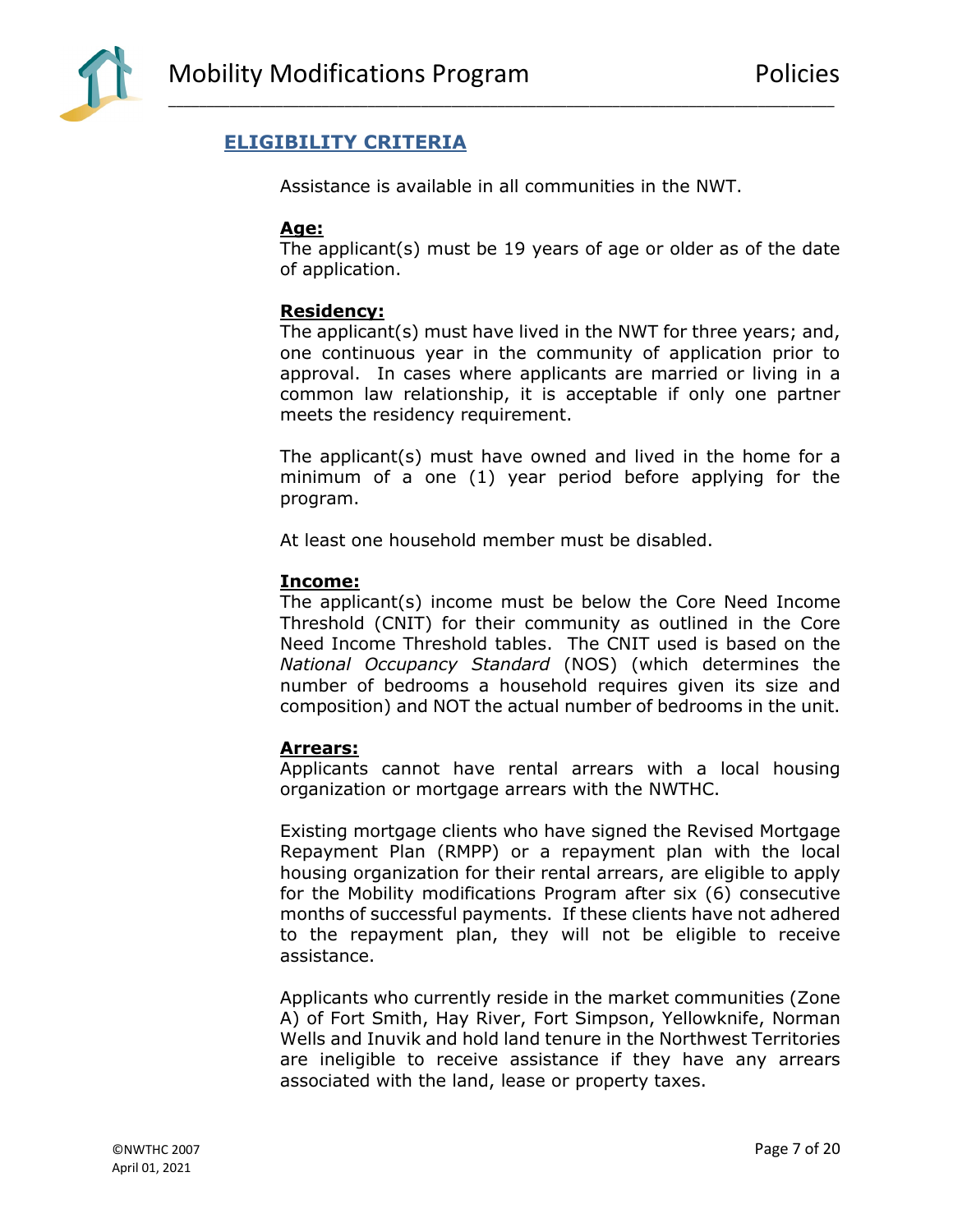

#### **Land tenure:**

For Zone A communities, the applicants must own their home (possess Fee Simple Title), hold a long-term lease, or a Band Council Resolution (BCR).

\_\_\_\_\_\_\_\_\_\_\_\_\_\_\_\_\_\_\_\_\_\_\_\_\_\_\_\_\_\_\_\_\_\_\_\_\_\_\_\_\_\_\_\_\_\_\_\_\_\_\_\_\_\_\_\_\_\_\_\_\_\_\_\_\_\_\_\_\_\_\_\_\_\_\_\_\_\_\_\_\_\_\_\_\_\_\_

For Zone B and C communities, the applicants must provide proof of ownership of their residence. This ensures that the NWTHC has the appropriated authorization to arrange for work to be done on the home. This also provides proof that the homeowners meet the residency requirement of the program.

Suitable documentation is required to prove residency and ownership of residency:

- Land lease; or
- Fee Simple Title; or
- Band Council Resolution (BCR); or
- Permission to Occupy Letter from the appropriate land claimant group

The names on the land tenure documents must match the names on the application.

The home must be the applicant's permanent, principal and sole residence.

#### **Scope of Work**

Once it has been determined that the applicants have met the eligibility criteria, Programs staff will advise the District Technical staff to complete the Scope of Work and Estimate form (*Appendix D*) and provide an estimated cost of repairs. The Scope of work must be completed with the assistance of the Occupational Therapist.

#### **Credit Worthiness**

Although a good credit rating or acceptable Gross Debt Service Ratio (GDS) (32%) and Total Debt Service (TDS) (42%) ratios are not required for the program, applications may be declined in situations where the applicants are facing the loss of their home (i.e. tax sales, foreclosures or potential loss where legal action has not yet started).

For example, applicants who currently reside in the market communities are ineligible to receive assistance if they have any arrears associated with property/land, as these properties can be subject to tax sales.

If applicants who currently reside in the non-market communities are at risk of losing their home due to arears associated with the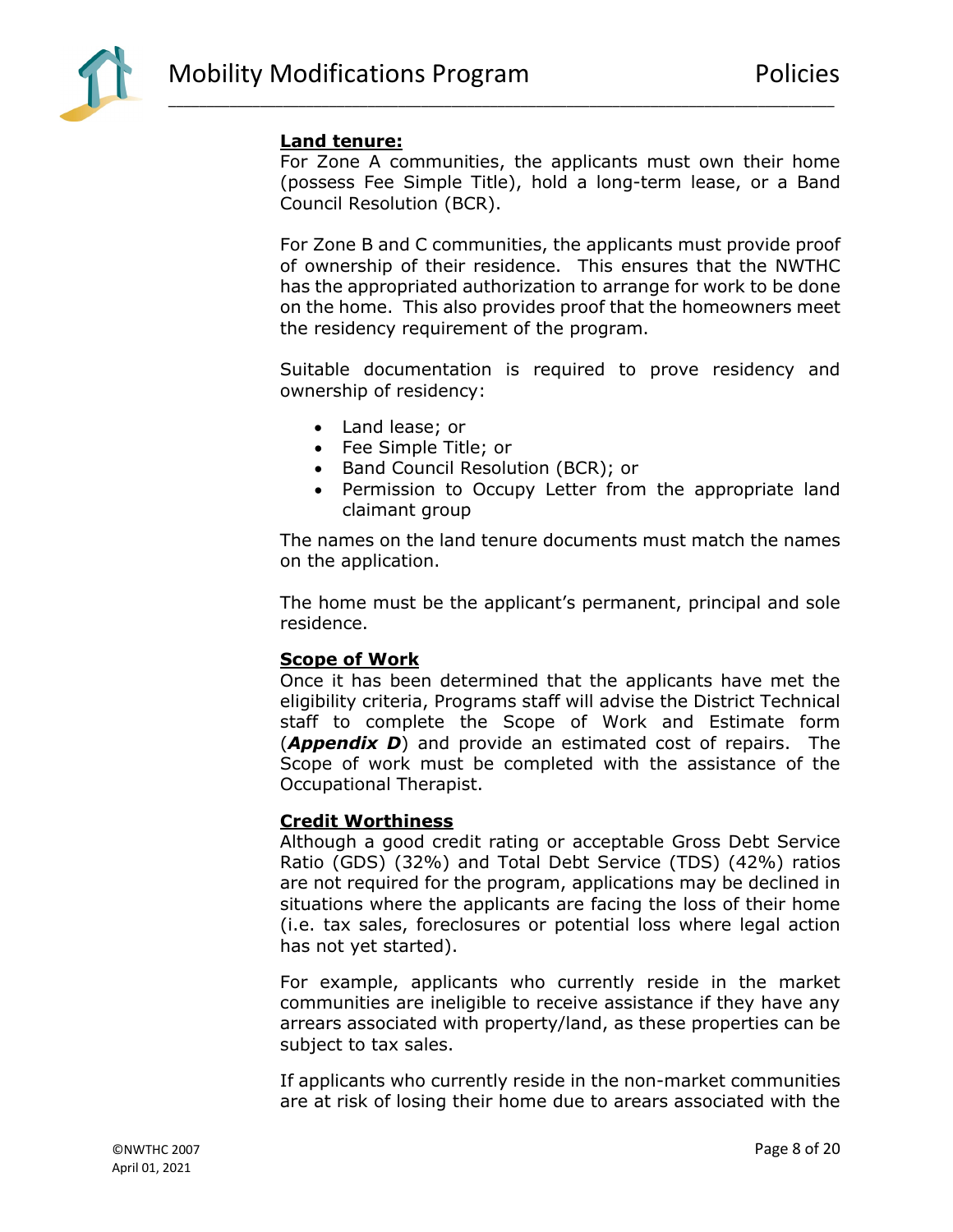

land, lease and property taxes, they will be ineligible to receive assistance.

\_\_\_\_\_\_\_\_\_\_\_\_\_\_\_\_\_\_\_\_\_\_\_\_\_\_\_\_\_\_\_\_\_\_\_\_\_\_\_\_\_\_\_\_\_\_\_\_\_\_\_\_\_\_\_\_\_\_\_\_\_\_\_\_\_\_\_\_\_\_\_\_\_\_\_\_\_\_\_\_\_\_\_\_\_\_\_

#### **Verification of Information:**

All information on applications is verified for accuracy. Applications are cancelled if verification does not confirm the information provided by the applicant was truthful.

#### **Senior Citizens:**

For NWTHC programs, a Senior Citizen is a person (60) sixty years old or older. The eligibility criteria apply to Senior Citizens in the same way as other applicants, including the verification of their income.

#### **NWTHC Employees:**

The eligibility criteria apply to NWTHC employees in the same way as other applicants. However, the final eligibility status and confirmation will be determined and issued by the *Programs & District Operations Division* in Head Office. All approval signatures, technical inspections must be at arm-length from the employee's District or Division. Head Office's Infrastructure Services Section will be responsible for completing or reviewing the technical inspections.

#### **Assistance**

#### **Previous Assistance:**

Applicants who have received previous assistance from any NWTHC programs and have met the current eligibility criteria may be eligible for additional assistance.

Applicants receiving assistance through the Home Purchase Program may be eligible for Mobility Modifications Program assistance.

#### **Future Assistance:**

Clients who receive assistance through the Mobility Modifications Program will not be eligible to receive additional assistance through the Mobility Modifications Program until the loan is completely forgiven. Once the loan is completely forgiven, the client may be eligible to receive additional assistance and may apply again.

#### **Organizations**

Profit or non-profit organizations/businesses are **not** eligible for this Program.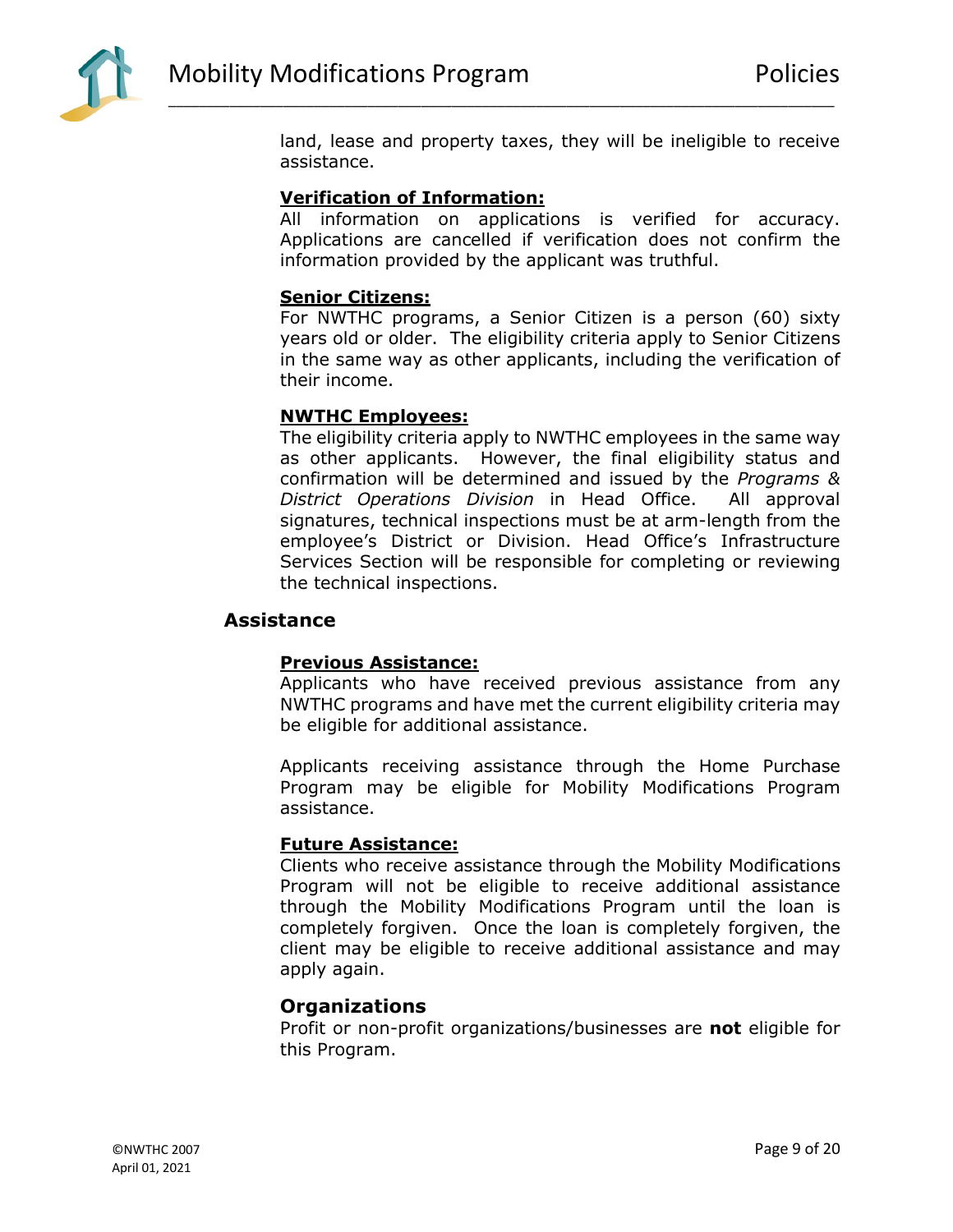

# **INCOME VERIFICATION**

Income verification is required for acceptance into the program.

The income of all applicant(s) will be verified. The incomes are verified by using the NWTHC *Verification of Income* (VOI) *Policies & Procedures.*

## **PRIORITIZATION OF ELIGIBLE APPLICANTS AND CLIENT SELECTION**

\_\_\_\_\_\_\_\_\_\_\_\_\_\_\_\_\_\_\_\_\_\_\_\_\_\_\_\_\_\_\_\_\_\_\_\_\_\_\_\_\_\_\_\_\_\_\_\_\_\_\_\_\_\_\_\_\_\_\_\_\_\_\_\_\_\_\_\_\_\_\_\_\_\_\_\_\_\_\_\_\_\_\_\_\_\_\_

Only Applicants who have met the eligibility criteria are to undergo prioritization.

The annual Mobility Modifications Program allocation is limited and based upon available funding. Therefore, not all eligible applicants may be chosen for the program. Clients are selected according to level of need using the NWTHC Priority Allocation and Selection System (PASS). The use of the PASS is mandatory for the Mobility Modifications Program.

Assistance must be allocated in a manner whereby applicants with higher PASS scores receive assistance before those applicants with lower scores. Where two (2) or more applicants receive the same PASS score and due to budget limitations, the NWTHC is unable to approve assistance to all applicants with the same score, the Tiebreaker System is to be applied. (*See MOBILITY Modifications Program Procedures for more details.)*

Allocation of assistance is program specific; applicants applying for the Mobility Modifications Program are not to be compared with applicants applying for other programs when determining priority.

# **ALL RISK PROPERTY INSURANCE**

In Zone A communities, the client is required to carry all risk property insurance for the duration of the forgiveness period for an amount of not less than the replacement cost of the home that is being renovated.

The insurance policy must name the NWTHC as a loss payee.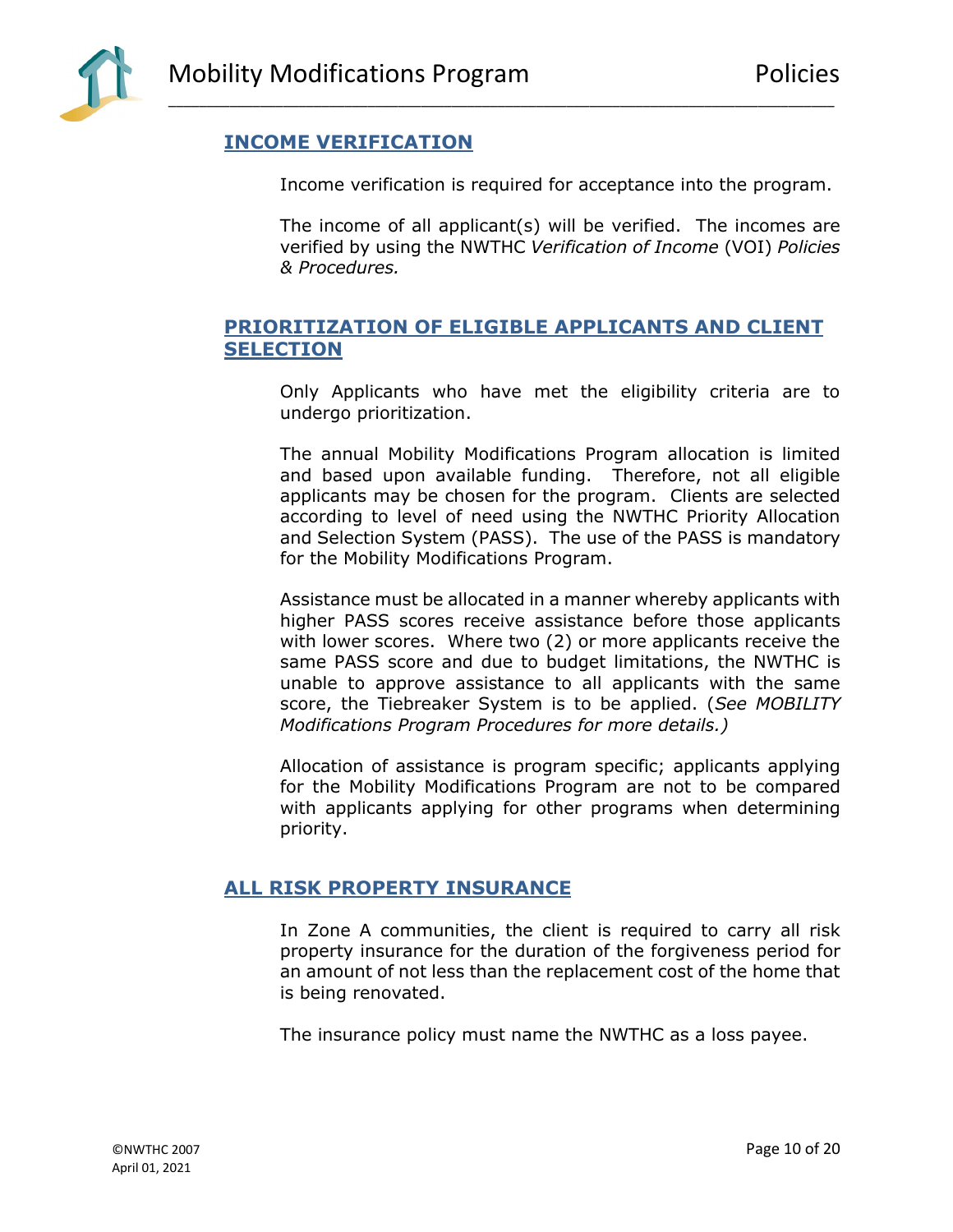

## **LIFE AND DISABILITY INSURANCE**

In Zone A communities, all clients are encouraged to obtain mortgage, life, and disability insurance through their insurance company or financial institution naming the NWTHC as loss payee in accordance with the priority of the mortgage.

## **CONDITIONAL APPROVAL OF ELIGIBLE CLIENTS**

\_\_\_\_\_\_\_\_\_\_\_\_\_\_\_\_\_\_\_\_\_\_\_\_\_\_\_\_\_\_\_\_\_\_\_\_\_\_\_\_\_\_\_\_\_\_\_\_\_\_\_\_\_\_\_\_\_\_\_\_\_\_\_\_\_\_\_\_\_\_\_\_\_\_\_\_\_\_\_\_\_\_\_\_\_\_\_

Within 60 days of the application date, clients who have met the eligibility criteria (residency, household income, arrears, land tenure, previous program assistance, unit condition rating, insurance requirements and medical letter) must be given a Conditional Approval letter signed by the District Director.

The letter must state that the final decision will be made at the time that all Mobility Modifications Program applications for the fiscal year are complete and are prioritized using Priority Allocation & Selection System (PASS).

## **FINAL CLIENT APPROVAL**

Clients selected for participation in the Mobility Modifications Program must be given an Approval Letter signed by the District Director.

The letter must confirm the nature of the housing related disability and state the amount of assistance the client is eligible to receive based on the Scope of Work, as well as basic instructions regarding the next steps that will be taken by the NWTHC and the client.

The final Scope of Work must be discussed and acknowledged by the client before any of the work begins.

# **TECHNICAL REQUIREMENT**

## **UNIT CONDITION RATING/TECHNICAL REPORT**

Before any eligible applicant is prioritized under Mobility Modifications Program, the NWTHC District Office Technical Staff must complete a Condition Rating/Technical Report on the applicant's home.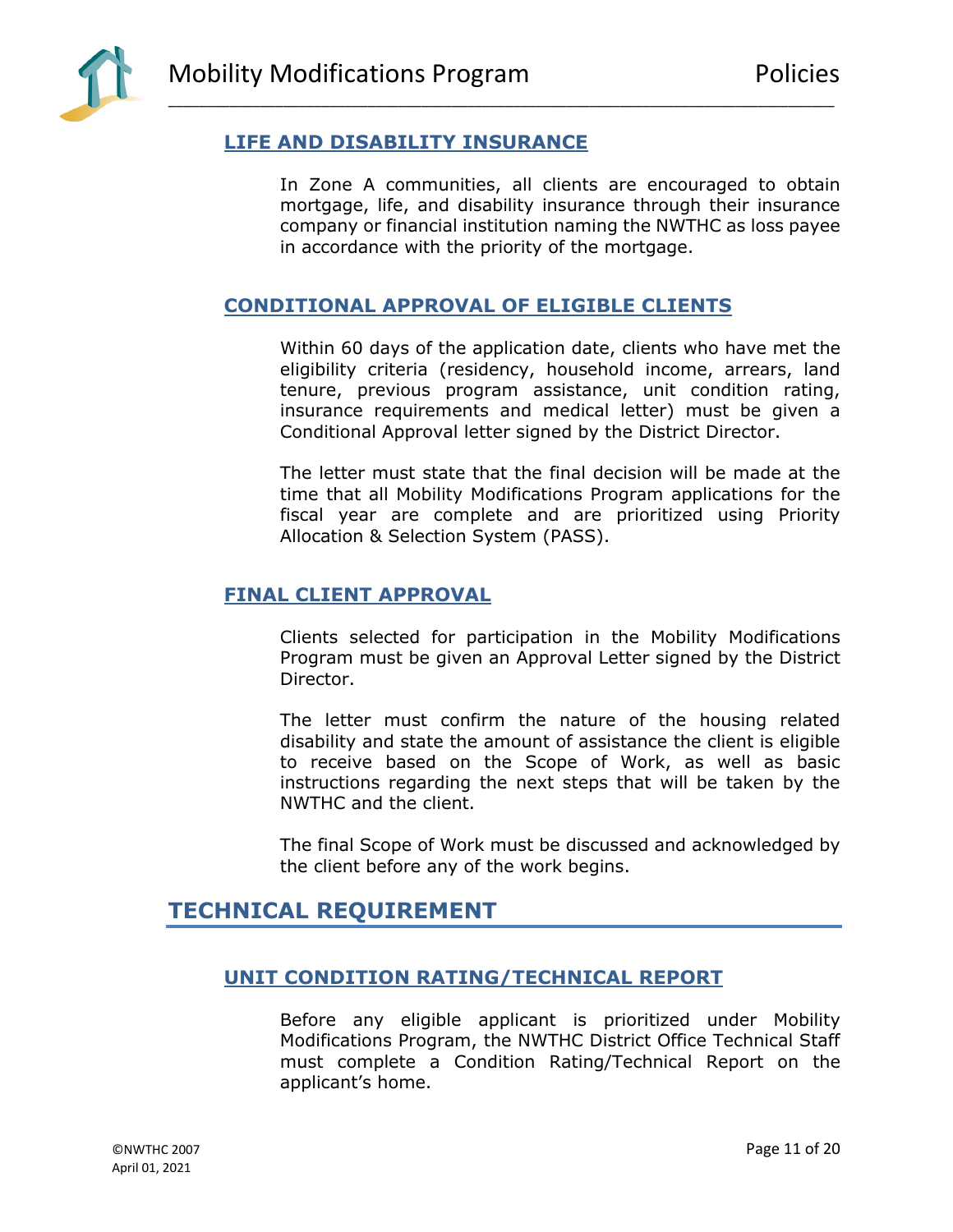

The NWTHC Technical staff must consult with a qualified medical practitioner to identify the modifications required to accommodate the person's housing related disability.

\_\_\_\_\_\_\_\_\_\_\_\_\_\_\_\_\_\_\_\_\_\_\_\_\_\_\_\_\_\_\_\_\_\_\_\_\_\_\_\_\_\_\_\_\_\_\_\_\_\_\_\_\_\_\_\_\_\_\_\_\_\_\_\_\_\_\_\_\_\_\_\_\_\_\_\_\_\_\_\_\_\_\_\_\_\_\_

# **TECHNICAL ASSISTANCE**

The NWTHC will be responsible for coordinating repair projects, including the Scope of Work and inspections (excluding inspections that are the responsibility of other regulatory agencies) for work that is to be completed under the Mobility Modifications Program.

The Technical Section must adhere to the Contract Administration Manual when organizing the repair work.

# **ELIGIBLE PROJECT COSTS**

Eligible costs include:

- The cost of materials, labour, building permits, inspections, certificates, drawings, specifications, legal fees and any applicable taxes;
- Only modifications related to the occupant's disability will be considered; and,
- The NWTHC will be responsible for the freight costs as well as Contractor accommodation/airfare expenses.

No expenses (including labour and material purchased) incurred prior to program approval are eligible.

If the client requires bank financing to complete the repair project, the financial institution will determine if an appraisal is required. The client or the financial institution will be responsible for these appraisal costs.

# **ACCESS AND MODIFICATION CATEGORIES**

A home that requires accessibility modifications as determined by the medical staff:

• Modifications must be related to the household member's disability; and,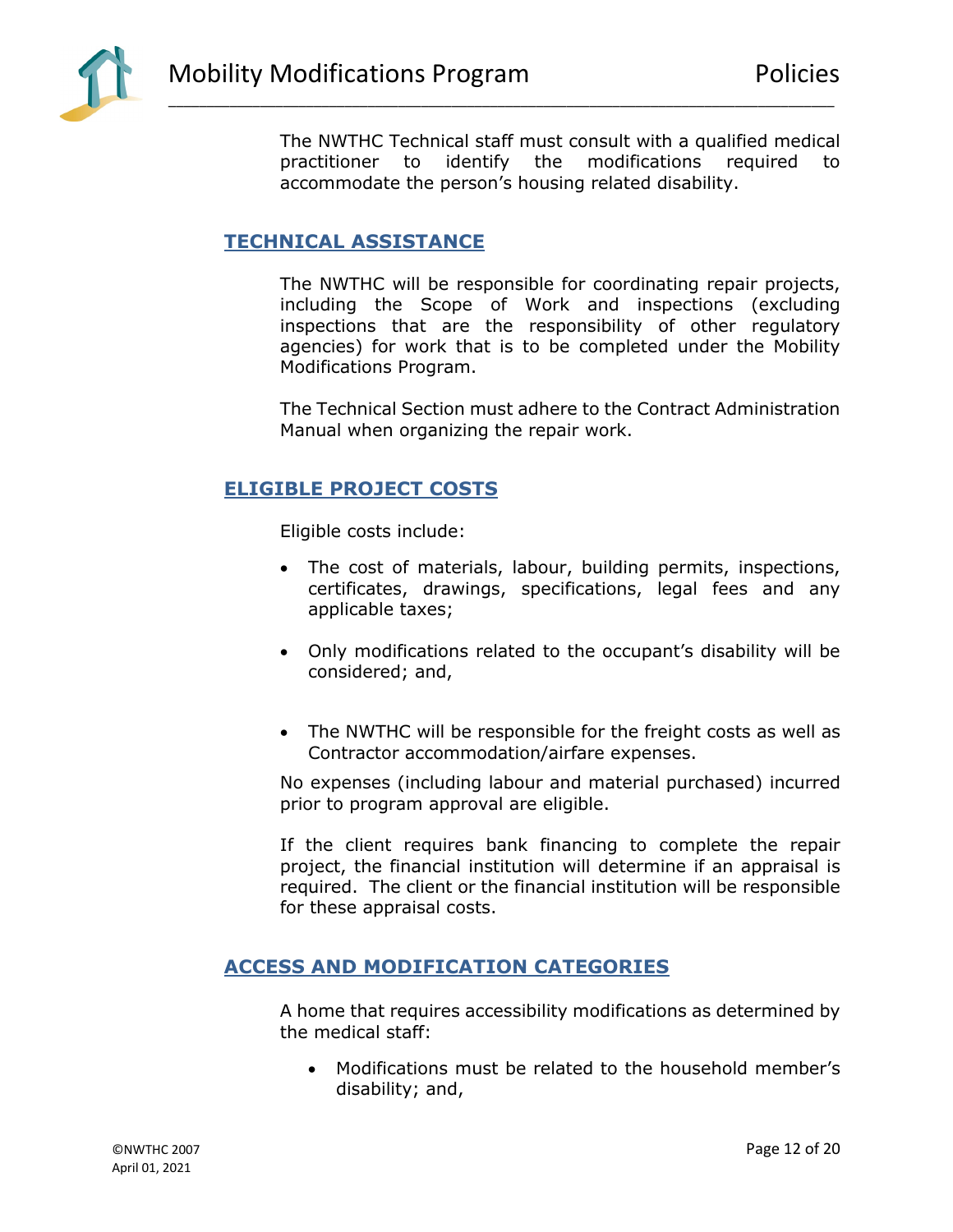

• Housing modifications must be permanent and fixed to the home.

Low Priority Modifications:

- Grab Bars;
- Handrails in hallways/stairs;
- Automatic/easy to open doors (lever handles)

\_\_\_\_\_\_\_\_\_\_\_\_\_\_\_\_\_\_\_\_\_\_\_\_\_\_\_\_\_\_\_\_\_\_\_\_\_\_\_\_\_\_\_\_\_\_\_\_\_\_\_\_\_\_\_\_\_\_\_\_\_\_\_\_\_\_\_\_\_\_\_\_\_\_\_\_\_\_\_\_\_\_\_\_\_\_\_

Medium Priority Modifications:

• Widen doorways

High Priority Modifications:

- Ramp/ground floor access;
- Walk-in shower/bath;
- Lower bathroom/kitchen counters.

Cosmetic repairs are considered **ineligible** unless they are required as a result of completing the necessary repairs listed above.

Household modification requests for additional space or additions to accommodate such items as medical/exercise equipment is also considered an ineligible expense.

## **BEYOND ECONOMIC REPAIR**

Homes requiring repairs and modifications, but where the repairs or modifications cannot address all the health and safety minimum requirements must be referred to Programs and District Operations Division in Head Office.

## **MANDATORY INSPECTIONS**

In addition to the initial Condition Rating/Technical Report and Medical Certificate/letter, mandatory inspections at different stages of renovation must also be completed by the NWTHC District Office staff as per the *Technical Guidelines.* 

The client and medical practitioner should be provided the opportunity to accompany the Technical Advisor for the final inspection and sign the Final Certificate of Completion.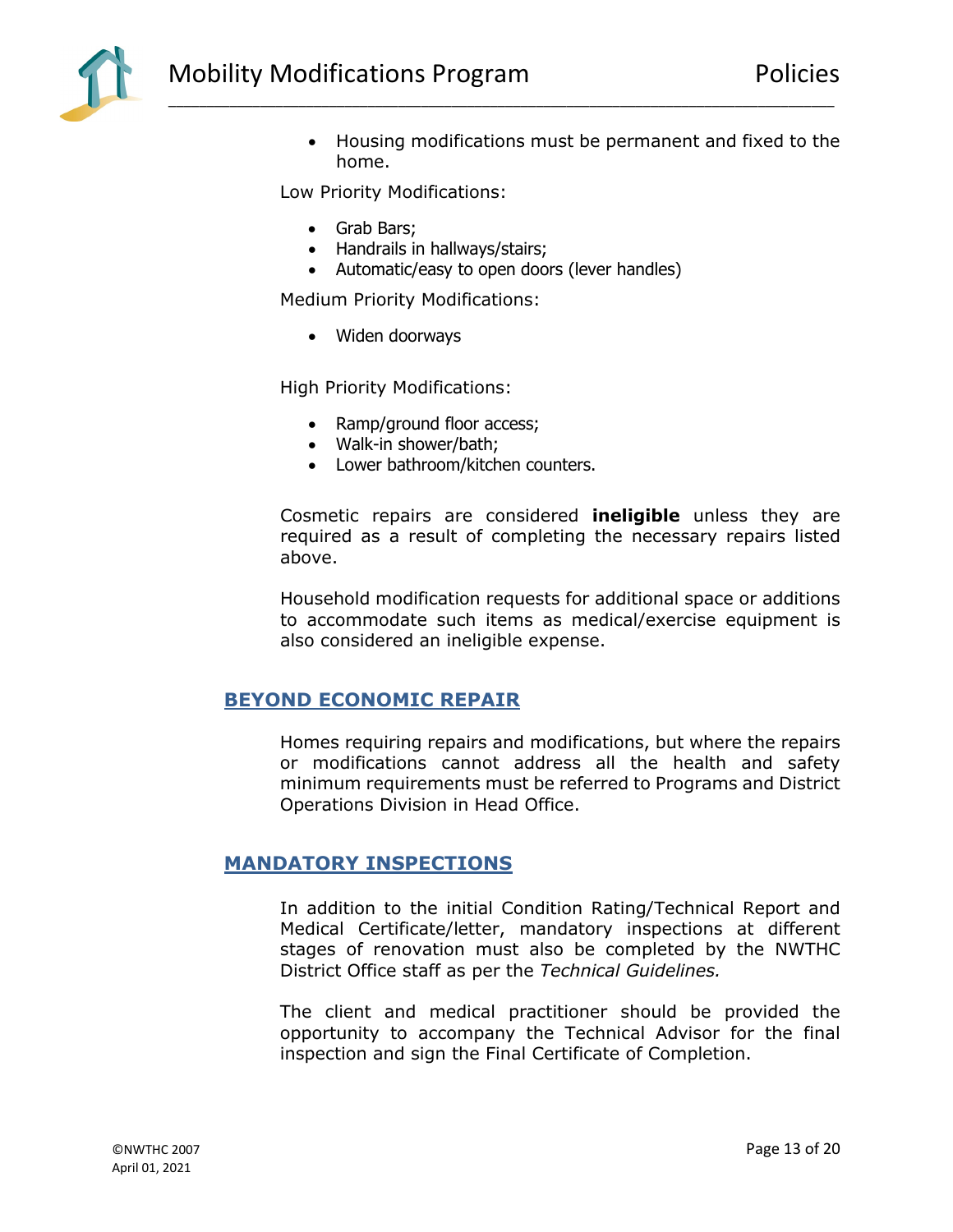

\_\_\_\_\_\_\_\_\_\_\_\_\_\_\_\_\_\_\_\_\_\_\_\_\_\_\_\_\_\_\_\_\_\_\_\_\_\_\_\_\_\_\_\_\_\_\_\_\_\_\_\_\_\_\_\_\_\_\_\_\_\_\_\_\_\_\_\_\_\_\_\_\_\_\_\_\_\_\_\_\_\_\_\_\_\_\_

# **REPAIR STANDARDS**

All repairs must reasonably conform to the latest edition of the *National Building Code* and any *Canada Mortgage and Housing Corporation (CMHC)* and NWTHC standards. In some homes, this may not be feasible. This requirement is to be deemed satisfied for the item or component to the extent that the condition or performance of the item or component is acceptable to the local authority and does not represent a hazard to the health and safety of the occupants. *(See Procedures- Appendix B – Minimum Standard for Repairs.)*

# **BUSINESS INCENTIVE POLICY**

The Business Incentive Policy (BIP) of the Government of the Northwest Territories applies. See the following website:

<http://www.iti.gov.nt.ca/en/services/business-incentive-policy>

# **NORTHERN MANUFACTURED PRODUCTS**

The requirement to use Northern Manufactured Products is within the BIP and applies. See the following website:

[http://www.iti.gov.nt.ca/en/services/nwt-manufactured](http://www.iti.gov.nt.ca/en/services/nwt-manufactured-products-policy)[products-policy](http://www.iti.gov.nt.ca/en/services/nwt-manufactured-products-policy)

# **PROGRAM AGREEMENT**

# **LOAN SECURITY**

The client must provide loan security that is acceptable to the NWTHC.

#### **Program Agreement:**

The client is required to sign three (3) copies of the CARE Mobility Agreement. The agreements must be signed by all parties prior to any funds being advanced or the start of the project.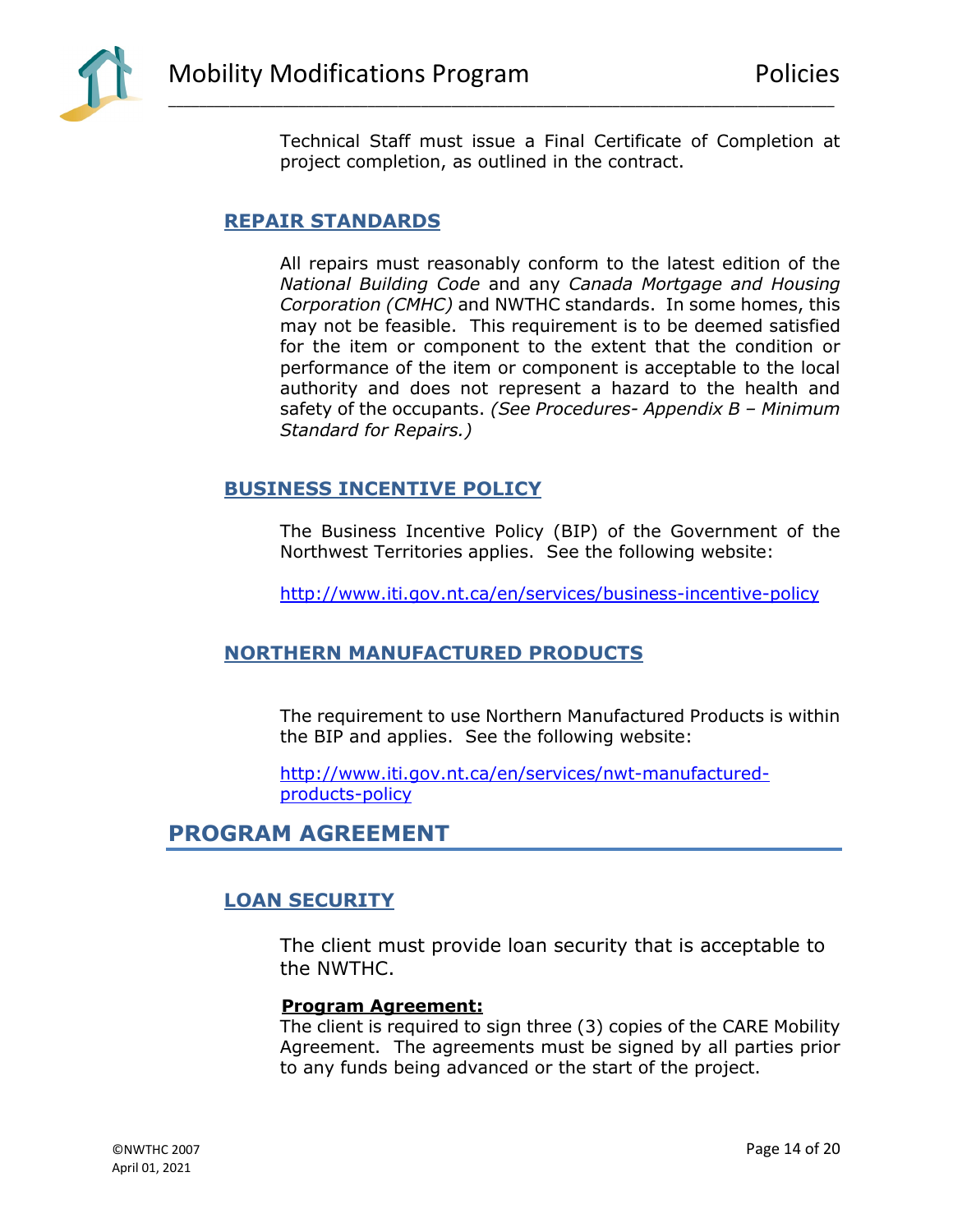

The Scope of Work, also known as Schedule B, will be attached to the Agreement.

\_\_\_\_\_\_\_\_\_\_\_\_\_\_\_\_\_\_\_\_\_\_\_\_\_\_\_\_\_\_\_\_\_\_\_\_\_\_\_\_\_\_\_\_\_\_\_\_\_\_\_\_\_\_\_\_\_\_\_\_\_\_\_\_\_\_\_\_\_\_\_\_\_\_\_\_\_\_\_\_\_\_\_\_\_\_\_

#### **Security with Land Tenure:**

The loan is to be secured through mortgage registration. For mortgages, the land on which the home is located must be unencumbered or represent adequate security for the total amount of the loan. The following forms of security are acceptable:

**Fee Simple Titled Land** - Where land is owned, the loan is secured by a mortgage. The mortgage is registered at Land Titles Office against the property until the loan is fully forgiven.

**Leased Land** - Where the land is leased from a government agency, the loan is secured by a mortgage of lease. The mortgage is registered at either Land Titles or at the government agency issuing the lease. The term of the lease must extend to a minimum five years beyond the loan period.

**Indian Affairs Branch (IAB) Land** – Federal lands reserved for the use of the local band and administered by the Federal Lands Administration Office.

In the cases where a mortgage is the required security, either a solicitor or the Lands Section of the NWTHC must be used during the registration process.

#### **Security without Land Tenure:**

In cases where land tenure cannot be secured, (due to no fault of the applicants) a Permission to Occupy letter must be obtained.

Existing homeowners, situated on Band Land where the Band will not permit transfer of IAB land to leasehold or fee simple title, are required to obtain a standard Band Council Resolution (BCR).

The Program Agreement and a promissory Note (Schedule A) will be taken as security.

#### **SIGNATURES**

The clients receiving assistance must sign all required documentation before any funds are disbursed. (*See Procedures.)*

The names on all mortgage, promissory note (Schedule A) and program agreement documents must match those names on the Lease, Fee Simple Title, BCR documents or Permission to Occupy letter.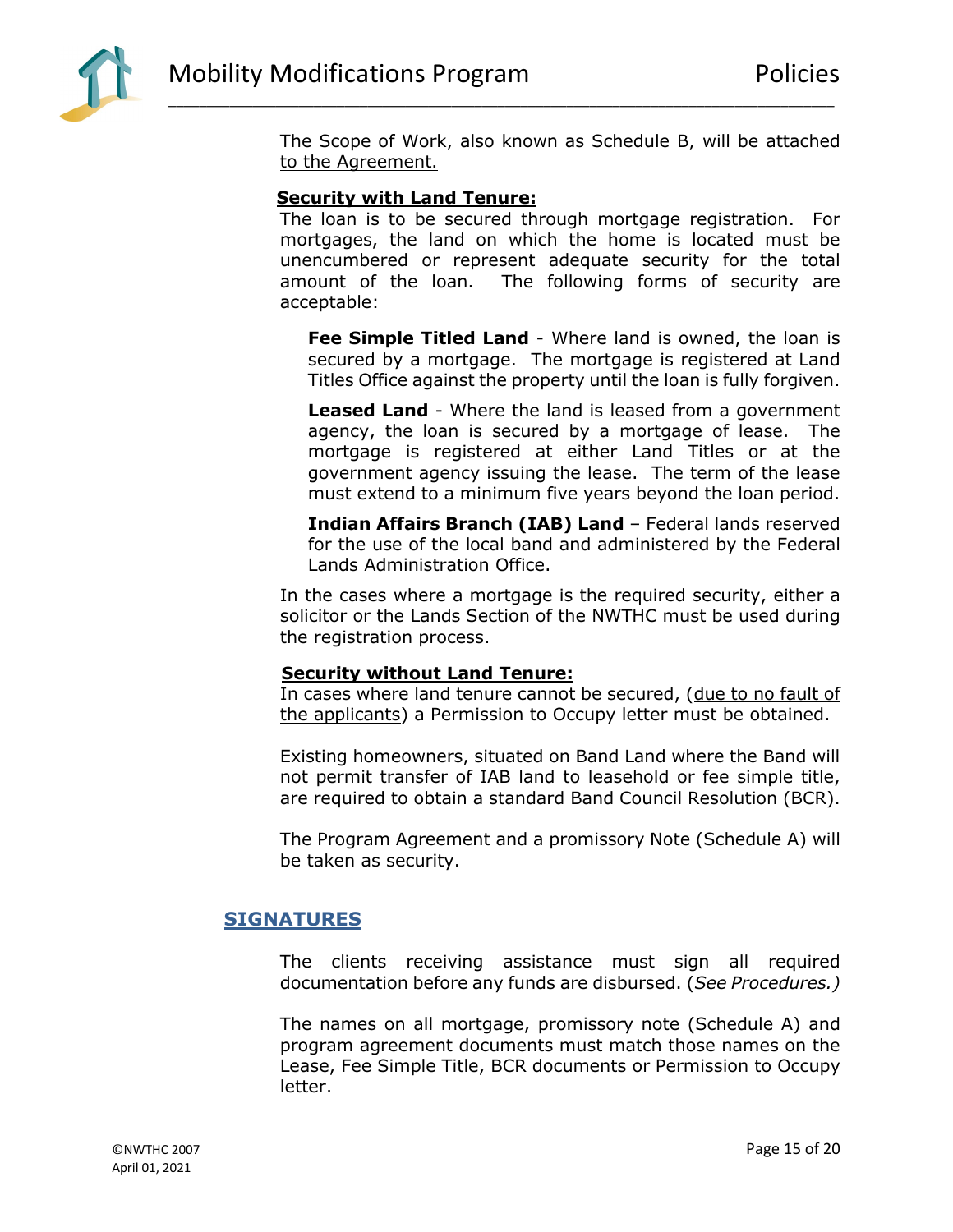

In situations where clients are married or living common law, the NWTHC considers the assistance to be given jointly to the client and his/her partner. If the land documentation is only in one person's name, the application will be in that person's name, with the spouse listed on the application as an occupant. The Programs Advisor will provide the appropriate counselling to the applicant.

\_\_\_\_\_\_\_\_\_\_\_\_\_\_\_\_\_\_\_\_\_\_\_\_\_\_\_\_\_\_\_\_\_\_\_\_\_\_\_\_\_\_\_\_\_\_\_\_\_\_\_\_\_\_\_\_\_\_\_\_\_\_\_\_\_\_\_\_\_\_\_\_\_\_\_\_\_\_\_\_\_\_\_\_\_\_\_

# **FORGIVENESS**

Assistance is provided in the form of a loan which includes provisions where clients can earn forgiveness over a maximum period of five (5) years.

The forgiveness period starts from either the certified construction completion date or date of occupancy of the home whichever is last, this date will then be known as the anniversary date

The forgiveness period varies with the amount of assistance being provided and is only available to clients in good standing.

If a client sells their home during the year or is in default, the preceding anniversary date is used to determine loan forgiveness entitlement. Pro-rating of forgiveness is not permitted.

Depending on the project cost, clients earn forgiveness equaling one year per \$10,000.

#### **For all communities:**

- Loans of up to \$**10,000** will be forgiven in one year (1); (one year from the anniversary date;
- Loans of \$**10,001 to \$20,000** will be forgiven two (2) years from the anniversary date;
- Loans of **\$20,001 to \$30,000** will be forgiven three (3) years from the anniversary date;
- Loans of **\$30,001 to \$40,000** will be forgiven (4) years from the anniversary date;
- Loans of **\$40,001 to \$50,000** will be forgiven five (5) years from the anniversary date;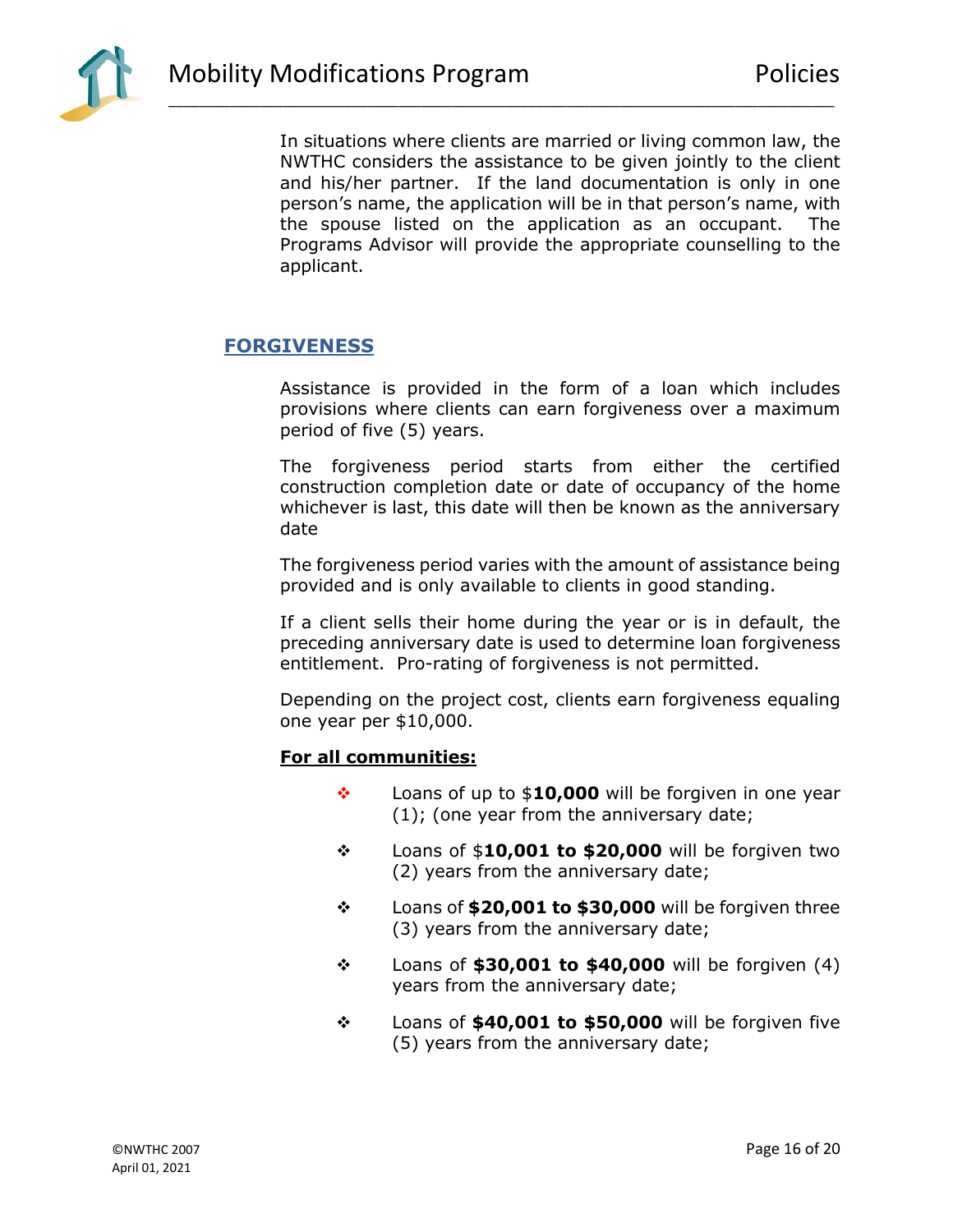

- Loans of up to \$**10,000** will be forgiven at the end of the fiscal year;
- Loan of **\$23,000** will be forgiven three (3) years from the anniversary date;
- Loan of **\$47,000** will be forgiven five (5) years from the anniversary date.

The disabled person must reside in the home during the forgiveness period. (Exceptions are noted below.)

# **PRINCIPAL RESIDENCE AND ACCEPTABLE USE**

\_\_\_\_\_\_\_\_\_\_\_\_\_\_\_\_\_\_\_\_\_\_\_\_\_\_\_\_\_\_\_\_\_\_\_\_\_\_\_\_\_\_\_\_\_\_\_\_\_\_\_\_\_\_\_\_\_\_\_\_\_\_\_\_\_\_\_\_\_\_\_\_\_\_\_\_\_\_\_\_\_\_\_\_\_\_\_

The client(s) must maintain the home as their principal and sole residence for the term of the forgivable loan and mortgage.

The home cannot be for seasonal use or used as a means to generate revenue (rental property).

If the client(s) are married or living in a common law relationship, only one of the partners is required to reside in the home full time in order to maintain the home as a principal residence.

If the client stops living in the home during the loan period or the home is used for alternative purposes, the client is in default of the agreement and the remaining outstanding balance of the forgivable loan becomes due and payable to the NWTHC.

There are three exceptions to the Principal Residence Policy. These exceptions can be approved by the District Director on a case-by-case basis:

- Education leave up to four (4) years;
- Temporary out of town job placement, up to one (1) year; or,
- Extended medical treatment or hospitalization up to four (4) years.

Any requests to waive the principal residency requirement must be made in writing by the client. The request must include supporting documentation that is acceptable to the NWTHC.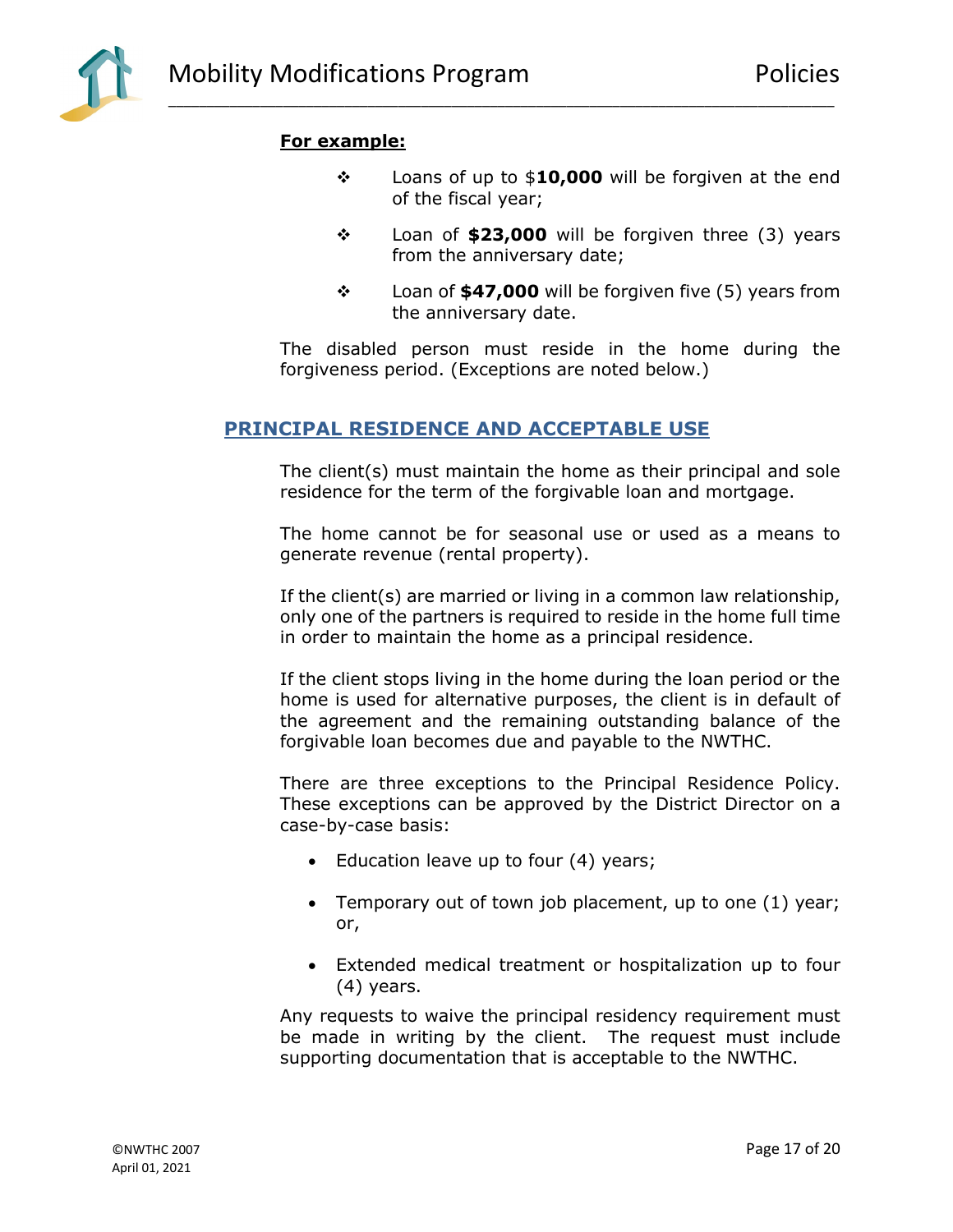

A request for Education Leave or Job Placement waiver can only be approved once during the loan period. The District Director can approve the request for the exemption; the approval must be in writing with a copy of the letter sent to Program & District Operations Division in Head Office. During the waived period of residency, the client is still responsible to ensure that the property is winterized, properly maintained and secured from other damages.

\_\_\_\_\_\_\_\_\_\_\_\_\_\_\_\_\_\_\_\_\_\_\_\_\_\_\_\_\_\_\_\_\_\_\_\_\_\_\_\_\_\_\_\_\_\_\_\_\_\_\_\_\_\_\_\_\_\_\_\_\_\_\_\_\_\_\_\_\_\_\_\_\_\_\_\_\_\_\_\_\_\_\_\_\_\_\_

Renting out the unit during an approved leave is permitted; however, the forgivable loan is converted to a monthly payable loan. The amortization period is determined by using the remaining time of the original forgivable loan. No interest charges will be added to the repayable loan. The client must submit a series of post-dated cheques to the District Office for the duration of the waived residency or register for automatic debit.

# **MOVE-IN**

In cases where a Client must vacate the home to allow the modifications to be completed, the Client is responsible for finding alternate accommodations and for any costs related to the move. **This must be clearly communicated to the client, preferably in writing**. A Client can **only** move back in when the Certificate of Interim or Final Completion is issued, and all necessary documents have been signed.

Prior to completion of the modifications, the NWTHC or its delivery agent must also counsel the client(s) on the details of the loan agreement, mortgage terms & conditions, insurance requirements and all other homeowner responsibilities.

# **PROGRAM ADMINISTRATION**

# **MORTGAGE POSTPONEMENT**

The Finance and Administration Division in the NWTHC's Head Office is responsible for approving all mortgage postponements in accordance with the Postponement Policy.

In cases where the NWTHC holds a mortgage as security, a postponement is not granted for a period of five (5) years from the anniversary date of the loan forgiveness period. As the maximum term of the loan is five (5) years, no postponement will be granted.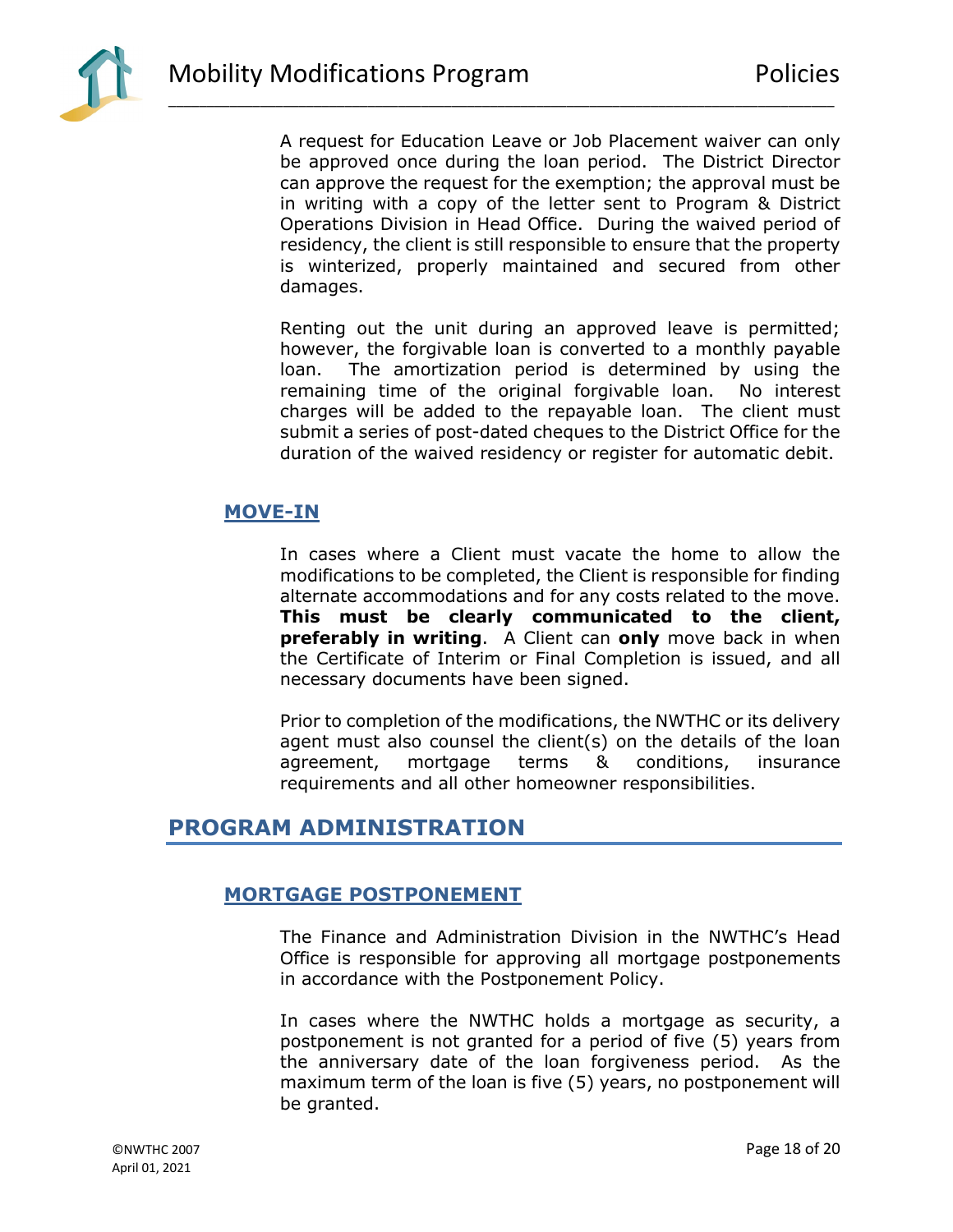

Where the NWTHC holds a promissory note as loan security, the policies covering mortgage postponements do not apply.

# **SELLING OF HOME**

In cases where the home is sold before the loan is completely forgiven, the remaining outstanding balance of the forgivable loan becomes due and payable to the NWTHC.

## **Portability of Loan**

The loan cannot be reassigned to another home.

\_\_\_\_\_\_\_\_\_\_\_\_\_\_\_\_\_\_\_\_\_\_\_\_\_\_\_\_\_\_\_\_\_\_\_\_\_\_\_\_\_\_\_\_\_\_\_\_\_\_\_\_\_\_\_\_\_\_\_\_\_\_\_\_\_\_\_\_\_\_\_\_\_\_\_\_\_\_\_\_\_\_\_\_\_\_\_

## **DEFAULT**

A client is considered to be in default for failing to comply with the terms of the first or second mortgage, promissory note, or program agreement. Loan forgiveness ceases from the day of default. In the case of default, the outstanding loan balance becomes due and payable.

## **FAMILY/MARITAL SEPARATION**

In the event of family/marital separation and one of the partners wants to take ownership of the home and assume the responsibility for the mortgage loan agreement, the NWTHC requires that both partners receive independent legal advice and provide the necessary legal agreements as supporting documentation before transfer of ownership will be considered.

## **ESTATE AFTER CLIENT'S DEATH (Market Communities)**

In cases where the loan was given to only one person, upon the death of the single client, the loan balance becomes due and payable from the estate. The NWTHC retains its interest in the property until the outstanding balance of the loan is paid in full.

In cases of marriage and common law relationships, upon the death of either partner, the surviving partner may remain in the home assuming sole responsibility for the loan agreement and other expenses.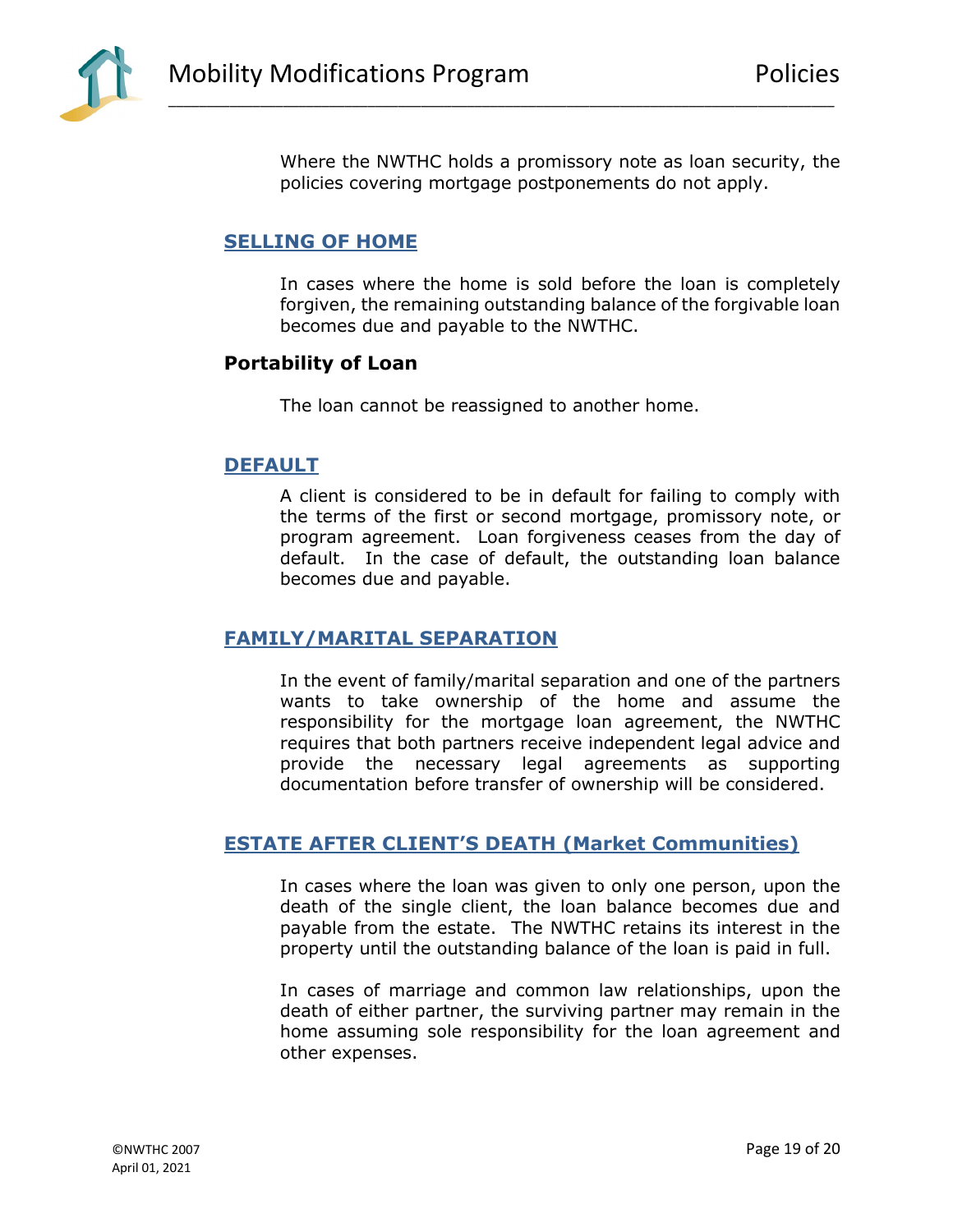

If the surviving partner sells or vacates the home, the remaining outstanding balance of the forgivable loan becomes due and payable to the NWTHC.

\_\_\_\_\_\_\_\_\_\_\_\_\_\_\_\_\_\_\_\_\_\_\_\_\_\_\_\_\_\_\_\_\_\_\_\_\_\_\_\_\_\_\_\_\_\_\_\_\_\_\_\_\_\_\_\_\_\_\_\_\_\_\_\_\_\_\_\_\_\_\_\_\_\_\_\_\_\_\_\_\_\_\_\_\_\_\_

In cases where the loan was given to a couple and upon the death of both partners during the term of the loan, the outstanding balance becomes due and payable from the estate. The NWTHC retains its interest in the property until the outstanding balance of the loan is paid in full.

## **ESTATE AFTER CLIENT'S DEATH (Non-Market Communities)**

Refer to the NWTHC's Loan Assumption and Amendment Policy.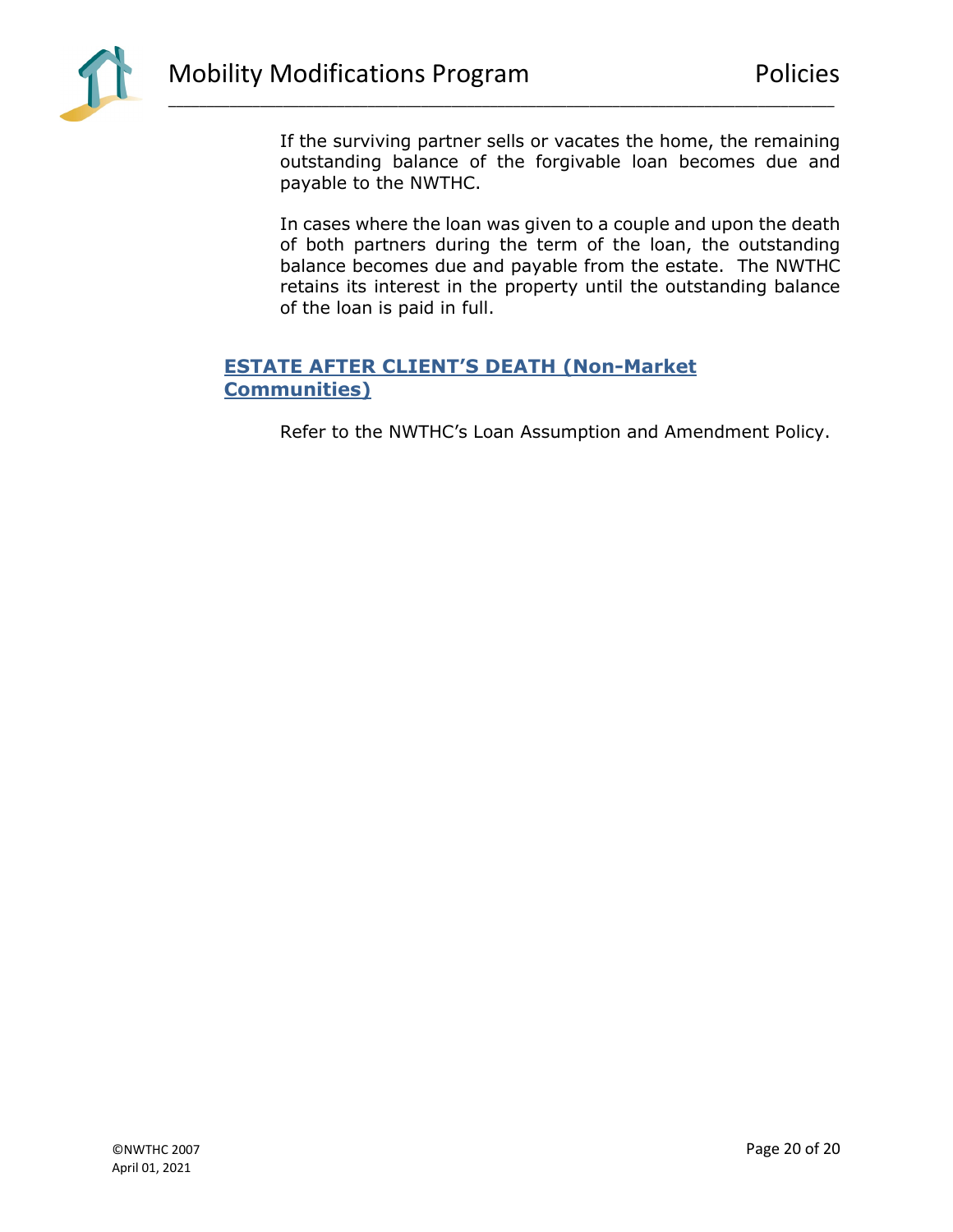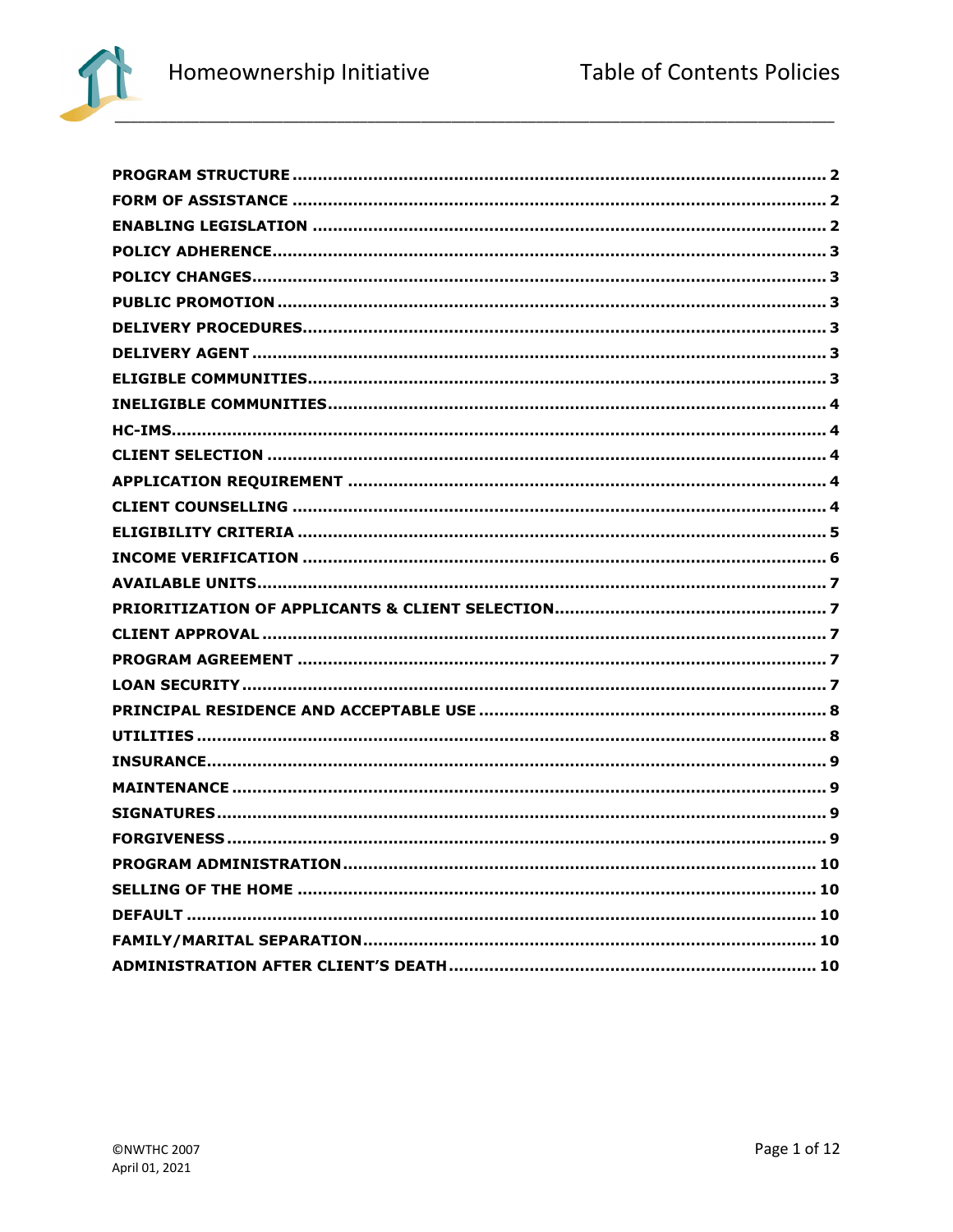

# <span id="page-48-0"></span>**PROGRAM STRUCTURE**

# **OBJECTIVE**

The Homeownership Initiative supports the NWTHC's objective of increasing private homeownership in rural and remote communities where there are families with enough income to own and operate their own home through:

\_\_\_\_\_\_\_\_\_\_\_\_\_\_\_\_\_\_\_\_\_\_\_\_\_\_\_\_\_\_\_\_\_\_\_\_\_\_\_\_\_\_\_\_\_\_\_\_\_\_\_\_\_\_\_\_\_\_\_\_\_\_\_\_\_\_\_\_\_\_\_\_\_\_\_\_\_\_\_\_\_\_\_\_\_\_\_\_\_\_\_\_\_\_

The existing homeownership rental portfolio will be converted to homeownership units for eligible tenants who wish to become homeowners.

The NWTHC will provide eligible public housing tenants in detached units the opportunity to purchase their units to become homeowners if they have sufficient income to pay for the operating and maintenance costs.

## <span id="page-48-1"></span>**FORM OF ASSISTANCE**

Clients enter into a forgivable loan agreement with the NWTHC that facilitates the transition to homeownership.

Home Value of \$250,000 or less – three (3) year loan agreement Home Value of \$250,001 - \$500,000 – five (5) year loan agreement

## <span id="page-48-2"></span>**ENABLING LEGISLATION**

#### *Northwest Territories Financial Administration Act*

The Corporation must operate within the parameters established under the *Financial Administration Act.* 

#### *Northwest Territories Housing Corporation (NWTHC) Act* **(R.S.N.W.T. 1988, c. N-1)**

Section 10 (a) The NWTHC may "acquire, hold, lease, sell or otherwise dispose of real or personal property;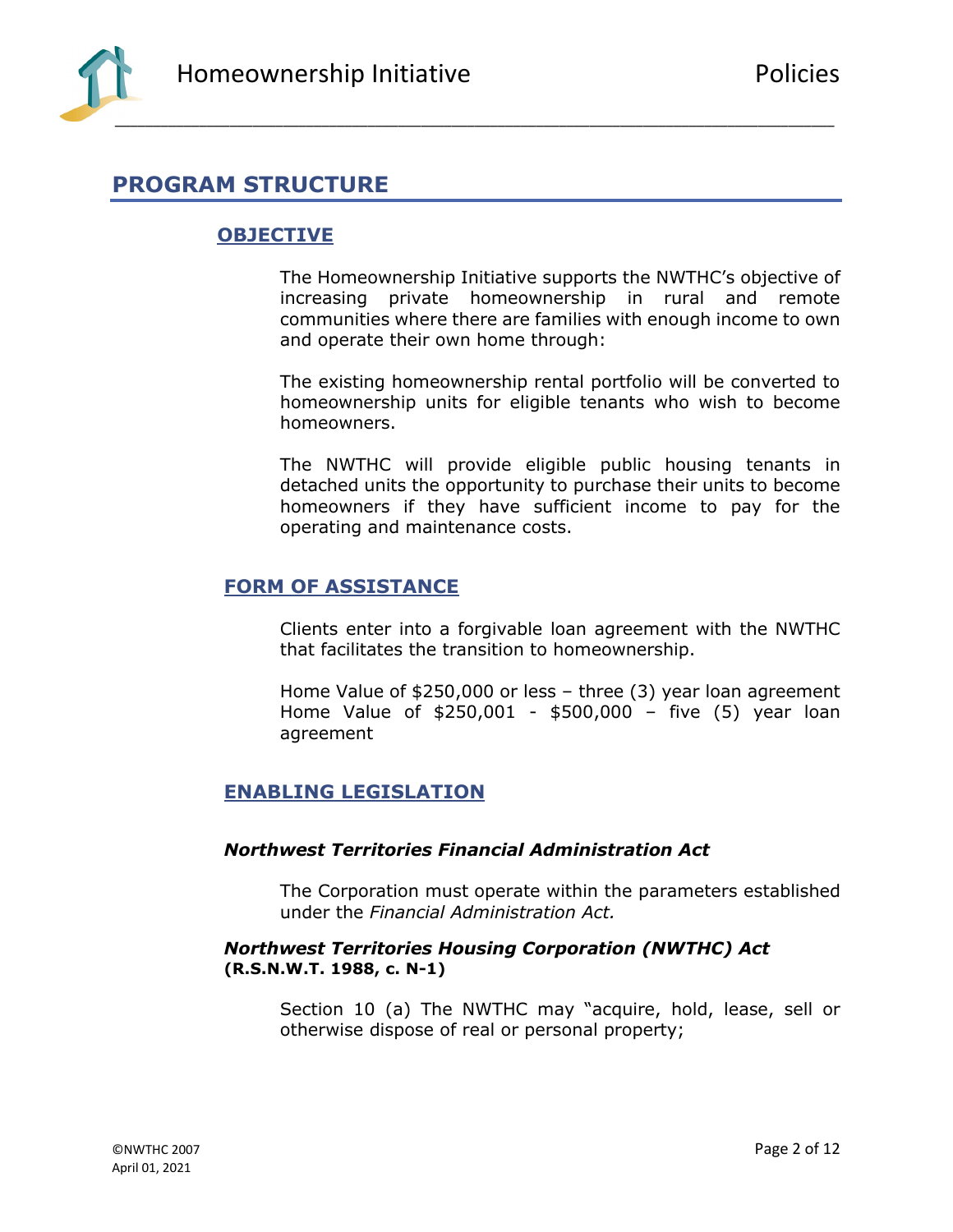Section 10 (d) The NWTHC may "make grants or loans to individuals, municipalities and other corporate bodies for the purpose of acquiring, constructing or improving housing;" Section 10 (j) The NWTHC may "prescribe forms of mortgages, agreements and other documents and execute and deliver deeds, grants, conveyances, transfers, releases, discharges or other documents as may be necessary in the conduct of its business;"

\_\_\_\_\_\_\_\_\_\_\_\_\_\_\_\_\_\_\_\_\_\_\_\_\_\_\_\_\_\_\_\_\_\_\_\_\_\_\_\_\_\_\_\_\_\_\_\_\_\_\_\_\_\_\_\_\_\_\_\_\_\_\_\_\_\_\_\_\_\_\_\_\_\_\_\_\_\_\_\_\_\_\_\_\_\_\_\_\_\_\_\_\_\_

# <span id="page-49-0"></span>**POLICY ADHERENCE**

The policies developed for the Homeownership Initiative are the governing rules that must be adhered to when providing assistance. Policy will override a procedural directive if there is a conflict between the policy and a procedure.

# <span id="page-49-1"></span>**POLICY CHANGES**

Any requests for changes to this policy are submitted on a *Request for Policy Review Form* to the Programs & District Operations Division in Head Office. The NWTHC President and CEO must sign and approve any changes before taking effect.

## <span id="page-49-2"></span>**PUBLIC PROMOTION**

Public notification and promotion of the Homeownership Initiative is required as a part of the program delivery process.

## <span id="page-49-3"></span>**DELIVERY PROCEDURES**

The Homeownership Initiative is to be administered in accordance with the procedures that have been specifically developed for this program (*see Procedures*).

## <span id="page-49-4"></span>**DELIVERY AGENT**

The NWTHC is the delivery agent.

## <span id="page-49-5"></span>**ELIGIBLE COMMUNITIES**

The Homeownership Initiative is available in select rural and remote communities in the NWT where land tenure is securable.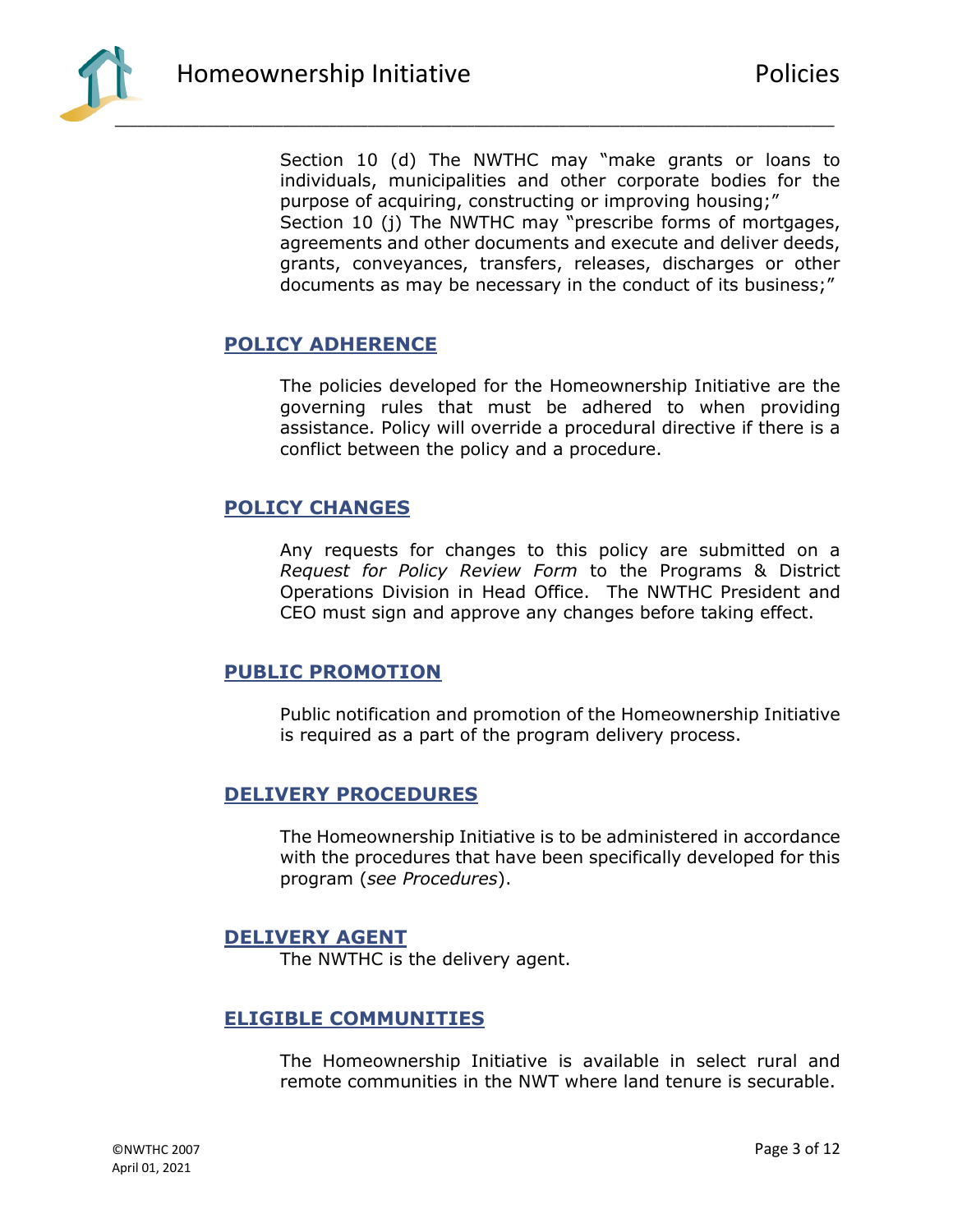

Tenants must be in good standing with sufficient and consistent income to be independent homeowners.

## <span id="page-50-0"></span>**INELIGIBLE COMMUNITIES**

The Homeownership Initiative is **not** available in the Zone A communities of Hay River, Fort Smith, Fort Simpson, Norman Wells, Inuvik and Yellowknife.

Tenants who want to purchase their rental unit are encouraged to contact their District Office.

## <span id="page-50-1"></span>**HC-IMS**

The approved forms and agreements required to deliver the Homeownership Initiative are contained in the Housing Corporation Information Management System (HC-IMS) and must be used when collecting and recording applicant/client information.

# <span id="page-50-3"></span><span id="page-50-2"></span>**CLIENT SELECTION**

## **APPLICATION REQUIREMENT**

All applicants are required to complete an application form with a representative from the NWTHC or its designated agent. Applicants are not permitted to complete the application on their own.

#### <span id="page-50-4"></span>**CLIENT COUNSELLING**

Client counselling is required at all stages during the application process. In addition to the education components provided through the Solutions To Educate People (STEP) Program, it is necessary to provide applicants with relevant information regarding eligibility criteria, details of the program, Homeownership Initiative Agreement and the responsibilities associated with being a client and a homeowner.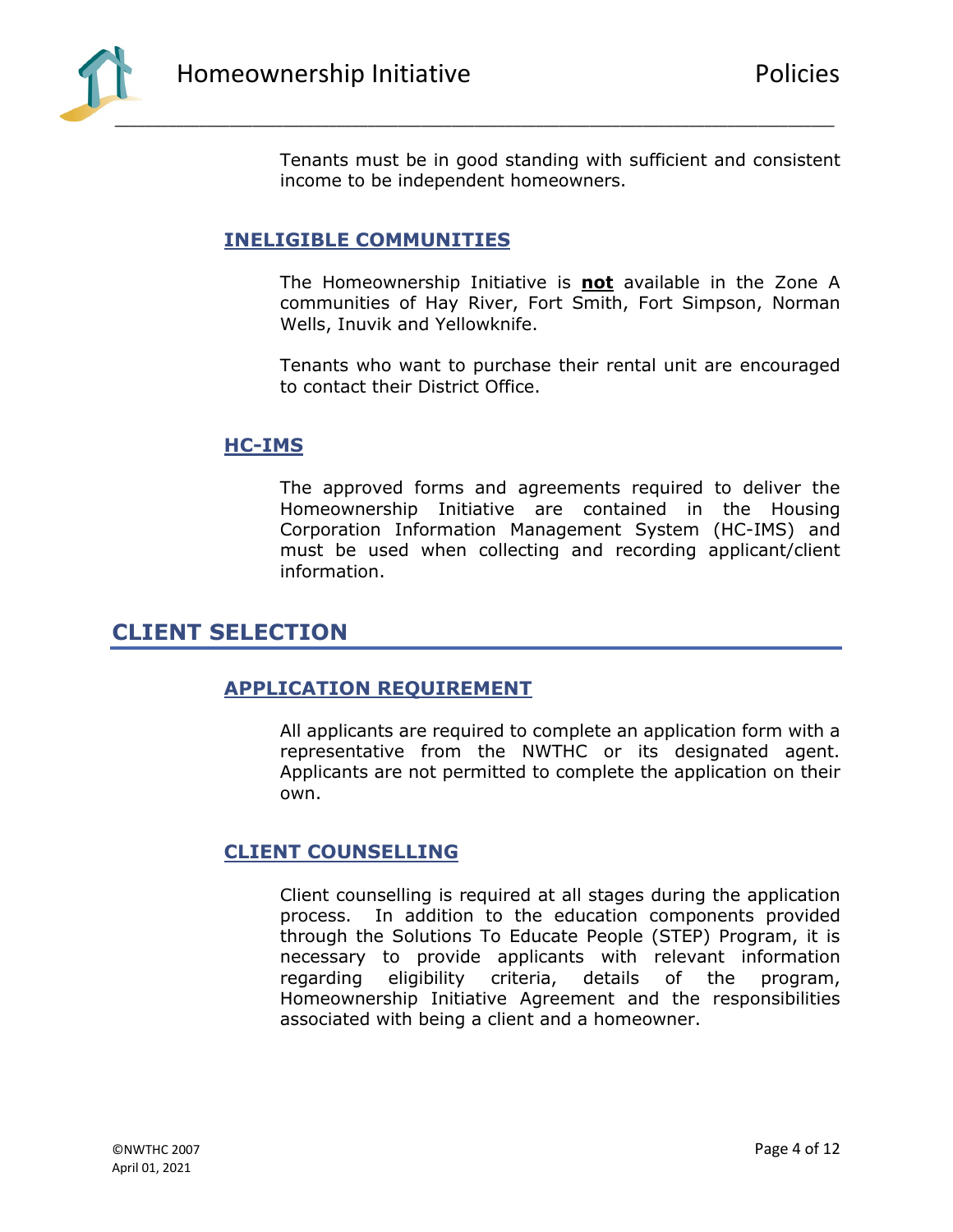

# <span id="page-51-0"></span>**ELIGIBILITY CRITERIA**

### **Applicants cannot own an existing home.**

#### **Age:**

The applicant(s) must be 19 years of age or older as of the date of application.

#### **Residency:**

The applicants must have lived in their HELP unit or Public Housing unit for a minimum of three (3) years, prior to approval for this Initiative.

#### **Income:**

Applicants must have consistent and steady income that meets the NWTHC's minimum income level required to pay shelter costs and nominal monthly rent.

Applicants whose primary source of income is issued under the *Social Assistance Act* (Income Assistance payments) are **ineligible**.

Applicants must be able to pay for all NWTHC approved shelter costs, without spending more than 32% of their gross household income and no more than 42% of their gross household income on shelter costs and other debts.

Applicants must be able to set up utility accounts in their name.

Income for entry into the program is only assessed during the eligibility determination phase of the program. Changes in income during the lease only have impact or consequences on the provisions of the forgivable loan agreement in terms of the tenant meeting or breaching them.

#### **Arrears**

Applicants who have rental arrears with the NWTHC or LHO are not eligible.

#### **Training:**

Applicants must successfully complete the pre-requisite courses offered through the STEP Program before entering into the forgivable loan agreement.

In cases where applicants are married or living in a common-law relationship, both partners must fulfill this requirement.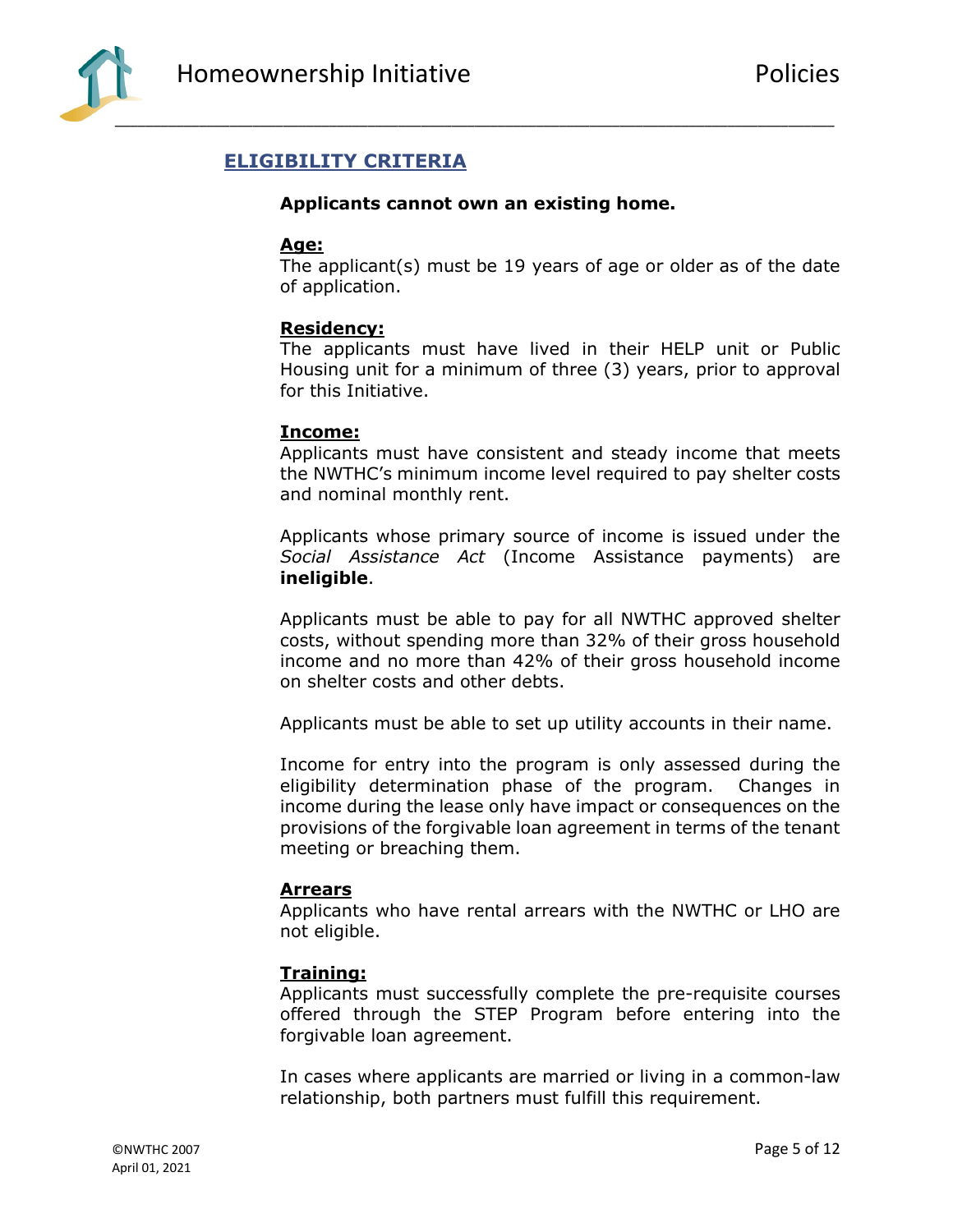

## **Credit Worthiness**

The NWTHC utilizes the reports to determine the level of risk in the household in its ability to achieve success in the program by meeting their monthly debt obligations.

Credit reports are required from one credit reporting agency for each applicant and co-applicant applying for assistance.

The NWTHC measures the level of risk through use of both the Gross Debt Service (GDS) ratio and Total Debt Service (TDS) ratio. As per the NWTHC's definition of these ratios, an applicant(s) must have a GDS ratio of less than 32% and a TDS ratio of less than 42%.

## **Verification of Information**

All information on applications is verified for accuracy. Applications are immediately declined if verification does not confirm the information provided by the applicant(s) was truthful.

#### **Previous Assistance**

Applicants who have received previous homeownership program assistance will not be eligible to enter the program until the previous program assistance has been forgiven for ten years. This includes clients who have withdrawn from an NWTHC program, and/or returned a home to the NWTHC through a quitclaim process, where they received assistance to acquire or build a home. In those cases, they will not be eligible for the program for ten years from their original date they leave the program.

#### **Future Assistance**

Clients may be eligible for the NWTHC's repair programs once they have signed the forgivable loan agreement.

#### **Organizations**

As the NWTHC's programs are geared to homeownership clients, profit or non-profit organizations/businesses are **not** eligible for this program.

# <span id="page-52-0"></span>**INCOME VERIFICATION**

Income verification is required for acceptance into the program.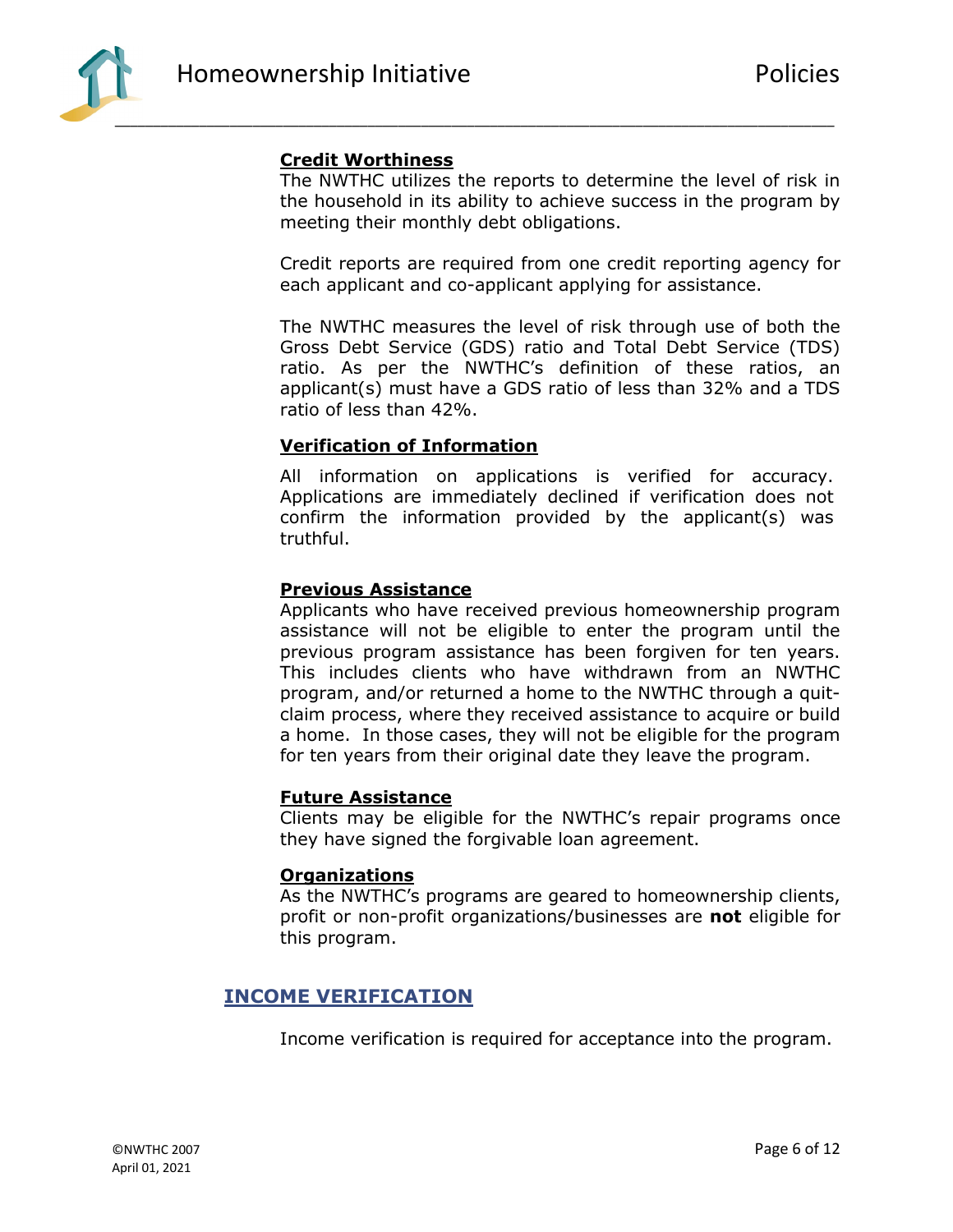The income(s) of the applicant and co-applicant will be verified. The incomes are verified by using the NWTHC *Verification of Income* (VOI) *Policies & Procedures.* 

<span id="page-53-0"></span>\_\_\_\_\_\_\_\_\_\_\_\_\_\_\_\_\_\_\_\_\_\_\_\_\_\_\_\_\_\_\_\_\_\_\_\_\_\_\_\_\_\_\_\_\_\_\_\_\_\_\_\_\_\_\_\_\_\_\_\_\_\_\_\_\_\_\_\_\_\_\_\_\_\_\_\_\_\_\_\_\_\_\_\_\_\_\_\_\_\_\_\_\_\_

# **AVAILABLE UNITS**

Detached Homeownership Rental and Detached Public Housing units with securable land tenure in select rural and remote locations.

• The NWTHC will utilize its valuation process to determine the value of the home.

The NWTHC will ensure the unit is in good condition, including minor health & safety renovations prior to the start of the lease.

## <span id="page-53-1"></span>**PRIORITIZATION OF APPLICANTS & CLIENT SELECTION**

The Priority Allocation Selection System (PASS) will not be applicable.

## <span id="page-53-2"></span>**CLIENT APPROVAL**

Clients selected for participation in the program must be given an Approval Letter signed by the District Director.

The Approval Letter must state the:

- All four (4) STEP courses have been completed;
- Legal description or street address of the unit;
- Requirement that all utilities be transferred from the Corporation into the clients' name;
- Requirement to enter into a program forgivable loan agreement;
- Requirement to sign a mortgage.

# <span id="page-53-4"></span><span id="page-53-3"></span>**PROGRAM AGREEMENT**

## **LOAN SECURITY**

#### **Program Agreement**

Clients is required to sign three (3) copies of the Homeownership Initiative Agreement.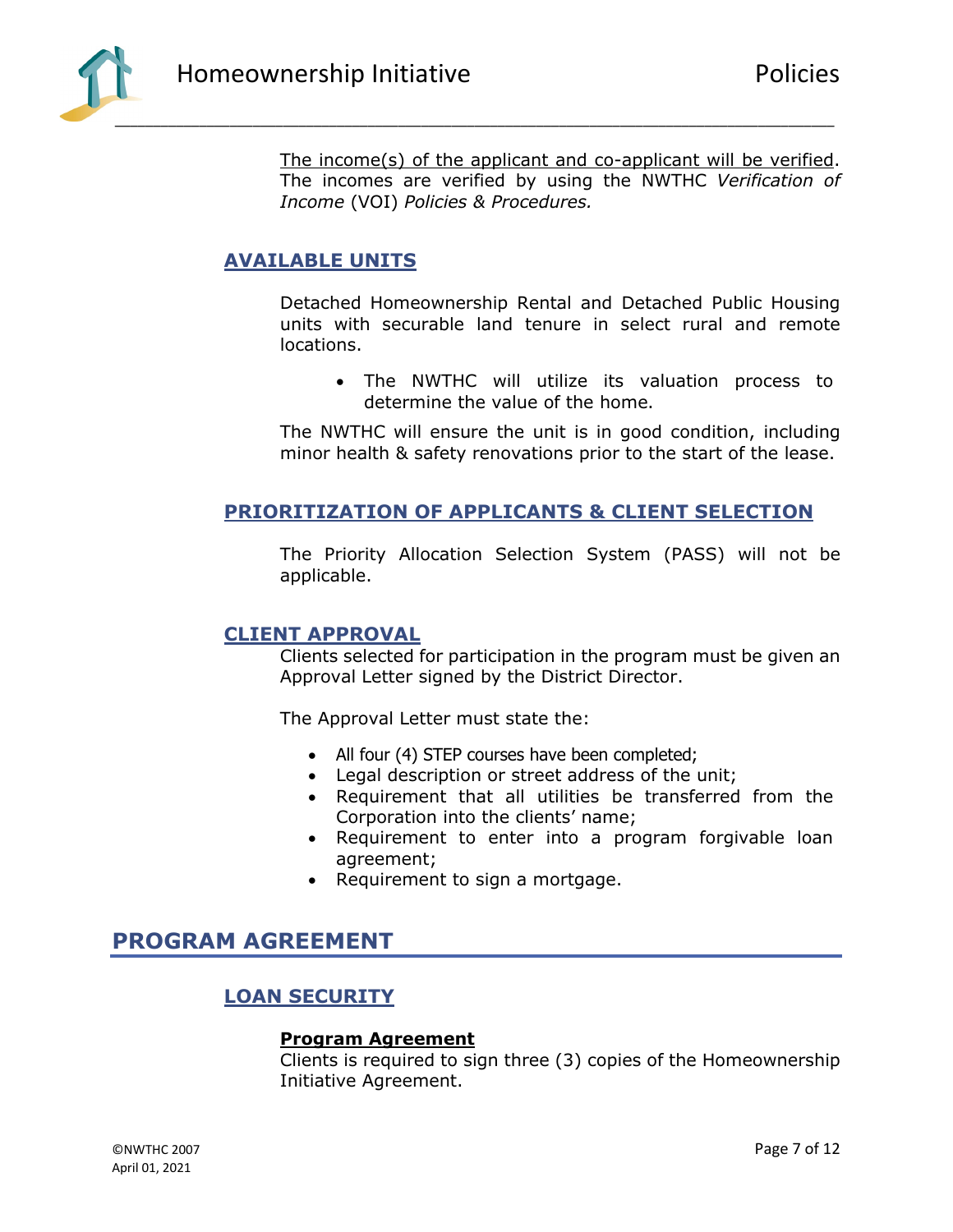

#### **Security**

The forgivable loan is to be secured through mortgage registration. The land on which the unit is located must be unencumbered or represent adequate security for the total amount of the loan. The following forms of security are acceptable:

- Fee Simple Titled Land the mortgage is registered at Land Titles against the property until the loan is fully forgiven.
- Leased land where the land is leased from a government agency, the loan is secured by a mortgage of lease. The mortgage is registered at the government agency issuing the lease. The term of the lease must extend to a minimum five years beyond the loan period.

Adherence to all the provisions in the Program Agreement will result in the client earning forgiveness of the loan.

# <span id="page-54-0"></span>**PRINCIPAL RESIDENCE AND ACCEPTABLE USE**

Clients must maintain the house as their principal and sole residence at all times during the loan period.

Units are not intended for seasonal use and cannot be used as a means to generate revenue (rental property). Operation of a business from the unit requires approval from the District Director.

As this program is meant for individuals/families with stable employment, no short or long-term leave for education or out town jobs, will be approved during the loan period. Situations such as extended medical treatment or hospitalization that may impact the family's ability to meet this covenant should be referred to PDO for consideration.

# <span id="page-54-1"></span>**UTILITIES**

Utility costs include power, water & sewage, home heating fuel, garbage accounts will be the client's obligation to pay. The client is responsible for all deposits and payments required by any of their service provider(s) including telephone, internet, and any television services are also the client's responsibility.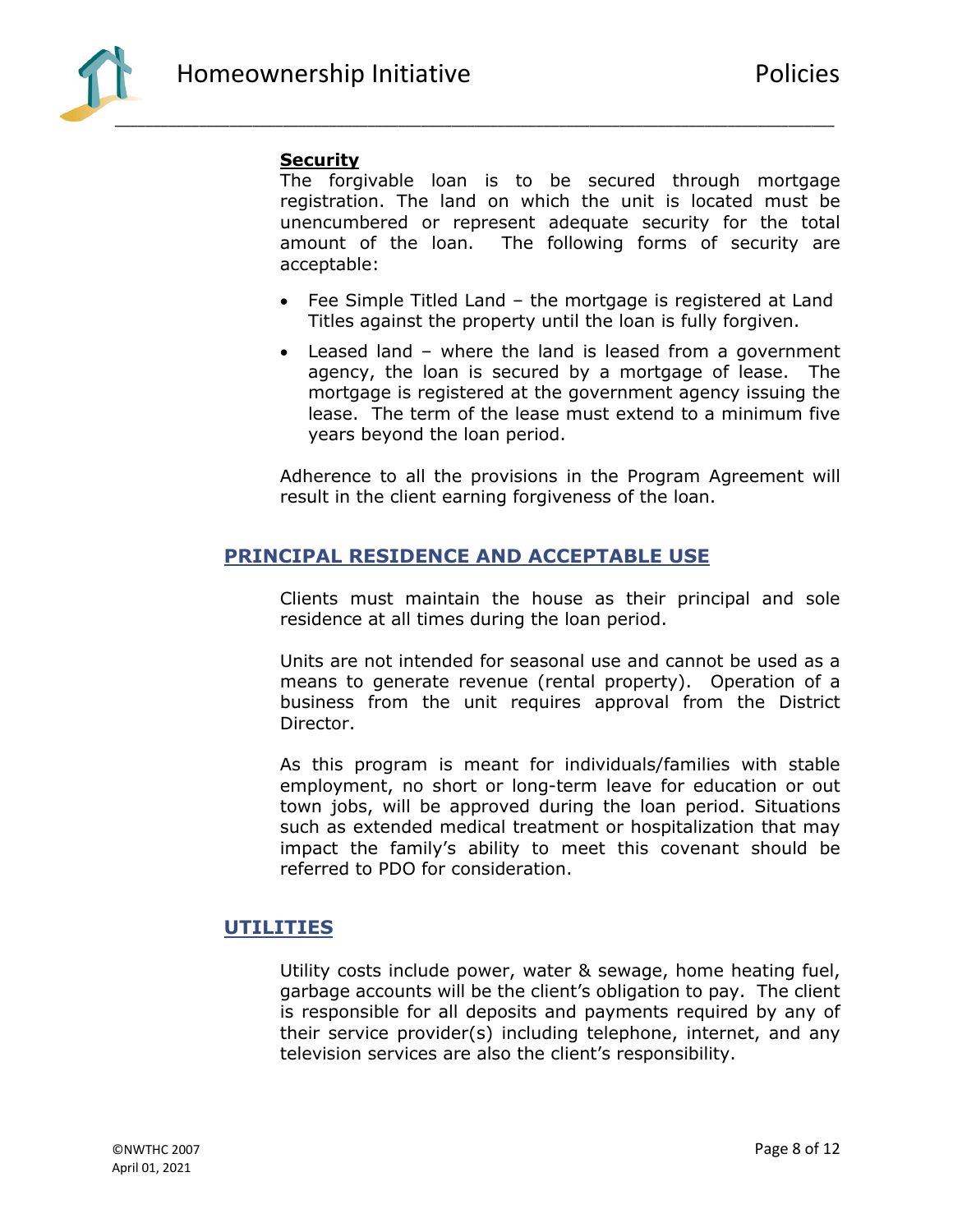

# <span id="page-55-0"></span>**INSURANCE**

The client is required to carry all risk property insurance for the duration of the forgiveness period for an amount of not less than the replacement cost of the home that is being purchased. The insurance policy must name the NWTHC as a loss payee.

## <span id="page-55-1"></span>**MAINTENANCE**

Clients are responsible for completing basic maintenance on the unit as well as all the costs associated with this work. (*See Procedures for details).*

Any repairs required because of client or visitor damage, accidental or not, are paid by the client.

Clients have access to maintenance and repair supplies through a local housing office at cost.

The NWTHC repair programs will be available to eligible clients for the yearly maintenance and other repairs as required.

#### <span id="page-55-2"></span>**SIGNATURES**

The clients receiving assistance must sign all required documentation.

#### <span id="page-55-3"></span>**FORGIVENESS**

Assistance is provided in the form of a loan which includes provisions where clients earn forgiveness over a 3 to 5 year period.

The forgiveness period starts when the loan agreement is signed.

No equity will be earned until the term of the loan agreement is completed.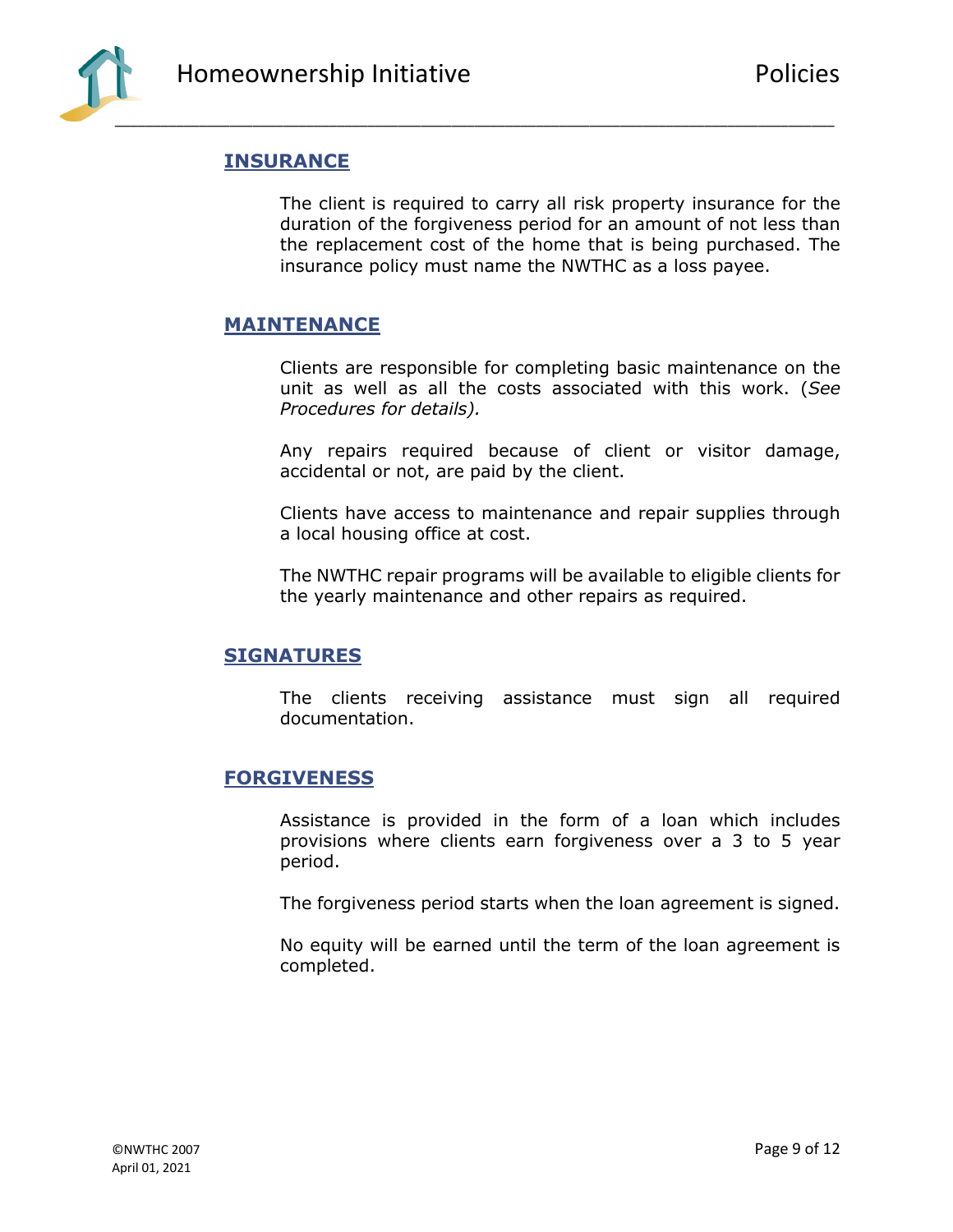

# <span id="page-56-1"></span><span id="page-56-0"></span>**PROGRAM ADMINISTRATION**

# **SELLING OF THE HOME**

In cases where the home is sold before the loan is completely forgiven, the remaining outstanding balance of the forgivable loan becomes due and payable to the NWTHC.

# <span id="page-56-2"></span>**DEFAULT**

Clients who fail to adhere to the provisions of their Program Agreement and/or lease will be in default of the Program Agreement. Loan forgiveness ceases from the day of default and the outstanding loan becomes due and payable.

## <span id="page-56-3"></span>**FAMILY/MARITAL SEPARATION**

In cases where a family or marital separation affects the state of the lease, the clients should be directed to seek legal advice prior to requesting any change in lease. This ensures that each client has been properly informed of their rights and obligations. Proper documentation including the legal form of separation is also required.

## <span id="page-56-4"></span>**ADMINISTRATION AFTER CLIENT'S DEATH**

In the case where the loan was given to only one person, upon the death of the single client, the loan balance becomes due and payable. The NWTHC retains its interest in the property.

In cases of marriage and common-law relationships, upon the death of either partner, the surviving partner may remain in the home assuming sole responsibility for the loan agreement and other expenses.

If the surviving partner sells or vacates the home, the remaining outstanding balance of the forgivable loan becomes due and payable to the NWTHC.

In cases where both partners die during the term of the mortgage, the outstanding balance is due and payable from the estate. The NWTHC retains its interest in the property until the outstanding balance of the loan is paid in full.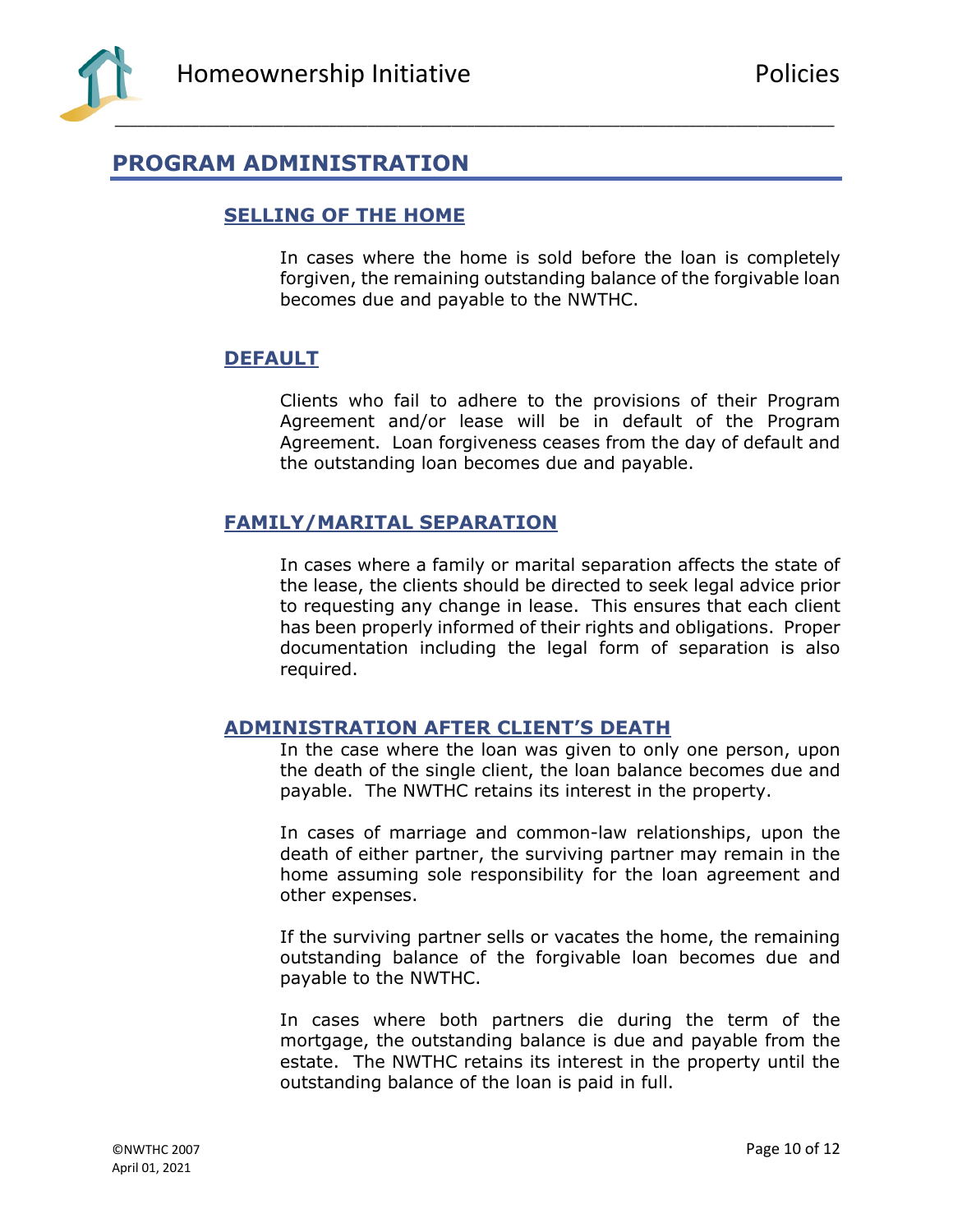

# **ESTATE AFTER CLIENT'S DEATH (Non-Market Communities)**

Refer to the NWTHC's **Loan Assumption and Amendment Policy.**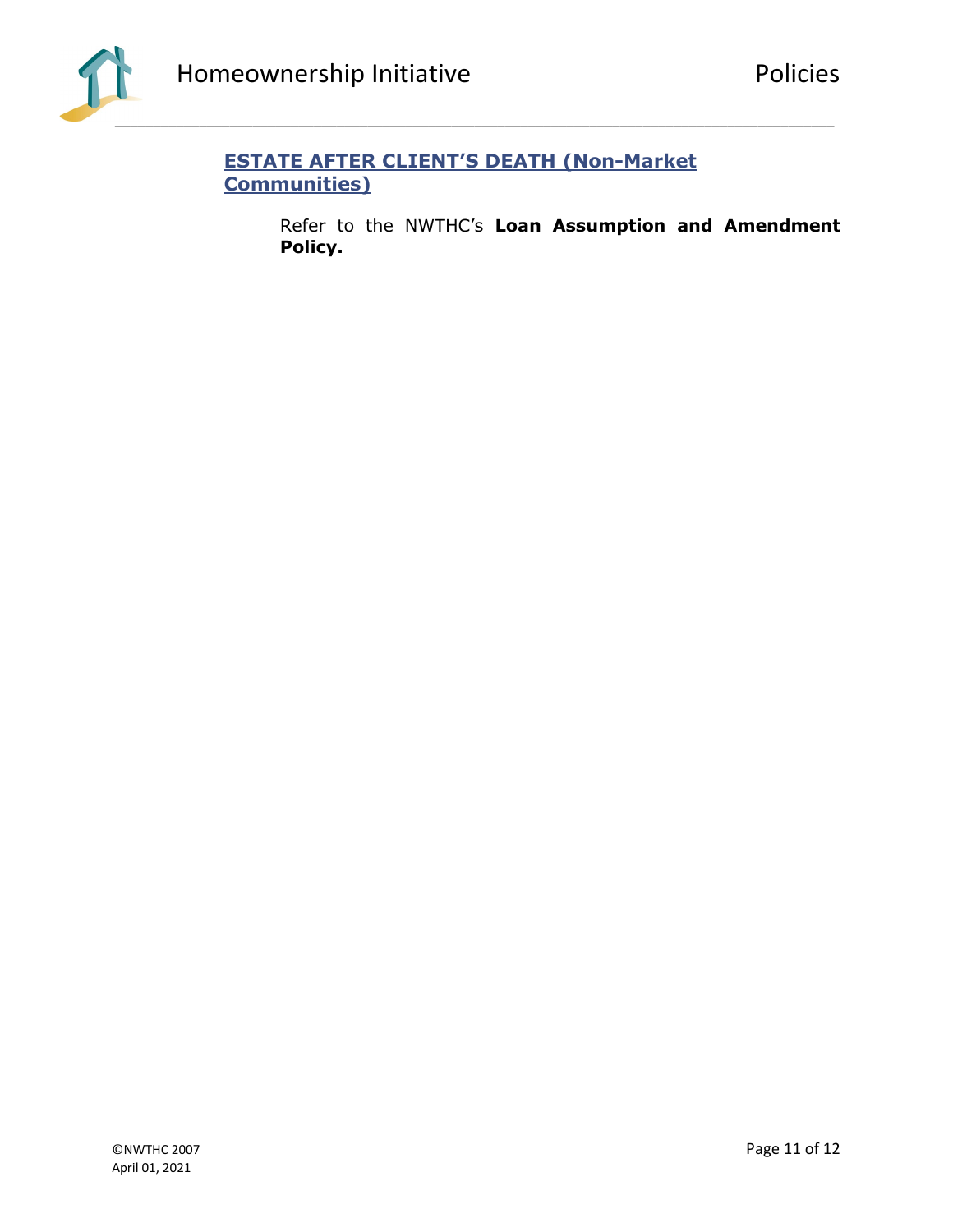

This page intentionally left blank.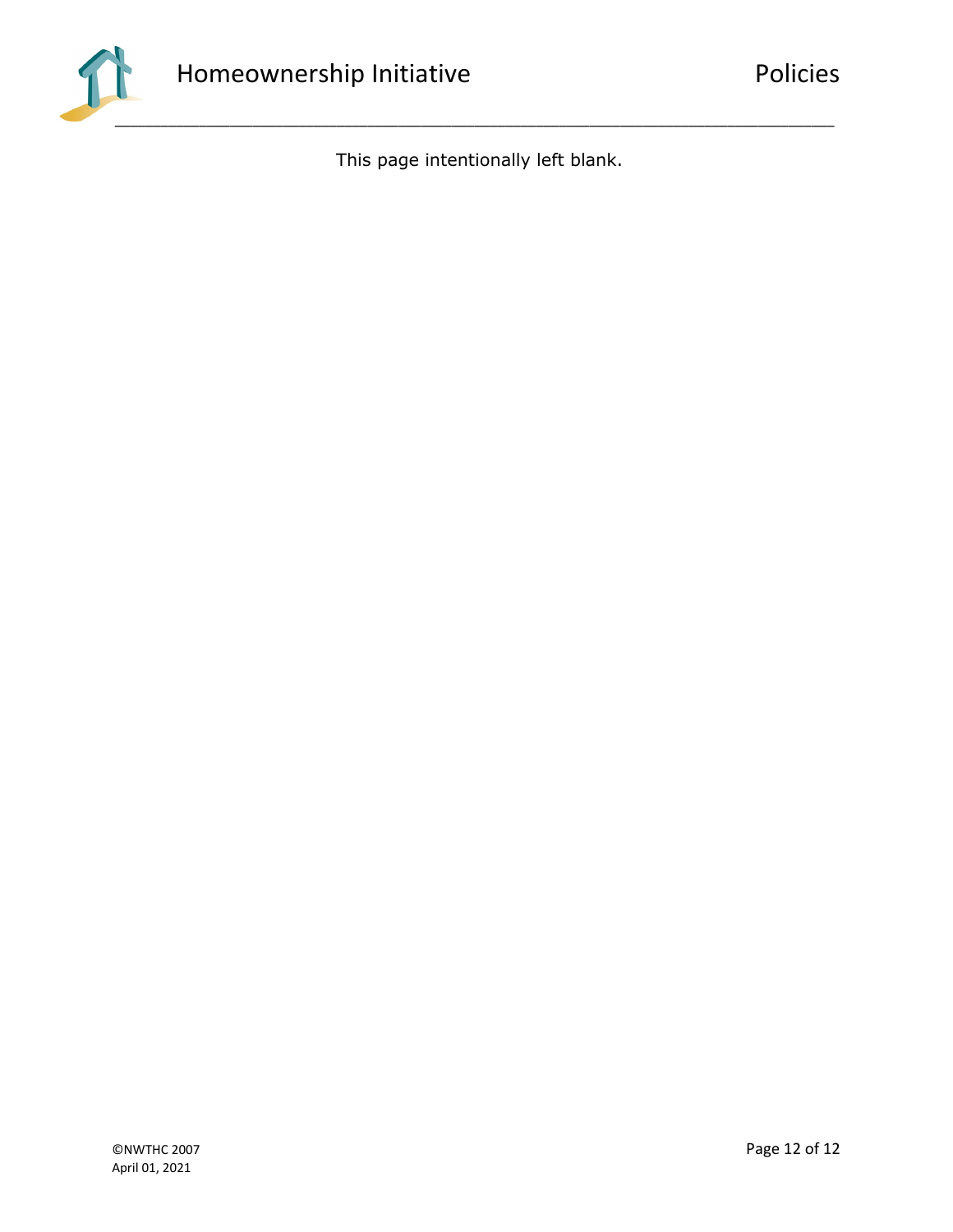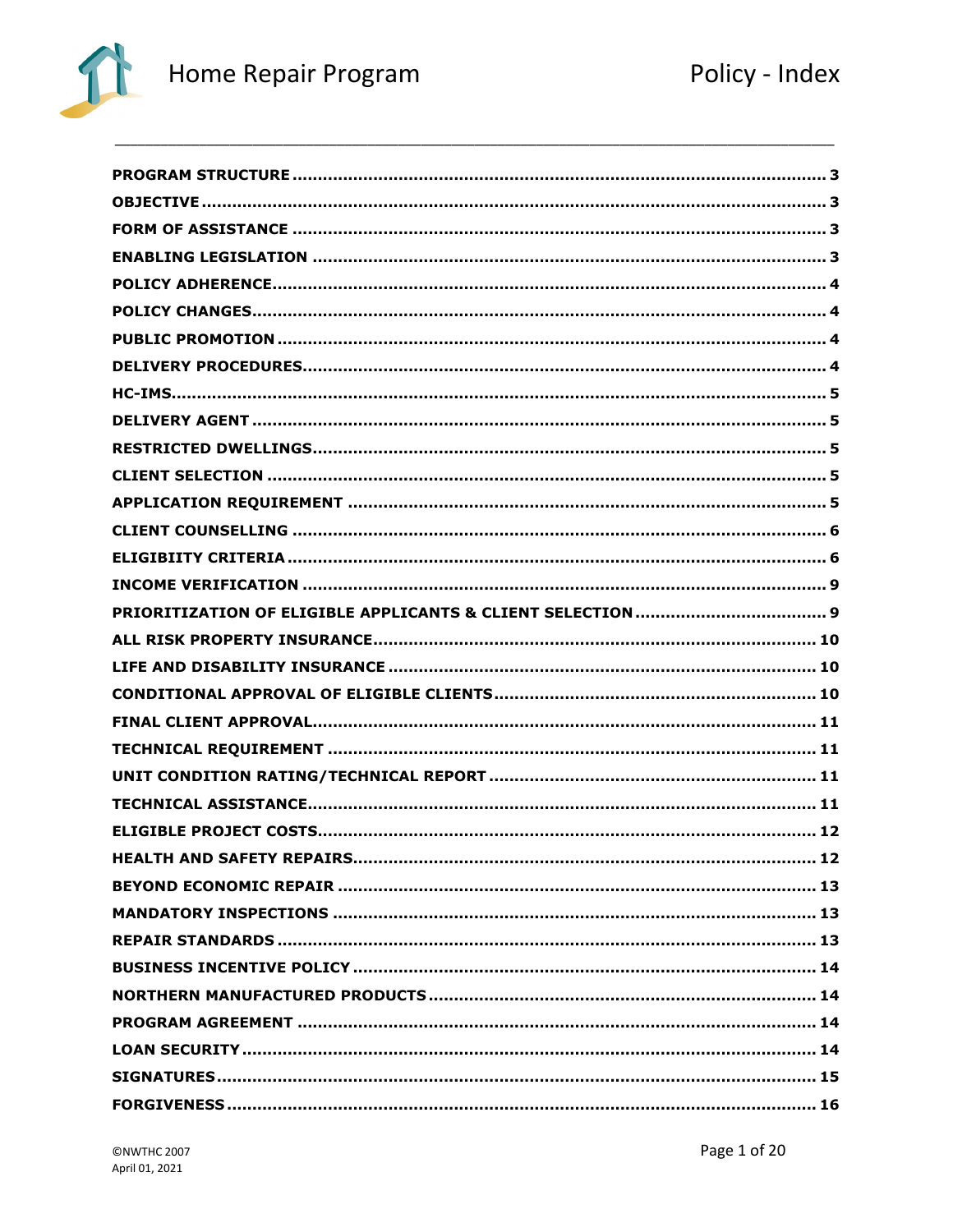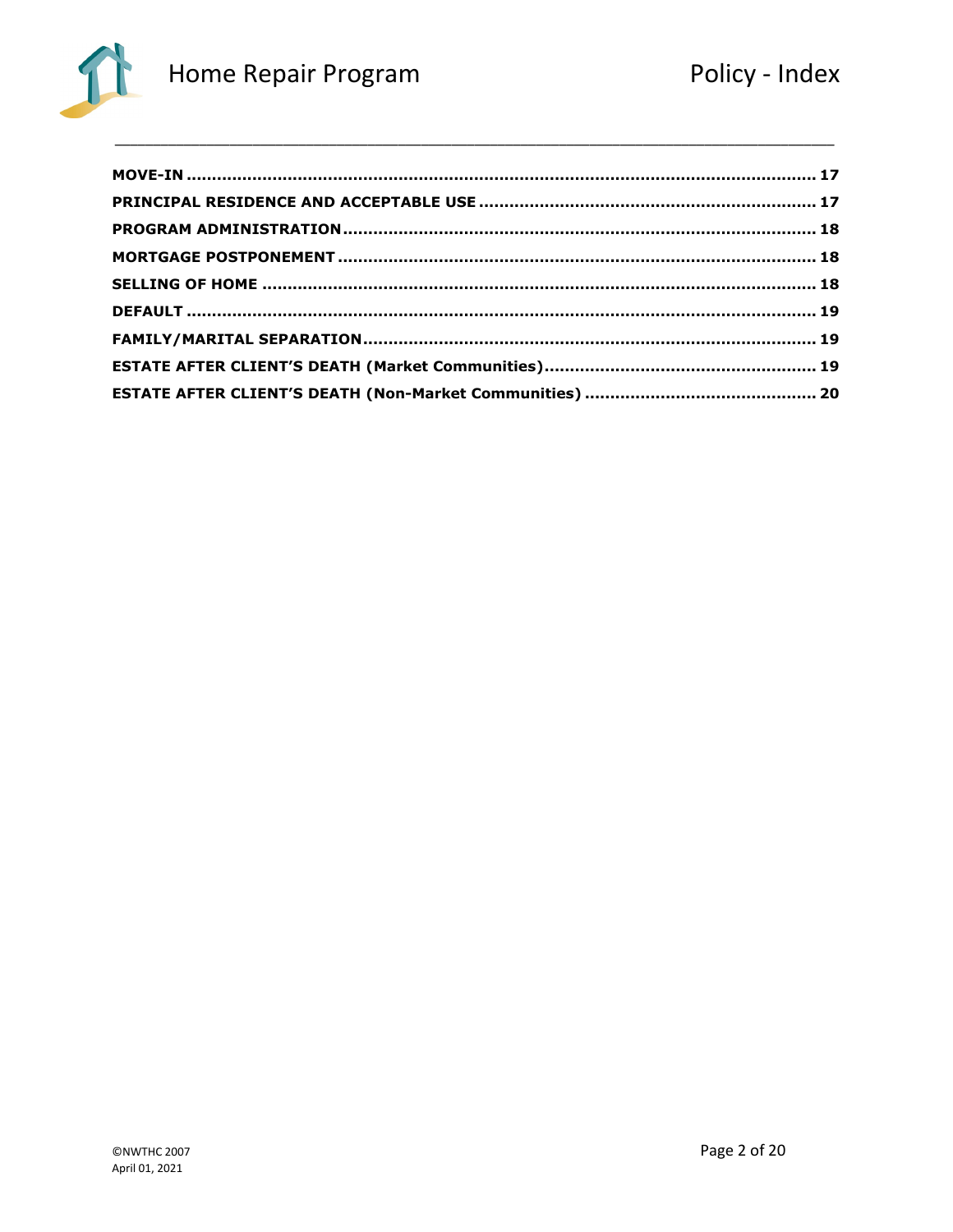

# <span id="page-61-1"></span>**PROGRAM STRUCTURE**

# **OBJECTIVE**

The Home Repair Program enables existing homeowners to make necessary health and safety related repairs to their existing homes to ensure a safe and healthy residence and to increase the useful economic life of their home.

<span id="page-61-0"></span>\_\_\_\_\_\_\_\_\_\_\_\_\_\_\_\_\_\_\_\_\_\_\_\_\_\_\_\_\_\_\_\_\_\_\_\_\_\_\_\_\_\_\_\_\_\_\_\_\_\_\_\_\_\_\_\_\_\_\_\_\_\_\_\_\_\_\_\_\_\_\_\_\_\_\_\_\_\_\_\_\_\_\_\_\_\_\_\_\_\_\_\_\_\_

# <span id="page-61-2"></span>**FORM OF ASSISTANCE**

Clients receive assistance in the form of forgivable loans to subsidize the cost of health and safety repairs to their existing home.

**Zone A**: Assistance up to \$50,000, excluding freight and contractor accommodations/airfare costs is available for eligible seniors only.

**Zones B & C:** Assistance up to \$50,000 excluding freight and contractor accommodation/airfare costs is available to all eligible homeowners in these communities.

For applicants whose household income is over \$59,999, they will be required to co-pay 10% of the repair costs. The applicant's portion must be paid prior to the start of the repairs.

| Household Income | Co-pay amount           |
|------------------|-------------------------|
| $$0 - $59,999$   | No co-pay               |
| 560,000 - CNIT   | 10% of the repair costs |

# <span id="page-61-3"></span>**ENABLING LEGISLATION**

## *Northwest Territorial Financial Administration Act*

The Northwest Territories Housing Corporation must operate within the parameters established under the *Financial Administration Act.*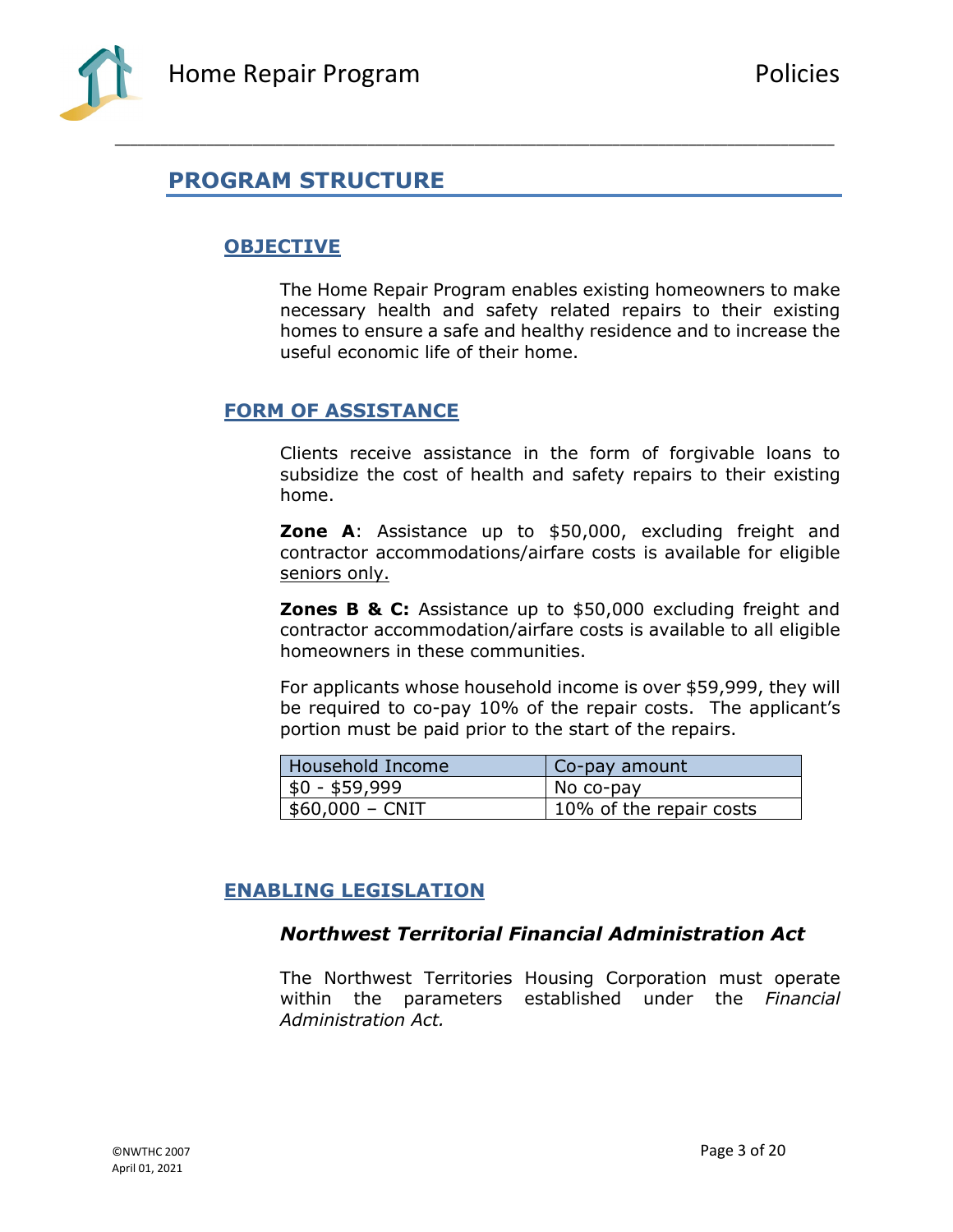

## *Northwest Territories Housing Corporation (NWTHC) Act (R.S.N.W.T. 1988, C.n-1)*

\_\_\_\_\_\_\_\_\_\_\_\_\_\_\_\_\_\_\_\_\_\_\_\_\_\_\_\_\_\_\_\_\_\_\_\_\_\_\_\_\_\_\_\_\_\_\_\_\_\_\_\_\_\_\_\_\_\_\_\_\_\_\_\_\_\_\_\_\_\_\_\_\_\_\_\_\_\_\_\_\_\_\_\_\_\_\_\_\_\_\_\_\_\_

Section 10 (d) The NWTHC may "make grants or loans to individuals, municipalities and other corporate bodies for the purpose of acquiring, constructing or improving housing;"

Section 10 (j) The NWTHC may "prescribe forms of mortgages, agreements and other documents and execute and deliver deeds, grants, conveyances, transfers, releases, discharges or other documents as may be necessary in the conduct of its business."

## <span id="page-62-0"></span>**POLICY ADHERENCE**

The policies developed for the Home Repair Program are the governing rules that must be adhered to when providing assistance to existing homeowners. Policy will override a procedural directive if there is a conflict between the policy and a procedure.

# <span id="page-62-1"></span>**POLICY CHANGES**

Any requests for changes to this policy are submitted on a *Request for Policy Review Form* to the Programs & District Operations Division in Head Office. The President and CEO must sign and approve any changes before taking effect.

## <span id="page-62-2"></span>**PUBLIC PROMOTION**

Public notification and promotion of the Home Repair Program is required as a part of the program delivery process.

## <span id="page-62-3"></span>**DELIVERY PROCEDURES**

The Home Repair Program is to be administered in accordance with the procedures that have been specifically developed for this program (see Home Repair Program procedures).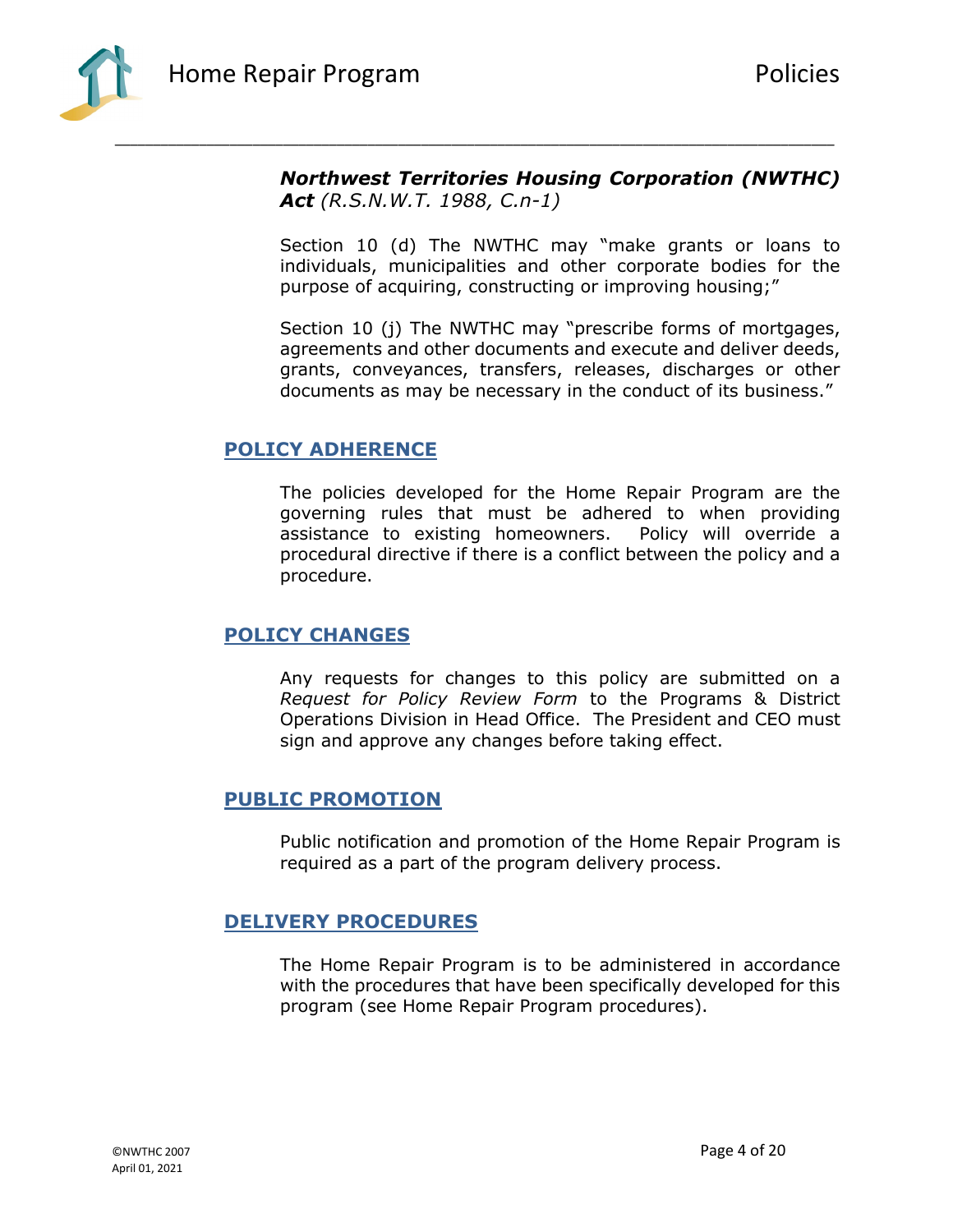

# <span id="page-63-0"></span>**HC-IMS**

The approved forms and agreements required to deliver the Home Repair Program are contained in the Housing Corporation Information Management System (HC-IMS) and must be used when collecting and recording applicant/client information.

# <span id="page-63-1"></span>**DELIVERY AGENT**

The NWTHC is the delivery agent.

\_\_\_\_\_\_\_\_\_\_\_\_\_\_\_\_\_\_\_\_\_\_\_\_\_\_\_\_\_\_\_\_\_\_\_\_\_\_\_\_\_\_\_\_\_\_\_\_\_\_\_\_\_\_\_\_\_\_\_\_\_\_\_\_\_\_\_\_\_\_\_\_\_\_\_\_\_\_\_\_\_\_\_\_\_\_\_\_\_\_\_\_\_\_

# <span id="page-63-2"></span>**RESTRICTED DWELLINGS**

Assistance is limited to dwellings that are located within municipal boundaries and have access to a continuous supply of electricity, potable water and heat. Additionally, there is to be a functional sewage containment system.

Only properties deemed for residential use only, will be eligible for assistance.

The following properties are not eligible for assistance:

- Properties where municipal zoning by-laws do not permit residential use; or
- Houseboats, recreational properties or cabins; or
- Properties located outside community boundaries (Appendix C).

# <span id="page-63-4"></span><span id="page-63-3"></span>**CLIENT SELECTION**

# **APPLICATION REQUIREMENT**

All applicants are required to complete an application form with a representative from the NWTHC or its designated agent. Applicants are not permitted to complete the application on their own.

The maximum number of mortgagors or borrowers per application is two persons. The use of co-signers or guarantors is not allowed.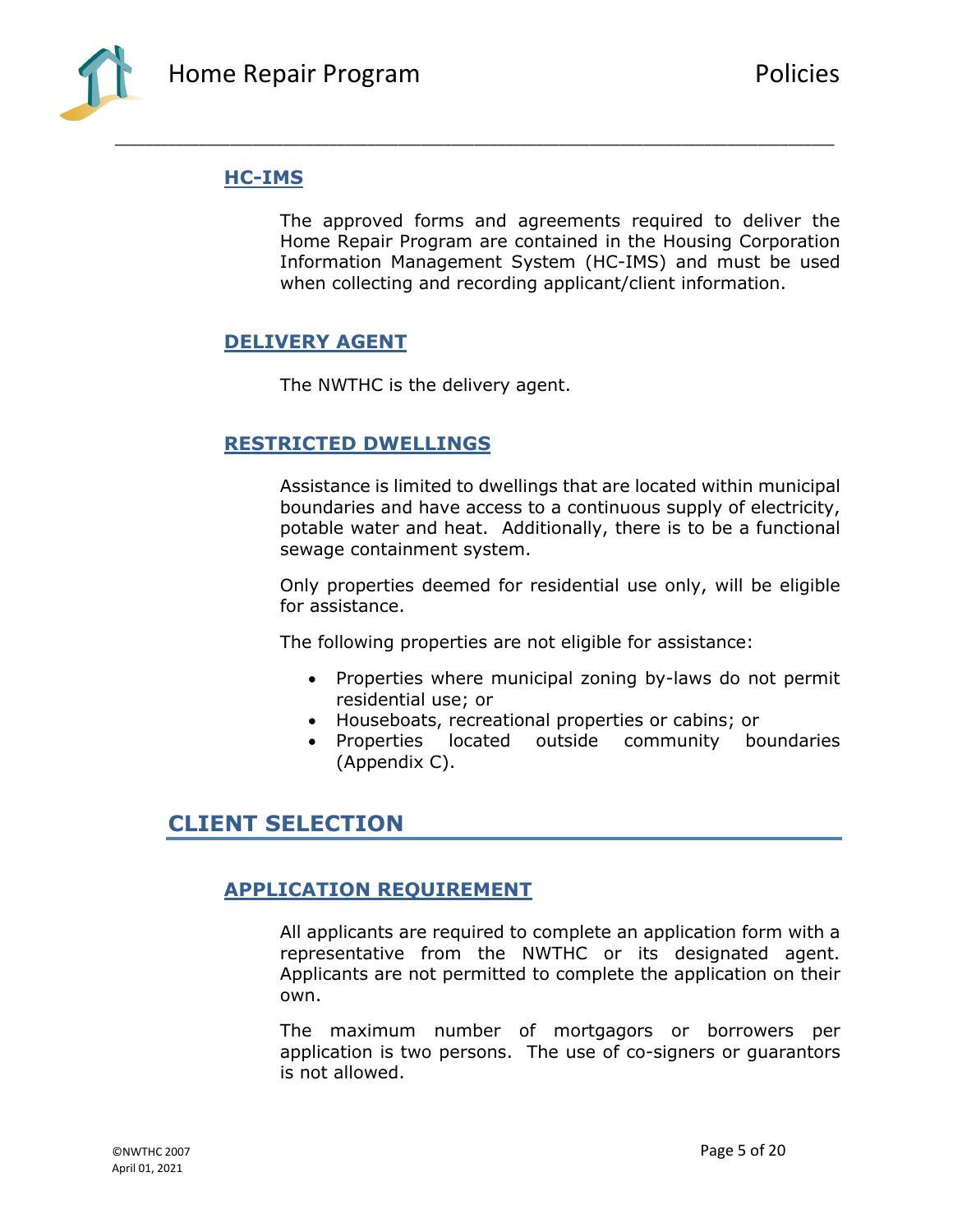

\_\_\_\_\_\_\_\_\_\_\_\_\_\_\_\_\_\_\_\_\_\_\_\_\_\_\_\_\_\_\_\_\_\_\_\_\_\_\_\_\_\_\_\_\_\_\_\_\_\_\_\_\_\_\_\_\_\_\_\_\_\_\_\_\_\_\_\_\_\_\_\_\_\_\_\_\_\_\_\_\_\_\_\_\_\_\_\_\_\_\_\_\_\_

# <span id="page-64-0"></span>**CLIENT COUNSELLING**

Client counselling is required at all stages during the application process. It is necessary to provide applicants with relevant information regarding eligibility criteria, assistance levels, eligible project costs, loan security, the Home Repair Program Agreement and including a requirement for home maintenance and continued placement of all risk property insurance.

## <span id="page-64-1"></span>**ELIGIBIITY CRITERIA**

Assistance is available to all residents in Zone B & C communities in the NWT.

Assistance is available to seniors only in Zone A communities.

#### **Age:**

The applicant(s) must be 19 years of age or older as of the date of application.

#### **Residency:**

The applicant(s) must have lived in the NWT for three years; and, with one continuous year in the community of application prior to approval.

The applicant(s) must have owned and lived in the home for a minimum of a one (1) year period before applying for the program.

#### **Income:**

The applicant and co-applicant income must be below the Core Need Income Threshold (CNIT) for their community as outlined in the Core Need Income Threshold tables. The CNIT used is based on the *National Occupancy Standard* (NOS) (which determines the number of bedrooms a household requires given its size and composition) and not the actual number of bedrooms in the unit.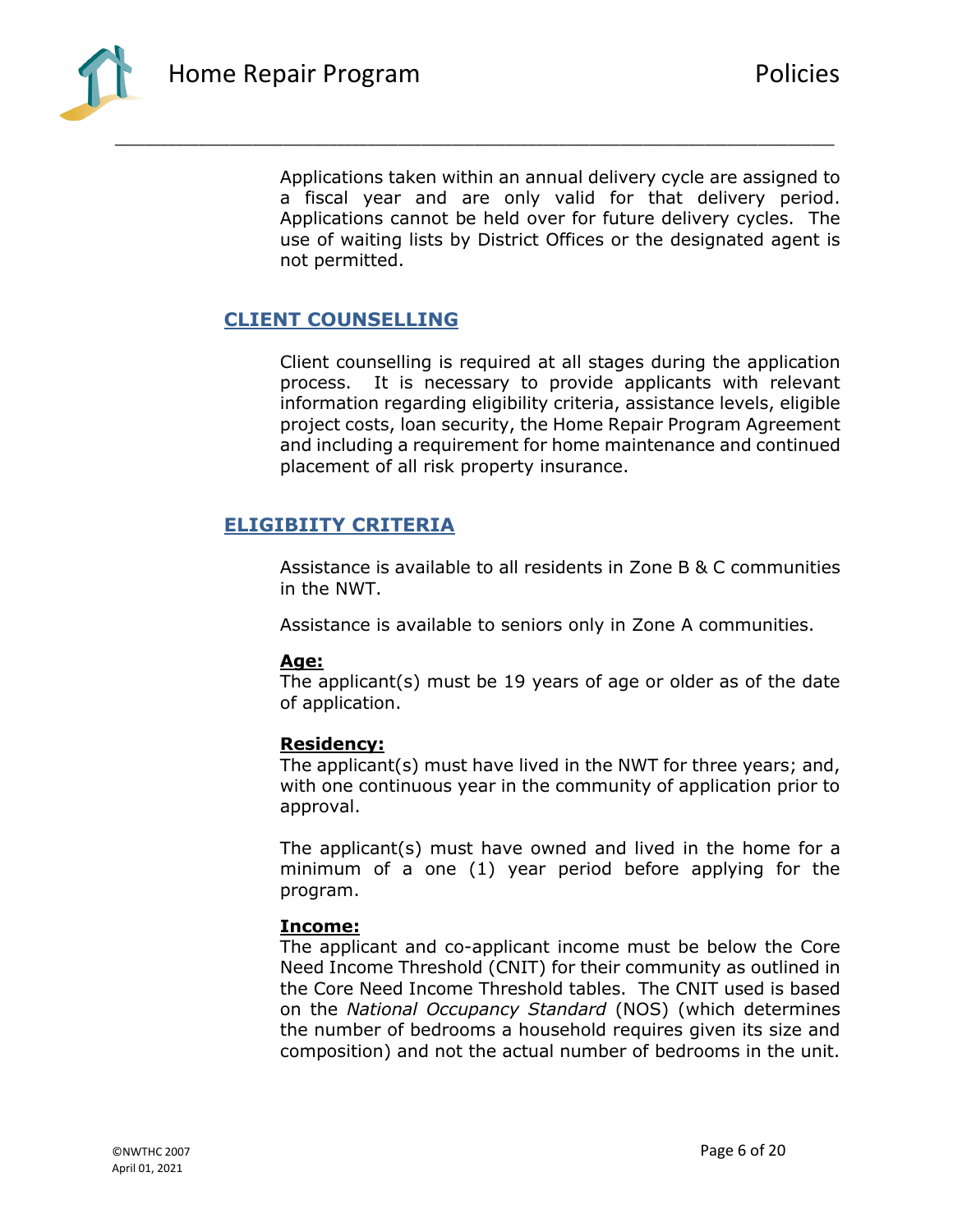

## **Arrears:**

Applicants cannot have rental arrears with a local housing organization or mortgage arrears with the NWTHC.

\_\_\_\_\_\_\_\_\_\_\_\_\_\_\_\_\_\_\_\_\_\_\_\_\_\_\_\_\_\_\_\_\_\_\_\_\_\_\_\_\_\_\_\_\_\_\_\_\_\_\_\_\_\_\_\_\_\_\_\_\_\_\_\_\_\_\_\_\_\_\_\_\_\_\_\_\_\_\_\_\_\_\_\_\_\_\_\_\_\_\_\_\_\_

Existing mortgage clients who have signed the Revised Mortgage Repayment Plan (RMPP) or a repayment plan with the local housing organization for their rental arrears, are eligible to apply for Home Repair Program after six (6) consecutive months of successful payments. If these clients have not adhered to the repayment agreement, they will not be eligible to receive assistance.

Applicants who currently reside in the market communities (Zone A) of Fort Smith, Hay River, Fort Simpson, Yellowknife, Norman Wells and Inuvik and hold land tenure in the Northwest Territories are ineligible to receive assistance if they have any arrears associated with the land, lease or property taxes.

#### **Land Tenure:**

For Zone A communities, the applicants must own their home (possess Fee Simple Title), hold a long-term lease, or a Band Council Resolution (BCR).

In Zones B and C, applicants must provide proof ownership of their residence. This ensures that the NWTHC has the appropriate authorization to arrange for work to be done on the home. This also provides proof that the homeowners meet the residency requirements of the program.

Suitable documentation is required to prove residency and ownership of residency:

- Land lease; or
- Fee simple title; or
- Band Council Resolution (BCR); or
- Permission to Occupy Letter.

The names on the land tenure documents must match the names on the application.

The home must be the applicant's permanent, principal and sole residence.

#### **Scope of Work:**

Once it has been determined that the applicant(s) have met the eligibility criteria, Programs staff will advise the Technical staff to complete the Scope of Work and to provide an estimated cost of repairs.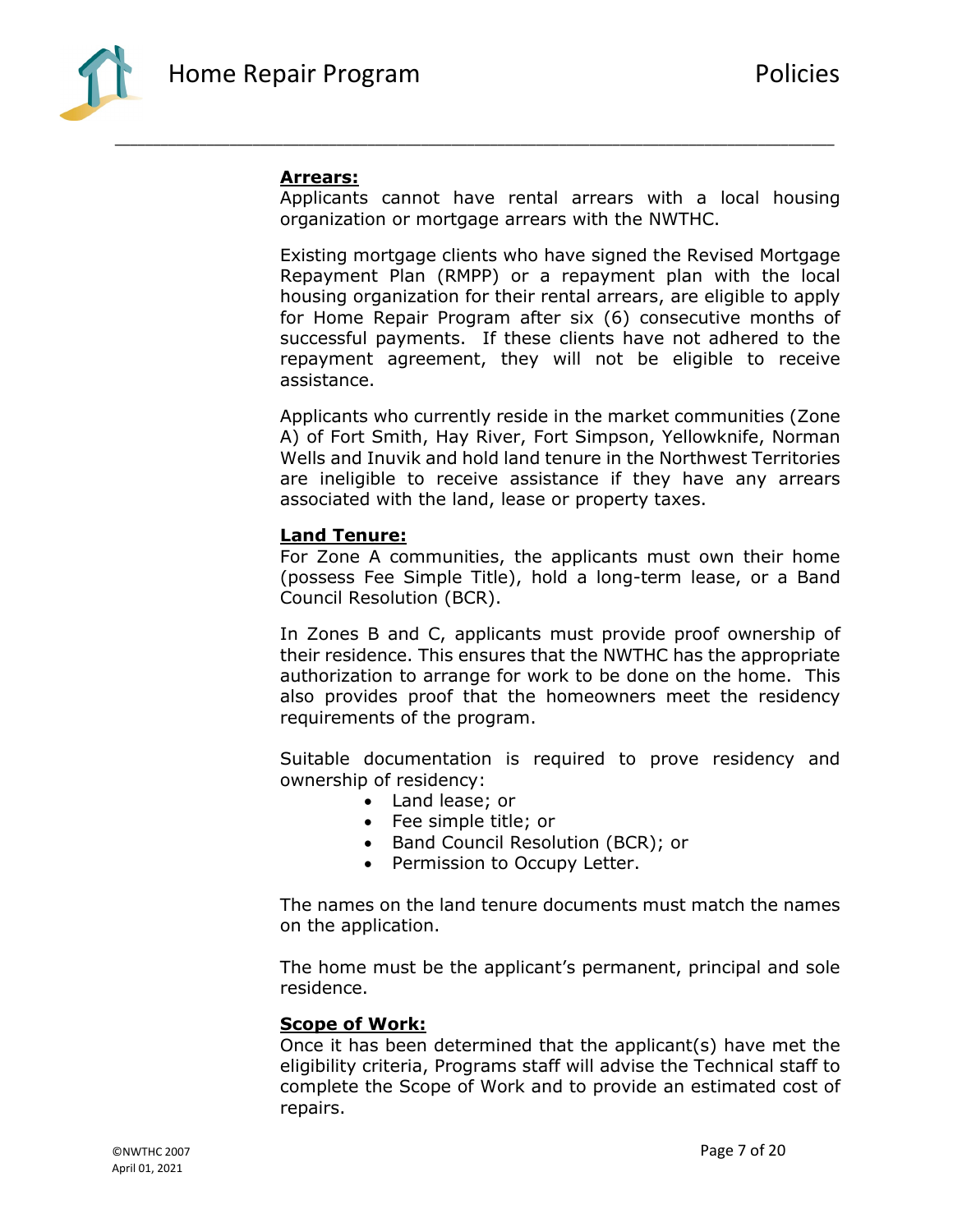

# **Training:**

Applicants must complete the pre-requisite Home Maintenance Repair course offered through the STEP program before becoming eligible to receive assistance through the Home Repair Program. In cases where applicants are married or living in a common law relationship, both partners must fulfill this requirement. certificate will be issued to applicants upon successful completion of the course.

\_\_\_\_\_\_\_\_\_\_\_\_\_\_\_\_\_\_\_\_\_\_\_\_\_\_\_\_\_\_\_\_\_\_\_\_\_\_\_\_\_\_\_\_\_\_\_\_\_\_\_\_\_\_\_\_\_\_\_\_\_\_\_\_\_\_\_\_\_\_\_\_\_\_\_\_\_\_\_\_\_\_\_\_\_\_\_\_\_\_\_\_\_\_

For exemptions requests, please see Home Repair Program Procedures.

## **Credit Worthiness:**

Although a good credit rating or acceptable Gross Debt Service Ratio (GDS) (32%) and Total Debt Service (TDS) (42%) ratios are not required for the program, applications may be declined in situations where the applicants are facing the loss of their home (i.e. tax sales, foreclosures or potential loss where legal action has not yet started).

For example, applicants who currently reside in the market communities are ineligible to receive assistance if they have any arrears associated with property/land, as these properties can be subject to tax sales.

If applicants who currently reside in the non-market communities are at risk of losing their home due to arears associated with the land, lease and property taxes, they will be ineligible to receive assistance.

## **Verification of Information**

All information on applications is verified for accuracy. Applications are cancelled if verification does not confirm the information provided by the applicant was truthful.

## **Senior Citizens**

For NWTHC programs, a Senior citizen is a person (60) sixty years old or older. The eligibility criteria apply to Senior Citizens in the same way as other applicants, including the verification of their income.

## **NWTHC Employees**

The eligibility criteria apply to NWTHC employees in the same way as other applicants. However, the final eligibility status and confirmation will be determined and issued by the Programs and District Operations Division in Head Office. All approval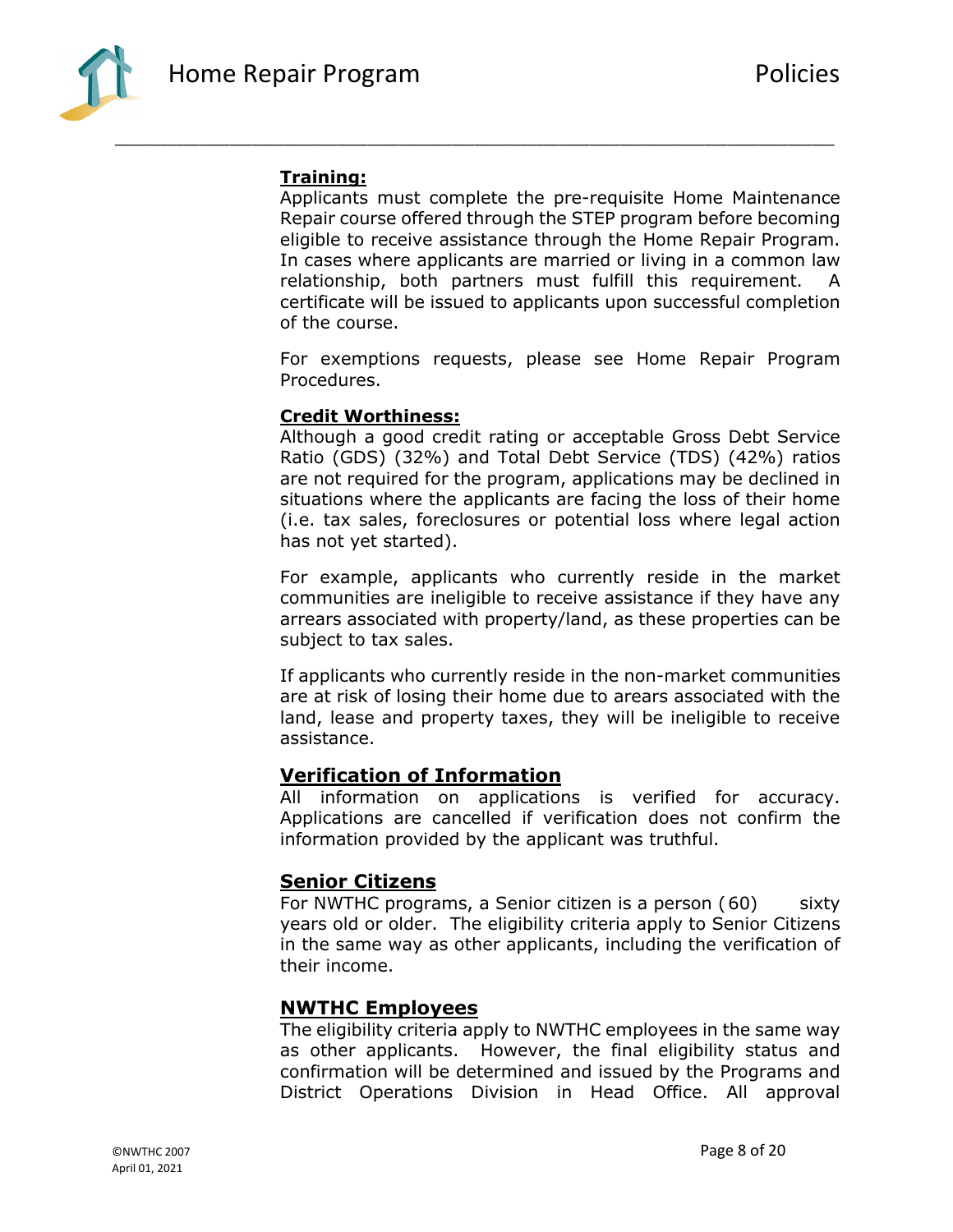signatures, technical inspections must be at arm-length from the employee's District or Division. Head Office's Infrastructure Services Section will be responsible for completing or reviewing the technical inspections.

\_\_\_\_\_\_\_\_\_\_\_\_\_\_\_\_\_\_\_\_\_\_\_\_\_\_\_\_\_\_\_\_\_\_\_\_\_\_\_\_\_\_\_\_\_\_\_\_\_\_\_\_\_\_\_\_\_\_\_\_\_\_\_\_\_\_\_\_\_\_\_\_\_\_\_\_\_\_\_\_\_\_\_\_\_\_\_\_\_\_\_\_\_\_

## **Assistance**

## **Previous Assistance:**

Applicants who have received previous assistance from any NWTHC programs and have met the current eligibility criteria may be eligible for additional assistance through the Home Repair Program.

Applicants receiving assistance through the PATH program are not eligible for Home Repair Program assistance until they have earned one (1) year of PATH forgiveness.

#### **Future Assistance:**

Clients who receive assistance through the Home Repair Program will not be eligible to receive additional assistance through Home Repair Program until the loan has been fully forgiven. Once the loan is completely forgiven, the client may be eligible to receive additional assistance and may apply again.

## **Organizations**

As the NWTHC programs are geared to homeownership clients, profit or non-profit organizations/businesses are **not** eligible for this Program.

# <span id="page-67-0"></span>**INCOME VERIFICATION**

Income verification is required for acceptance into the program.

The income(s) of all applicant(s) will be verified. The incomes are verified by using the NWTHC *Verification of Income (VOI) Policies and Procedures.*

## <span id="page-67-1"></span>**PRIORITIZATION OF ELIGIBLE APPLICANTS & CLIENT SELECTION**

Only applicants who have met the eligibility criteria are to undergo prioritization.

The annual Home Repair Program allocation is limited and based upon available funding. Therefore, not all eligible applicants may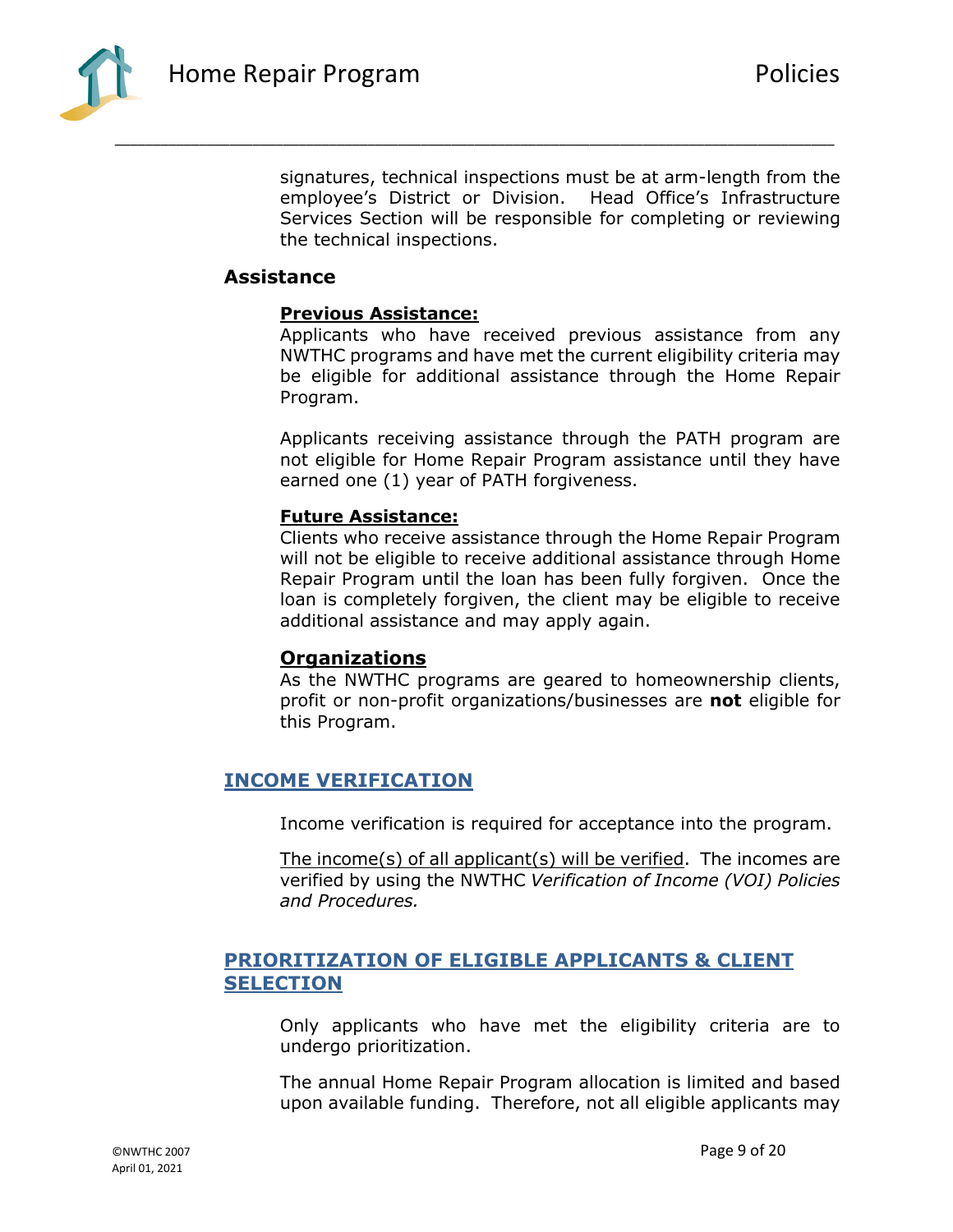

be chosen for the program. Clients are selected according to level of need using the NWTHC Priority Allocation and Selection System (PASS). The use of the PASS is mandatory for the Home Repair Program.

\_\_\_\_\_\_\_\_\_\_\_\_\_\_\_\_\_\_\_\_\_\_\_\_\_\_\_\_\_\_\_\_\_\_\_\_\_\_\_\_\_\_\_\_\_\_\_\_\_\_\_\_\_\_\_\_\_\_\_\_\_\_\_\_\_\_\_\_\_\_\_\_\_\_\_\_\_\_\_\_\_\_\_\_\_\_\_\_\_\_\_\_\_\_

Assistance must be allocated in a manner whereby applicants with higher PASS scores receive assistance before those applicants with lower scores. Where two (2) or more applicants receive the same PASS score and due to budget limitations, the NWTHC is unable to approve assistance to all applicants with the same score, the Tiebreaker System is to be applied. (See Home Repair Program Procedures for more details.)

Allocation of assistance is program specific; applicants applying for the Home Repair Program are not to be compared with applicants applying for other programs when determining priority.

# <span id="page-68-0"></span>**ALL RISK PROPERTY INSURANCE**

In Zone A communities, the client is required to carry all risk property insurance for the duration of the forgiveness period for an amount of not less than the replacement cost of the home that is being renovated. Clients will be counselled on the benefits of obtaining insurance.

The insurance policy must name the NWTHC as a loss payee.

# <span id="page-68-1"></span>**LIFE AND DISABILITY INSURANCE**

In Zone A communities all clients are encouraged to obtain mortgage, life, and disability insurance through their insurance company or financial institution naming the NWTHC as loss payee in accordance with the priority of the mortgage.

# <span id="page-68-2"></span>**CONDITIONAL APPROVAL OF ELIGIBLE CLIENTS**

Within 60 days of the application date, clients who have met the eligibility criteria (age, residency, household income, STEP course, arrears, land tenure, previous programs, unit condition rating and insurance requirements) must be given a Conditional Approval letter signed by the District Director.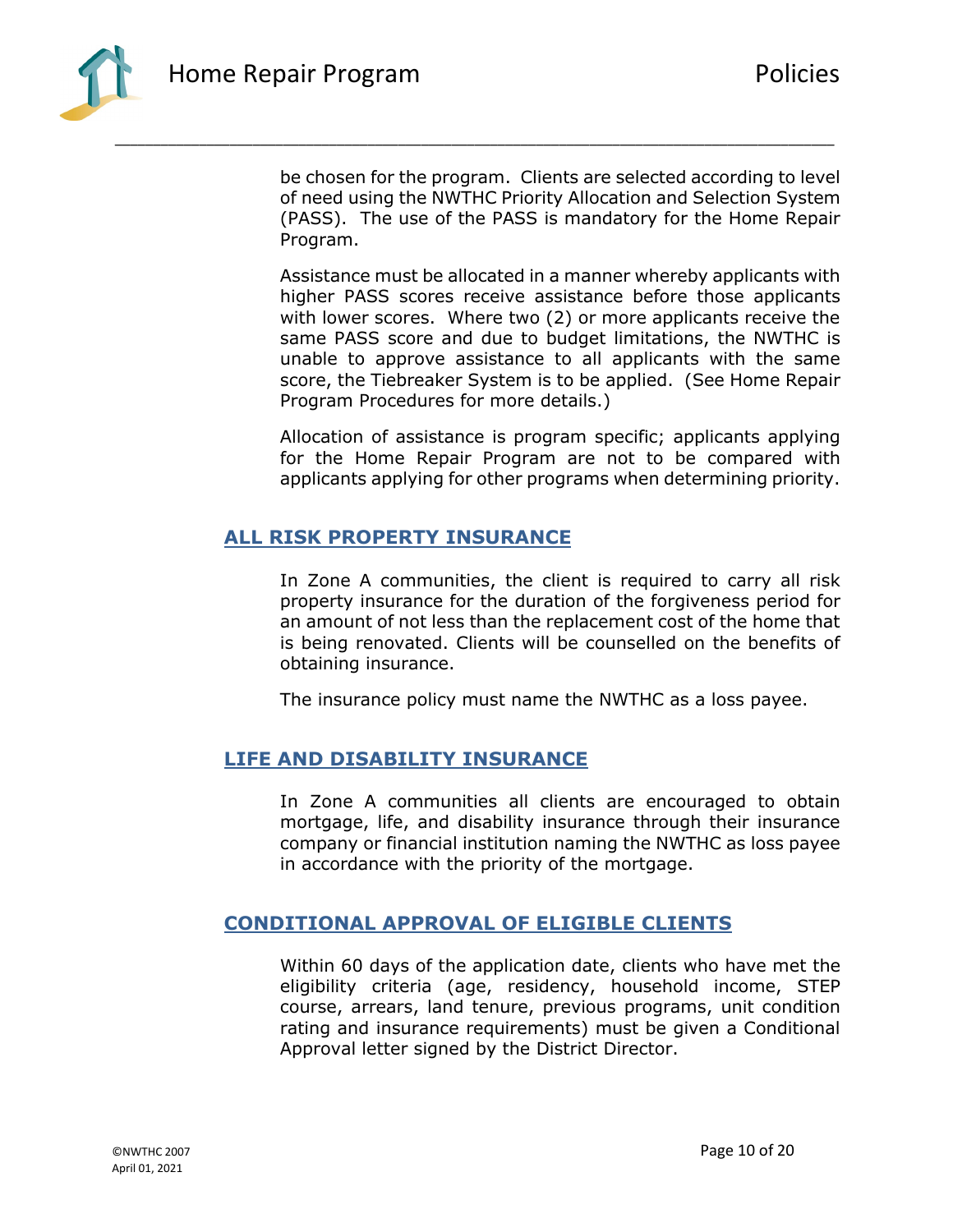

\_\_\_\_\_\_\_\_\_\_\_\_\_\_\_\_\_\_\_\_\_\_\_\_\_\_\_\_\_\_\_\_\_\_\_\_\_\_\_\_\_\_\_\_\_\_\_\_\_\_\_\_\_\_\_\_\_\_\_\_\_\_\_\_\_\_\_\_\_\_\_\_\_\_\_\_\_\_\_\_\_\_\_\_\_\_\_\_\_\_\_\_\_\_

Based on the estimate of the initial Scope of Work, the copayment amount and the date the funds should be received must also be included in the letter. The client should be counselled that these funds must be received by the District Office prior to the start of the repair project.

## <span id="page-69-0"></span>**FINAL CLIENT APPROVAL**

Clients selected for participation in the Home Repair Program must be given an Approval Letter signed by the District Director.

The letter must state the amount of assistance the client is eligible to receive based on the Scope of Work, confirmation that the copayment amount has been received, as well as basic instructions regarding the next steps that will be taken by the NWTHC and the client.

The final Scope of Work must be discussed and agreed to and acknowledged by the client before any of the work begins.

# <span id="page-69-2"></span><span id="page-69-1"></span>**TECHNICAL REQUIREMENT**

## **UNIT CONDITION RATING/TECHNICAL REPORT**

Before any eligible applicant is prioritized under the Home Repair Program, the NWTHC or a designated agent who has been duly appointed by the NWTHC, must complete a Condition Rating/Technical Report on the applicant's home.

# <span id="page-69-3"></span>**TECHNICAL ASSISTANCE**

The NWTHC will be responsible for coordinating repair projects, including the Scope of Work and inspections. Certain inspections under the Home Repair Program are the responsibility of other regulatory agencies. The NWTHC will assist the other regulatory agencies with scheduling and other activities that require mutual coordination. Scope of Work and Estimate form (*Appendix D*) must be used to complete the Scope of Work.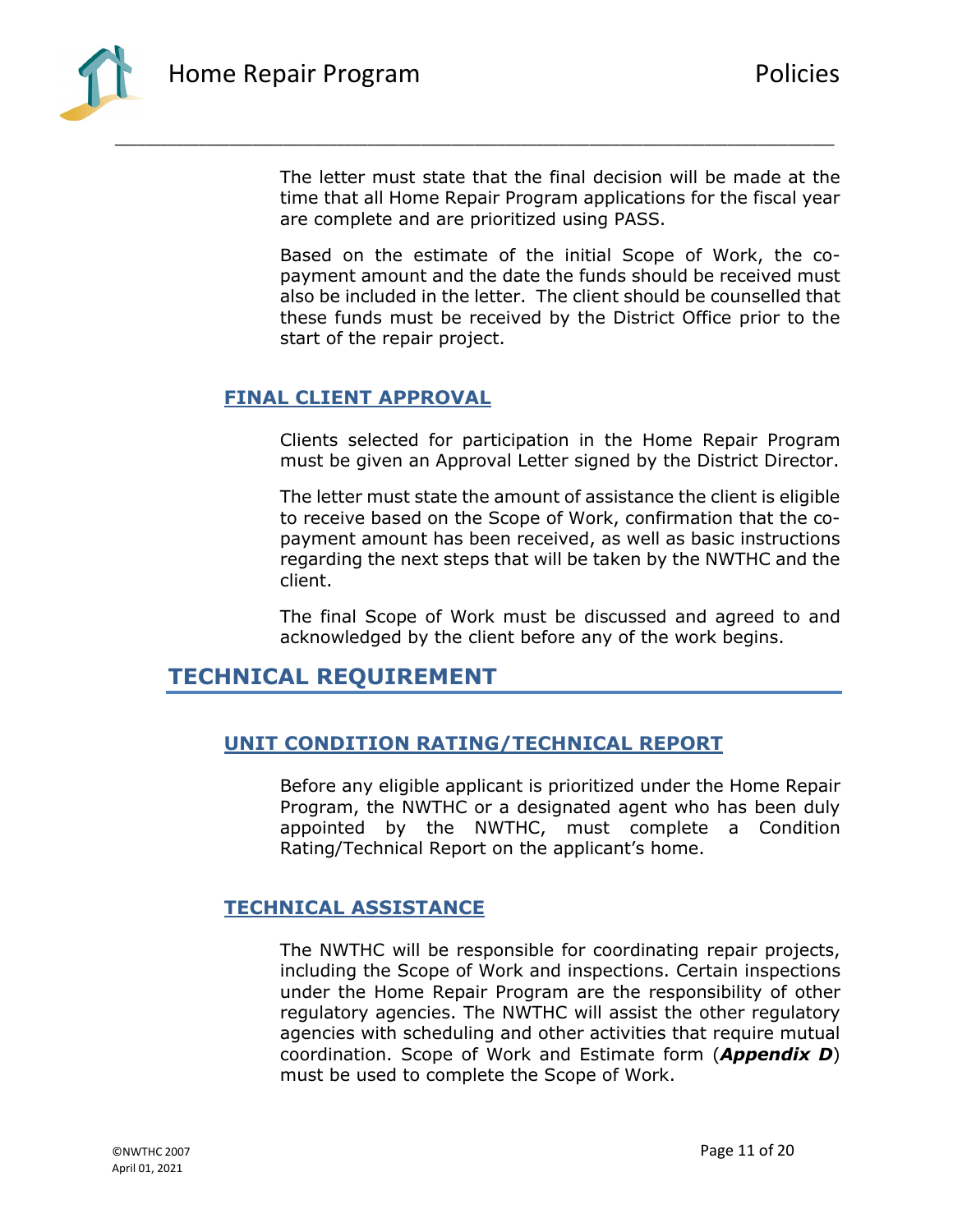

The Technical Section must adhere to the Contract Administration manual when organizing the repair work.

<span id="page-70-0"></span>\_\_\_\_\_\_\_\_\_\_\_\_\_\_\_\_\_\_\_\_\_\_\_\_\_\_\_\_\_\_\_\_\_\_\_\_\_\_\_\_\_\_\_\_\_\_\_\_\_\_\_\_\_\_\_\_\_\_\_\_\_\_\_\_\_\_\_\_\_\_\_\_\_\_\_\_\_\_\_\_\_\_\_\_\_\_\_\_\_\_\_\_\_\_

# **ELIGIBLE PROJECT COSTS**

Based on available funding, homes will be brought up to a minimum standard as specified in the Home Repair Program Procedures, and as may be set forth in the latest edition of the National Building Code and any Canada Mortgage and Housing corporation (CMHC) and NWTHC standards.

Eligible costs include:

- The cost of materials, labour, building permits, inspections, certificates, drawings, specifications, legal fees and any applicable taxes;
- Only Health and Safety issues identified in: Structural Soundness, Fire Safety, Electrical, Heating, Plumbing and Drainage systems and Environmental Factors (mould, hazardous materials); and,
- The NWTHC will be responsible for the freight and Contractor accommodation/airfare costs for Home Repair Program.

No expenses (including labour and material purchased) incurred prior to program approval are eligible.

Based on available funding, If the client requires bank financing to complete the repair project, the financial institution will determine if an appraisal is required. The client or the financial institution will be responsible for these appraisal costs.

# <span id="page-70-1"></span>**HEALTH AND SAFETY REPAIRS**

A home that requires health and safety repairs must be deficient in one of the following:

- Structural Soundness;
- Electrical System;
- Fire Safety;
- Heating System;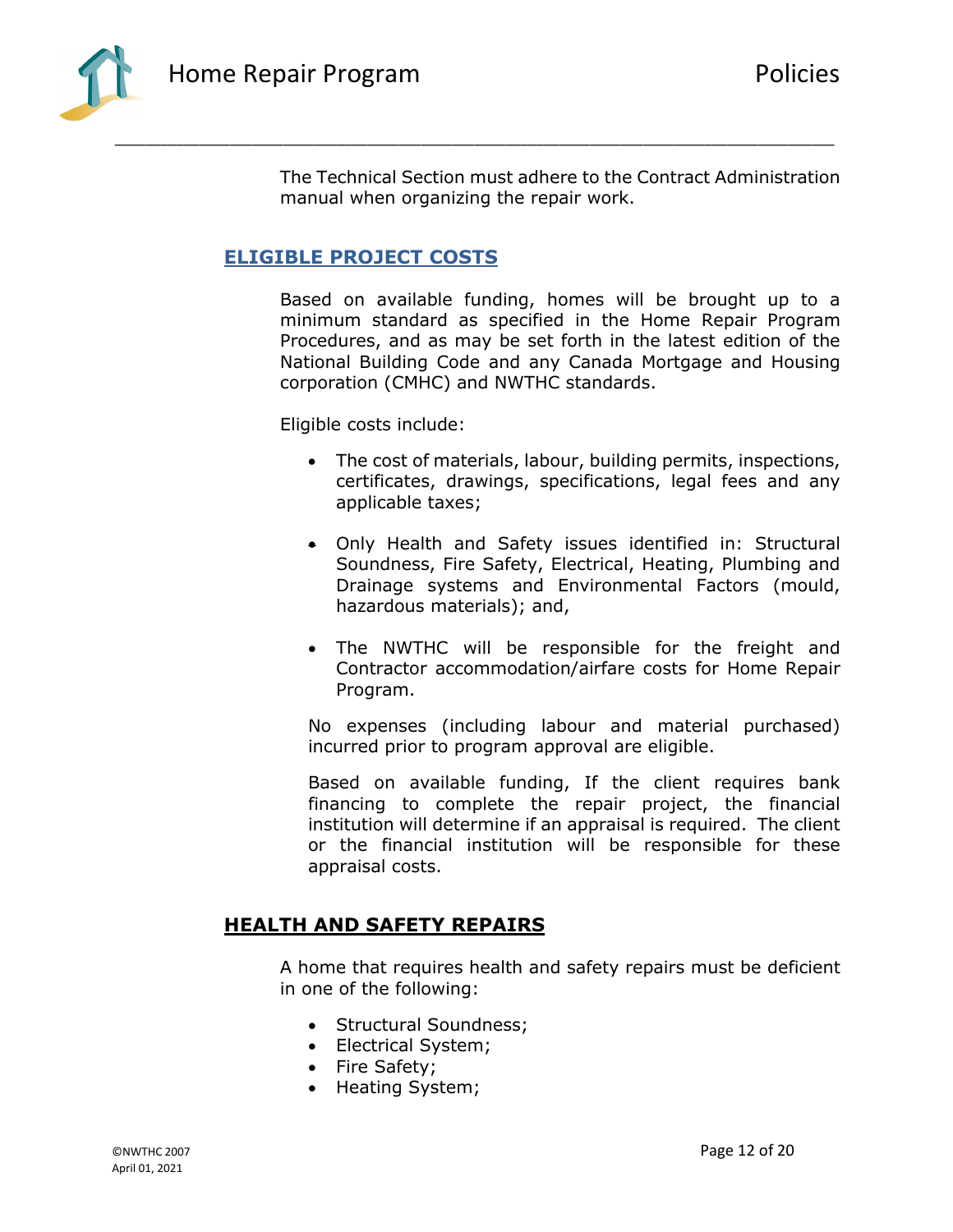

- Plumbing and Drainage System (supply and storage disposal); or
- Environmental Factors.

\_\_\_\_\_\_\_\_\_\_\_\_\_\_\_\_\_\_\_\_\_\_\_\_\_\_\_\_\_\_\_\_\_\_\_\_\_\_\_\_\_\_\_\_\_\_\_\_\_\_\_\_\_\_\_\_\_\_\_\_\_\_\_\_\_\_\_\_\_\_\_\_\_\_\_\_\_\_\_\_\_\_\_\_\_\_\_\_\_\_\_\_\_\_

Only health and safety repairs will be considered under Home Repair Program.

## <span id="page-71-0"></span>**BEYOND ECONOMIC REPAIR**

Homes requiring repairs, but where the Technical Manager has determined that the repairs cannot address all the health and safety minimum requirements, must be referred to Programs and District Operations Division in Head Office.

## <span id="page-71-1"></span>**MANDATORY INSPECTIONS**

In addition to the initial Condition Rating/Technical Report, mandatory inspections at different stages of renovation must also be completed by the NWTHC or its designated agent as per the *Technical Guidelines*.

The client is strongly advised to accompany the Technical Advisor for the final inspection and sign the Final Certificate of Completion.

Technical Staff must issue a Final Certificate of Completion at project completion, as outlined in the contract.

## <span id="page-71-2"></span>**REPAIR STANDARDS**

Best efforts should be made to ensure that all repairs conform to the latest edition of the National Building Code and any Canada Mortgage and Housing Corporation (CMHC) and NWTHC standards. In some homes, this may not be feasible. This requirement is to be deemed satisfied for the item or component to the extent that the condition or performance of the item or component is acceptable to the local authority and does not represent a hazard to the health and safety of the occupants. (See Procedures – Appendix B – Minimum Standard for Repairs.)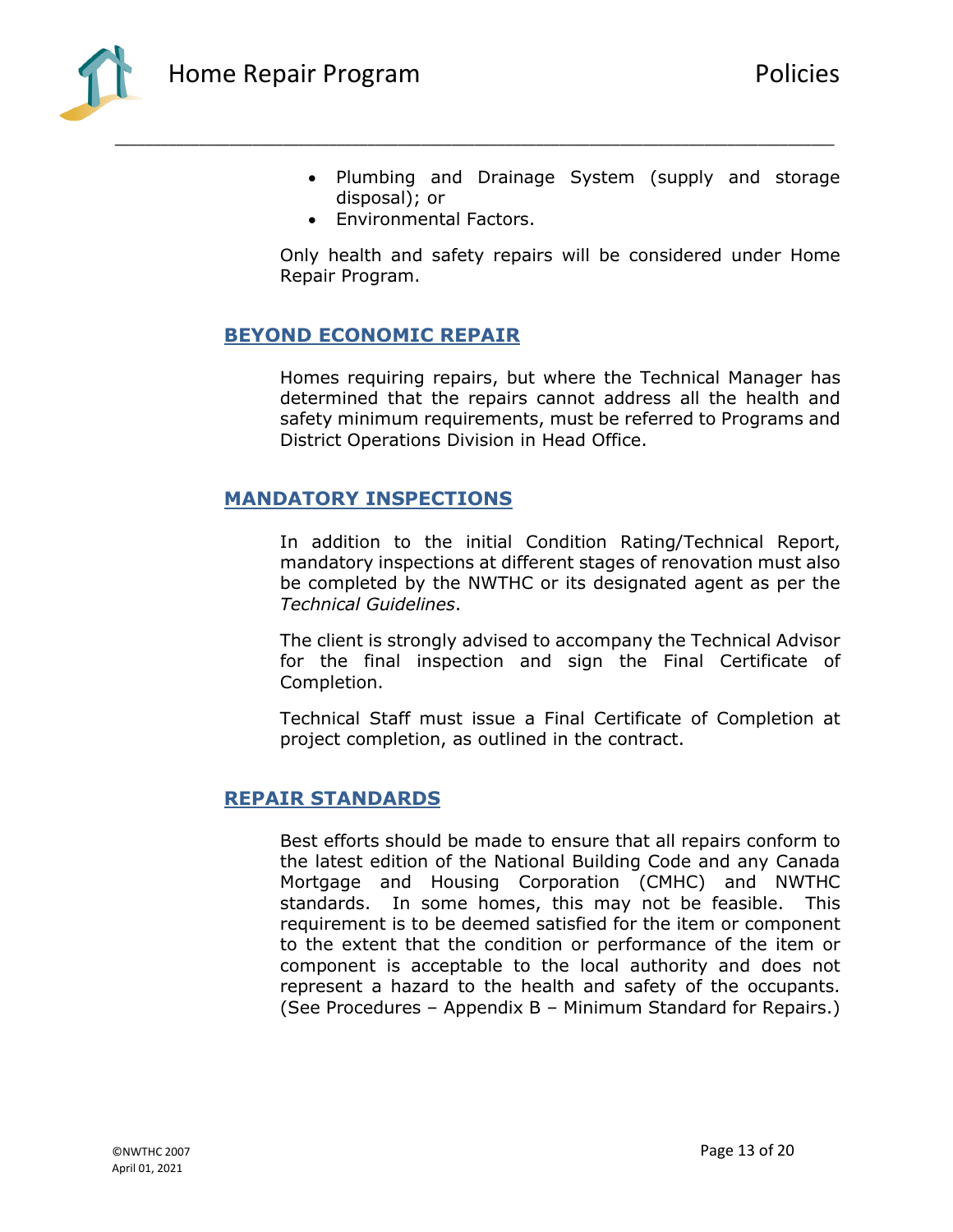

The Business Incentive Policy (BIP) of the Government of the Northwest Territories applies. See the following website:

<http://www.iti.gov.nt.ca/en/services/business-incentive-policy>

## **NORTHERN MANUFACTURED PRODUCTS**

\_\_\_\_\_\_\_\_\_\_\_\_\_\_\_\_\_\_\_\_\_\_\_\_\_\_\_\_\_\_\_\_\_\_\_\_\_\_\_\_\_\_\_\_\_\_\_\_\_\_\_\_\_\_\_\_\_\_\_\_\_\_\_\_\_\_\_\_\_\_\_\_\_\_\_\_\_\_\_\_\_\_\_\_\_\_\_\_\_\_\_\_\_\_

The requirement to use Northern Manufactured Products is within the BIP and applies. See the following website:

[http://www.iti.gov.nt.ca/en/services/nwt-manufactured](http://www.iti.gov.nt.ca/en/services/nwt-manufactured-products-policy)[products-policy](http://www.iti.gov.nt.ca/en/services/nwt-manufactured-products-policy)

# **PROGRAM AGREEMENT**

# **LOAN SECURITY**

The client must provide loan security that is acceptable to the NWTHC.

### **Program Agreement**

The client is required to sign three (3) copies of the Home Repair Program Agreement. The agreements must be signed by all parties prior to any funds being advanced or the start of the project.

The Scope of Work, also known as Schedule B, will be attached to the Agreement.

### **Security with Land Tenure**

The loan is to be secured through mortgage registration. For mortgages, the land on which the home is located must be unencumbered or represent adequate security for the total amount of the loan. The following forms of security are acceptable:

- 1. **Fee Simple Titled Land** Where land is owned, the loan is secured by a mortgage. The mortgage is registered at Land Titles Office against the property until the loan is fully forgiven.
- 2. **Leased Land** Where the land is leased from a government agency, the loan is secured by a mortgage of lease. The mortgage is registered at either Land Titles or at the GNWT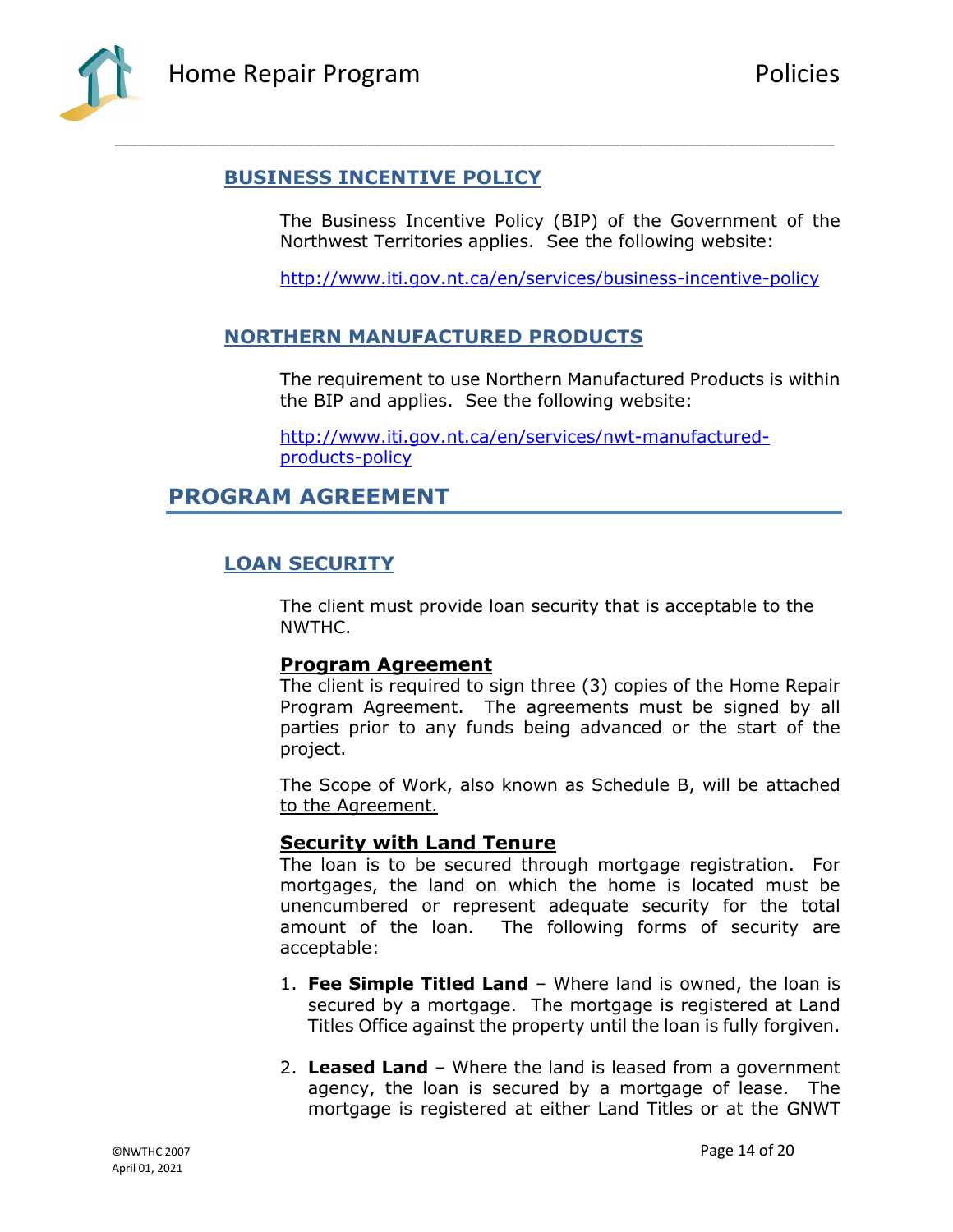

Department of Lands. The term of the lease must extend to a minimum five years beyond the loan period.

3. **Indian Affairs Branch (IAB) Land** – Federal lands reserved for the use of the local band and administered by the Federal Lands Administration Office.

In the cases where a mortgage is the required security, either a Northwest Territories Licensed solicitor acting for the NWTHC or the Lands Section of the NWTHC must be used during the registration process.

## **Security Without Land Tenure**

\_\_\_\_\_\_\_\_\_\_\_\_\_\_\_\_\_\_\_\_\_\_\_\_\_\_\_\_\_\_\_\_\_\_\_\_\_\_\_\_\_\_\_\_\_\_\_\_\_\_\_\_\_\_\_\_\_\_\_\_\_\_\_\_\_\_\_\_\_\_\_\_\_\_\_\_\_\_\_\_\_\_\_\_\_\_\_\_\_\_\_\_\_\_

In cases where land tenure cannot be secured, (due to no fault of the applicants), a Permission to Occupy letter must be obtained.

Existing homeowners, situated on Band Land where the Band will not permit transfer of IAB land to leasehold or fee simple title, are required to obtain a standard Band Council Resolution (BCR).

The Program Agreement and a promissory note will be taken as security.

# **SIGNATURES**

The clients receiving assistance must sign all required documentation before any funds are disbursed. (See *Procedures*.)

The names on all mortgage, promissory note and program agreement documents must match those names on the lease, Fee Simple Title or BCR documents or Permission to Occupy letter.

In situations where clients are married or living common law, the NWTHC considers the assistance to be given jointly to the client and his/her partner. If the land documentation is only in one persons' name, the application will be in that person's name, with the spouse listed on the application as an occupant. The Programs Advisor will provide the appropriate counselling to the applicant.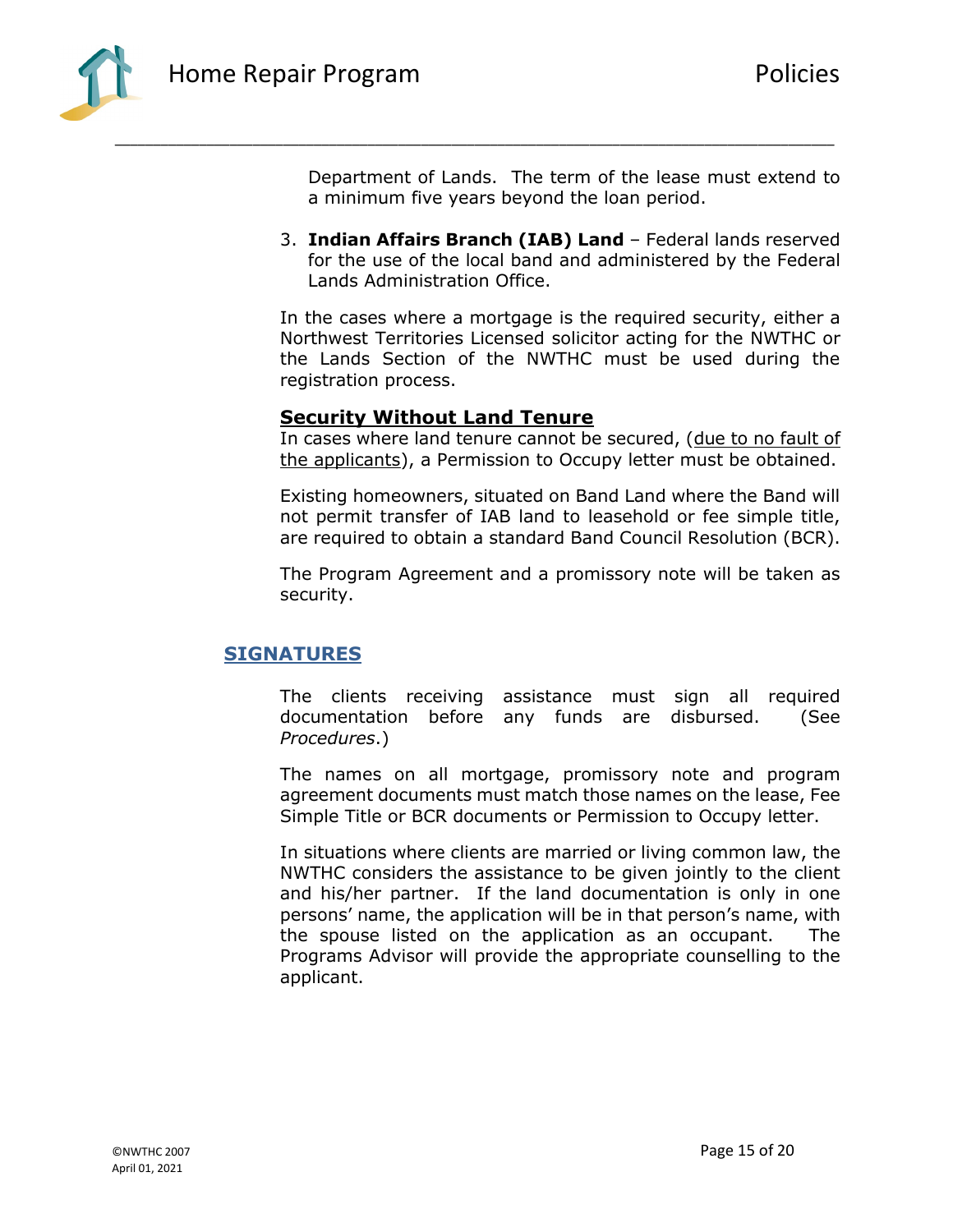

## **FORGIVENESS**

Assistance is provided in the form of a loan which includes provisions where clients can earn forgiveness over a maximum period of five years.

\_\_\_\_\_\_\_\_\_\_\_\_\_\_\_\_\_\_\_\_\_\_\_\_\_\_\_\_\_\_\_\_\_\_\_\_\_\_\_\_\_\_\_\_\_\_\_\_\_\_\_\_\_\_\_\_\_\_\_\_\_\_\_\_\_\_\_\_\_\_\_\_\_\_\_\_\_\_\_\_\_\_\_\_\_\_\_\_\_\_\_\_\_\_

The forgiveness period starts from either the certified construction completion date or date of occupancy of the home whichever is last, this date will then be known as the anniversary date.

The forgiveness period varies with the amount of assistance being provided and is only available to clients in good standing.

If a client sells their home during the year or is in default, the preceding anniversary date is used to determine loan forgiveness entitlement. Pro-rating of forgiveness is not permitted.

Depending on the project cost, clients earn forgiveness equaling one year per \$10,000.

#### **For all communities:**

- Loans of up to \$**10,000** will be forgiven in one year (one year from the anniversary date);
- Loans of \$**10,001 to \$20,000** will be forgiven two (2) years from the anniversary date;
- Loans of **\$20,001 to \$30,000** will be forgiven three (3) years from the anniversary date;
- Loans of **\$30,001 to \$40,000** will be forgiven (4) years from the anniversary date;
- Loans of **\$40,001 to \$50,000** will be forgiven five (5) years from the anniversary date

### **For example:**

- Loan of **\$23,000** will be forgiven three (3) years from the anniversary date;
- Loan of **\$50,000** will be forgiven five (5) years from the anniversary date.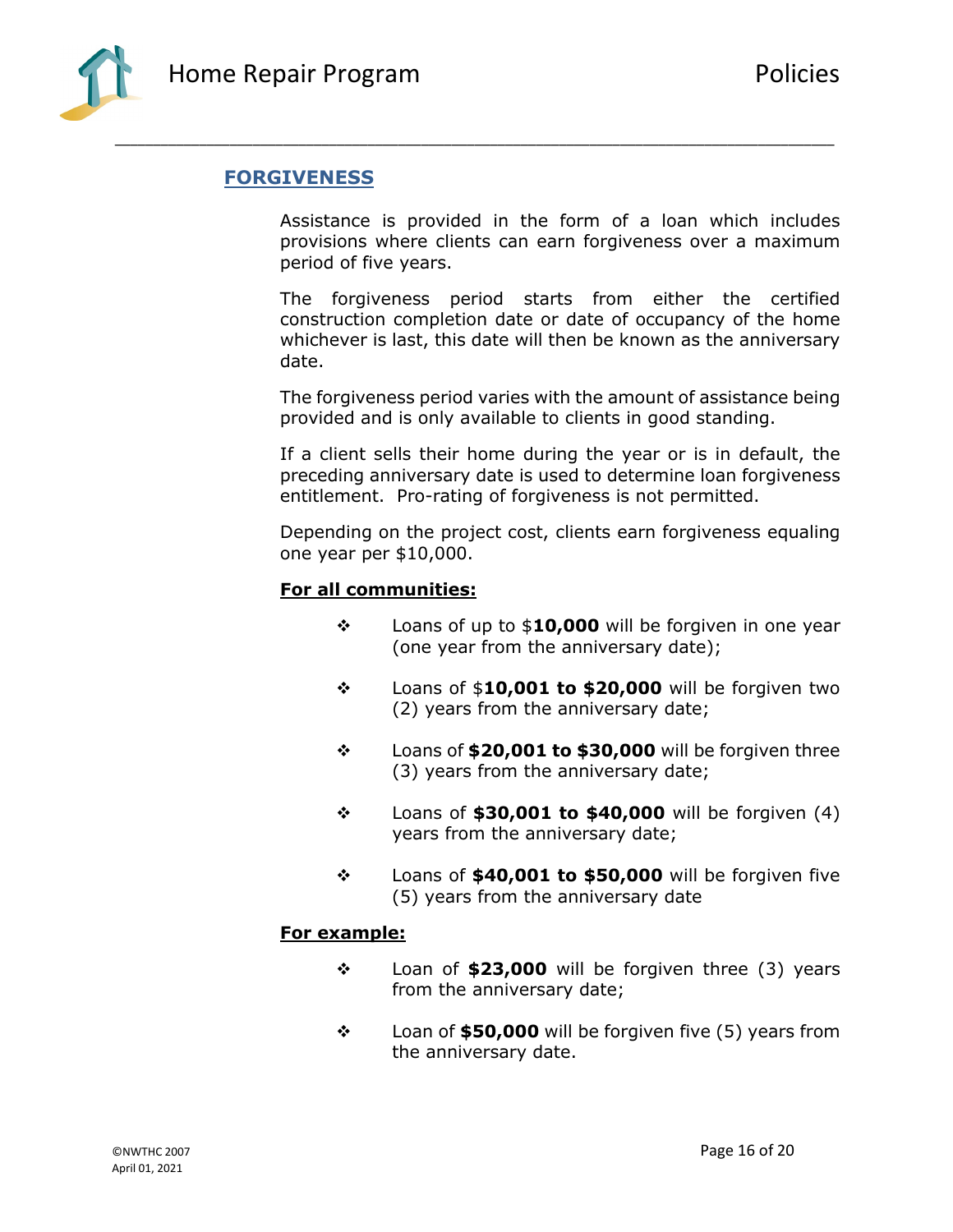

# **MOVE-IN**

In cases where a Client must vacate the home to allow the repairs to be completed, the Client is responsible for finding alternate accommodations and for any costs related to the move. **This must be clearly communicated to the client, preferably in writing**. A Client can only move back in when the Certificate of Interim or Final Completion is approved and issued, and all necessary documents have been signed.

Prior to completion of the repairs, the NWTHC or its delivery agent must also counsel the client(s) on the details of the loan agreement, mortgage terms and conditions, insurance requirements and all other homeowner responsibilities with an emphasis on maintenance.

## **PRINCIPAL RESIDENCE AND ACCEPTABLE USE**

\_\_\_\_\_\_\_\_\_\_\_\_\_\_\_\_\_\_\_\_\_\_\_\_\_\_\_\_\_\_\_\_\_\_\_\_\_\_\_\_\_\_\_\_\_\_\_\_\_\_\_\_\_\_\_\_\_\_\_\_\_\_\_\_\_\_\_\_\_\_\_\_\_\_\_\_\_\_\_\_\_\_\_\_\_\_\_\_\_\_\_\_\_\_

The client(s) must maintain the home as their principal and sole residence at all times during the term of the forgivable loan.

The home cannot be for seasonal use or to generate revenue.

If the client(s) are married or living in a common law relationship, only one of the partners is required to reside in the home full time in order to maintain the home as a principal residence.

If the client stops living in the home during the loan period or the home is used for alternative purposes, the client is in default of the agreement and the remaining outstanding balance of the forgivable loan becomes due and payable to the NWTHC.

There are three exceptions to the Principal Residence Policy. These exceptions can be approved by the District Director on a case-by-case basis:

- $\div$  Education leave up to four (4) years;
- $\div$  Temporary out of town job placement, up to one (1) year; or,
- $\div$  Extended medical treatment or hospitalization up to four (4) years.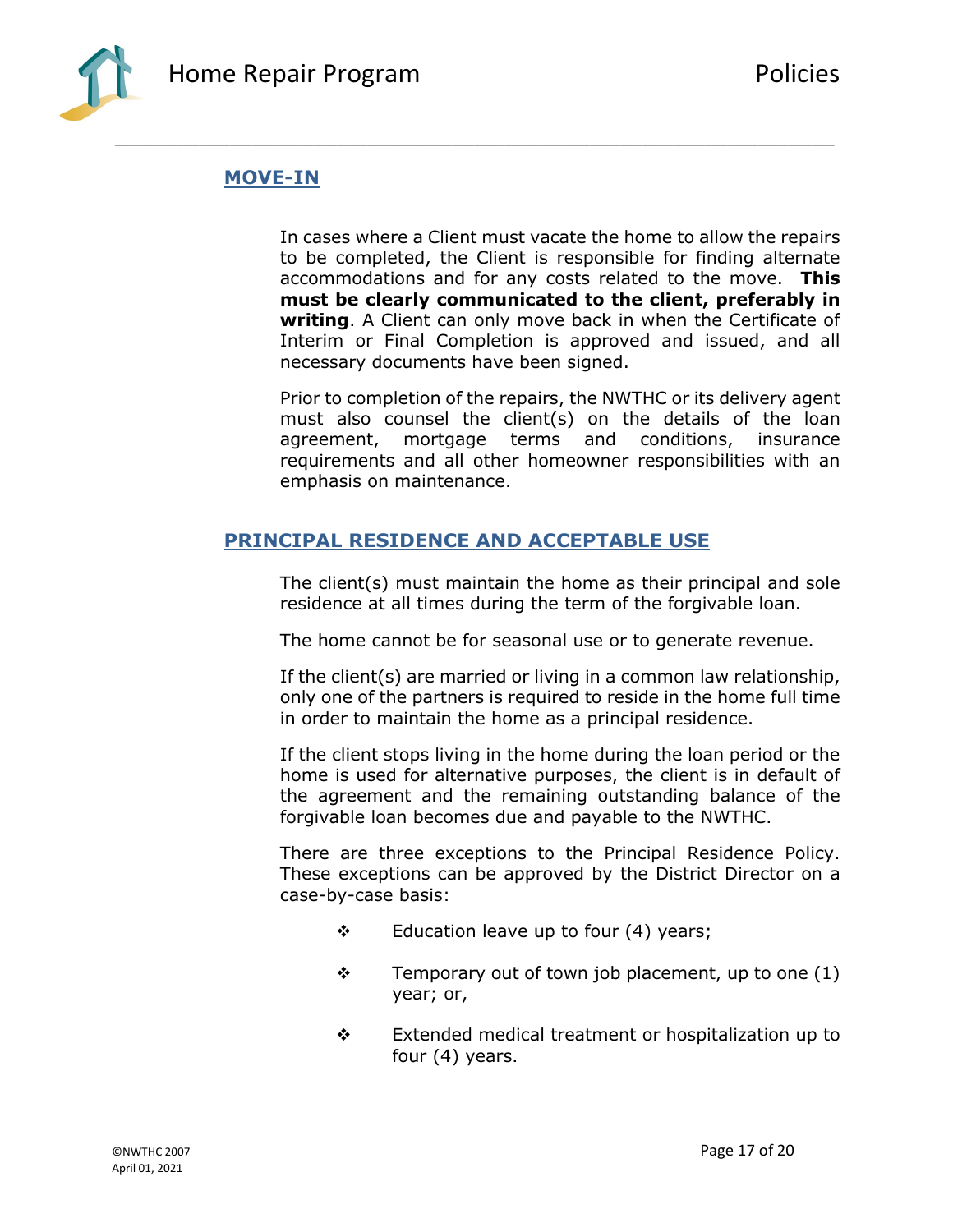

Any requests to waive the principal residency requirement must be made in writing by the client. The request must include supporting documentation that is acceptable to the NWTHC.

\_\_\_\_\_\_\_\_\_\_\_\_\_\_\_\_\_\_\_\_\_\_\_\_\_\_\_\_\_\_\_\_\_\_\_\_\_\_\_\_\_\_\_\_\_\_\_\_\_\_\_\_\_\_\_\_\_\_\_\_\_\_\_\_\_\_\_\_\_\_\_\_\_\_\_\_\_\_\_\_\_\_\_\_\_\_\_\_\_\_\_\_\_\_

A request for Education Leave or Job Placement waiver can only be approved once during the loan period. The District Director can approve the request for the exemption; the approval must be in writing with a copy of the letter sent to program and District Operations Division in Head Office. During the waived period of residency, the client is still responsible to ensure that the property is winterized, properly maintained and secured from other damages.

Renting out the unit during an approved leave is permitted; however, the forgivable loan is converted to a monthly payable loan. The amortization period is determined by using the remaining time of the original forgivable loan. No interest charges will be added to the repayable loan. The client must submit a series of post-dated cheques to the District office for the duration of the waived residency or register for automatic debit.

# **PROGRAM ADMINISTRATION**

# **MORTGAGE POSTPONEMENT**

The Finance and Administration Division in the NWTHC's Head Office is responsible for approving all mortgage postponements in accordance with the Postponement Policy.

In cases where the NWTHC holds a mortgage as security, a postponement is not granted for a period of five (5) years from the anniversary date of the loan forgiveness period. As the maximum term of the loan is five (5) years, no postponement will be granted.

Where the NWTHC holds a promissory note as loan security, the policies covering mortgage postponements do not apply.

### **SELLING OF HOME**

In cases where the home is sold before the loan is completely forgiven, the remaining outstanding balance of the forgivable loan becomes due and payable to the NWTHC.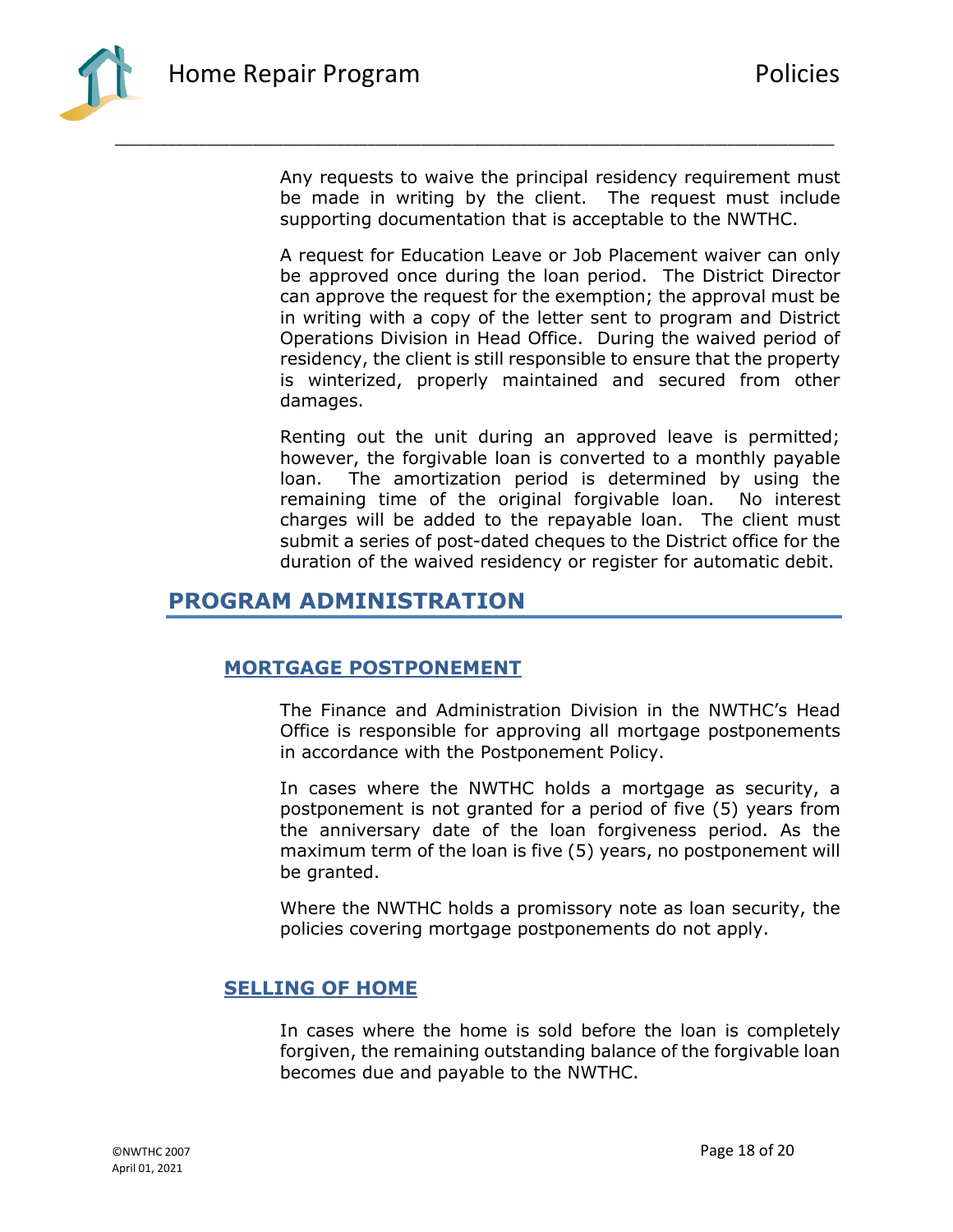

# **Portability of Loan**

The loan cannot be reassigned to another home.

\_\_\_\_\_\_\_\_\_\_\_\_\_\_\_\_\_\_\_\_\_\_\_\_\_\_\_\_\_\_\_\_\_\_\_\_\_\_\_\_\_\_\_\_\_\_\_\_\_\_\_\_\_\_\_\_\_\_\_\_\_\_\_\_\_\_\_\_\_\_\_\_\_\_\_\_\_\_\_\_\_\_\_\_\_\_\_\_\_\_\_\_\_\_

# **DEFAULT**

A client is considered to be in default for failing to comply with the terms of the first or second mortgage, promissory note, or program agreement. Loan forgiveness ceases from the day of default. In the case of default, the outstanding loan balance becomes due and payable.

# **FAMILY/MARITAL SEPARATION**

In the event of family/marital separation and one of the partners wants to take ownership of the home and assume the responsibility for the mortgage loan agreement, the NWTHC requires that both partners receive independent legal advice and provide the necessary legal agreements as supporting documentation before transfer of ownership will be considered.

# **ESTATE AFTER CLIENT'S DEATH (Market Communities)**

In cases where the loan was given to only one person, upon the death of the single client, the loan balance becomes due and payable from the estate. The NWTHC retains its interest in the property until the outstanding balance of the loan is paid in full.

In cases of marriage and common law relationships, upon the death of either partner, the surviving partner may remain in the home assuming sole responsibility for the loan agreement and other expenses. If the surviving partner sells or vacates the home, the remaining outstanding balance of the forgivable loan becomes due and payable to the NWTHC.

In cases where the loan was given to a couple and upon the death of both partners during the term of the loan, the outstanding balance becomes due and payable from the estate. The NWTHC retains its interest in the property until the outstanding balance of the loan is paid in full.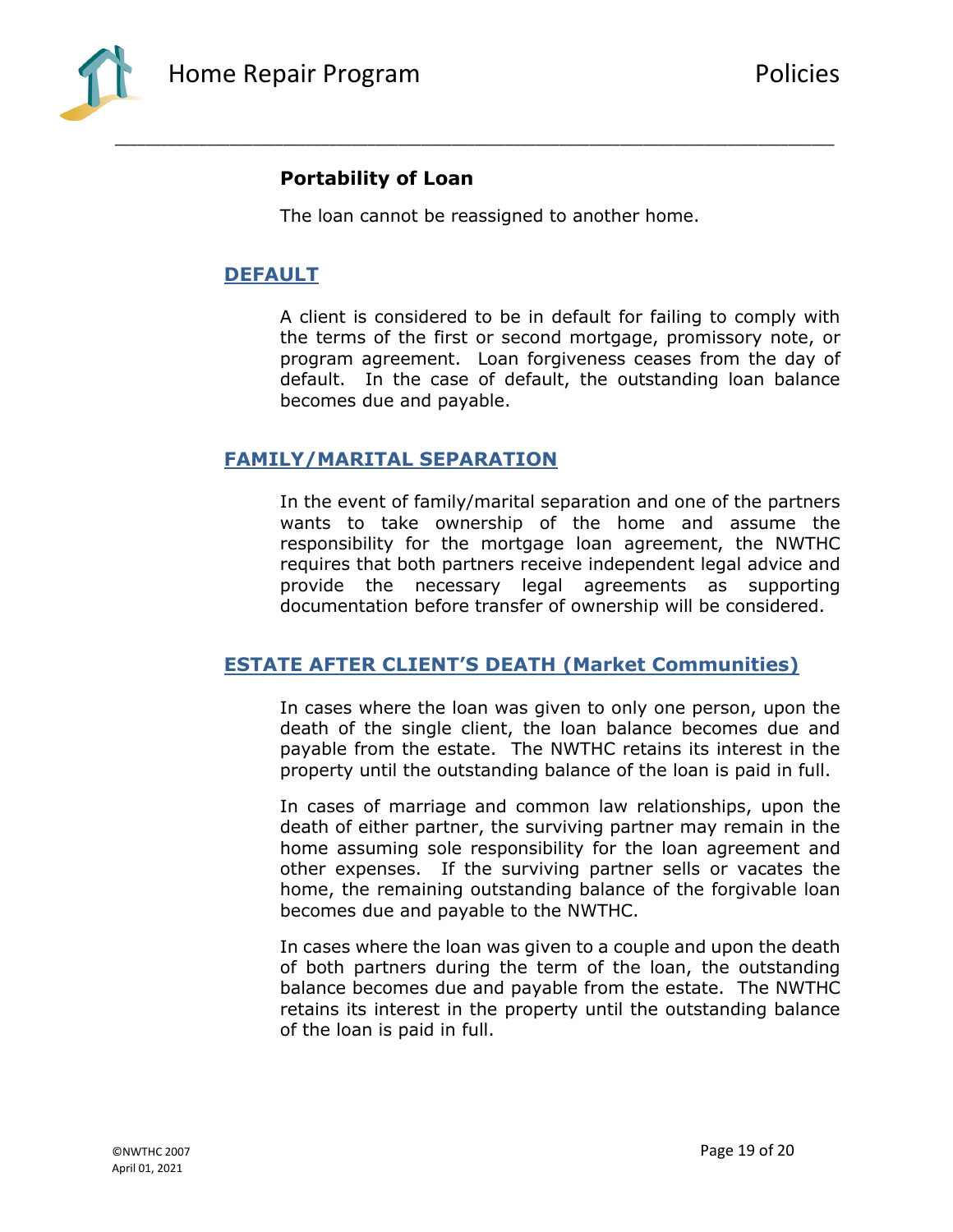

**ESTATE AFTER CLIENT'S DEATH (Non-Market Communities)**

\_\_\_\_\_\_\_\_\_\_\_\_\_\_\_\_\_\_\_\_\_\_\_\_\_\_\_\_\_\_\_\_\_\_\_\_\_\_\_\_\_\_\_\_\_\_\_\_\_\_\_\_\_\_\_\_\_\_\_\_\_\_\_\_\_\_\_\_\_\_\_\_\_\_\_\_\_\_\_\_\_\_\_\_\_\_\_\_\_\_\_\_\_\_

Refer to the NWTHC's **Loan Assumption and Amendment Policy.**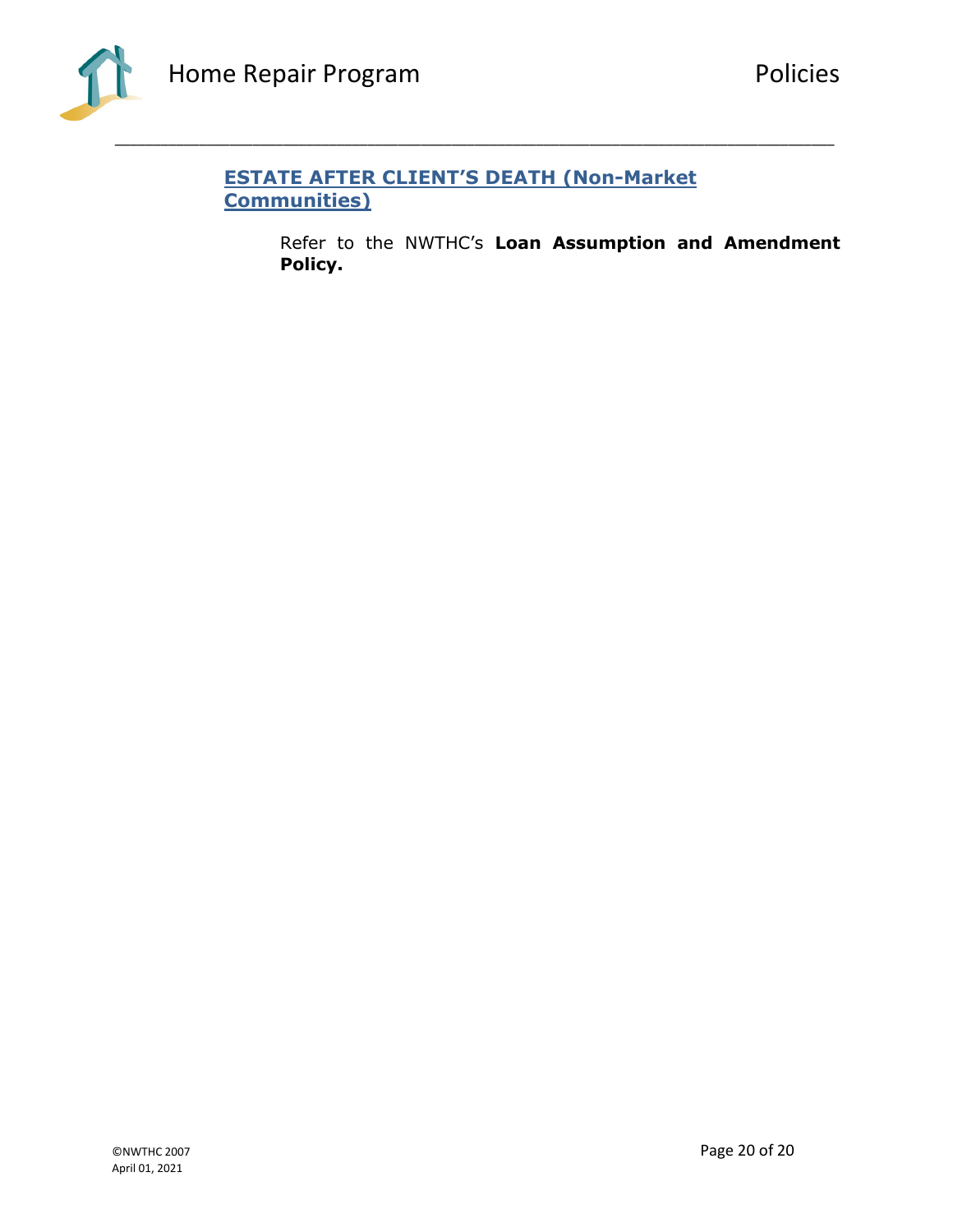

| <b>FIRE INSURANCE</b> |
|-----------------------|
|                       |
|                       |
|                       |
|                       |
|                       |
|                       |
|                       |
|                       |
|                       |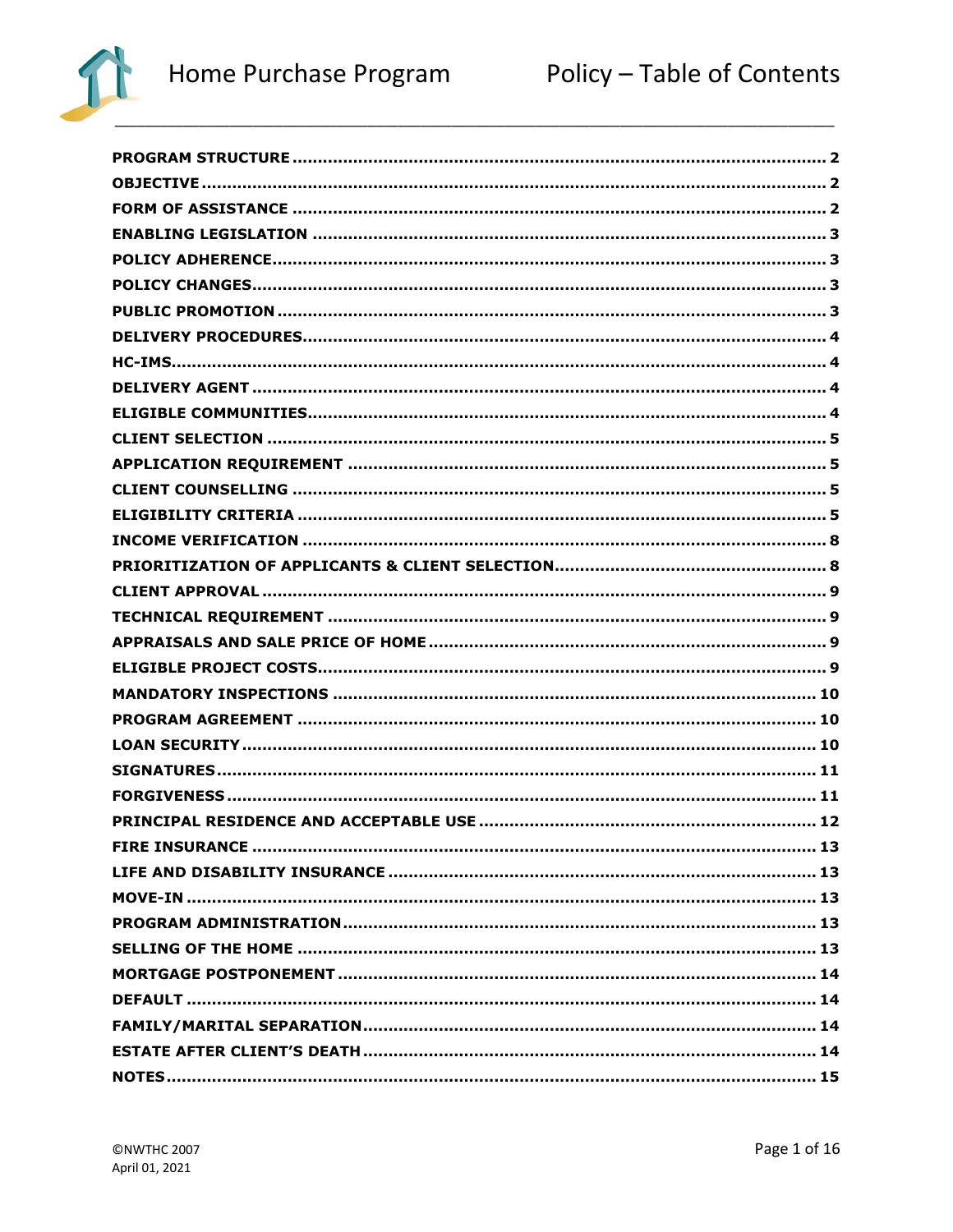

# <span id="page-80-1"></span><span id="page-80-0"></span>**PROGRAM STRUCTURE**

# **OBJECTIVE**

The Home Purchase Program provides an opportunity for clients to become homeowners by providing assistance to purchase a modest home. The client is responsible to obtain their portion of project financing, through an approved financial institution if necessary.

### <span id="page-80-2"></span>**FORM OF ASSISTANCE**

Clients receive downpayment assistance in the form of forgivable loans to subsidize the cost of purchasing an existing home.

The forgiveness period of the loan is dependent on the amount of assistance being provided.

Home Purchase Program will only be available in Zone A communities to provide support for first-time homeowners.

Clients in Zone B & C communities are encouraged to pursue homeownership through the New Home Program.

The assistance is based on the applicant's income, family size, the community Core Need Income Thresholds (CNIT) as well as the Maximum Construction Cost (MCC) for the Zone the applicant(s) resides in.

The client is responsible to obtain their portion of project financing, through an approved financial institution if necessary.

The Home Purchase Program is not available to applicants who currently own a home anywhere.

### **Persons with Disabilities**

In addition to the assistance provided under the program, the NWTHC will fund modifications required to improve the accessibility of dwellings for persons with disabilities. The additional assistance is limited to the cost of the accessibility modifications and shall not exceed the maximum assistance available under the Mobility program. The modifications shall be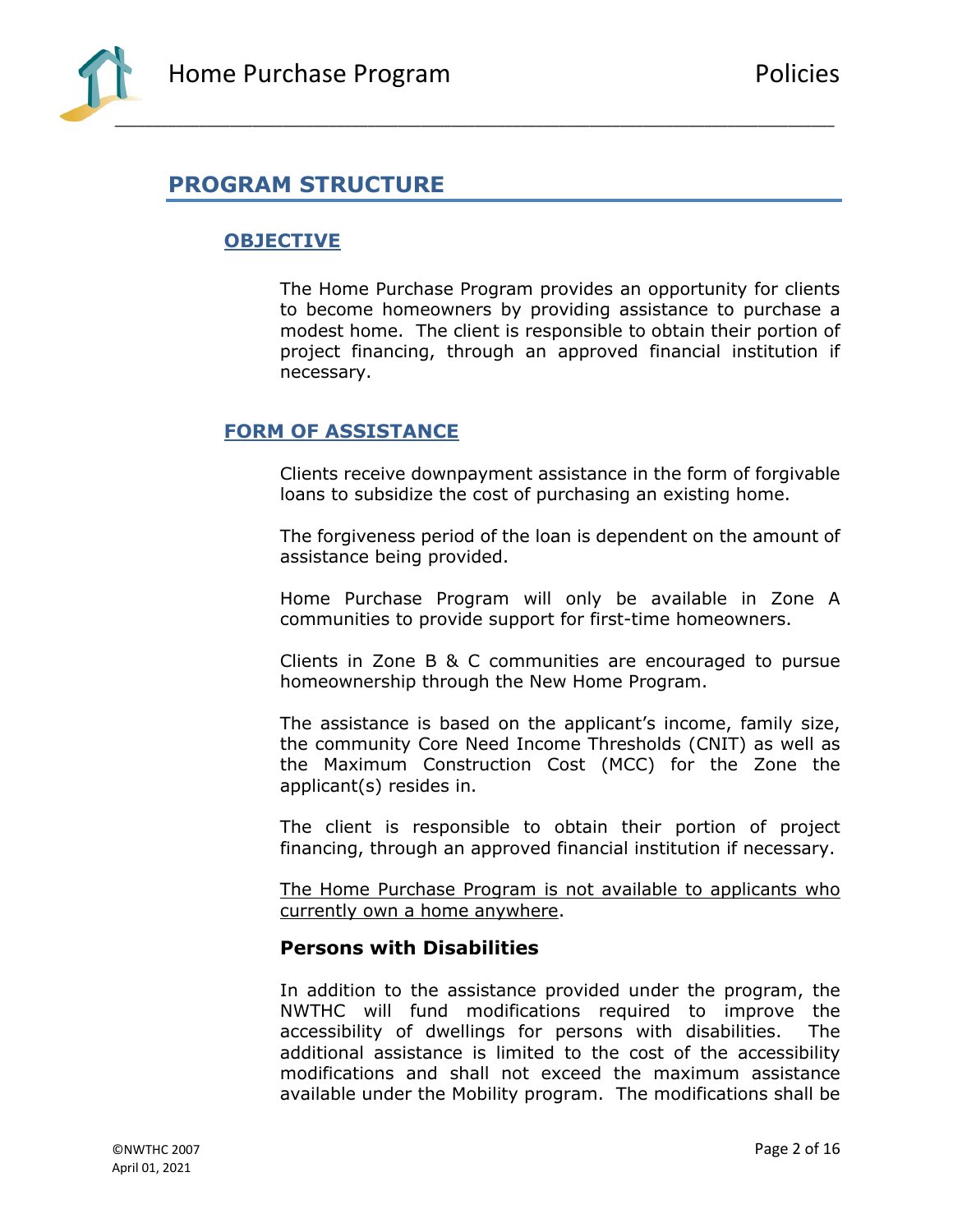

### <span id="page-81-0"></span>**ENABLING LEGISLATION**

#### *Northwest Territories Financial Administration Act*

\_\_\_\_\_\_\_\_\_\_\_\_\_\_\_\_\_\_\_\_\_\_\_\_\_\_\_\_\_\_\_\_\_\_\_\_\_\_\_\_\_\_\_\_\_\_\_\_\_\_\_\_\_\_\_\_\_\_\_\_\_\_\_\_\_\_\_\_\_\_\_\_\_\_\_\_\_\_\_\_\_\_\_\_\_\_\_\_\_\_\_\_\_\_

The Corporation must operate within the parameters established under the *Financial Administration Act*.

#### *Northwest Territories Housing Corporation (NWTHC) Act*  **(R.S.N.W.T. 1988, c. N-1)**

Section 10 (d) The NWTHC may "make grants or loans to individuals, municipalities and other corporate bodies for the purpose of acquiring, constructing or improving housing;"

Section 10 (j) The NWTHC may "prescribe forms of mortgages, agreements and other documents and execute and deliver deeds, grants, conveyances, transfers, releases, discharges or other documents as may be necessary in the conduct of its business;"

### <span id="page-81-1"></span>**POLICY ADHERENCE**

The policies developed for the Home Purchase Program are the governing rules that must be adhered to when providing assistance. Policy will override a procedural directive if there is a conflict between the policy and a procedure.

#### <span id="page-81-2"></span>**POLICY CHANGES**

Any requests for changes to this policy must be submitted on a *Request for Policy Review* Form to the Programs and District Operations Division in Head Office. The NWTHC Executive Committee must approve any changes before taking effect.

### <span id="page-81-3"></span>**PUBLIC PROMOTION**

Public notification and promotion of the Home Purchase Program is required as a part of the program delivery process.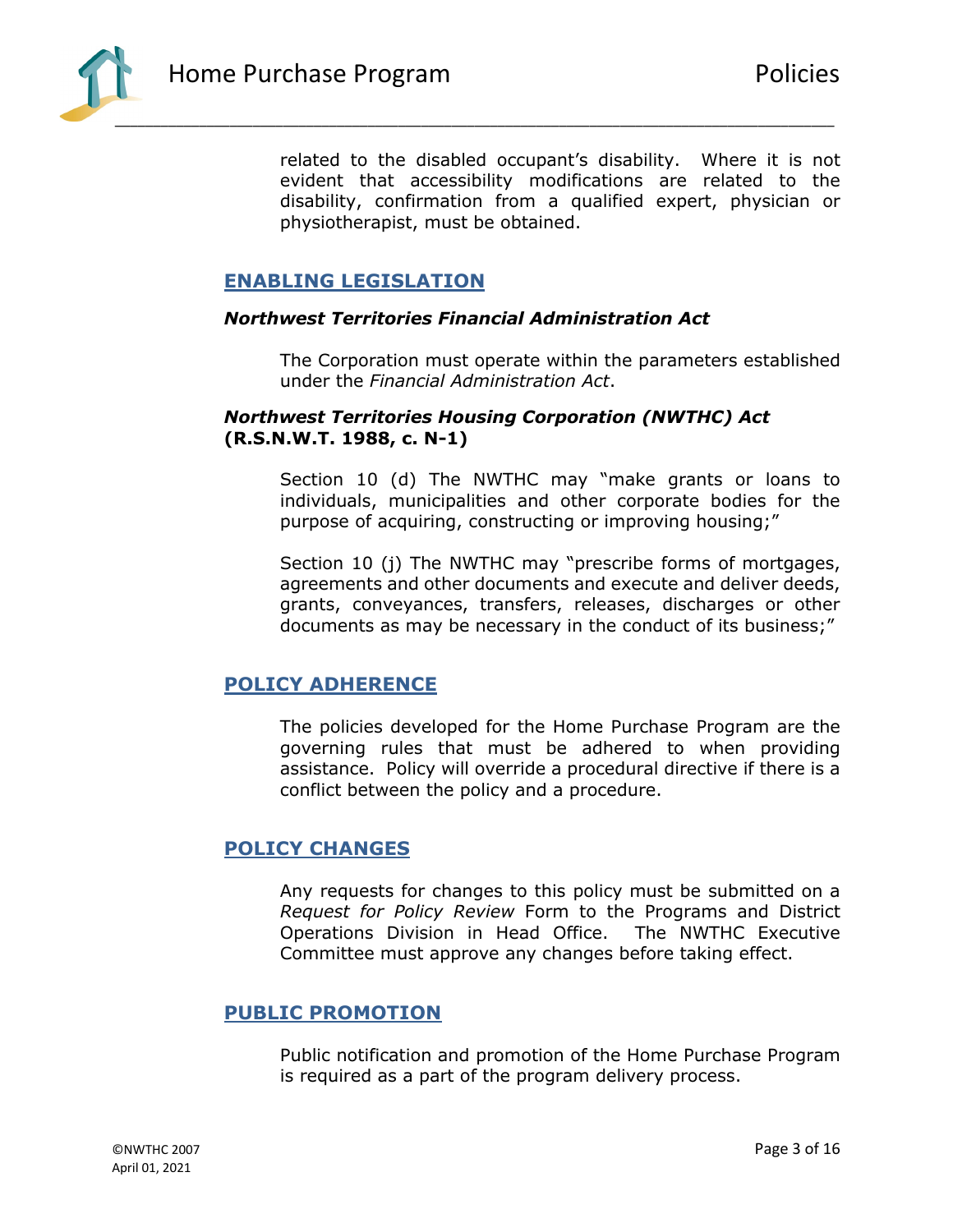

### <span id="page-82-0"></span>**DELIVERY PROCEDURES**

The Home Purchase Program is to be administered in accordance with the procedures that have been specifically developed for this program (see Home Purchase Program Procedures).

### <span id="page-82-1"></span>**HC-IMS**

Housing Corporation Information Management System (HC-IMS) contains copies of all the required forms and agreements required to effectively deliver the Home Purchase Program.

### <span id="page-82-2"></span>**DELIVERY AGENT**

The NWTHC is the delivery agent.

### <span id="page-82-3"></span>**ELIGIBLE COMMUNITIES**

Assistance is available in Zone A communities in the NWT where land tenure is securable.

### **RESTRICTED DWELLINGS**

Assistance is limited to dwellings that are located within municipal boundaries and have access to a continuous supply of electricity, potable water and heat. Additionally, there is to be a functional sewage containment system.

Only properties deemed for residential use only, will be eligible for assistance.

The following properties are not eligible for assistance:

- Properties where municipal zoning by-laws do not permit residential use; or
- Houseboats, recreational properties or cabins; or
- Properties located outside community boundaries (Appendix I).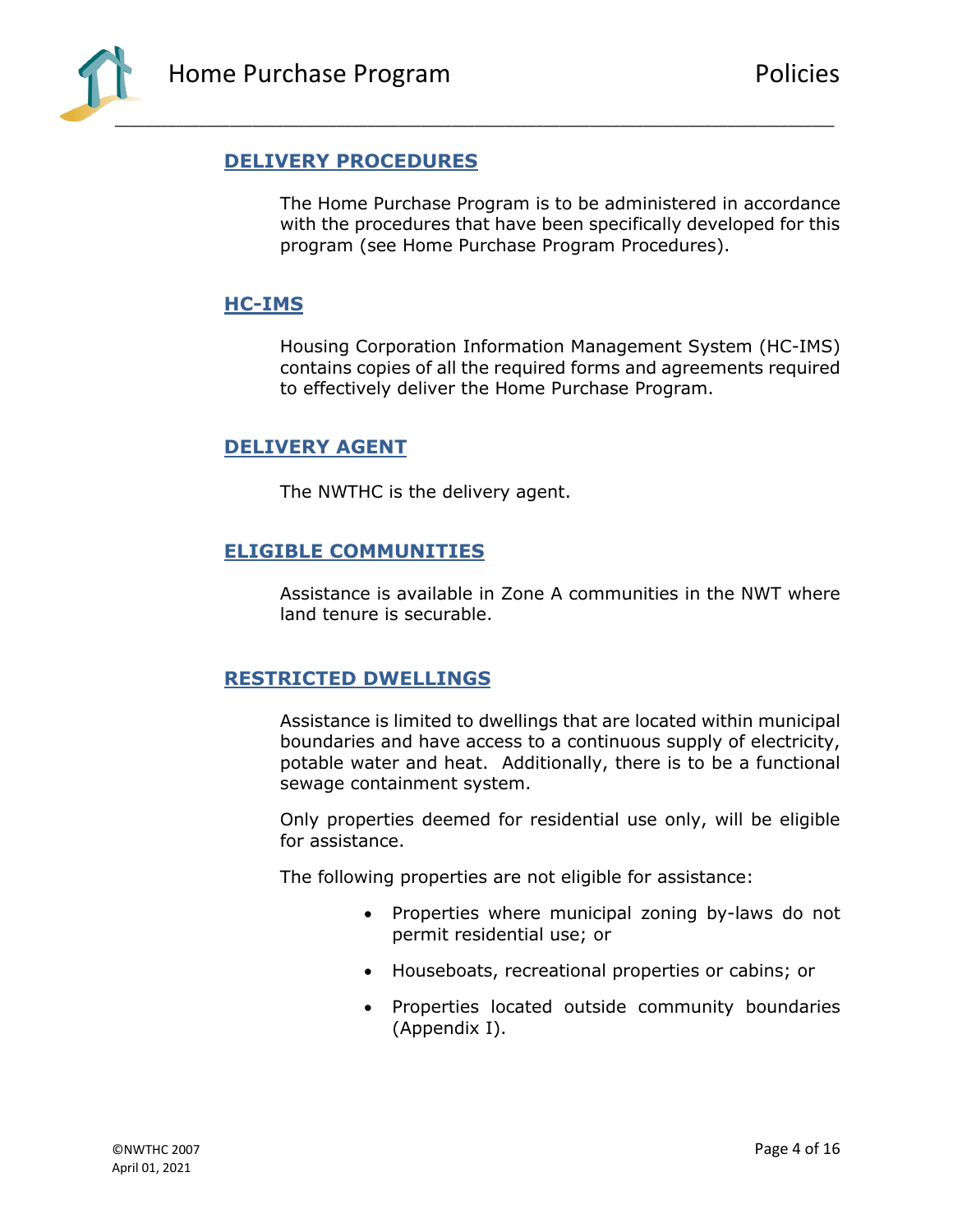

# <span id="page-83-1"></span><span id="page-83-0"></span>**CLIENT SELECTION**

## **APPLICATION REQUIREMENT**

All applicants are required to complete an application form with a representative from the NWTHC or its designated agent. Applicants are not permitted to complete the application on their own.

### <span id="page-83-2"></span>**CLIENT COUNSELLING**

Client counselling is required at all stages during the homeownership application process. In addition to the education components provided through the Solutions To Educate People (STEP) program, it is necessary to provide applicants with relevant information regarding eligibility criteria, assistance levels, eligible project costs, loan security, the Home Purchase Program Agreement and homeowner responsibilities, including the importance of home maintenance.

### <span id="page-83-3"></span>**ELIGIBILITY CRITERIA**

### **Age:**

The applicant(s) must be 19 years of age or older.

#### **Residency**:

The applicant(s) must have lived in the NWT for three years; with one continuous year in the community of application prior to approval.

The one continuous year in the community requirement may be waived for students returning to their communities upon completion of their studies.

#### **Income:**

The income of the applicant (and co-applicant, if applicable) must be below the CNIT for their community as outlined in the CNIT tables to receive a subsidy.

The applicant(s) must have enough income to pay for all costs associated with homeownership including operating & maintenance costs, insurance, land lease fees, property taxes and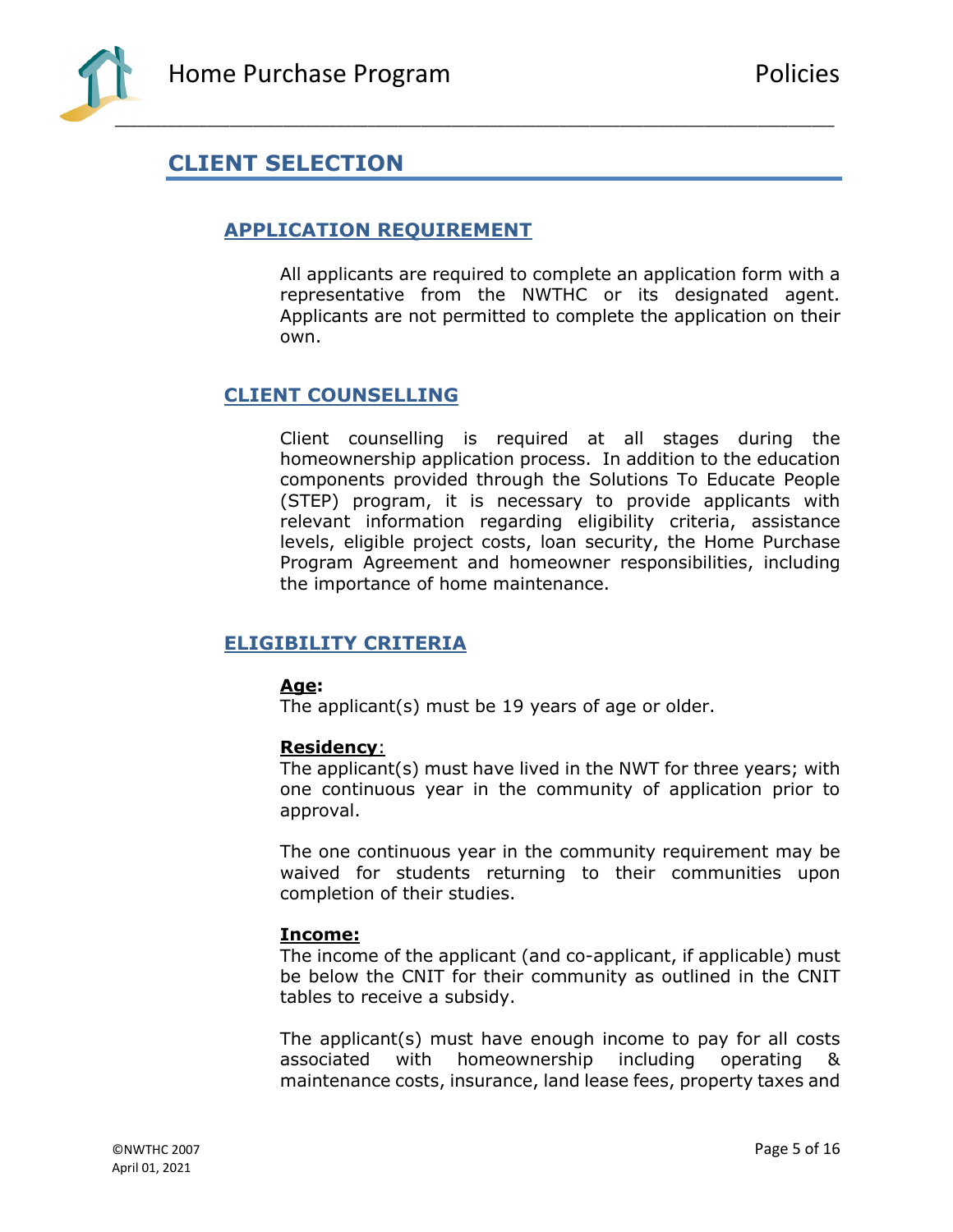

municipal user fees without spending more than 32% of their gross income.

Applicants whose primary source of income is issued under the *Social Assistance Act* (Income Support/Security/Social Assistance payments) are **ineligible** for the Home Purchase Program.

#### **Arrears:**

Applicants cannot have rental or mortgage arrears with any NWTHC programs.

#### **Training:**

Applicants must complete the four (4) pre-requisite courses offered through the STEP program before becoming eligible to receive assistance through the Home Purchase Program. In cases where applicants are married or living in a common-law relationship, both partners must fulfill this requirement.

#### **Credit Worthiness:**

Credit reports are required from one credit-reporting agency for each applicant and co-applicant applying for assistance under the Home Purchase Program.

Applicants must have a satisfactory credit report with credit lines being reported as R1, I1, R2 or I2

Applicants with no credit history will still be considered under the Home Purchase Program.

An applicant(s) whose Credit Report indicates "Bankruptcy and/or Consumer Proposal", will not be eligible for Home Purchase Program until three (3) years after the date of discharge and has maintained a Credit Report of R1 and I1.

It is required that both the Gross Debt Service (GDS) ratio and Total Debt Service (TDS) ratio calculations be completed. As per the NWTHC's definition of these ratios, an applicant(s) must have a GDS ratio of less than 32% and a TDS ratio of less than 42%.

### **Verification of Information**

All information on applications is verified for accuracy. Applications are immediately declined if verification does not confirm the information provided by the applicant was truthful.

#### **NWTHC Employees**

The eligibility criteria apply to NWTHC employees in the same way as other applicants. However, the final eligibility status and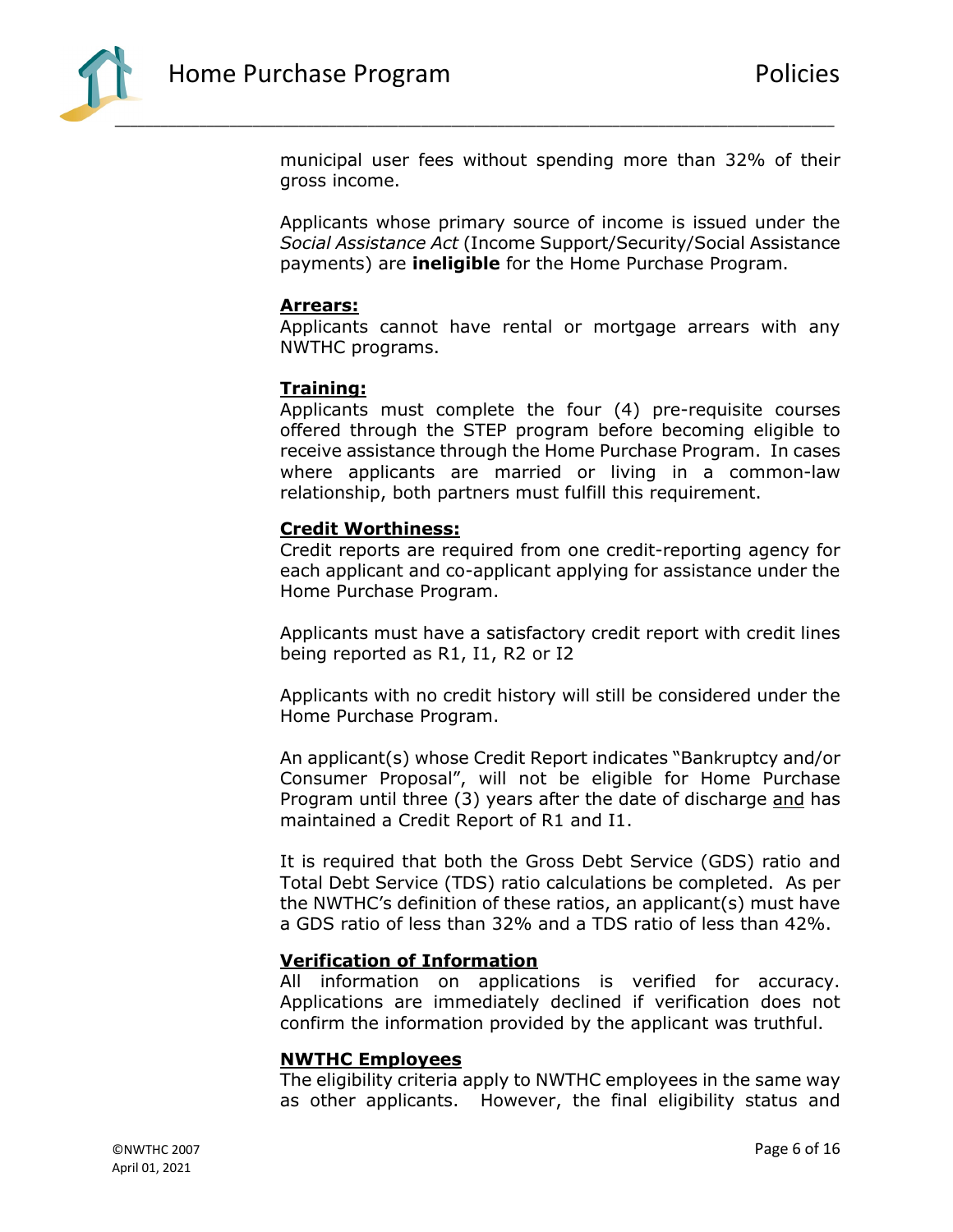confirmation will be determined and issued by the Programs and District Operations Division in Head Office. All approval signatures, technical inspections must be at arm-length from the employee's District or Division. Head Office's Infrastructure Services Section will be responsible for completing or reviewing the technical inspections.

\_\_\_\_\_\_\_\_\_\_\_\_\_\_\_\_\_\_\_\_\_\_\_\_\_\_\_\_\_\_\_\_\_\_\_\_\_\_\_\_\_\_\_\_\_\_\_\_\_\_\_\_\_\_\_\_\_\_\_\_\_\_\_\_\_\_\_\_\_\_\_\_\_\_\_\_\_\_\_\_\_\_\_\_\_\_\_\_\_\_\_\_\_\_

#### **Previous Assistance**

Applicants who have received previous homeownership program assistance will not be eligible to receive Home Purchase Program assistance until the previous program assistance has been forgiven for ten years. This includes previous clients who have withdrawn from an NWTHC program, and/or returned a home to the NWTHC through a quit-claim process, where they received assistance to acquire or build a home. In this case, they will not be eligible for Home Purchase Program for ten years from their original date of forgiveness.

Applicants who have earned the equity contribution through the Homeownership Entry Level Program (HELP) or who have not breached their HELP agreement and are in good standing at the end of their six-month rental term should be referred to District Office.

#### **Beyond Economic Repair**

Applicants who have not received previous NWTHC assistance but who are currently residing in a home that is deemed to be beyond economic repair by the NWTHC (District Office) may be eligible for Home Purchase Program assistance under the following conditions:

- applicants meet **all** Home Purchase Program eligibility criteria and policies; and,
- has lived in the unit for a minimum of five (5) years; and,
- the cost of addressing Health and Safety issues exceeds the replacement value of the home.

Homes are considered to be Beyond Economic Repair where it has been determined that Health & Safety repairs would not bring the unit to a habitable condition within the Home Repair Program limits.

If the original lot is being used for the new home funded under Home Purchase Program, then the applicants are responsible for finding their own alternative accommodation and all related expenses. Ownership of exiting building must be transferred; the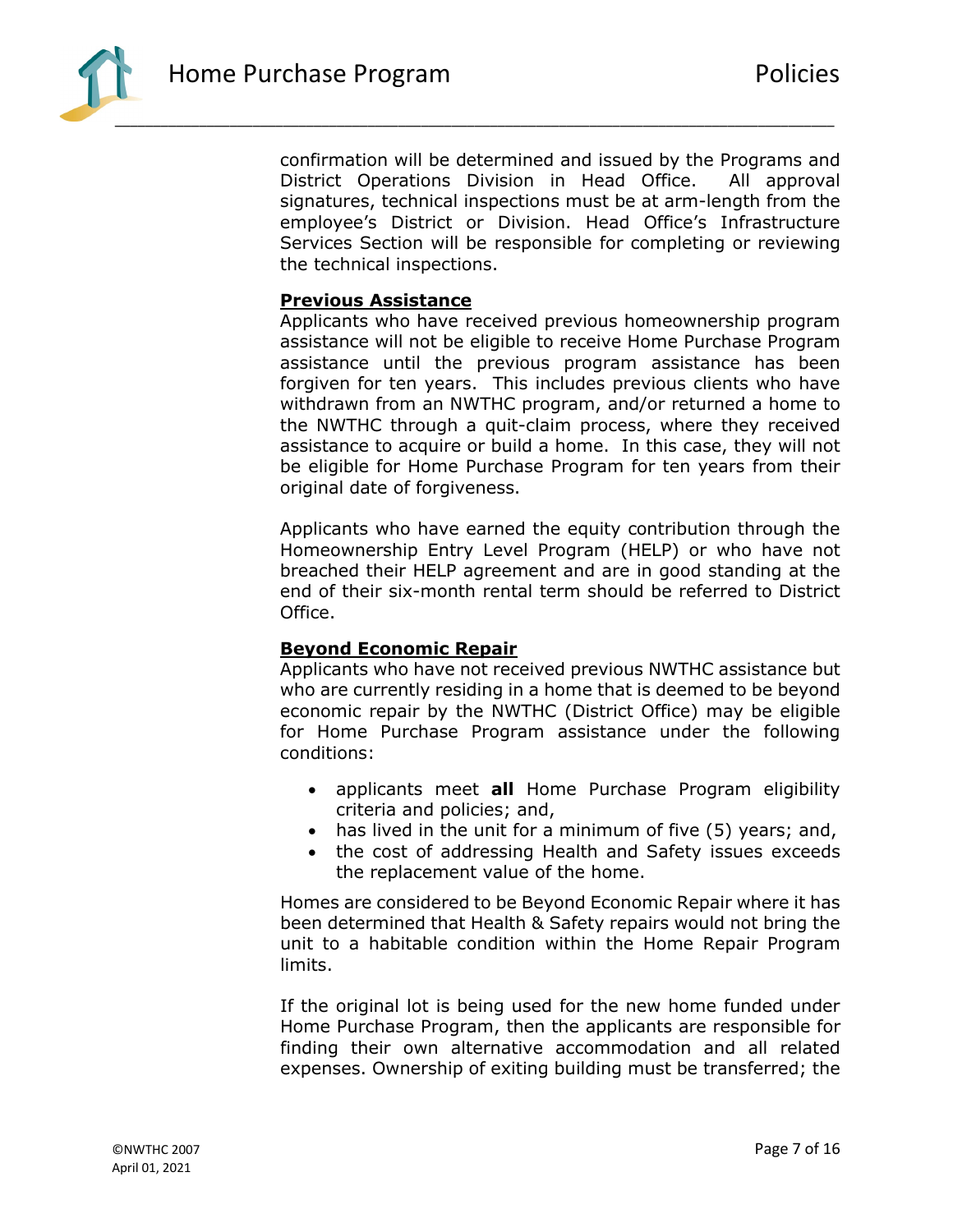

existing building must either be moved or demolished at their expense.

#### **Organizations**

Profit or non-profit organizations/businesses are **not** eligible for this Program.

### <span id="page-86-0"></span>**INCOME VERIFICATION**

Income verification is required for acceptance into the program and for determining the level of assistance.

The applicants' incomes are verified by using the NWTHC *Verification of Income* (VOI) *Policies & Procedures.* 

Only the income(s) of the household member(s) that will be the borrower(s) are verified. Where applicants are married or living in a common-law relationship, both partners would be considered mortgagors or borrowers even if only one partner earns income.

### <span id="page-86-1"></span>**PRIORITIZATION OF APPLICANTS & CLIENT SELECTION**

Only Applicants who have met the eligibility criteria are to undergo prioritization.

The annual Home Purchase Program allocation for each community is limited and based upon available funding. Clients are selected according to level of need using the NWTHC Priority Allocation & Selection System (PASS). The use of the PASS is mandatory for the Home Purchase Program.

Assistance must be allocated so that applicants with higher PASS scores receive assistance before those applicants with lower scores. Where two (2) or more applicants receive the same PASS score and due to budget limitations, the NWTHC is unable to approve assistance to all applicants with the same score, the Tiebreaker System is to be applied. (*See Home Purchase Program Procedures for more details.)*

Allocation of assistance is program specific; applicants applying for the Home Purchase Program are not to be compared with applicants applying for other programs when determining priority.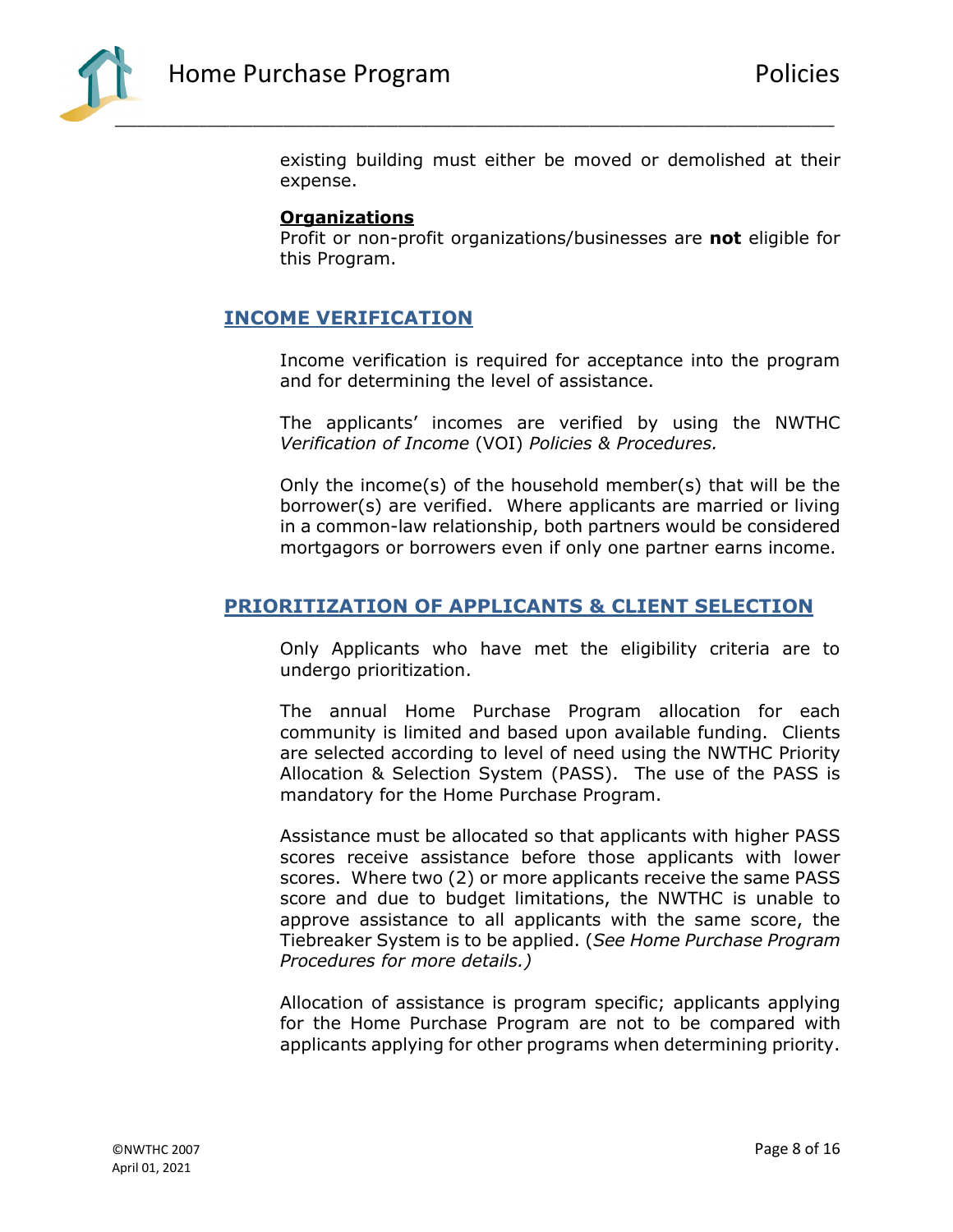

### <span id="page-87-0"></span>**CLIENT APPROVAL**

Clients selected for participation in the Home Purchase Program must be given an Approval Letter signed by the District Director.

The letter must state the amount of assistance the client is entitled to receive as well as a deadline in which the client must take action. The deadline cannot exceed 90 days from the date of the approval letter. In exceptional cases, the District Director can extend the approval for an additional 90 days.

# <span id="page-87-2"></span><span id="page-87-1"></span>**TECHNICAL REQUIREMENT**

### **APPRAISALS AND SALE PRICE OF HOME**

If a financial institution requires an appraisal to support the sale price, the client or the financial institution will be responsible for these appraisal costs.

### <span id="page-87-3"></span>**ELIGIBLE PROJECT COSTS**

Eligible costs include the costs of purchasing an existing home including any applicable sales tax.

Existing homes that are determined by the NWTHC or its agent to be beyond economic repair or do not meet the minimum standard as defined in the *Minimum Standards for Repairs* (see Appendix B – *Home Repair Program* Procedures) are not eligible for purchase. The Home Repair Program cannot be used at the same time with the Home Purchase Program. Clients must have lived in and owned the home for one (1) year before being eligible to apply for Home Repair Program.

The purchase of land alone is not an eligible cost under the Home Purchase Program.

The client should be informed that any project costs greater than their assistance level or any ineligible project cost is their responsibility to pay. For example, such costs may be (but are not limited to) home inspections, sale closing costs, legal fees, appraisals, taxes, fuel adjustment, land lease adjustment, survey costs, and mortgage brokerage fees where applicable.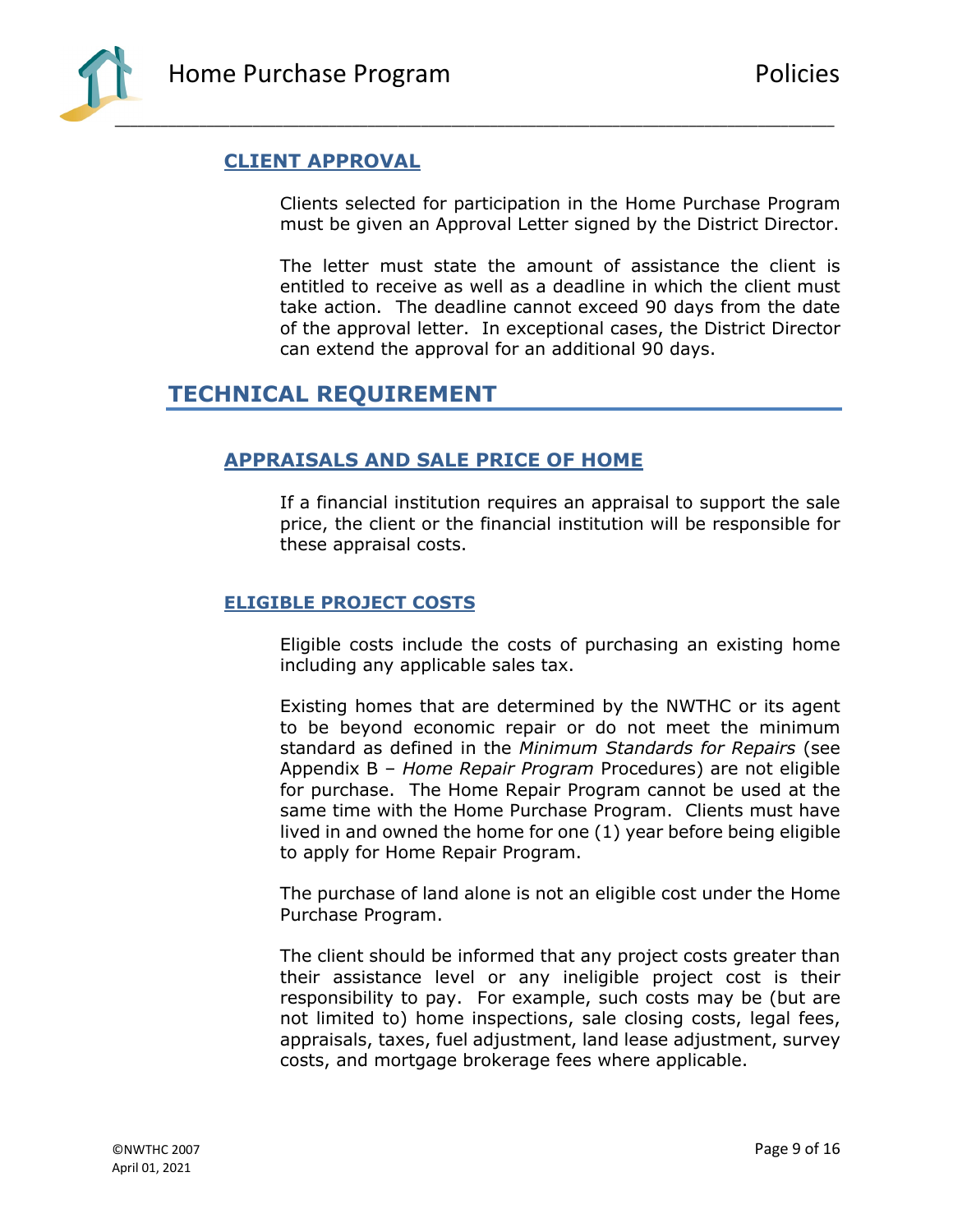

### <span id="page-88-0"></span>**MANDATORY INSPECTIONS**

For existing NWTHC homes being purchased under the Home Purchase Program, a Condition Rating/Technical Report must be completed by the NWTHC or a designated agent. Any major deficiencies should be documented and discussed with the client. The actual report is an internal document and is not for public release. It will be up to the client to decide what the next steps should be. Any further investigations or remedial actions will at the clients' or current homeowners' expense.

The home selected must, at minimum, meet the suitability requirements for the current family composition (the mortgagors and their dependents) of the client as per National Occupancy Standards.

# <span id="page-88-2"></span><span id="page-88-1"></span>**PROGRAM AGREEMENT**

### **LOAN SECURITY**

The client must provide the NWTHC with acceptable security for the loan. In all cases, appropriate land tenure must be secured prior to the advancement of NWTHC funds for constructionrelated materials, regardless of assistance level received or loan security required. The two acceptable forms of land tenure are:

- 1. Leasehold; and,
- 2. Fee simple.

### **Program Agreement**

The client is required to sign three (3) copies of the Home Purchase Program Agreement. The agreements must be signed by all parties prior to any funds being advanced.

#### **Security**

In addition to signing the Home Purchase Program Agreement, the client is required to sign loan security documents as follows:

The loan is to be secured through mortgage registration.

For mortgages, the land on which the unit is located must be unencumbered or represent adequate security for the total amount of the loan. The following forms of security are acceptable: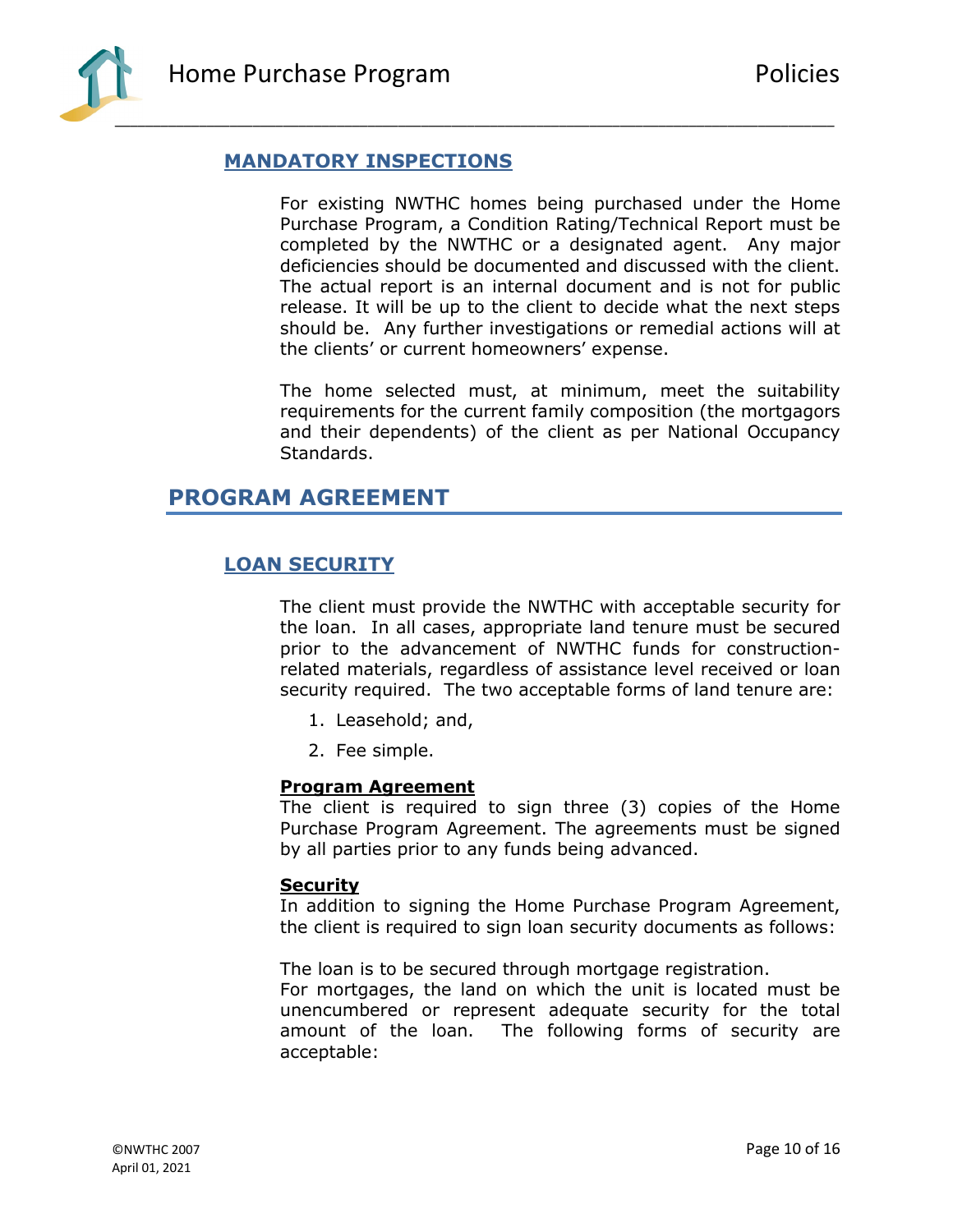

**Fee Simple Titled Land** - Where land is owned, the loan is secured by a mortgage. The mortgage is registered at Land Titles against the property until the loan is fully forgiven.

**Leased Land** - Where the land is leased from a government agency, the loan is secured by a mortgage of lease. The mortgage is registered at the government agency issuing the lease. The term of the lease must extend to a minimum five years beyond the loan period.

The client may apply to convert IAB lands to leasehold interest or fee simple title through the Federal Lands Administration Office. The loan must be secured by a mortgage. The mortgage is registered at either Land Titles or at the government agency issuing the lease (as above).

### <span id="page-89-0"></span>**SIGNATURES**

The clients receiving assistance must sign all required documentation before any funds are disbursed.

The names on all mortgage and agreement documents must match those names on the Lease or Fee Simple Title documents.

In situations where clients are married or living common-law, the NWTHC considers the assistance to be given jointly to the client and his/her partner. The mortgage, all agreements, and land documentation must be in both partners' names. Both partners must sign all documents as Joint Tenants. Any documents in one name only must be changed to include both partners' names.

### <span id="page-89-1"></span>**FORGIVENESS**

Assistance is provided in the form of forgivable loans that have a maximum amortization period of three (3) years.

The forgiveness period starts from the date of occupancy of the home, this date will then be known as the anniversary date.

Assuming that a client is not in default, determination of loan forgiveness is described below:

• Loans not exceeding **\$10,000** will be completely forgiven after one (1) year;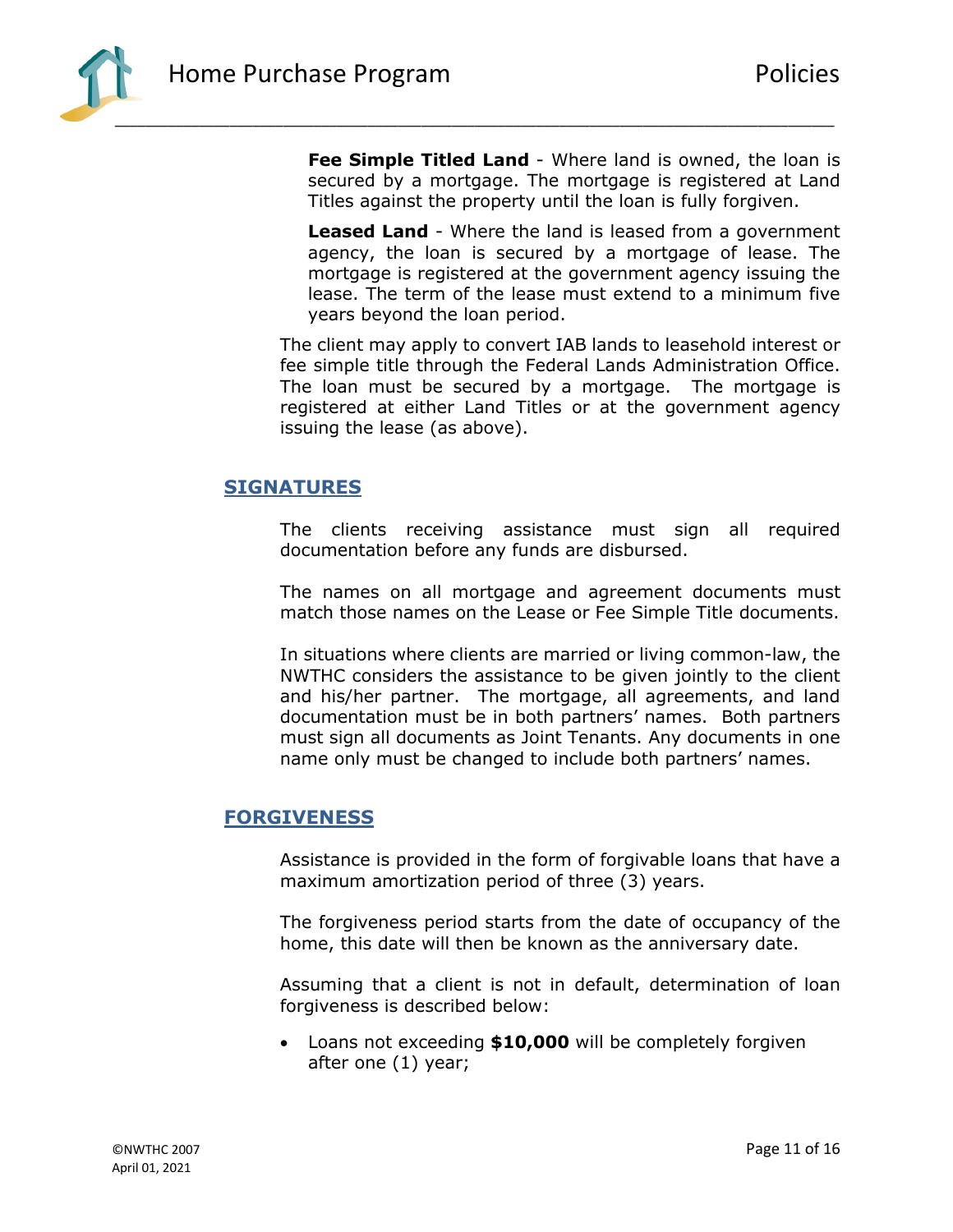

- Loans \$10,001 to \$20,000 will be forgiven two (2) years from the anniversary date;
- Loans \$20,001 to \$30,000 will be forgiven there (3) years from the anniversary date.

If a client sells their home during the year or is in default, the preceding anniversary date is used to determine loan forgiveness entitlement. Prorating of forgiveness is not permitted.

### <span id="page-90-0"></span>**PRINCIPAL RESIDENCE AND ACCEPTABLE USE**

The client(s) must maintain the home as their principal and sole residence for the term of the forgivable loan and mortgage.

The home cannot be for seasonal use or used as a means to generate revenue (rental property).

If the client stops living in the home during the loan period or the home is used for alternative purposes, the client is in default of the agreement and the remaining outstanding balance of the forgivable loan becomes due and payable to the NWTHC.

There are three exceptions to the Principal Residence Policy. These exceptions can be approved by the District Director a caseby-case basis and must be in writing:

- Education leave up to four (4) years;
- Temporary out of town job placement, up to one (1) year; and,
- Extended medical treatment or hospitalization up to two (2) years.

Any requests to waive the principal residency requirement must be made in writing by the client. The request must include supporting documentation that is acceptable to the NWTHC. A request for Education Leave or Job Placement waiver can only be approved once during the loan period. During the waived period of residency, the client is still responsible to ensure that the property is winterized, properly maintained and secured from other damages.

Renting out the unit during an approved leave is permitted; however, the forgivable loan is converted to a monthly payable loan. The amortization period is determined by using the remaining time of the original forgivable loan. No interest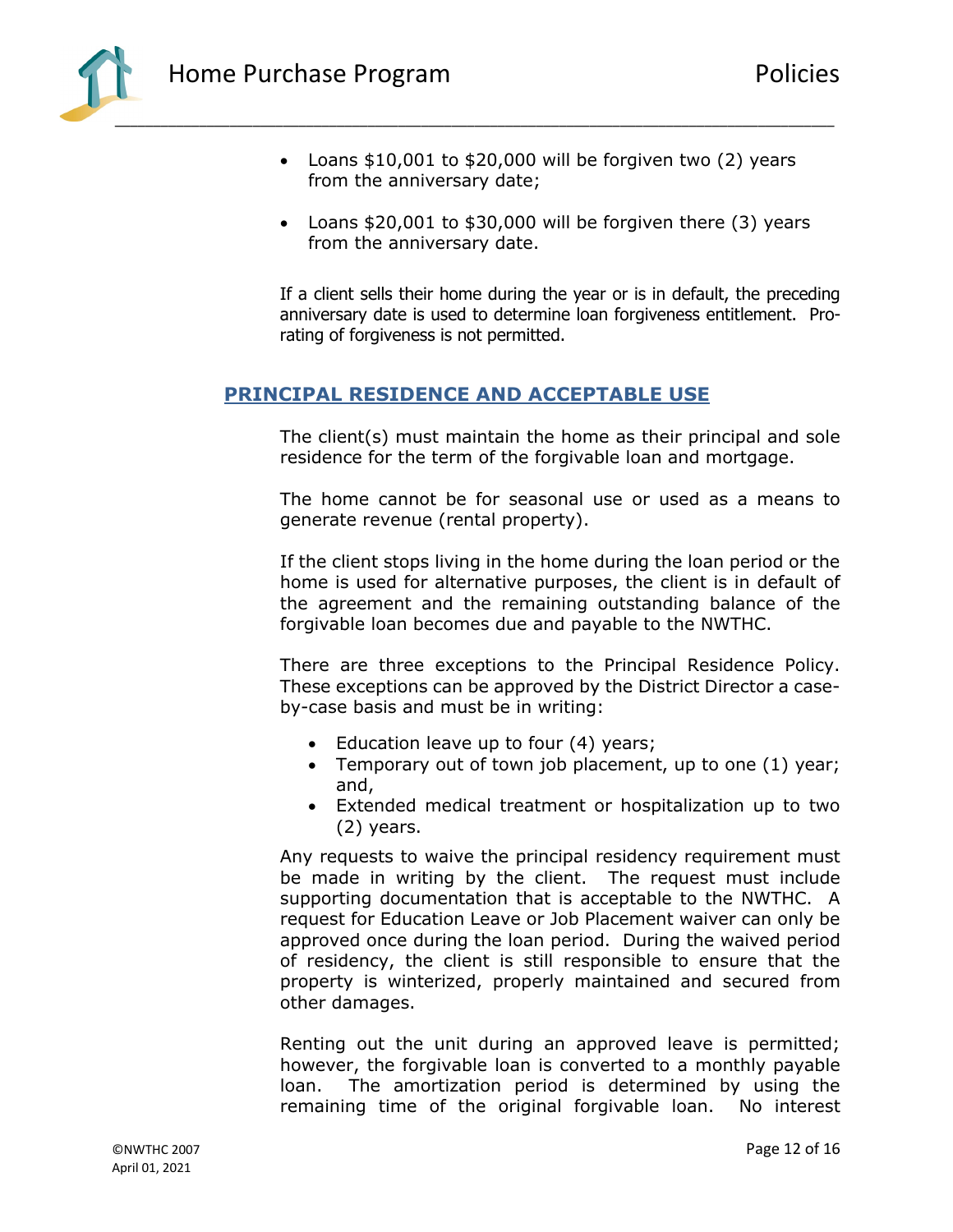

charges will be added to the repayable loan. The client must submit a series of post-dated cheques to the District Office for the duration of the waived residency or register for automatic debit.

<span id="page-91-0"></span>\_\_\_\_\_\_\_\_\_\_\_\_\_\_\_\_\_\_\_\_\_\_\_\_\_\_\_\_\_\_\_\_\_\_\_\_\_\_\_\_\_\_\_\_\_\_\_\_\_\_\_\_\_\_\_\_\_\_\_\_\_\_\_\_\_\_\_\_\_\_\_\_\_\_\_\_\_\_\_\_\_\_\_\_\_\_\_\_\_\_\_\_\_\_

### **FIRE INSURANCE**

The client is required to carry all risk property insurance for the duration of the forgiveness period for an amount of not less than the replacement cost of the home that is being purchased.

The insurance policy must name the NWTHC as a loss payee.

### <span id="page-91-1"></span>**LIFE AND DISABILITY INSURANCE**

All clients are encouraged to obtain mortgage, life, and disability insurance through their insurance company or financial institution.

### <span id="page-91-2"></span>**MOVE-IN**

For purchase of an existing home, the client cannot move into the unit until all documents have been signed, funds have been advanced to the Solicitor and the sale has closed.

A Tenancy-at-Will is **not** allowed under HOME PURCHASE PROGRAM.

Prior to move-in, the NWTHC or its delivery agent must also counsel the client(s) on the details of the loan agreement, mortgage terms & conditions, insurance requirements, utilities transfer and all other homeowner responsibilities including the importance of doing preventative maintenance on a regular basis.

# <span id="page-91-4"></span><span id="page-91-3"></span>**PROGRAM ADMINISTRATION**

### **SELLING OF THE HOME**

In cases where the home is sold before the loan is completely forgiven, the remaining outstanding balance of the forgivable loan becomes due and payable to the NWTHC.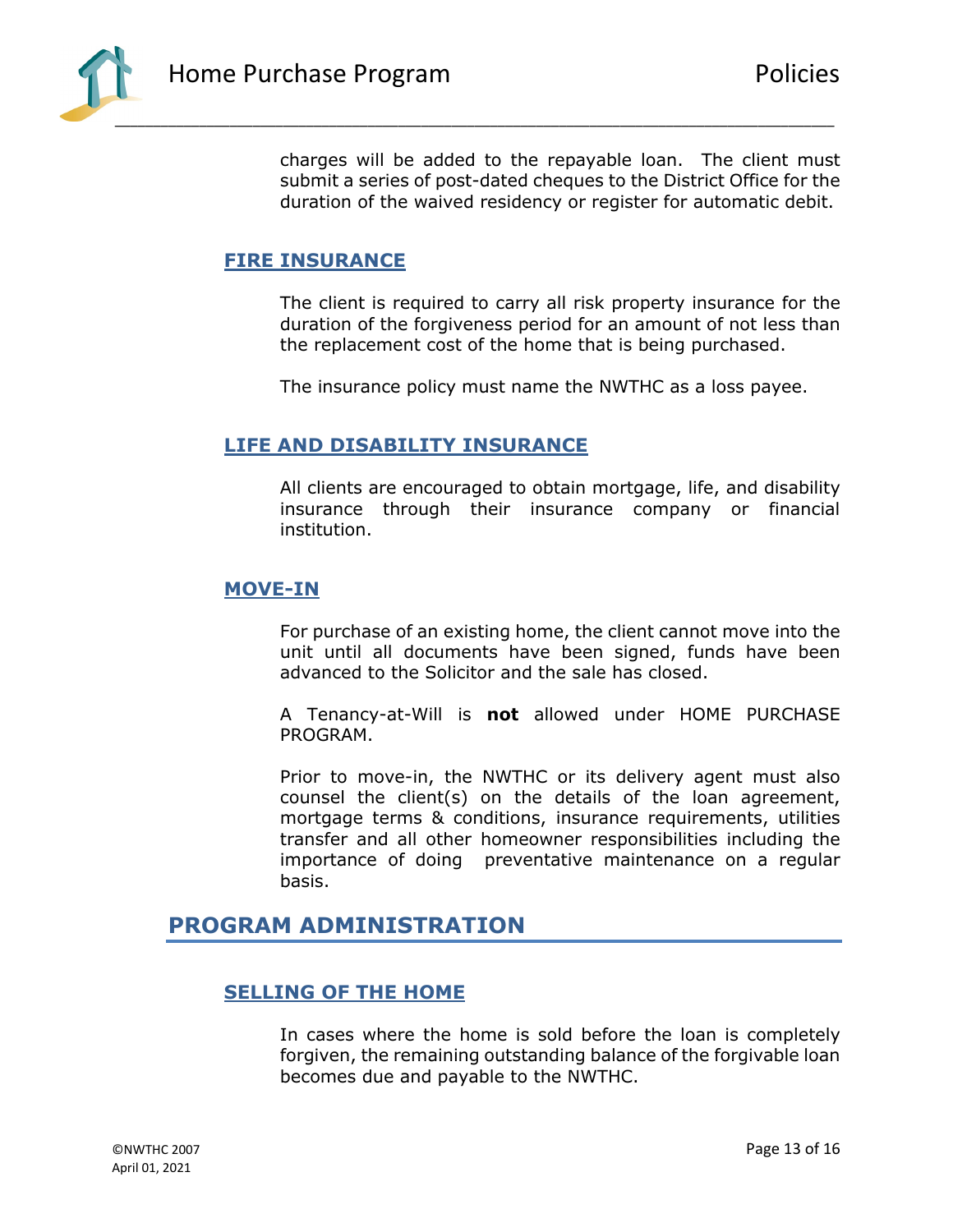

## <span id="page-92-0"></span>**MORTGAGE POSTPONEMENT**

As the maximum term of the loan is three (3) years, no postponement will be granted.

### <span id="page-92-1"></span>**DEFAULT**

A client is considered to be in default for failing to comply with the terms of the first or second mortgage, Promissory Note, or program agreement.

Loan forgiveness ceases from the day of default.

In the case of default, the outstanding loan balance becomes due and payable.

### <span id="page-92-2"></span>**FAMILY/MARITAL SEPARATION**

In the event of family/marital separation and one of the partners wants to take ownership of the unit and assume the responsibility for the mortgage loan agreement, the NWTHC requires that both partners receive independent legal advice and provide the necessary legal agreements as supporting documentation before transfer of ownership will be considered.

### <span id="page-92-3"></span>**ESTATE AFTER CLIENT'S DEATH**

In the case where the loan was given to only one person, upon the death of the single client, the loan balance becomes due and payable. The NWTHC retains its interest in the property.

In cases of marriage and common-law relationships, upon the death of either partner, the surviving partner may remain in the home assuming sole responsibility for the loan agreement and other expenses.

If the surviving partner sells or vacates the home, the remaining outstanding balance of the forgivable loan becomes due and payable to the NWTHC.

In cases where both partners die during the term of the mortgage, the outstanding balance is due and payable from the estate. The NWTHC retains its interest in the property until the outstanding balance of the loan is paid in full.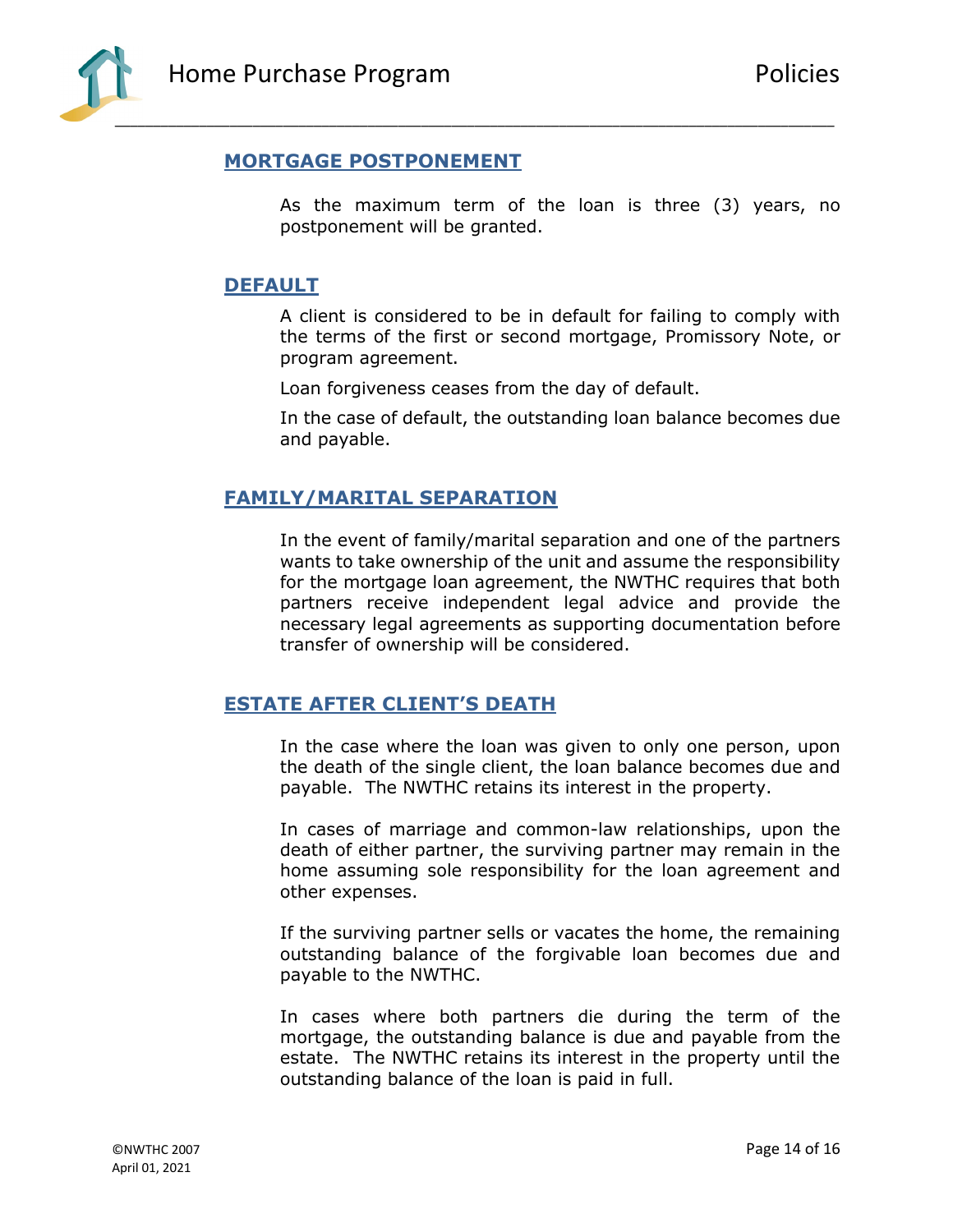

<span id="page-93-0"></span>

| <b>NOTES</b> |  |  |  |  |  |
|--------------|--|--|--|--|--|
|              |  |  |  |  |  |
|              |  |  |  |  |  |
|              |  |  |  |  |  |
|              |  |  |  |  |  |
|              |  |  |  |  |  |
|              |  |  |  |  |  |
|              |  |  |  |  |  |
|              |  |  |  |  |  |
|              |  |  |  |  |  |
|              |  |  |  |  |  |
|              |  |  |  |  |  |
|              |  |  |  |  |  |
|              |  |  |  |  |  |
|              |  |  |  |  |  |
|              |  |  |  |  |  |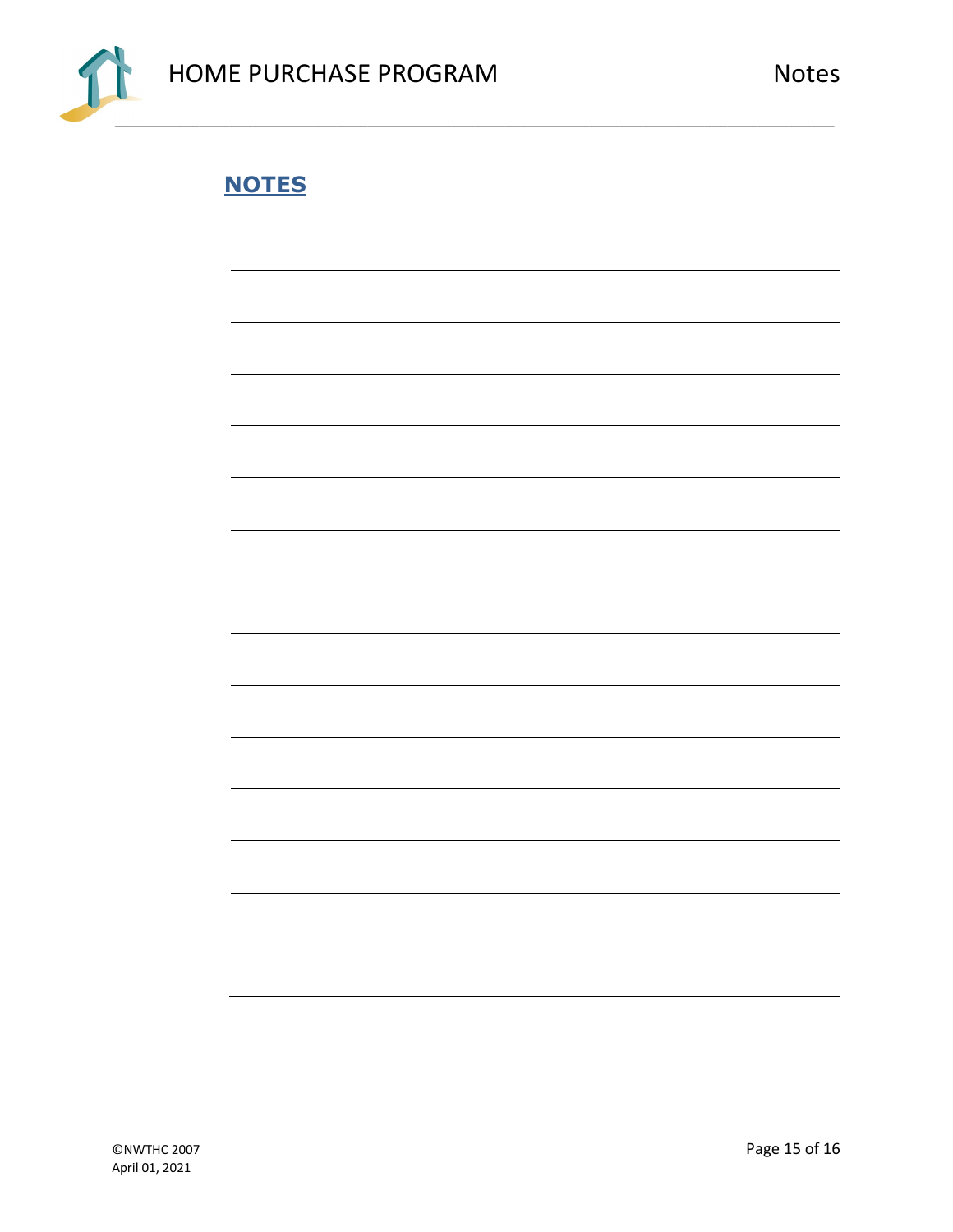

This page intentionally left blank.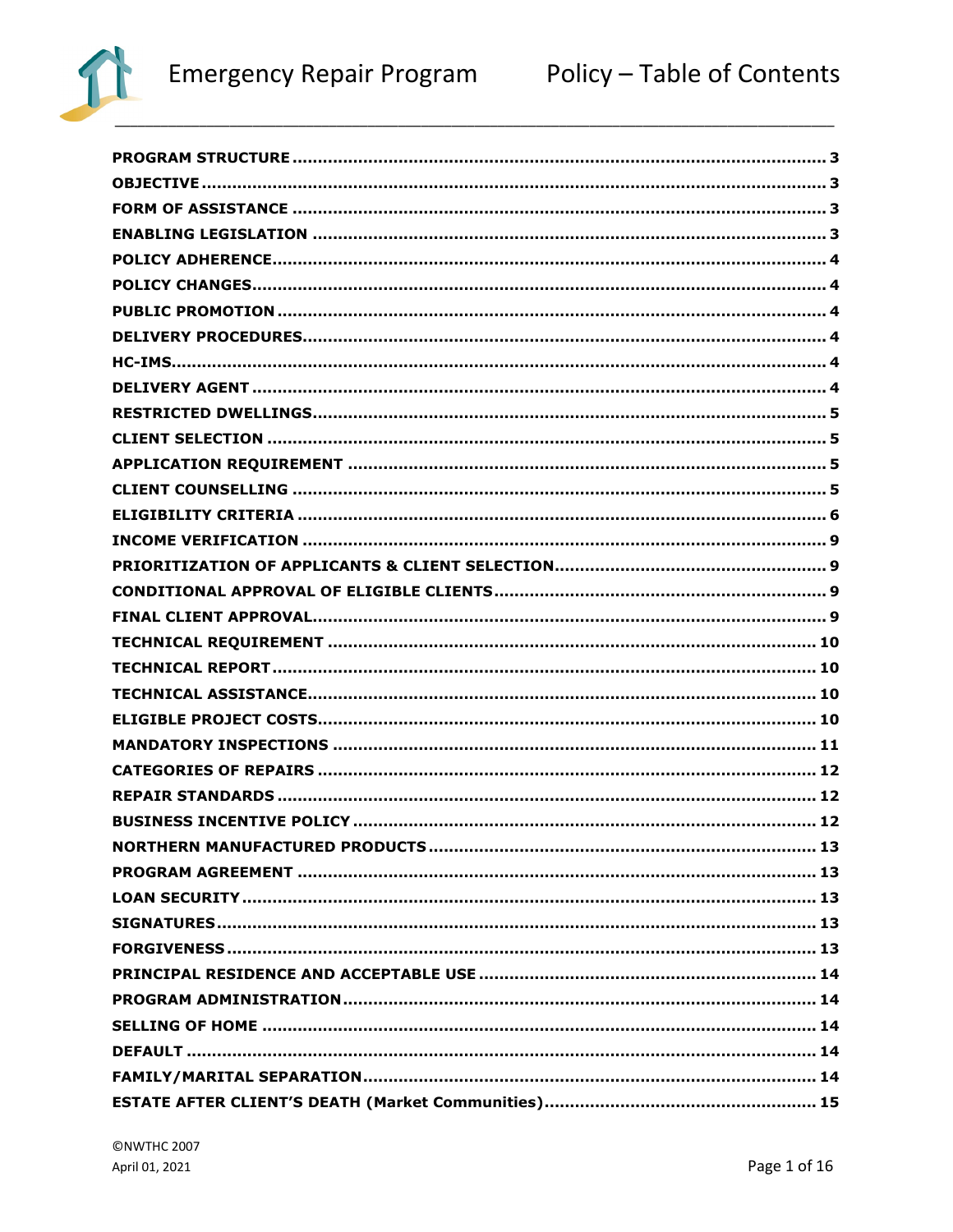

|--|--|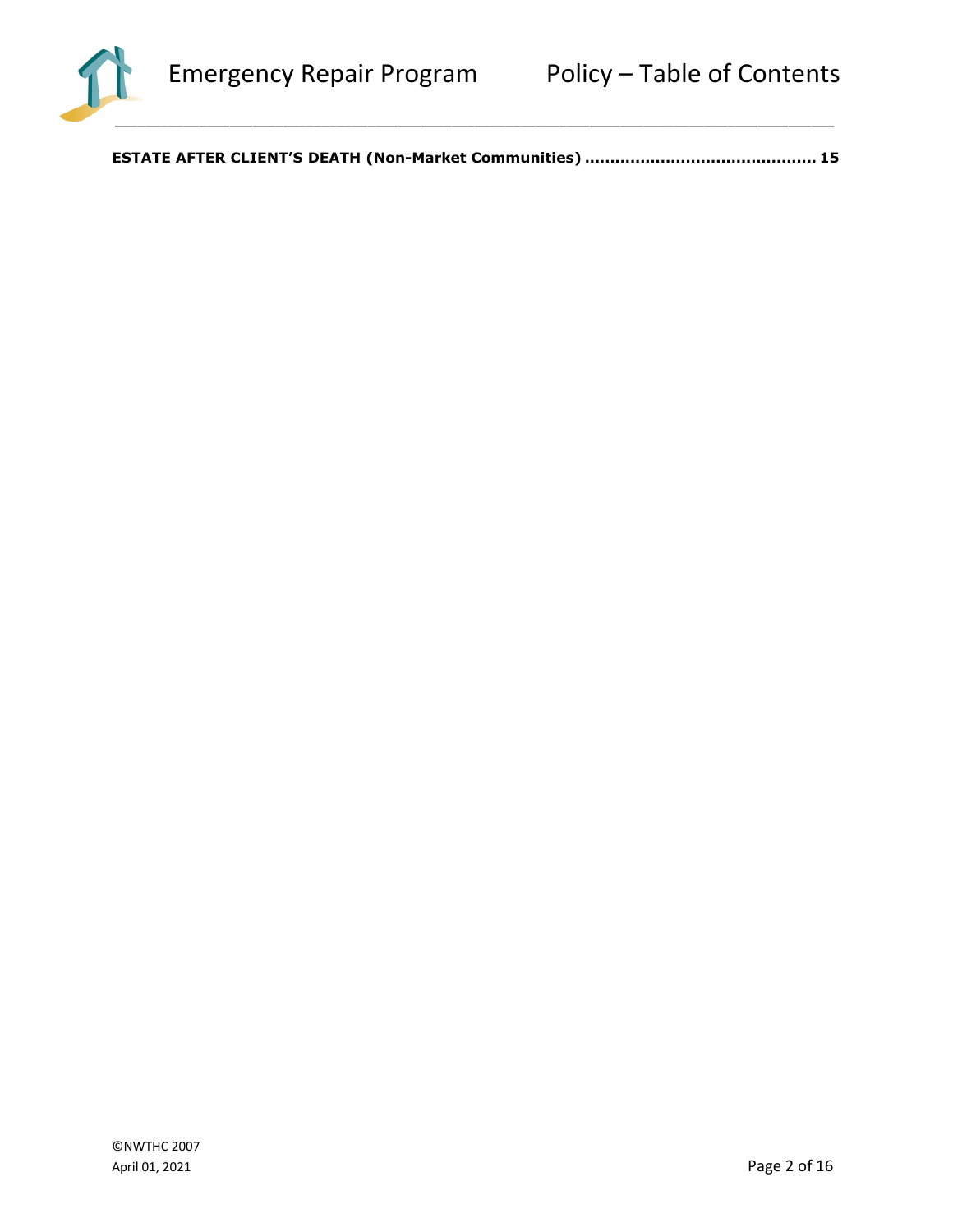

# <span id="page-97-1"></span><span id="page-97-0"></span>**PROGRAM STRUCTURE**

### **OBJECTIVE**

The Emergency Repair Program provides financial assistance to eligible households to address emergency repairs that are urgently required to support the continued safe occupancy of the home.

### <span id="page-97-2"></span>**FORM OF ASSISTANCE**

Clients receive assistance in the form of forgivable loans to subsidize the cost of the emergency repairs to their existing home.

Minimum assistance of \$500 and up to \$10,000 per fiscal year is available to existing homeowners; the assistance excludes freight, airfare and accommodations costs.

For applicants whose income is over \$60,000, they will be required to co-pay 10% of the repair costs. The applicant's portion must be paid prior to the start of the repairs.

| . Income        | Co-pay amount           |
|-----------------|-------------------------|
| $$0 - $59,999$  | No co-pay               |
| \$60,00 to CNIT | 10% of the repair costs |

### <span id="page-97-3"></span>**ENABLING LEGISLATION**

### *Northwest Territories Financial Administration Act*

The Northwest Territories Housing Corporation must operate within the parameters established under the *Financial Administration Act*: Part IX Public Agencies.

#### *Northwest Territories Housing Corporation (NWTHC) Act (R.S.N.W.T. 1988, c. N-1)*

Section 10 (d) The NWTHC may "make grants or loans to individuals, municipalities and other corporate bodies for the purpose of acquiring, constructing or improving housing;"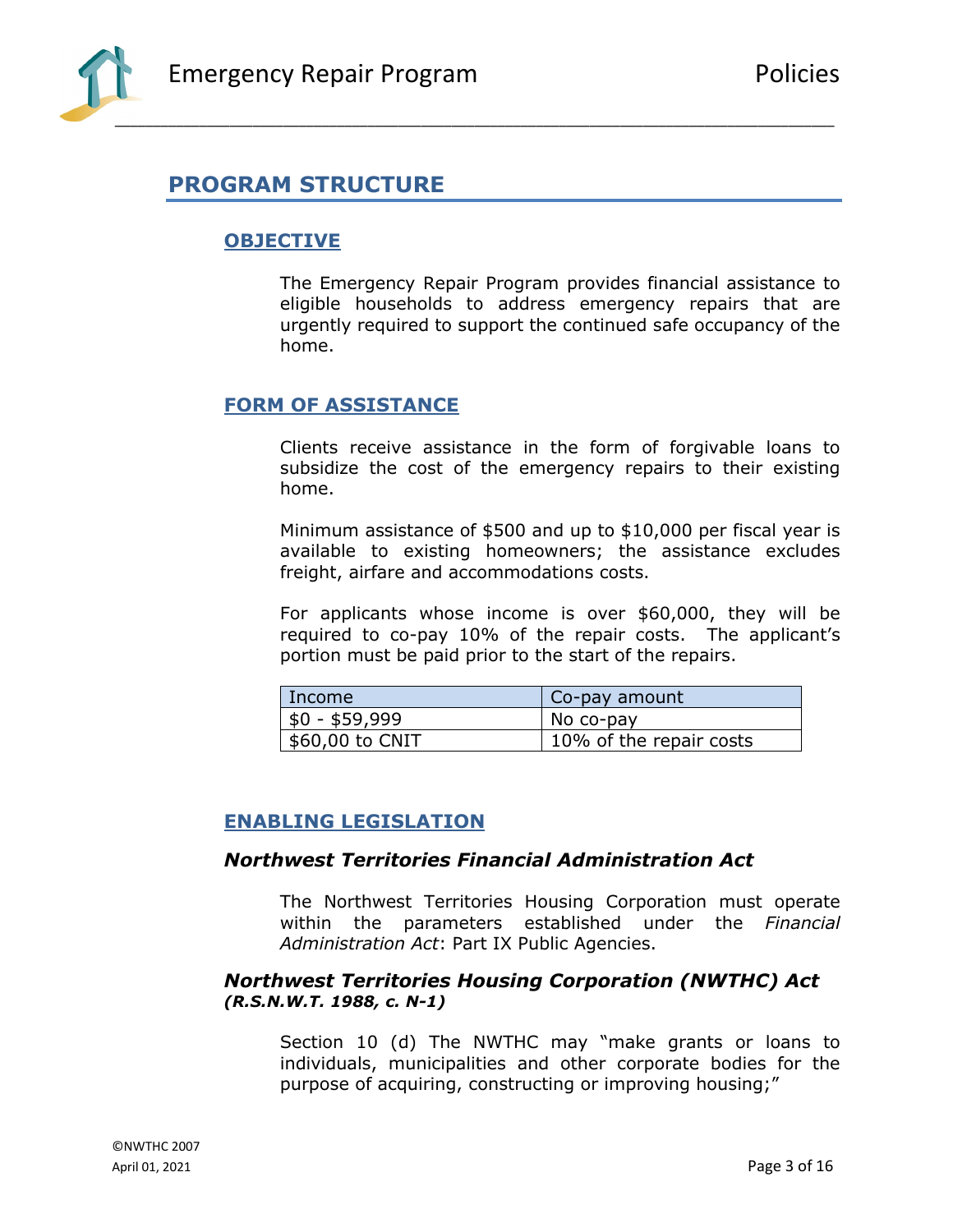Section 10 (j) The NWTHC may "prescribe forms of mortgages, agreements and other documents and execute and deliver deeds, grants, conveyances, transfers, releases, discharges or other documents as may be necessary in the conduct of its business."

\_\_\_\_\_\_\_\_\_\_\_\_\_\_\_\_\_\_\_\_\_\_\_\_\_\_\_\_\_\_\_\_\_\_\_\_\_\_\_\_\_\_\_\_\_\_\_\_\_\_\_\_\_\_\_\_\_\_\_\_\_\_\_\_\_\_\_\_\_\_\_\_\_\_\_\_\_\_\_\_\_\_\_\_\_\_\_\_\_\_\_\_\_\_

### <span id="page-98-0"></span>**POLICY ADHERENCE**

The policies developed for the Emergency Repair Program are the governing rules that must be adhered to when providing assistance to existing homeowners. Policy will override a procedural directive if there is a conflict between the policy and a procedure.

### <span id="page-98-1"></span>**POLICY CHANGES**

Any requests for changes to this policy are submitted on a *Request for Policy Review Form* to the Programs and District Operations Division in Head Office. The President and CEO must sign and approve any changes before taking effect.

### <span id="page-98-2"></span>**PUBLIC PROMOTION**

Public notification and promotion of the Emergency Repair Program is required as a part of the annual program delivery process.

#### <span id="page-98-3"></span>**DELIVERY PROCEDURES**

The Emergency Repair Program is to be administered in accordance with the procedures that have been specifically developed for this program (*see Emergency Repair Program Procedures*).

### <span id="page-98-4"></span>**HC-IMS**

Housing Corporation Information Management System (HC-IMS) contains copies of all the required forms and agreements required to effectively deliver the Emergency Repair Program.

#### <span id="page-98-5"></span>**DELIVERY AGENT**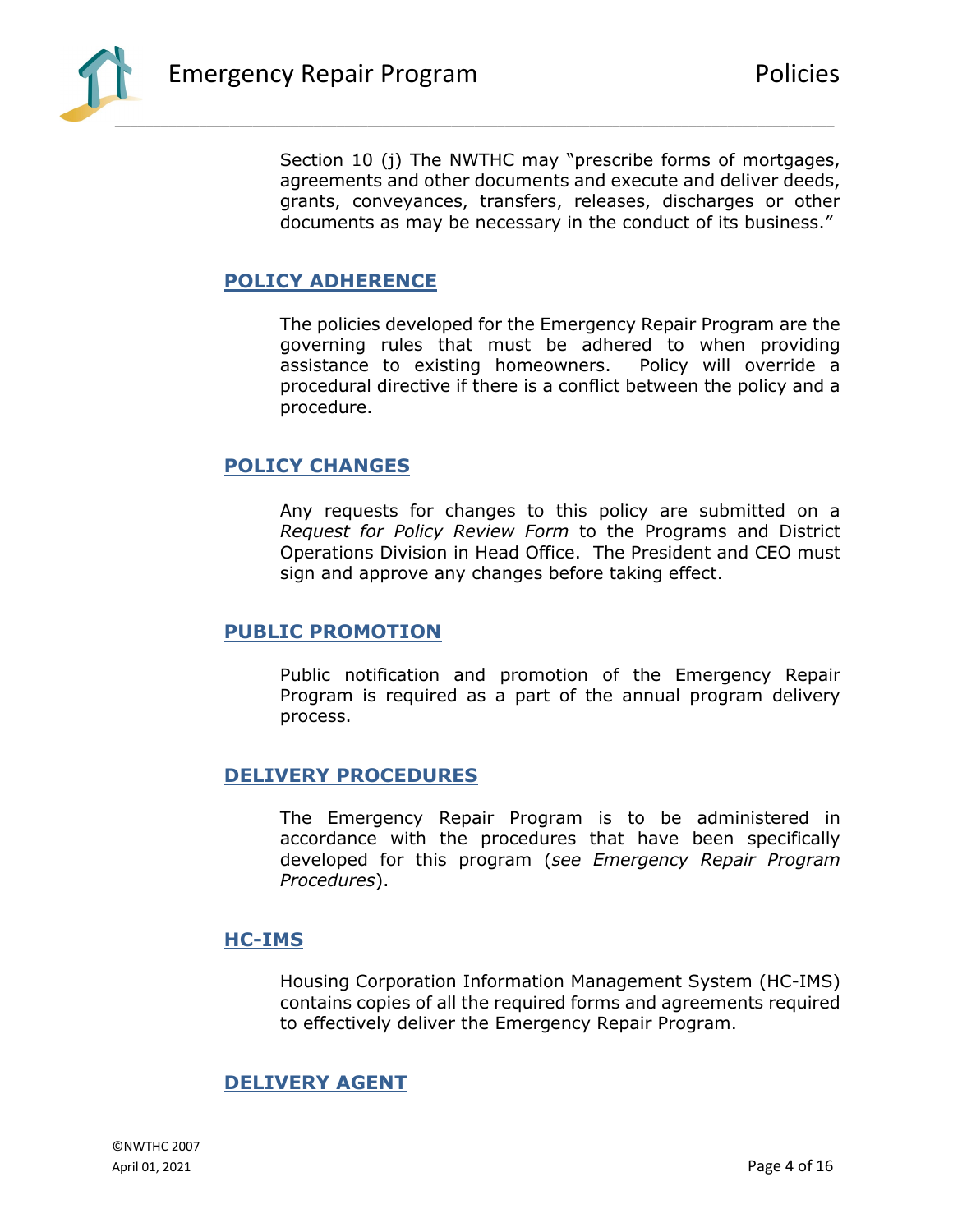The NWTHC is the delivery agent.

<span id="page-99-0"></span>\_\_\_\_\_\_\_\_\_\_\_\_\_\_\_\_\_\_\_\_\_\_\_\_\_\_\_\_\_\_\_\_\_\_\_\_\_\_\_\_\_\_\_\_\_\_\_\_\_\_\_\_\_\_\_\_\_\_\_\_\_\_\_\_\_\_\_\_\_\_\_\_\_\_\_\_\_\_\_\_\_\_\_\_\_\_\_\_\_\_\_\_\_\_

### **RESTRICTED DWELLINGS**

Assistance is limited to dwellings that are located within municipal boundaries and have access to a continuous supply of electricity, potable water and heat. Additionally, there is to be a functional sewage containment system.

Only properties deemed for residential use only will be eligible for assistance.

The following properties are not eligible for assistance:

- Properties where municipal zoning by-laws do not permit residential use;
- Houseboats, recreational properties or cabins; or,
- Properties located outside community boundaries **(***Appendix I***)**.

# <span id="page-99-2"></span><span id="page-99-1"></span>**CLIENT SELECTION**

### **APPLICATION REQUIREMENT**

All applicants are required to complete an application form with a representative from the NWTHC or its designated agent. Applicants are not permitted to complete the application on their own.

Emergency Repair Program will be offered on a year-round basis to all communities.

As these applications are taken for emergency repairs, the process (application, evaluation and completion of emergency repair) must be completed within 60 days. If the application is still pending or approved and no project started after 60 days, the application will be withdrawn or cancelled.

### <span id="page-99-3"></span>**CLIENT COUNSELLING**

Client counselling is required at all stages during the application process. It is necessary to provide applicants with relevant information regarding eligibility criteria, assistance levels, eligible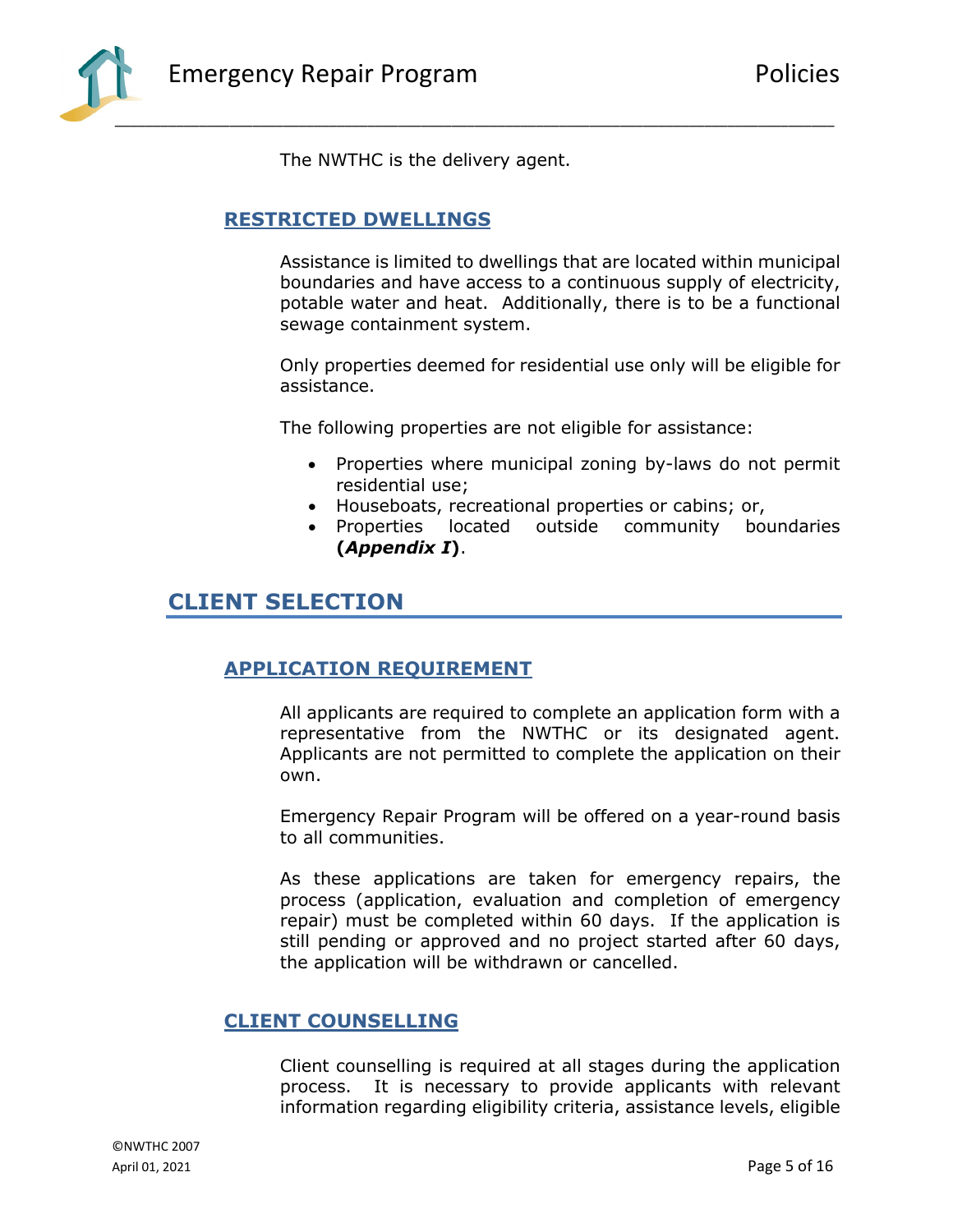project costs, the Emergency Repair Program Agreement and homeowner responsibilities, including the importance of home maintenance and home insurance.

<span id="page-100-0"></span>\_\_\_\_\_\_\_\_\_\_\_\_\_\_\_\_\_\_\_\_\_\_\_\_\_\_\_\_\_\_\_\_\_\_\_\_\_\_\_\_\_\_\_\_\_\_\_\_\_\_\_\_\_\_\_\_\_\_\_\_\_\_\_\_\_\_\_\_\_\_\_\_\_\_\_\_\_\_\_\_\_\_\_\_\_\_\_\_\_\_\_\_\_\_

# **ELIGIBILITY CRITERIA**

Assistance is available to residents in all communities in the NWT.

#### **Age:**

The applicant(s) must be 19 years of age or older as of the date of application.

#### **Residency:**

The applicant(s) must have lived in the NWT for three years; and, one continuous year in the community of application prior to approval.

#### **Income:**

The applicant(s) income must be below the Core Need Income Threshold (CNIT) for their community as outlined in the CNIT tables. The CNIT used is based on the *National Occupancy Standard* (NOS) (which determines the number of bedrooms a household requires given its size and composition) and not the actual number of bedrooms in the unit.

#### **Land Tenure:**

Applicants must prove ownership of their residence. This ensures that the NWTHC has the appropriate authorization to arrange for work to be done on the home. This also provides proof that the homeowners meet the residency requirements of the program.

Suitable documentation is required to prove residency and ownership of residency:

- Land lease; or
- Fee Simple Title; or
- Band Council Resolution (BCR); or
- Permission to Occupy Letter; or
- Other documents that prove ownership of residence.

The names on the land tenure documents must match the names on the application.

The home must be the applicant's permanent, principal and sole residence.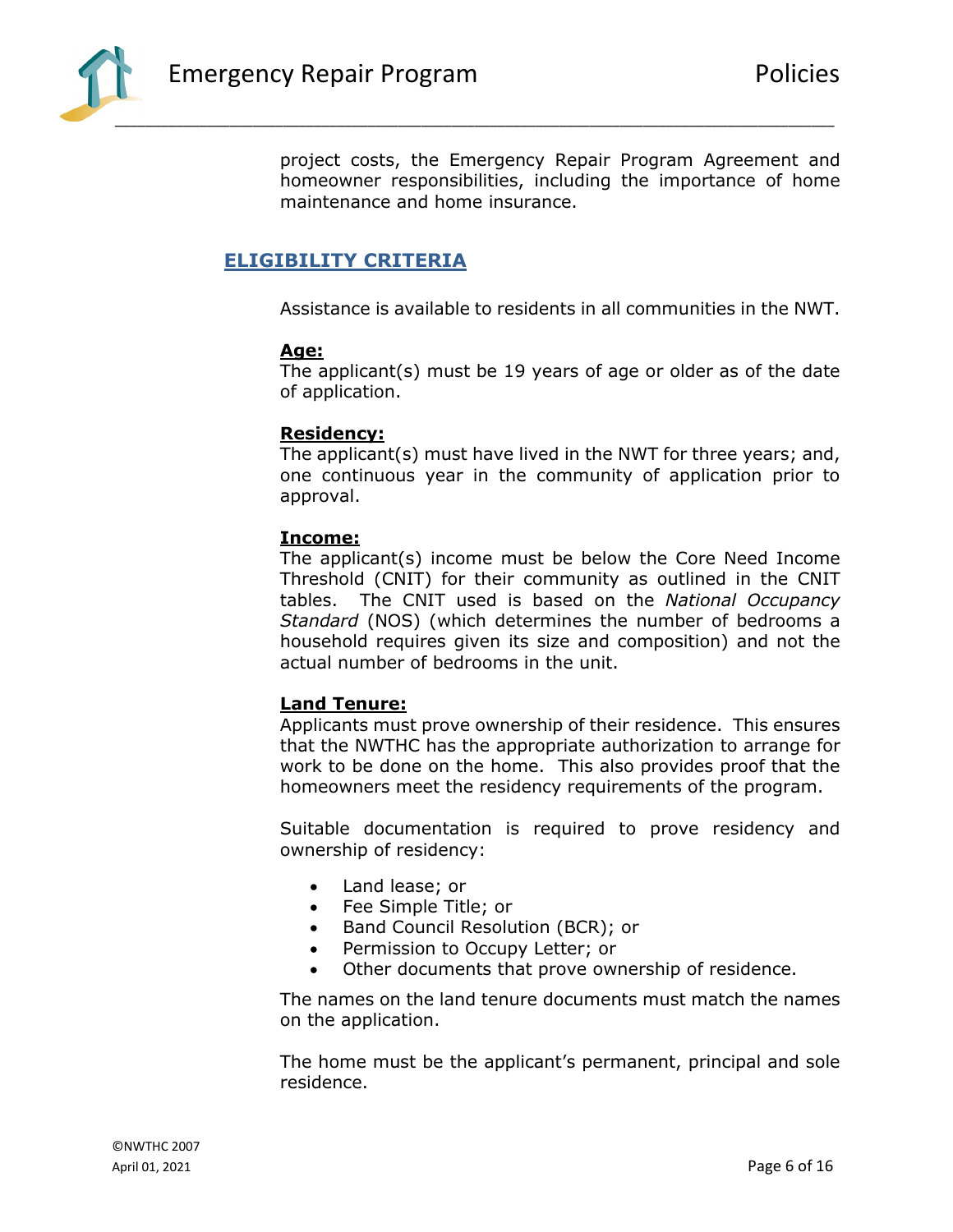

#### **Credit Worthiness**

Although a good credit rating or acceptable Gross Debt Service (GDS) (32%) and Total Debt Service (TDS) (42%) ratios are not required for the program, applications may be declined in situations where the applicants are facing the loss of their home (i.e. tax sales, foreclosures or potential loss where legal action has not yet started).

For example, applicants who currently reside in the market communities are ineligible to receive assistance if they have any arrears associated with property/land, as these properties can be subject to tax sales.

If applicants who currently reside in the non-market communities are at risk of losing their home due to arrears associated with the land, lease and property taxes, they will be ineligible to receive assistance.

#### **Verification of Information**

All information on applications is verified for accuracy. Applications are cancelled if verification does not confirm the information provided by the applicant was truthful.

#### **Senior Citizens**

For NWTHC programs, a Senior Citizen is a person (60) sixty years old or older. The eligibility criteria apply to Senior Citizens in the same way as other applicants, including the verification of their income.

#### **NWTHC Employees**

The eligibility criteria apply to NWTHC employees in the same way as other applicants. However, the final eligibility status and confirmation will be determined and issued by the Programs and District Operations Division in Head Office. All approval signatures, technical inspections must be at arm-length from the employee's District or Division. Infrastructure Services Division in Head Office will be responsible for completing or reviewing the technical inspections.

### **NEW HOME PROGRAM CLIENTS**

New Home Program Clients will be eligible to apply for Emergency Repair Program. The eligibility criteria apply to New Home Program Clients in the same way as other applicants. Land tenure for these applicants will be issued by the NWTHC.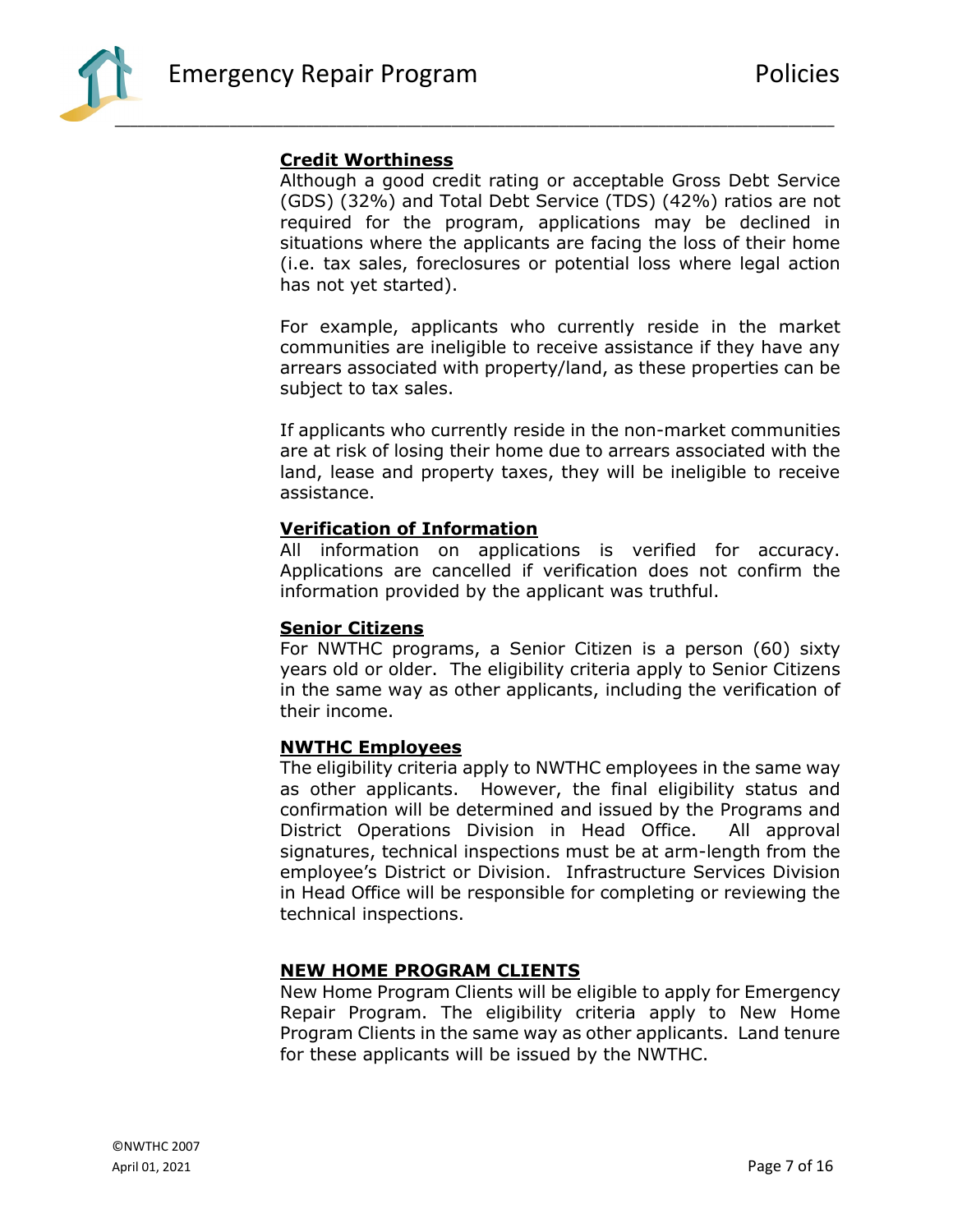

### **Assistance**

#### **Previous Assistance:**

Applicants who have received previous assistance from any NWTHC programs and have met the current eligibility criteria are eligible for assistance through the Emergency Repair Program.

#### **Current Assistance**

Emergency Repair Program assistance cannot be combined with any other subsidized programs delivered by the NWTHC. For example, Emergency Repair Program assistance cannot be used to top-up a Seniors Aging in Place, Fuel Tank Replacement Initiative, Preventative Maintenance, Home Repair Program or Mobility project.

The client may apply for other repair programs, but the repairs cannot be related to any items being repaired through the Emergency Repair Program. There must be a clear separation of items to be repaired.

Once the Emergency Repair Program Project has been finalized, the Final Certificate of Completion (FCC) date must be entered.

### **Future Assistance**

The annual limit is \$10,000, but more than one Emergency Repair Program could be provided in the same fiscal year as long as the repairs were unrelated and the annual total for the fiscal year did not exceed \$10,000.

For further clarification, please see the examples below:

|  | May 2020 - Repair Furnace | \$6,000 |
|--|---------------------------|---------|
|--|---------------------------|---------|

- FCC May 2020
- December 2020 Repair plumbing lines  $$4,000$
- FCC December 2020
	- Total expenditures for fiscal year \$10,000

Clients would not be eligible for another project until the next fiscal year.

#### **Organizations**

As the NWTHC programs are geared to homeownership clients, profit or non-profit organizations/businesses are **not** eligible for this Program.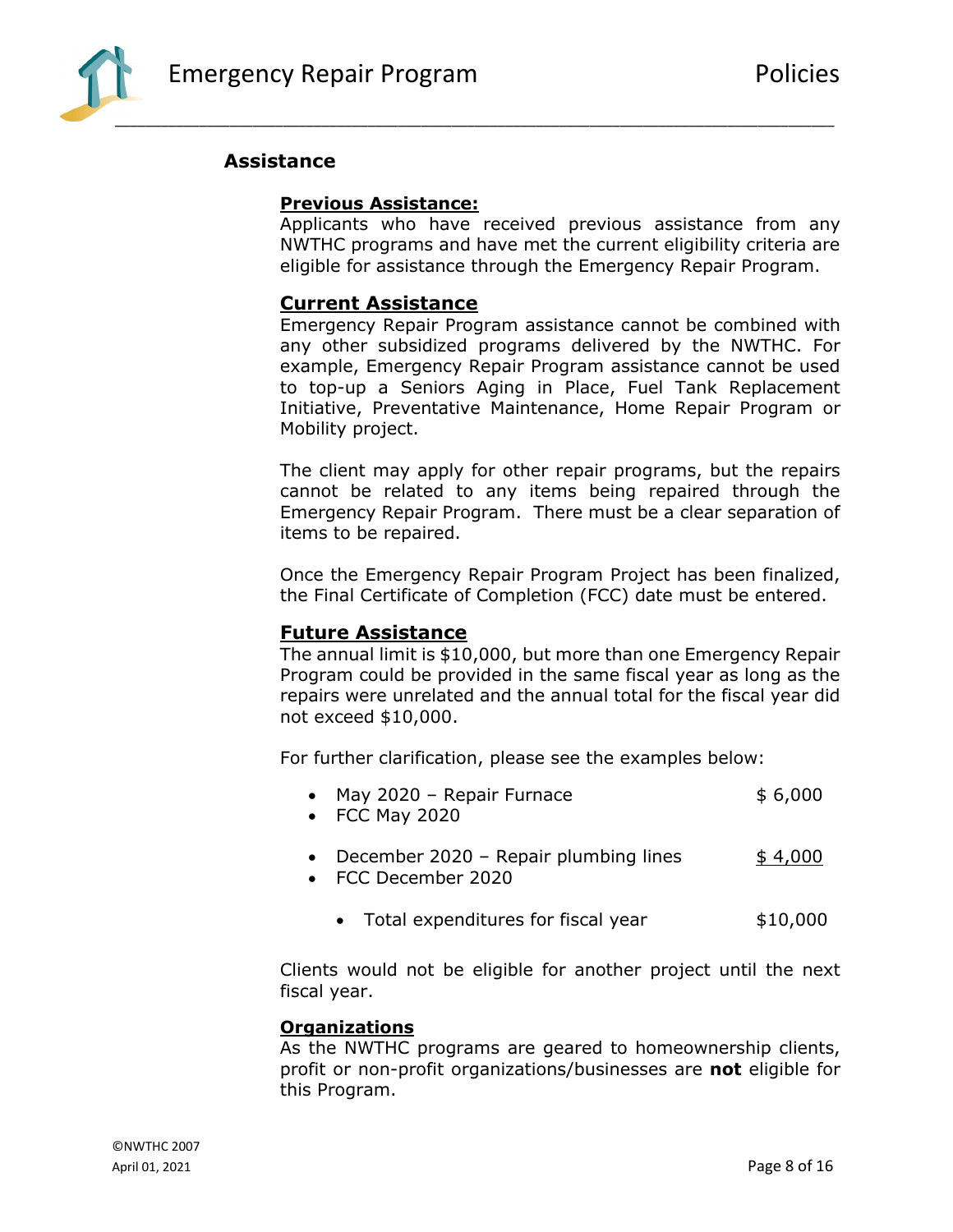

# <span id="page-103-0"></span>**INCOME VERIFICATION**

Income verification is required for acceptance into the program.

The income(s) of the applicant(s) will be verified. The incomes are verified by using the NWTHC *Verification of Income* (VOI) *Policies & Procedures.*

## <span id="page-103-1"></span>**PRIORITIZATION OF APPLICANTS & CLIENT SELECTION**

The annual Emergency Repair Program allocation is limited and based upon available funding.

As the Emergency Repair Program is available year-round, assistance will be allocated on a first come, first serve basis. The Priority Allocation Selection System (PASS) will not be applicable.

## <span id="page-103-2"></span>**CONDITIONAL APPROVAL OF ELIGIBLE CLIENTS**

Clients who meet the eligibility criteria (age, residency, applicant income, arrears, land tenure, credit worthiness and previous programs) for the Emergency Repair Program must be notified by telephone with a follow-up Conditional Approval Letter signed by the District Director.

Based on the estimate of the initial Scope of Work, the copayment amount and the date the funds should be received must also be included in the letter. The client should be counselled that these funds must be received by the District office prior to the start of the repair project.

### <span id="page-103-3"></span>**FINAL CLIENT APPROVAL**

Clients selected for participation in the Emergency Repair Program must be notified by telephone with a follow-up Approval Letter signed by the District Director.

The letter must state the amount of assistance the client is eligible to receive based on the Scope of Work, confirmation that the copayment amount has been received as well as basic instructions regarding the next steps that will be taken by the NWTHC and the client.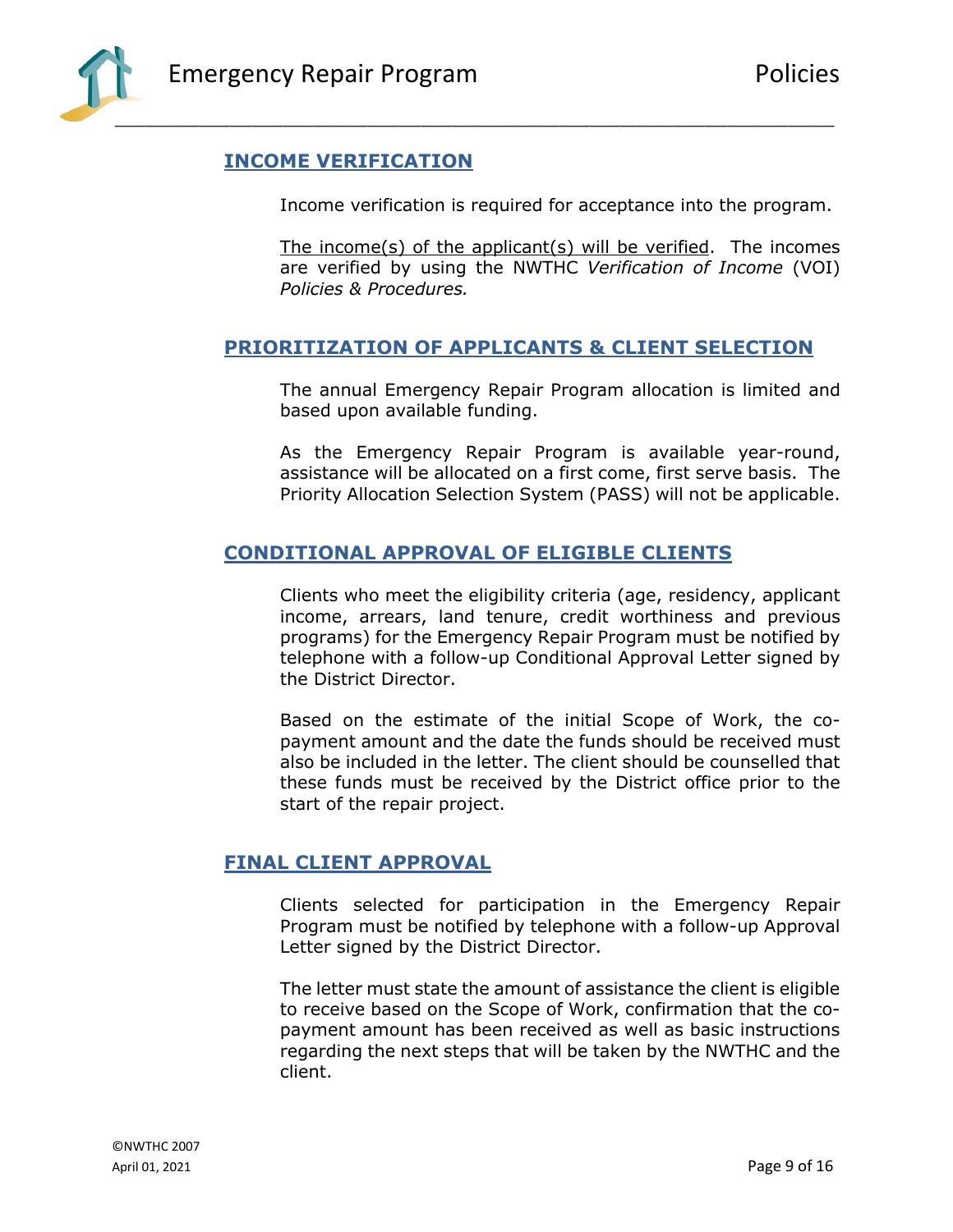The final Scope of Work must be discussed with the client and a copy provided to them before any of the work begins.

\_\_\_\_\_\_\_\_\_\_\_\_\_\_\_\_\_\_\_\_\_\_\_\_\_\_\_\_\_\_\_\_\_\_\_\_\_\_\_\_\_\_\_\_\_\_\_\_\_\_\_\_\_\_\_\_\_\_\_\_\_\_\_\_\_\_\_\_\_\_\_\_\_\_\_\_\_\_\_\_\_\_\_\_\_\_\_\_\_\_\_\_\_\_

The client will be provided with contact information in order to access updates on the status of their repair project.

# <span id="page-104-1"></span><span id="page-104-0"></span>**TECHNICAL REQUIREMENT**

### **TECHNICAL REPORT**

The NWTHC or a designated agent must complete a Technical Report to estimate the cost of the emergency repairs as soon as they are notified of the emergency by the Programs Staff.

### <span id="page-104-2"></span>**TECHNICAL ASSISTANCE**

The NWTHC will be responsible for coordinating repair projects, including the scope of work and inspections outlined in the *Technical Guidelines* (excluding inspections that are the responsibility of other regulatory agencies) for work that is to be completed under the Emergency Repair Program.

The emergency repair must be completed within 60 days of the application date.

The Technical Section must adhere to the Contract Administration Manual when organizing the repair work

### <span id="page-104-3"></span>**ELIGIBLE PROJECT COSTS**

Eligible repairs are limited to those urgently required for the continued safe occupancy of the home. The repairs are not intended to restore the home to minimum property standards but may be permanent or temporary in nature.

Where the cost of the repairs is greater than the assistance being provided and bank financing is required, the financial institution will determine if an appraisal is required. The client or the financial institution will be responsible for these appraisal costs.

Following approval of the application, completion of the repairs, and a final inspection by Technical Staff, District Offices pay the eligible costs including: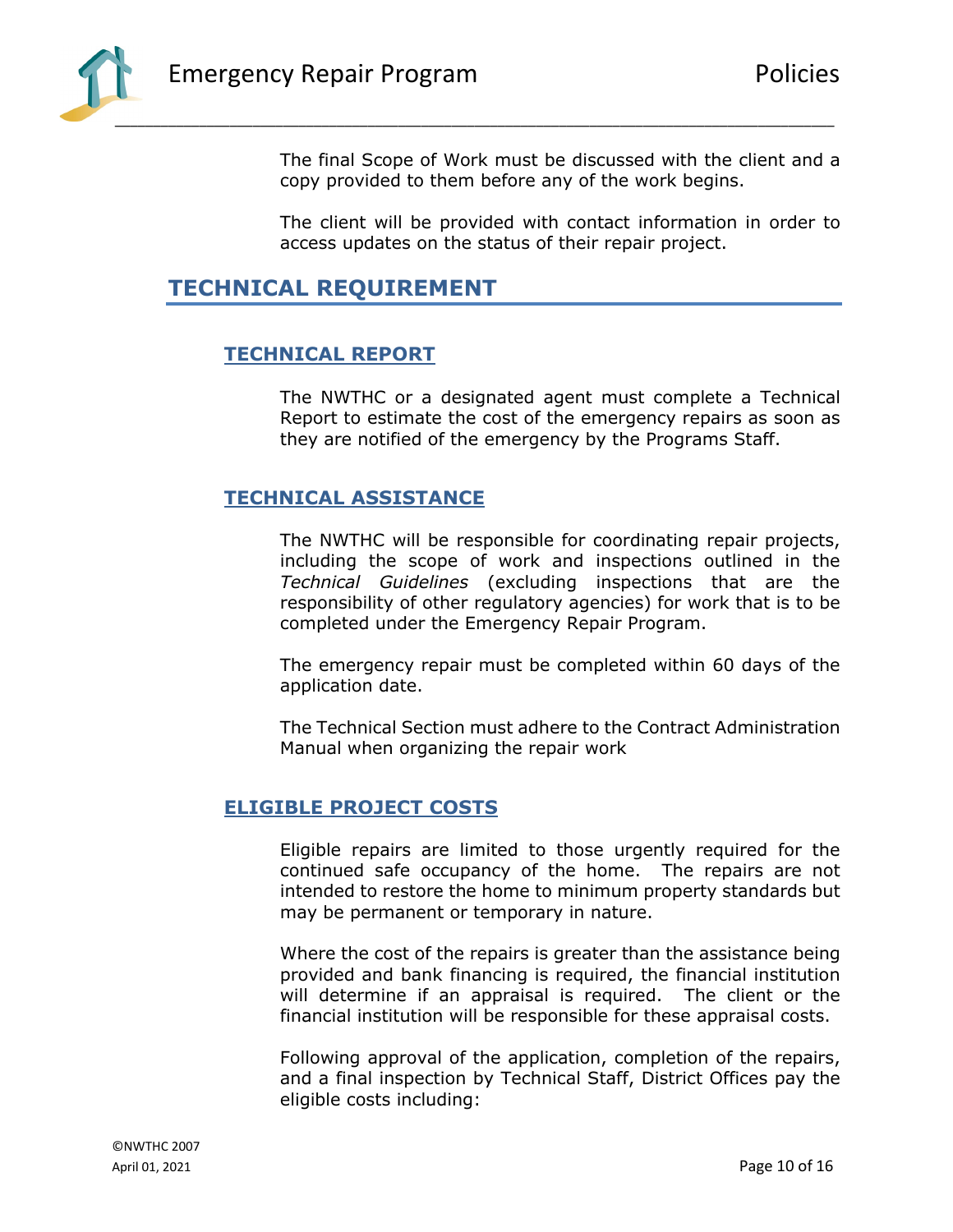

- 1. Program assistance will cover the cost of materials and labour.
- 2. Other eligible costs to be paid by the District Office include:
	- Freight;
	- Airfare;
	- Accommodations;
	- Applicable permits;
	- Applicable inspections; and,

\_\_\_\_\_\_\_\_\_\_\_\_\_\_\_\_\_\_\_\_\_\_\_\_\_\_\_\_\_\_\_\_\_\_\_\_\_\_\_\_\_\_\_\_\_\_\_\_\_\_\_\_\_\_\_\_\_\_\_\_\_\_\_\_\_\_\_\_\_\_\_\_\_\_\_\_\_\_\_\_\_\_\_\_\_\_\_\_\_\_\_\_\_\_

• Any applicable taxes.

Residents who initiate emergency repairs prior to completing an application, may be eligible to recover at least part of the project expenses contingent upon meeting **all** the following requirements:

- The resident commences an Emergency Repair Program application with the District Office within seven days of the emergency and completes their portion of documentation: and,
- There was a demonstrated requirement for the repairs to proceed in advance of program approval to ensure no further damage would result from waiting; and,
- Documentation that the work was completed by a qualified trades person and/or company; and,
- The applicant meets the eligibility requirements of the program.

In these cases, District Offices are authorized to pay the portion of costs that fit within the approved **category of repairs**. Applicants are required to provide a co-pay portion must provide it prior to approval of the application.

### <span id="page-105-0"></span>**MANDATORY INSPECTIONS**

In addition to the Technical Report, mandatory inspections must also be completed by the NWTHC or its designated agent as per the *Technical Guidelines* once the project has been completed*.* 

Technical Staff must issue a Final Certificate of Completion at project completion, as outlined in the contract.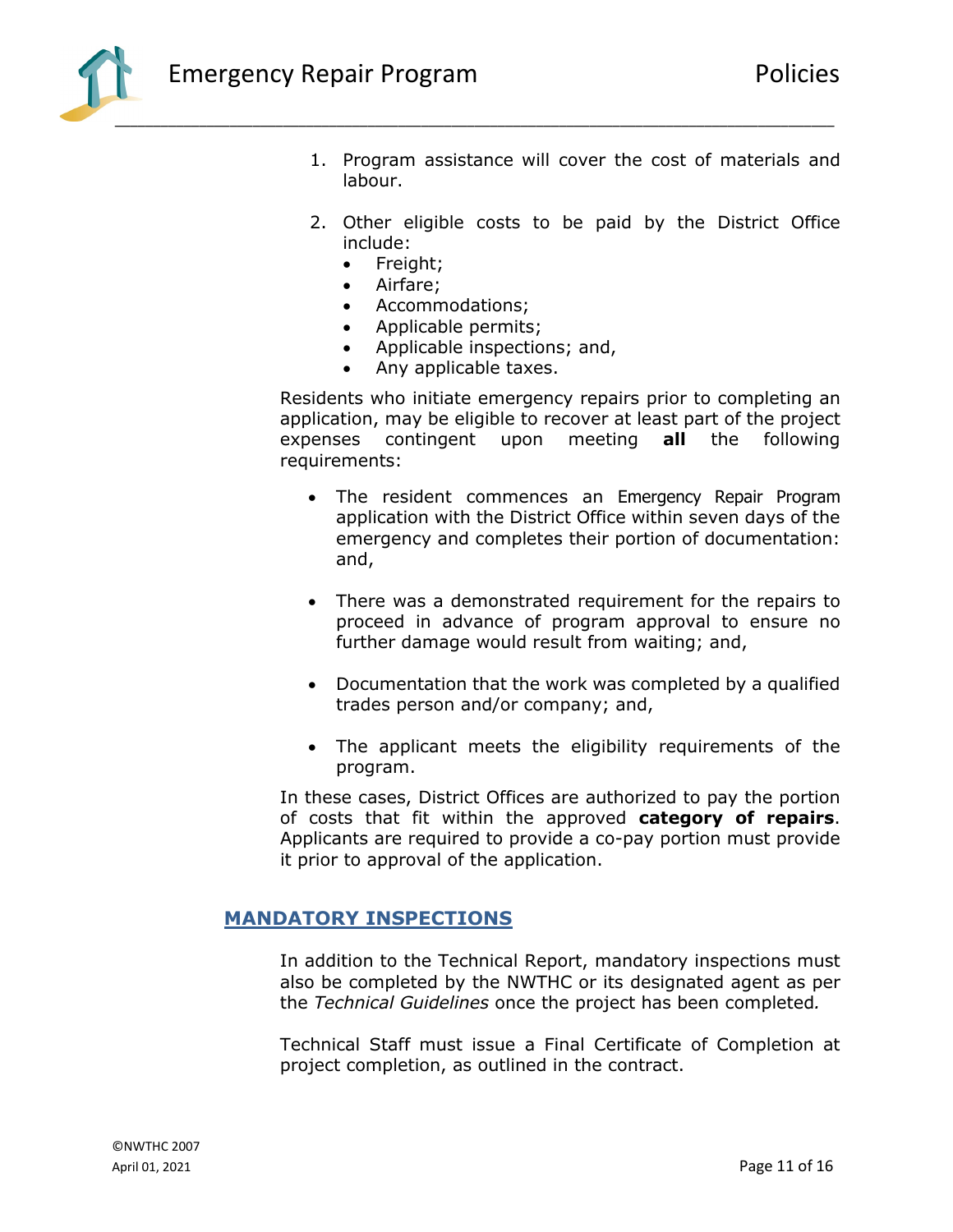

The clients should be provided with the opportunity to be present for the final inspection as well as sign the Final Certificate of Completion.

# <span id="page-106-0"></span>**CATEGORIES OF REPAIRS**

A home that requires repairs necessary to correct health and/or safety hazards of the home must require urgent repairs as follows:

- Structural Soundness;
- Electrical System;
- Heating System;
- Plumbing & Drainage System (Supply & storage disposal) or,
- Health and Safety.

### **Ineligible Repairs:**

- Repairs that not of an urgent or emergency nature;
- Repairs undertaken prior to approval of the assistance; or,
- Repairs undertaken after the approval that are not part of the approved Scope of Work.

### <span id="page-106-1"></span>**REPAIR STANDARDS**

All repairs must reasonably conform to the latest edition of the *National Building Code* and any *Canada Mortgage and Housing Corporation (CMHC)* and NWTHC standards. In some homes, this may not be feasible. This requirement is to be deemed satisfied for the item or component to the extent that the condition or performance of the item or component is acceptable to the local authority and does not represent a hazard to the health and safety of the occupants. *(See Procedures- Appendix B – Minimum Standard for Repairs.)*

### <span id="page-106-2"></span>**BUSINESS INCENTIVE POLICY**

The Business Incentive Policy (BIP) of the Government of the Northwest Territories applies. See the following website: <http://www.iti.gov.nt.ca/en/services/business-incentive-policy>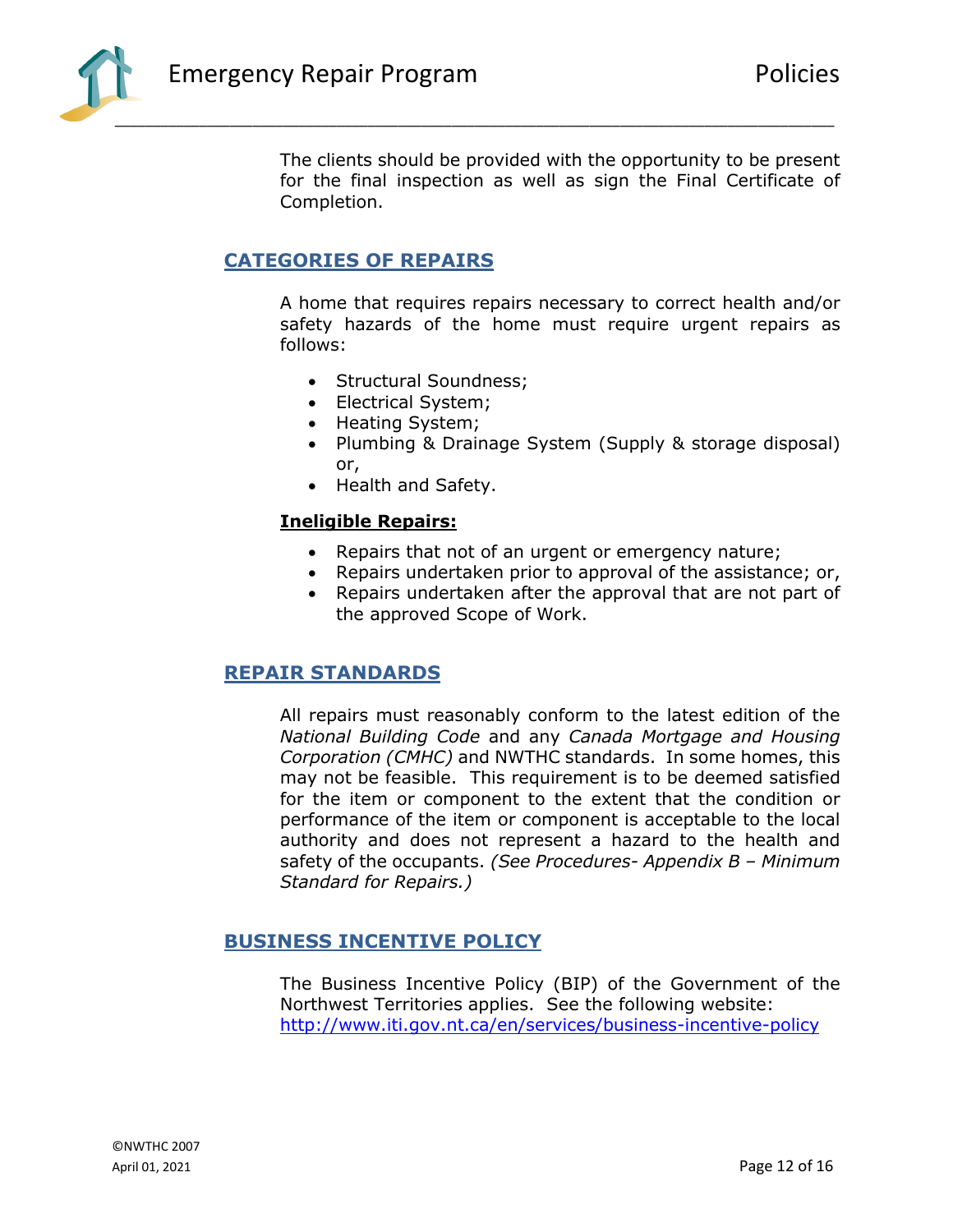

### <span id="page-107-0"></span>**NORTHERN MANUFACTURED PRODUCTS**

The requirement to use Northern Manufactured Products is referenced in the Business Incentive Policy (BIP) and applies. See the following website:

[http://www.iti.gov.nt.ca/en/services/nwt-manufacture](http://www.iti.gov.nt.ca/en/services/nwt-manufacture-products-policy)[products-policy](http://www.iti.gov.nt.ca/en/services/nwt-manufacture-products-policy)

# <span id="page-107-2"></span><span id="page-107-1"></span>**PROGRAM AGREEMENT**

### **LOAN SECURITY**

The client must provide loan security that is acceptable to the NWTHC.

#### **Program Agreement**

The client is required to sign two (2) copies of the Emergency Repair Program Agreement. The agreements must be signed by all parties prior to any funds being advanced or the start of the project.

#### **Security**

Loans will be secured with a promissory note signed by the client(s).

### <span id="page-107-3"></span>**SIGNATURES**

The clients receiving assistance must sign all required documentation before any funds are disbursed. (*See Procedures.)*

The names on all program agreement documents must match those names on the Lease, Fee Simple Title, Band Council Resolution (BCR) documents or Permission to Occupy letters or other ownership documents deemed acceptable by the NWTHC.

### <span id="page-107-4"></span>**FORGIVENESS**

Assistance will be forgiven at the end of the fiscal year, provided that the project is complete, and the FCC date has been entered in HC-IMS.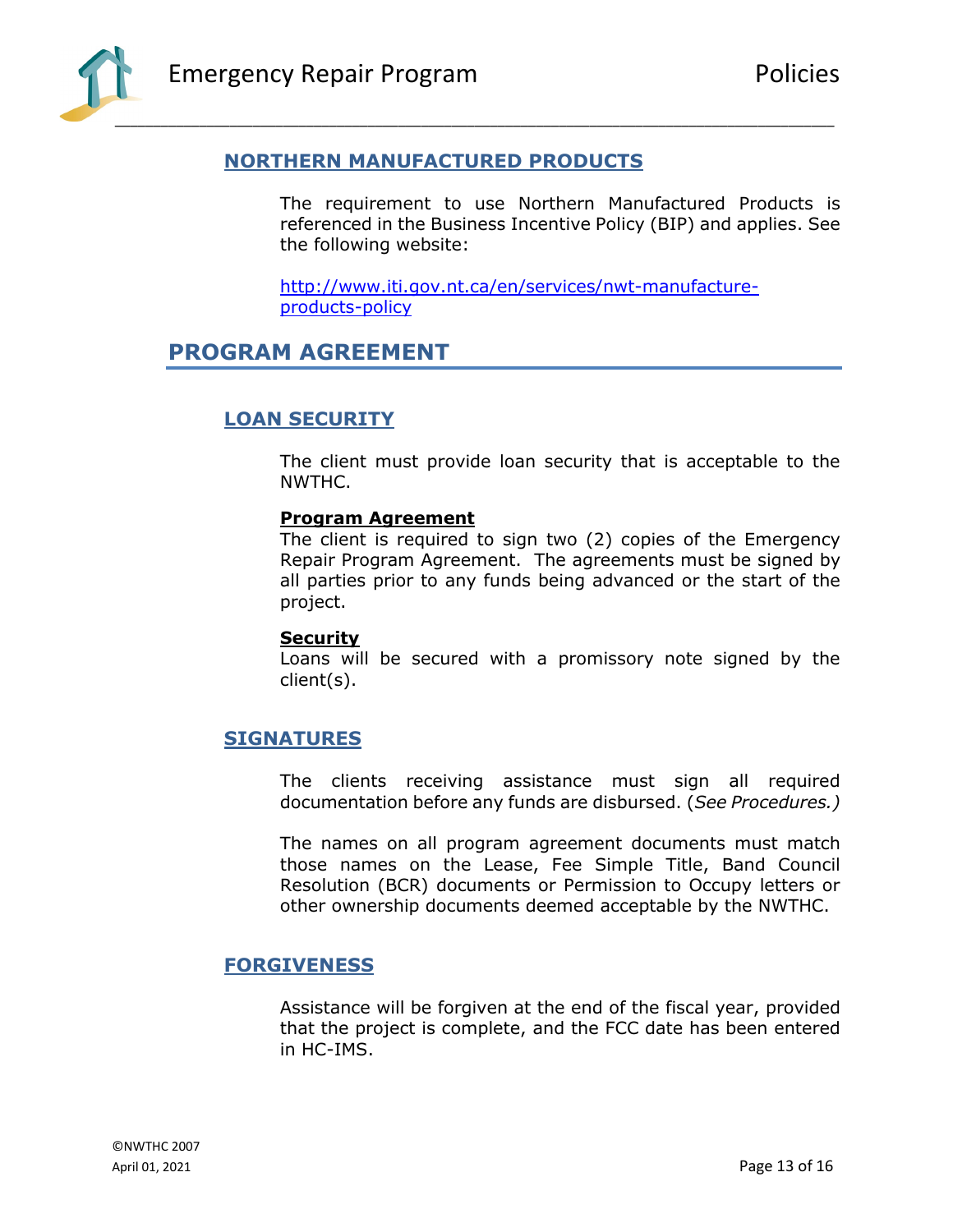

### **PRINCIPAL RESIDENCE AND ACCEPTABLE USE**

The client(s) must maintain the home as their principal and sole residence for the term of the forgivable loan

The home cannot be for seasonal use or used as a means to generate revenue (rental property).

If the client stops living in the home during the loan period or the home is used for alternative purposes, the client is in default of the agreement and the remaining outstanding balance of the forgivable loan becomes due and payable to the NWTHC.

## **PROGRAM ADMINISTRATION**

### **SELLING OF HOME**

In cases where the home is sold before the loan is completely forgiven, the remaining outstanding balance of the forgivable loan becomes due and payable to the NWTHC.

#### **DEFAULT**

A client is considered to be in default for failing to comply with the terms of the promissory note, or program agreement. Loan forgiveness ceases from the day of default. In the case of default, the outstanding loan balance becomes due and payable.

## **FAMILY/MARITAL SEPARATION**

In the event of family/marital separation and one of the partners wants to take ownership of the home and assume the responsibility for the mortgage loan agreement, the NWTHC requires that both partners receive independent legal advice and provide the necessary legal agreements as supporting documentation before transfer of ownership will be considered.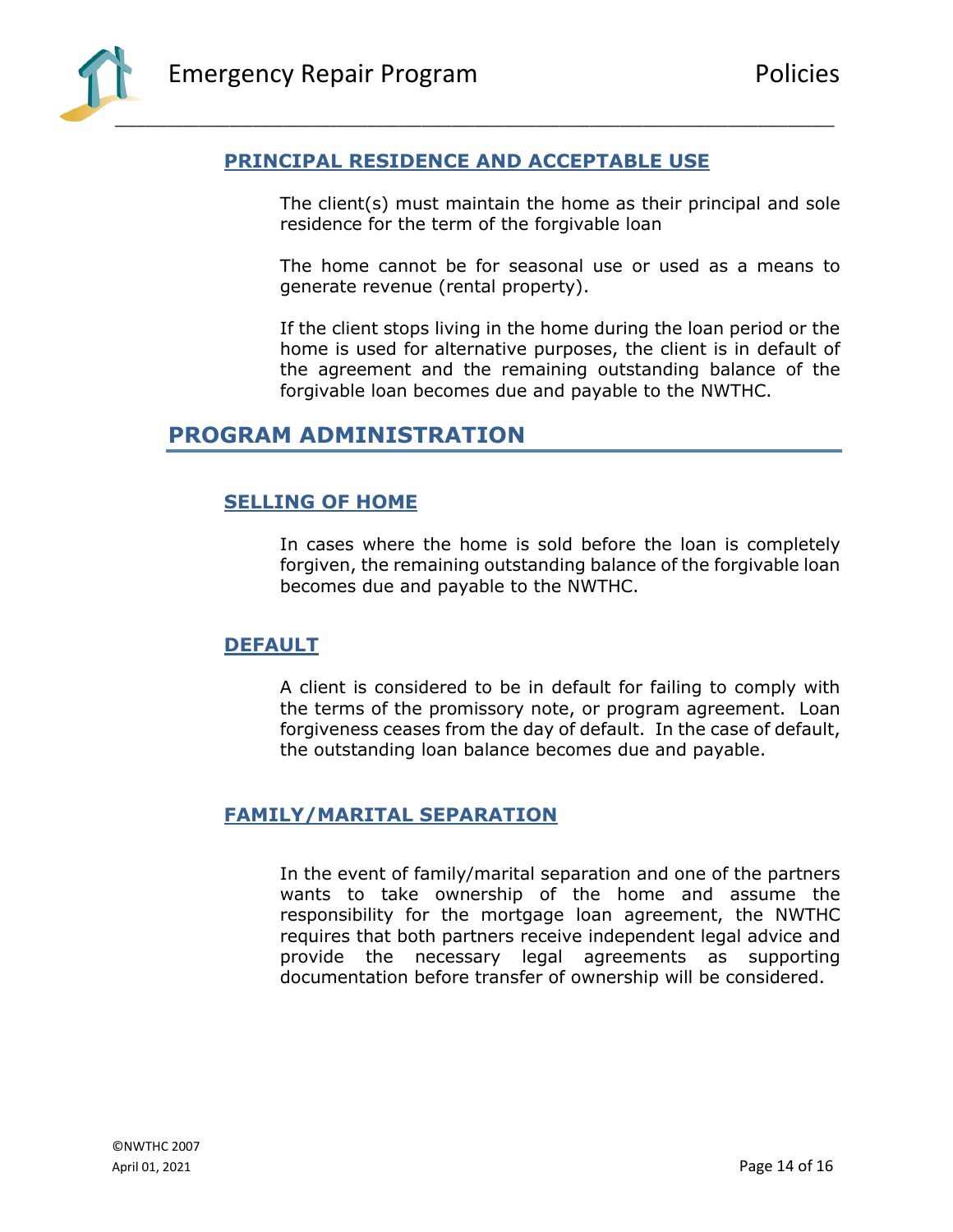

## **ESTATE AFTER CLIENT'S DEATH (Market Communities)**

In cases where the loan was given to only one person, upon the death of the single client, the loan balance becomes due and payable from the estate. The NWTHC retains its interest in the property until the outstanding balance of the loan is paid in full.

In cases of marriage and common law relationships, upon the death of either partner, the surviving partner may remain in the home assuming sole responsibility for the loan agreement and other expenses. If the surviving partner sells or vacates the home, the remaining outstanding balance of the forgivable loan becomes due and payable to the NWTHC.

In cases where the loan was given to a couple and upon the death of both partners during the term of the loan, the outstanding balance becomes due and payable from the estate. The NWTHC retains its interest in the property until the outstanding balance of the loan is paid in full.

## **ESTATE AFTER CLIENT'S DEATH (Non-Market Communities)**

Refer to the NWTHC's Loan Assumption and Amendment Policy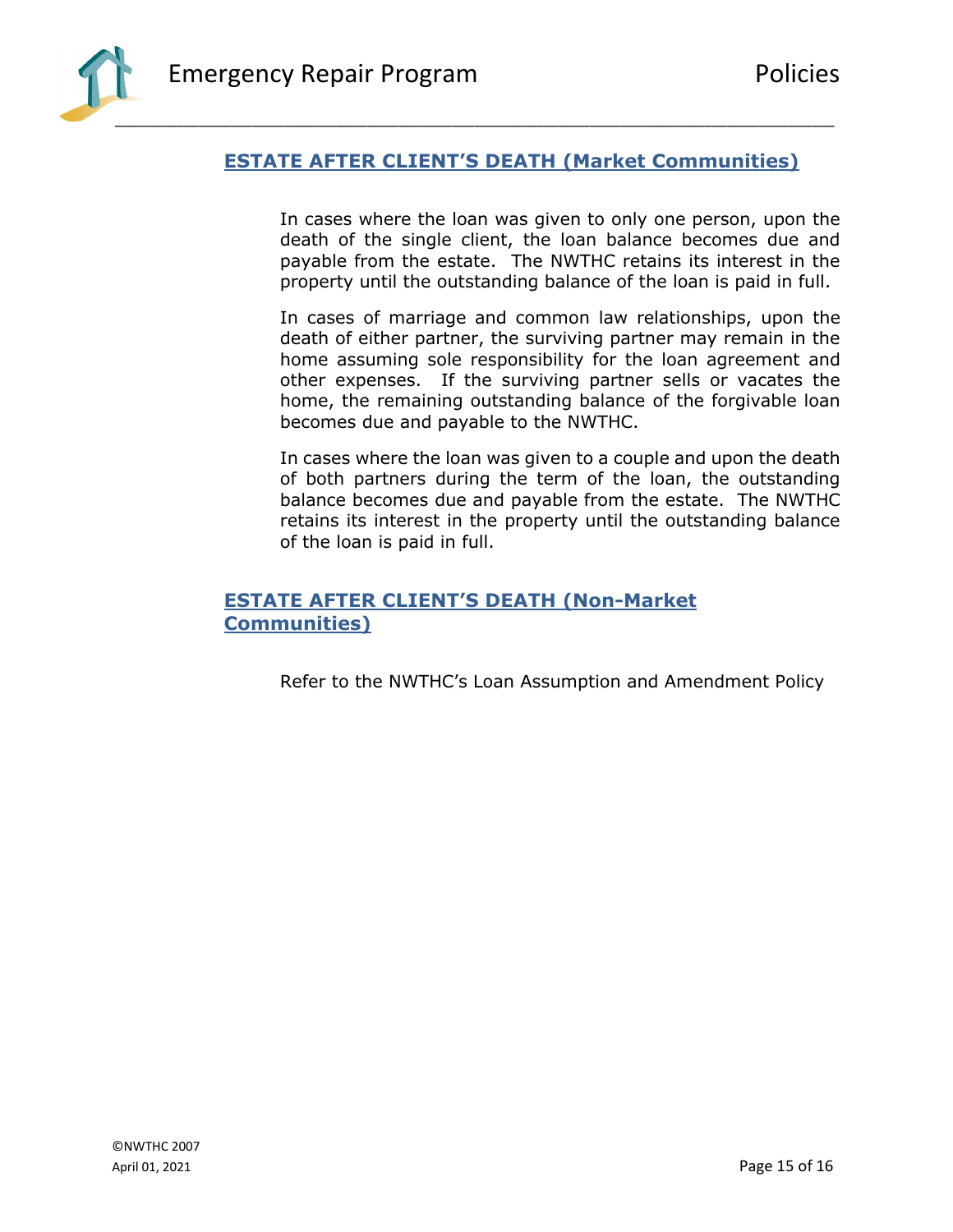

This page intentionally left blank.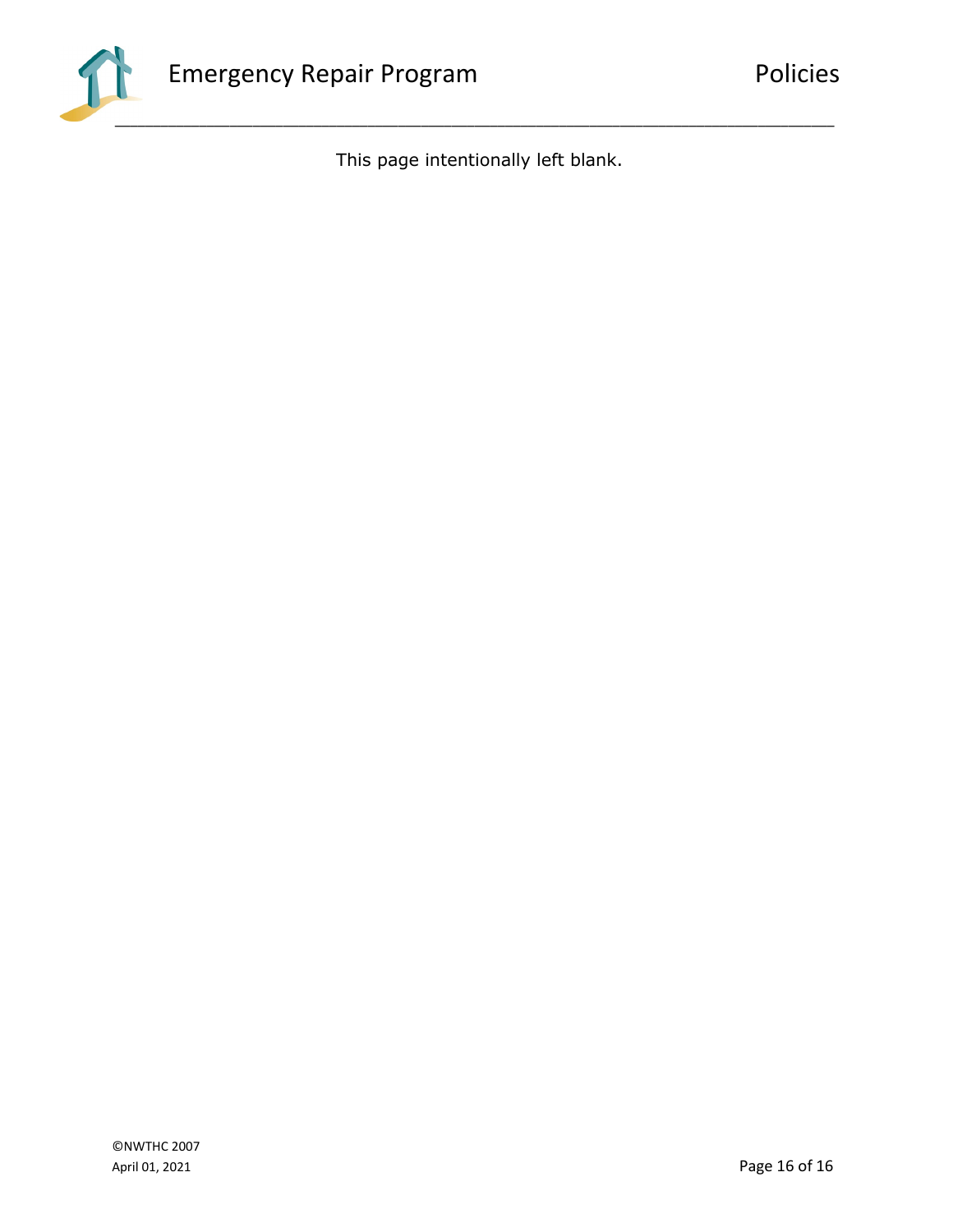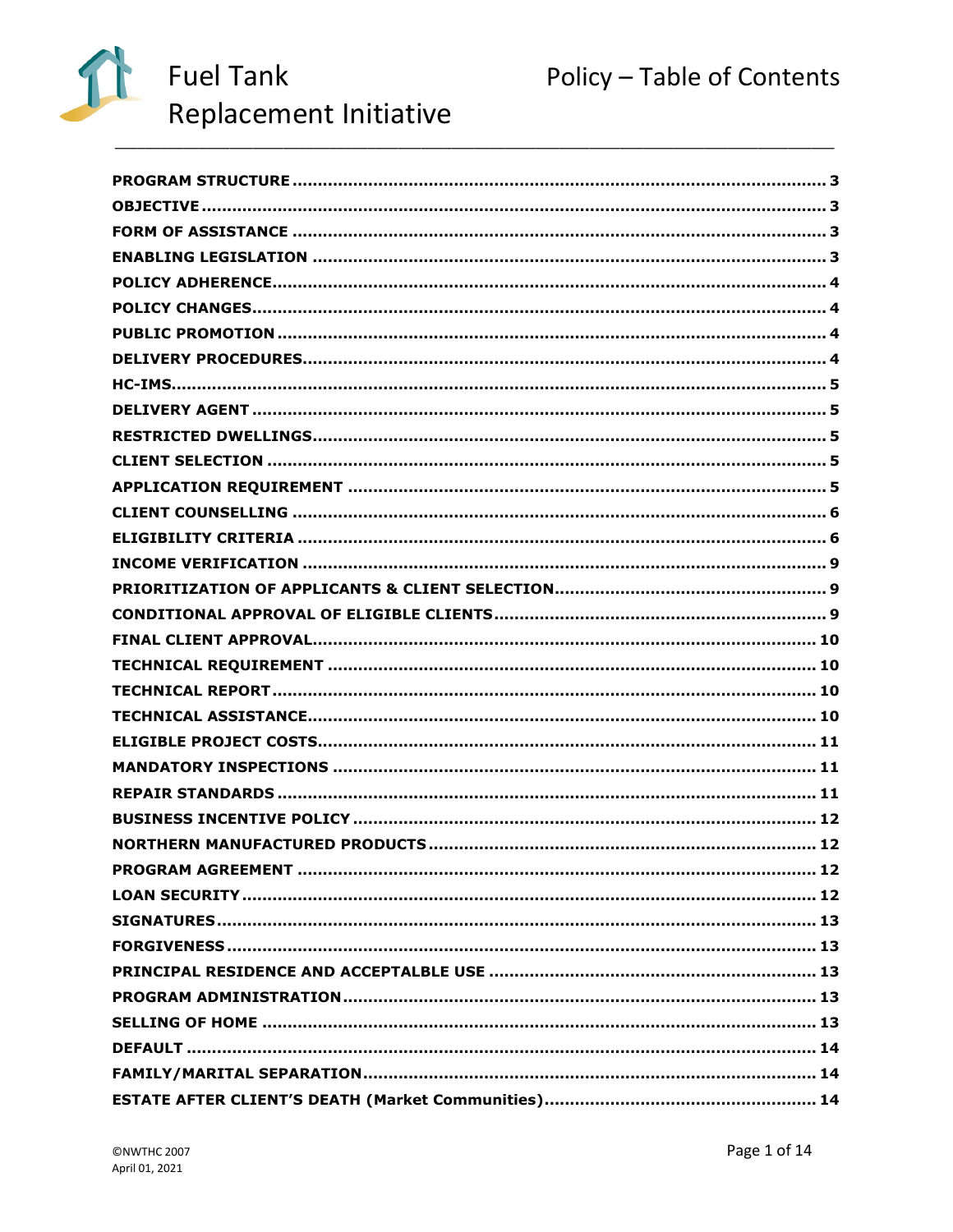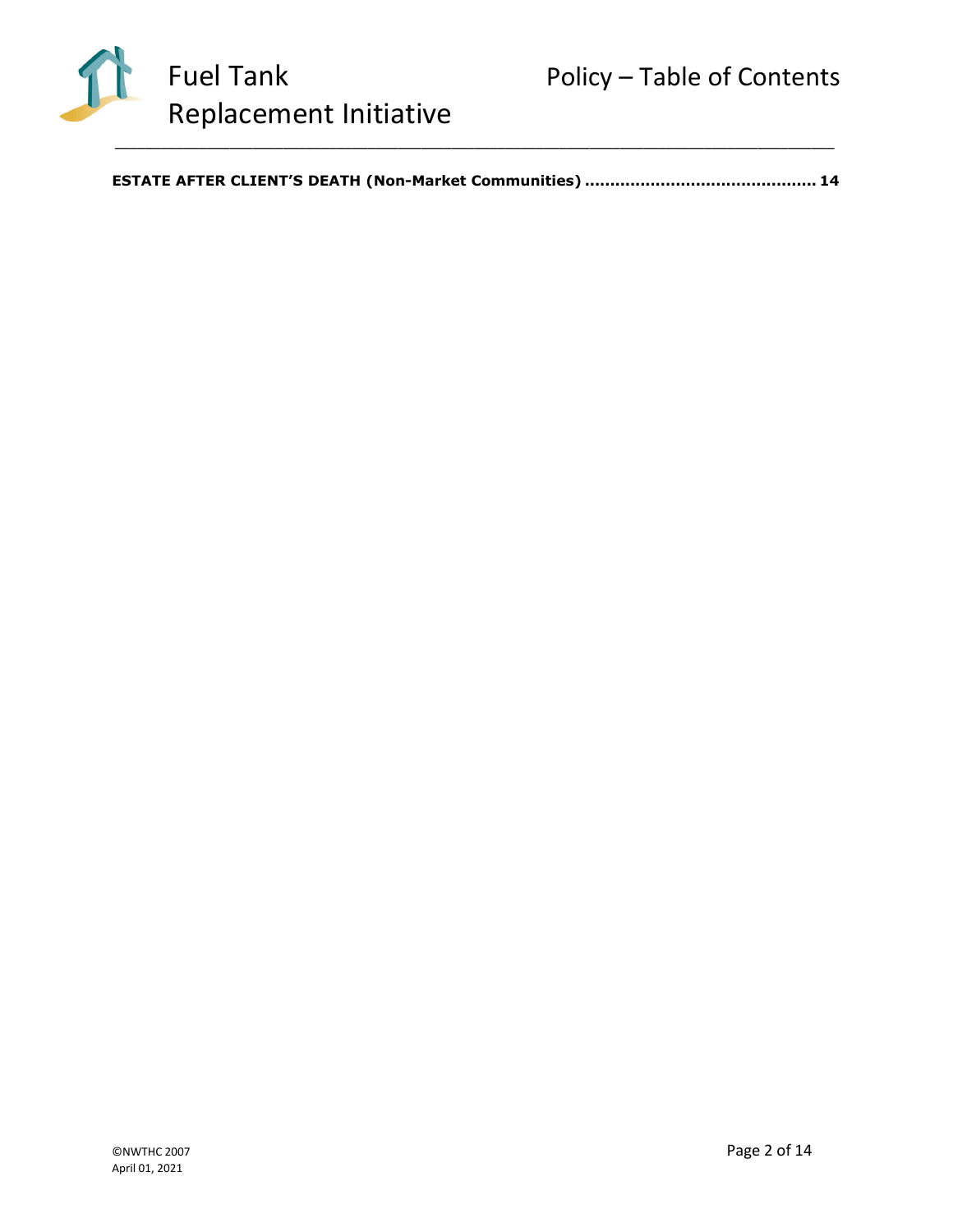

# <span id="page-113-1"></span><span id="page-113-0"></span>**PROGRAM STRUCTURE**

## **OBJECTIVE**

The Fuel Tank Replacement Initiative is a proactive approach, which allows existing homeowners the opportunity to upgrade their aging aboveground fuel tanks. The Initiative will cover the replacement costs up to a maximum of \$10,000, to modernize their fuel tanks to current standards in order to prevent fuel leaks/spills and to obtain insurance.

### <span id="page-113-2"></span>**FORM OF ASSISTANCE**

Clients receive assistance in the form of forgivable loan to replace and install above ground fuel tanks and/or associated components that are in poor condition, and/or do not meet current CSA B-139-09 standard codes.

A one-time forgivable loan of up to \$10,000 is available to the homeowner; the assistance excludes freight, airfare and accommodations costs.

For applicant's whose income is over \$59,999, they will be required to co-pay 10% of the repair costs. The applicant's portion must be paid prior to the start of the repairs.

| Income           | Co-Pay amount           |
|------------------|-------------------------|
| \$0 - \$59,999   | No co-pay               |
| \$60,000 to CNIT | 10% of the repair costs |

## <span id="page-113-3"></span>**ENABLING LEGISLATION**

#### *Northwest Territories Financial Administration Act*

The Northwest Territories Housing Corporation must operate within the parameters established under the *Financial Administration Act.*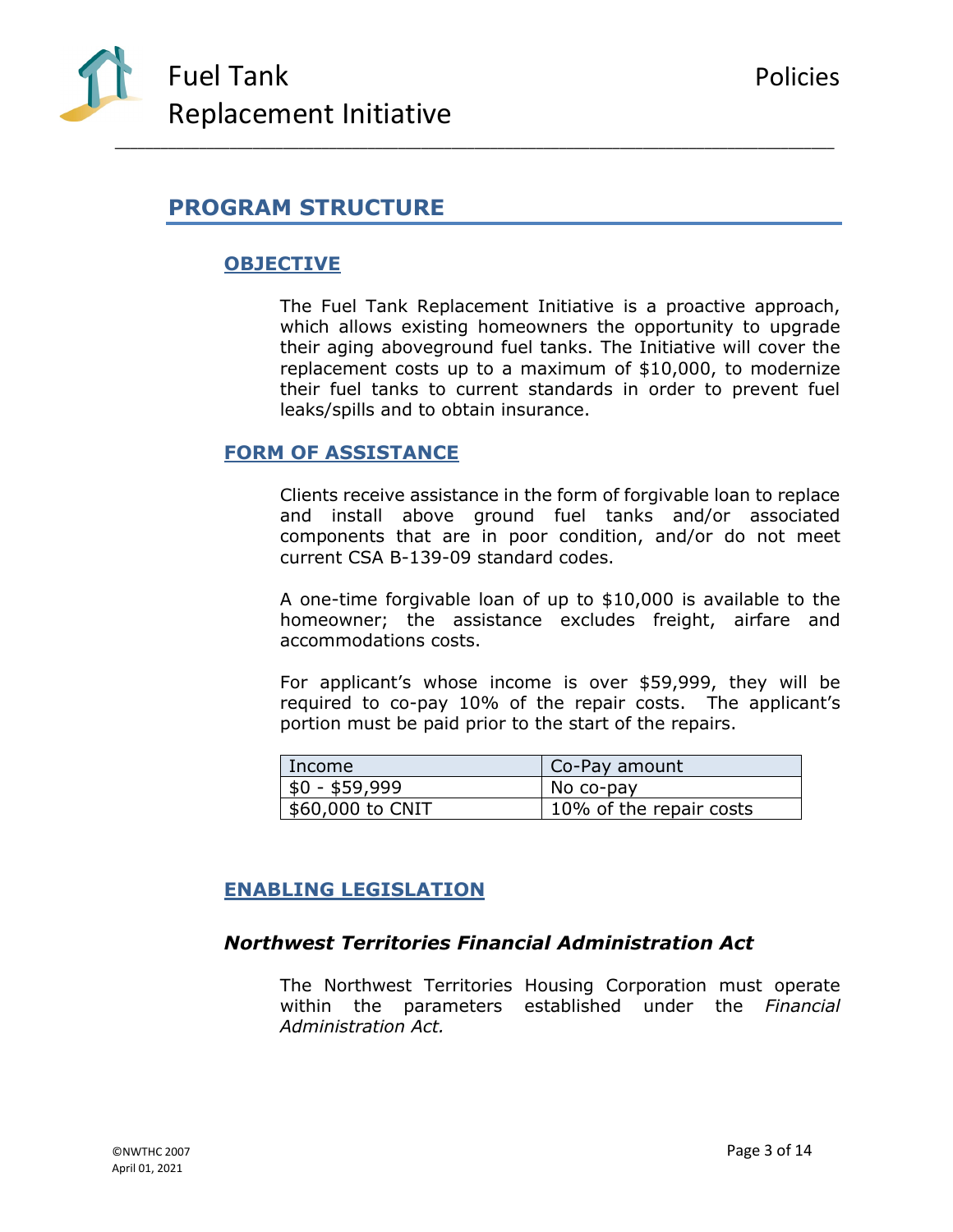

#### *Northwest Territories Housing Corporation (NWTHC) Act (R.S.N.W.T. 1988, c. N-1)*

Section 10 (d) The NWTHC may "make grants or loans to individuals, municipalities and other corporate bodies for the purpose of acquiring, constructing or improving housing."

Section 10 (j) The NWTHC may "prescribe forms of mortgages, agreements and other documents and execute and deliver deeds, grants, conveyances, transfers, releases, discharges or other documents as may be necessary in the conduct of its business."

#### <span id="page-114-0"></span>**POLICY ADHERENCE**

The policies developed for the Fuel Tank Replacement Initiative are the governing rules that must be adhered to when providing assistance to existing homeowners. Policy will override a procedural directive if there is a conflict between the policy and a procedure.

#### <span id="page-114-1"></span>**POLICY CHANGES**

Any requests for changes to this policy are submitted on a *Request for Policy Review Form* to the Programs and District Operations Division in Head Office. The President and CEO must sign and approve any changes before taking effect.

#### <span id="page-114-2"></span>**PUBLIC PROMOTION**

Public notification and promotion of the Fuel Tank Replacement Initiative is required as a part of the program delivery process.

#### <span id="page-114-3"></span>**DELIVERY PROCEDURES**

The Fuel Tank Replacement Initiative is to be administered in accordance with the procedures that have been specifically developed for this program (*see Procedures*).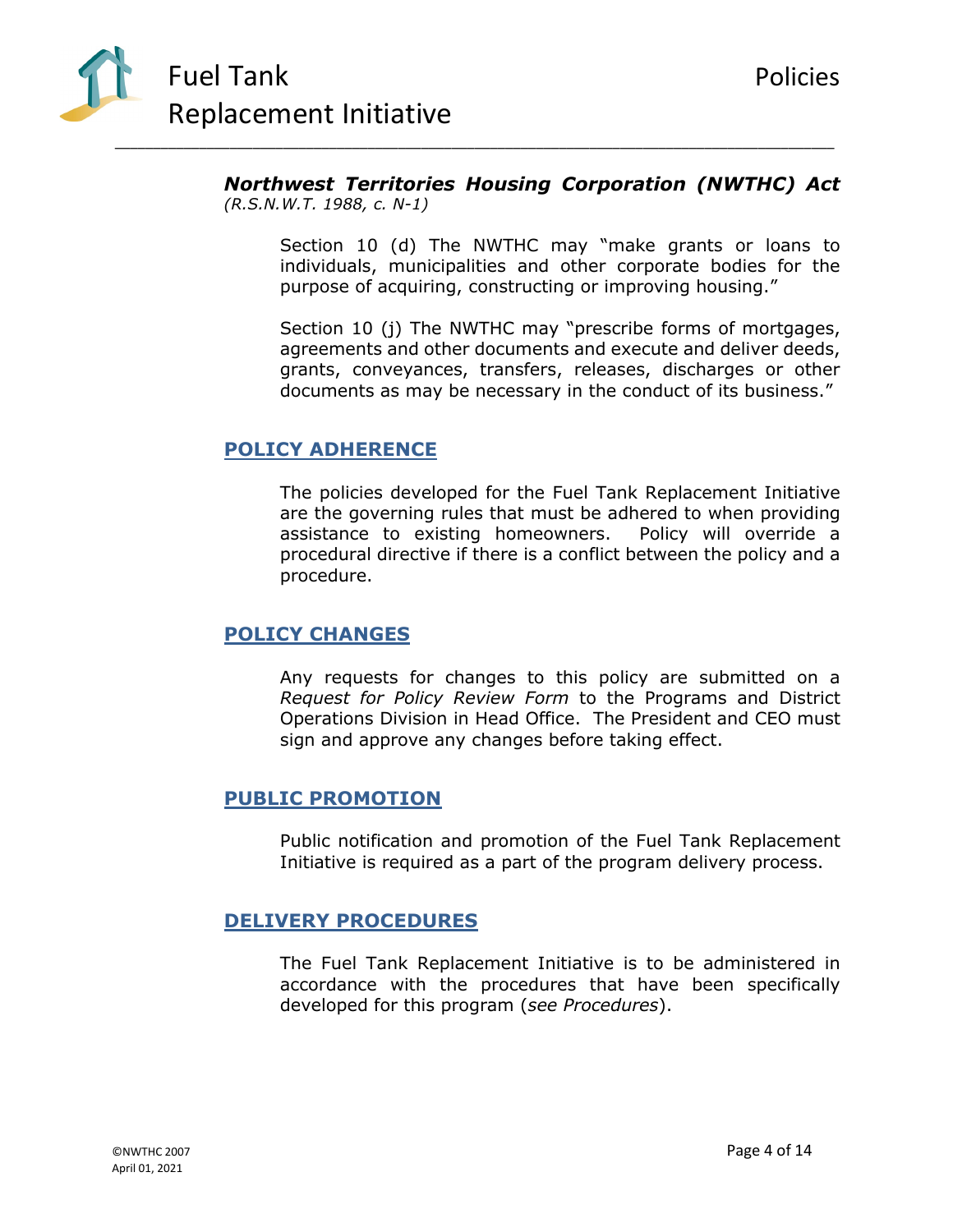

## <span id="page-115-0"></span>**HC-IMS**

Housing Corporation Information Management System (HC-IMS) contains copies of all the required forms and agreements required to effectively deliver the Fuel Tank Replacement Initiative.

## <span id="page-115-1"></span>**DELIVERY AGENT**

The NWTHC is the delivery agent.

### <span id="page-115-2"></span>**RESTRICTED DWELLINGS**

Assistance is limited to dwellings that are located within municipal boundaries and have access to a continuous supply of electricity, potable water and heat. Additionally, there is to be a functional sewage containment system.

Only properties deemed for residential use will be eligible for assistance.

The following properties are not eligible for assistance:

- Properties where municipal zoning by-laws do not permit residential use;
- Houseboats, recreational properties or cabins; or,
- Properties located outside community boundaries **(***Appendix I***)**.

# <span id="page-115-4"></span><span id="page-115-3"></span>**CLIENT SELECTION**

## **APPLICATION REQUIREMENT**

All applicants are required to complete an application form with a representative from the NWTHC or its designated agent. Applicants are not permitted to complete the application on their own.

Fuel Tank Replacement Initiative will be offered on a year-round basis to all communities.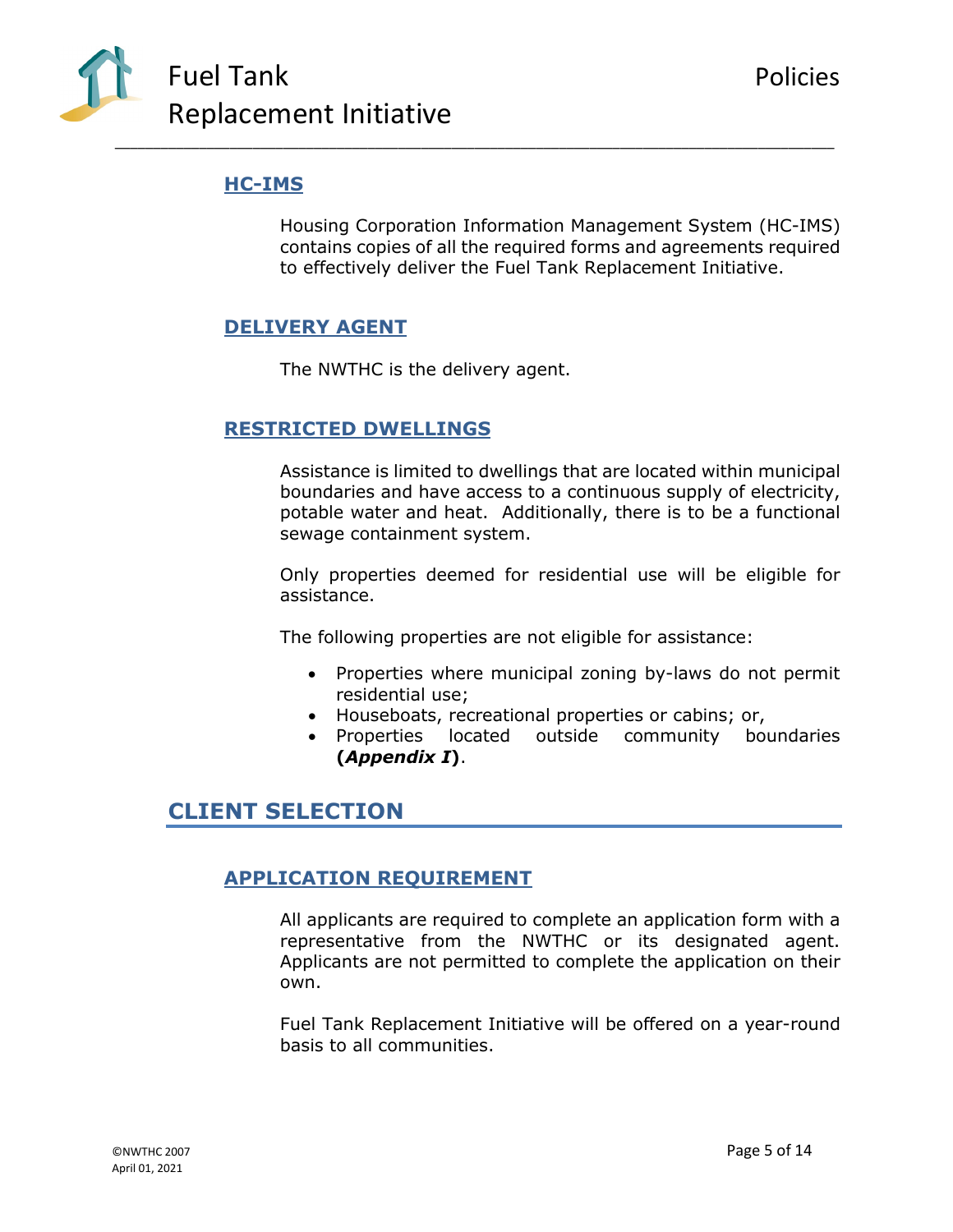

## <span id="page-116-0"></span>**CLIENT COUNSELLING**

Client counselling is required at all stages during the application process. It is necessary to provide applicants with relevant information regarding eligibility criteria, assistance levels, eligible project costs, the Fuel Tank Replacement Initiative Agreement and homeowner responsibilities, including the importance of fuel tank maintenance and home insurance.

## <span id="page-116-1"></span>**ELIGIBILITY CRITERIA**

Assistance is available to residents in all communities in the NWT.

#### **Age:**

The applicant(s) must be 19 years of age or older as of the date of the application.

#### **Residency:**

The applicant(s) must have lived in the NWT for three years; and with one continuous year in the community of application prior to approval.

The applicant(s) must have owned and lived in the home for a minimum of a one-year period before applying for the program.

#### **Income:**

The applicant(s) income must be below the Core Need Income Threshold (CNIT) for their community as outlined in the CNIT tables. The CNIT used is based on the *National Occupancy Standard* (NOS) (which determines the number of bedrooms a household requires given its size and composition) and NOT the actual number of bedrooms in the unit.

#### **Arrears:**

Applicants cannot have mortgage arrears with the NWTHC.

Existing mortgage clients who have signed the Revised Mortgage Payment Plan (RMPP) are eligible to apply for the Fuel Tank Replacement Initiative after six (6) consecutive months of successful payments. If clients do not adhere to the repayment agreement, they will not be eligible for assistance.

Applicants who reside int the market communities of Fort Smith, Hay River, Fort Simpson, Yellowknife, Norman Wells and Inuvik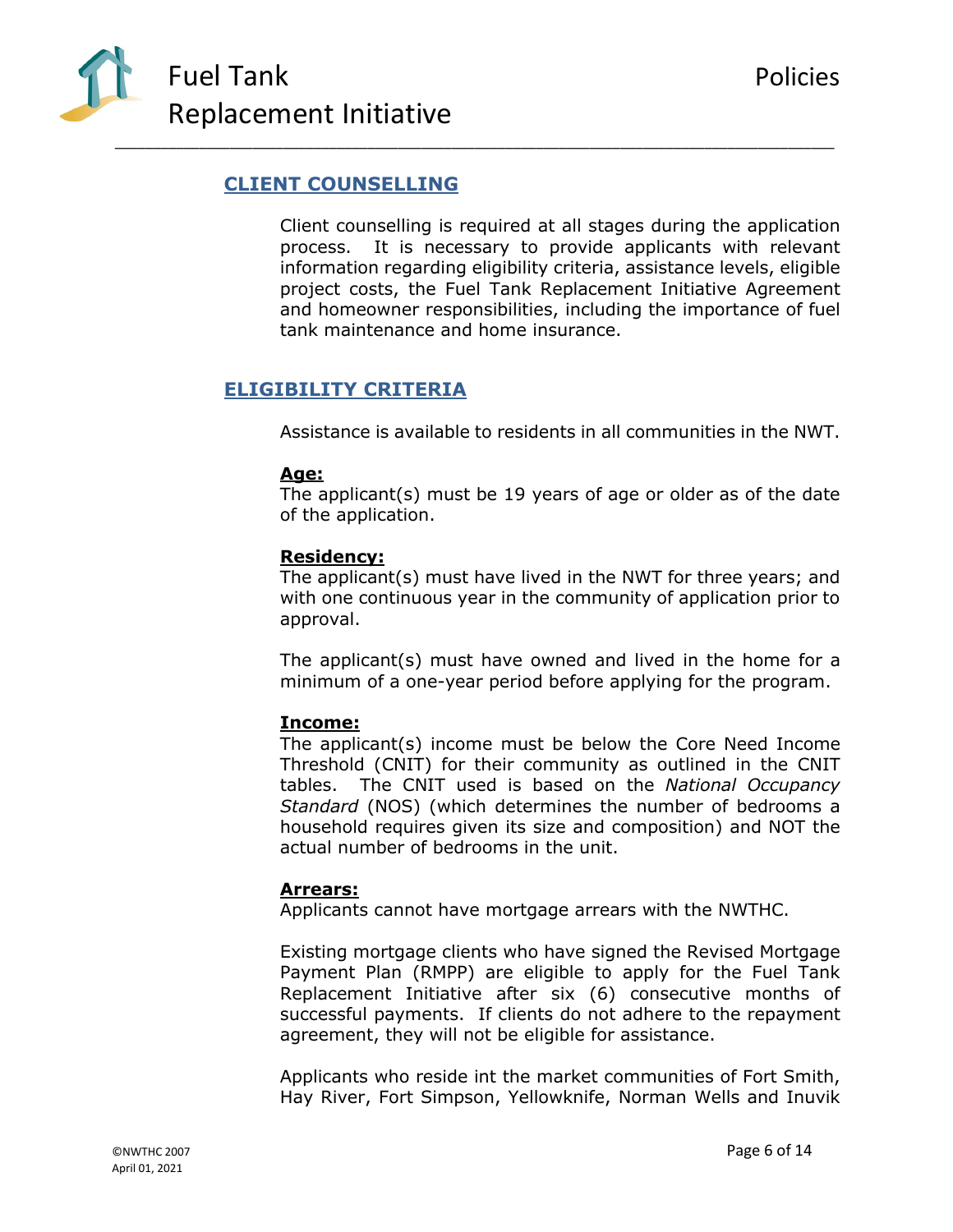

and currently hold land tenure in the Northwest Territories are ineligible to receive assistance if they have any arrears associated with the land, lease or property taxes.

#### **Land tenure:**

Applicants must prove ownership of their residence. This ensures that the NWTHC has the appropriate authorization to arrange for work to be done on the home. This also provides proof that the homeowners meet the residency requirements of the program.

Suitable documentation is required to prove residency and ownership of residency:

- Land lease; or
- Fee simple title; or
- Band Council Resolution (BCR); or
- Permission to occupy; or
- Other document that proves ownership of residence.

The names on the land tenure documents must match the names on the application.

The home must be the applicant's permanent, principal and sole residence.

#### **Credit Worthiness**

Although a good credit rating or acceptable Gross Debt Service Ratio (GDS) (30%) and Total Debt Service (TDS) (40%) ratios are not required for the program, applications may be declined in situations where the applicants are facing the loss of their home (i.e. tax sales, foreclosures or potential loss where legal action has not yet started).

For example, applicants who currently reside in the market communities are ineligible to receive assistance if they have any arrears associated with the property/land, as these properties can be subject to tax sales.

If applicants who currently reside in the non-market communities are at risk of losing their homes due to arrears associated with the land, lease and property taxes, they will be ineligible to receive assistance.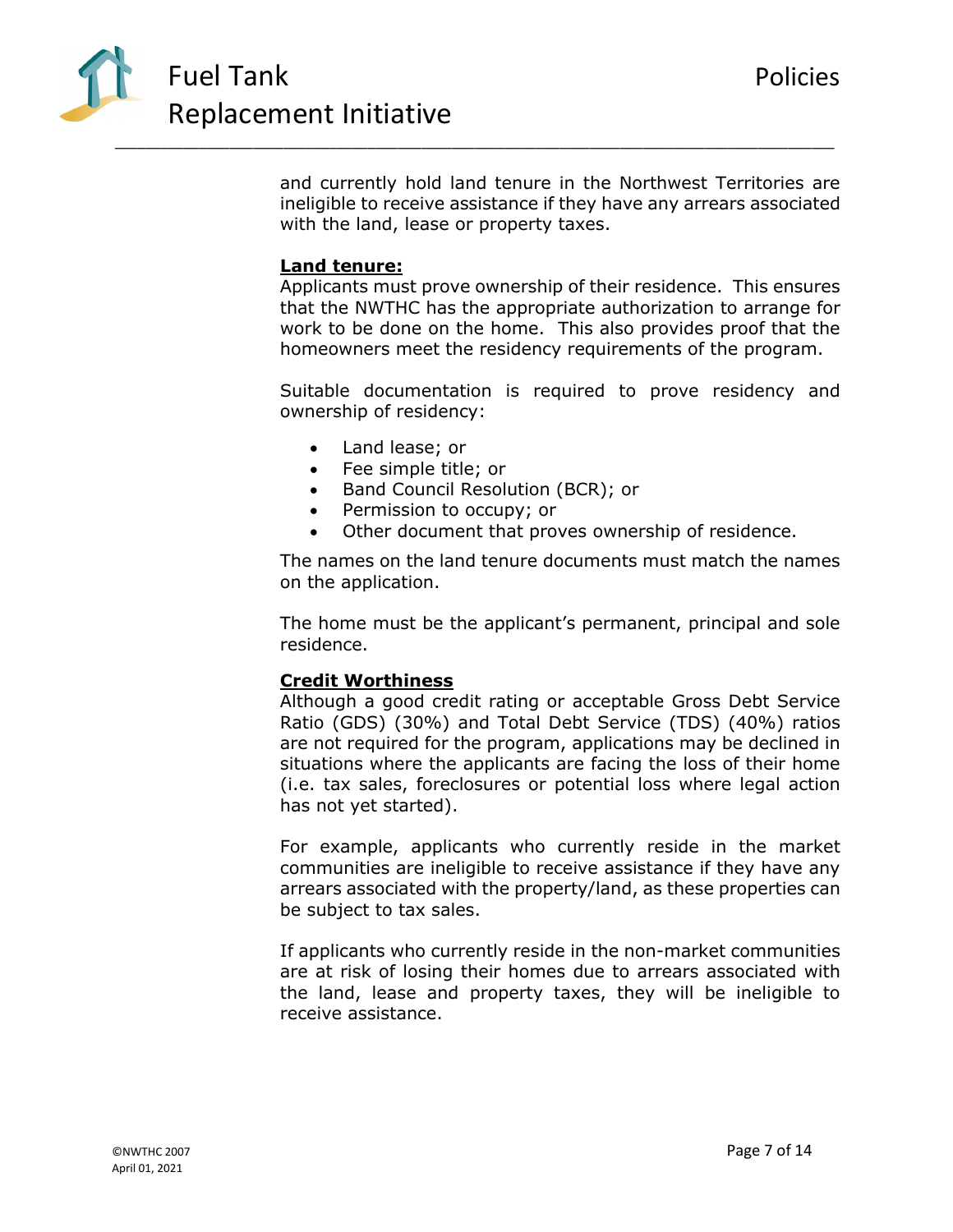

## **Verification of Information**

All information on applications is verified for accuracy. Applications are cancelled if verification does not confirm the information provided by the applicant was truthful.

### **Senior Citizens**

For NWTHC programs, a Senior Citizen is a person 60 years old or older. The eligibility criteria apply to Senior Citizens in the same way as other applicants, including the verification of their income.

### **NWTHC Employees**

The eligibility criteria apply to NWTHC employees in the same way as other applicants. However, the final eligibility status and confirmation will be determined and issued by the Programs and District Operations Division in Head Office. All approval signatures, technical inspections must be at arm-length from the employee's District or Division. Head Office's Infrastructure Services Section will be responsible for completing or reviewing the technical inspections.

## **ASSISTANCE**

#### **Previous Assistance:**

Applicants who have received previous assistance from any NWTHC programs and have met the current eligibility criteria are eligible for assistance through the Fuel Tank Replacement Initiative.

#### **Current Assistance:**

The assistance provided is to only replace and install an above ground fuel tank and its associated components.

Fuel Tank Replacement Initiative cannot be combined with any other subsidized programs delivered by the NWTHC. For example, the Fuel Tank Replacement Initiative cannot be used to top-up a SAFE, Seniors Aging in Place, CARE PM, CARE Major or CARE Mobility project.

#### **Future Assistance:**

The Fuel Tank Replacement Initiative is a once in a lifetime forgivable loan.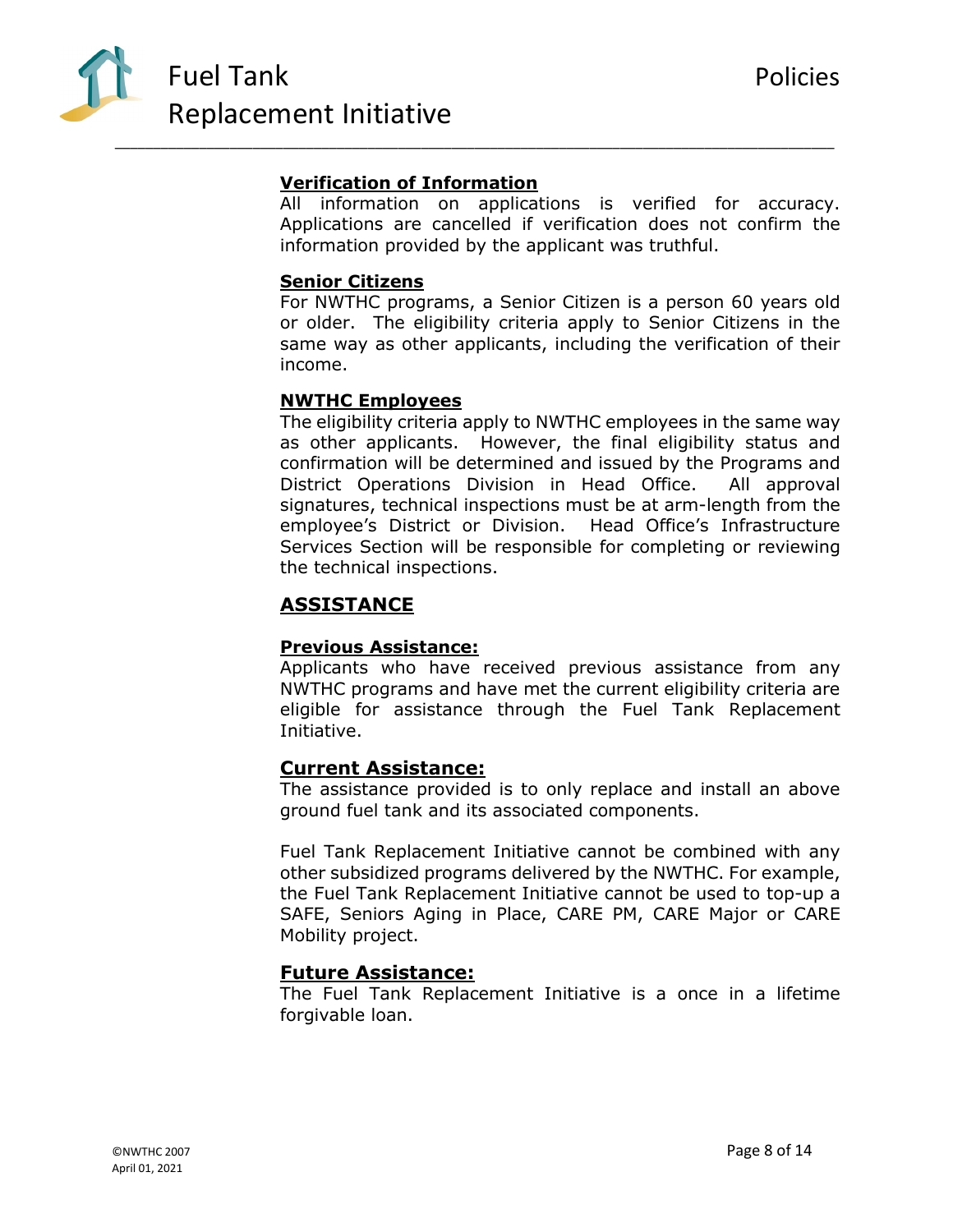

## **Organizations**

As the NWTHC programs are geared to homeownership clients, profit or non-profit organizations/businesses are **not** eligible for this Program.

## <span id="page-119-0"></span>**INCOME VERIFICATION**

Income verification is required for acceptance into the program.

The income of the applicant and co-applicant will be verified. The incomes are verified by using the NWTHC *Verification of Income*  (VOI) *Policies & Procedures.*

## <span id="page-119-1"></span>**PRIORITIZATION OF APPLICANTS & CLIENT SELECTION**

Only applicants who have met the eligibility criteria are to undergo prioritization.

The annual Fuel Tank Replacement Initiative allocation is limited and based upon available funding. Therefore, not all eligible applicants may be chosen for the program. Clients are selected according to level of need using the NWTHC PASS. The use of the PASS is mandatory for the Fuel Tank Replacement Initiative.

Assistance must be allocated in a manner whereby applicants with higher PASS scores receive assistance before those with lower PASS scores.

Allocation of assistance is program specific; applicants applying for Fuel Tank Replacement Initiative are not to be compared with applicants applying for other programs when determining priority.

## <span id="page-119-2"></span>**CONDITIONAL APPROVAL OF ELIGIBLE CLIENTS**

Within 60 days of the application date, clients who have met the eligibility criteria (age, residency, household income, arrears, land tenure, credit worthiness and previous programs) must be given a Conditional Approval letter signed by the District Director.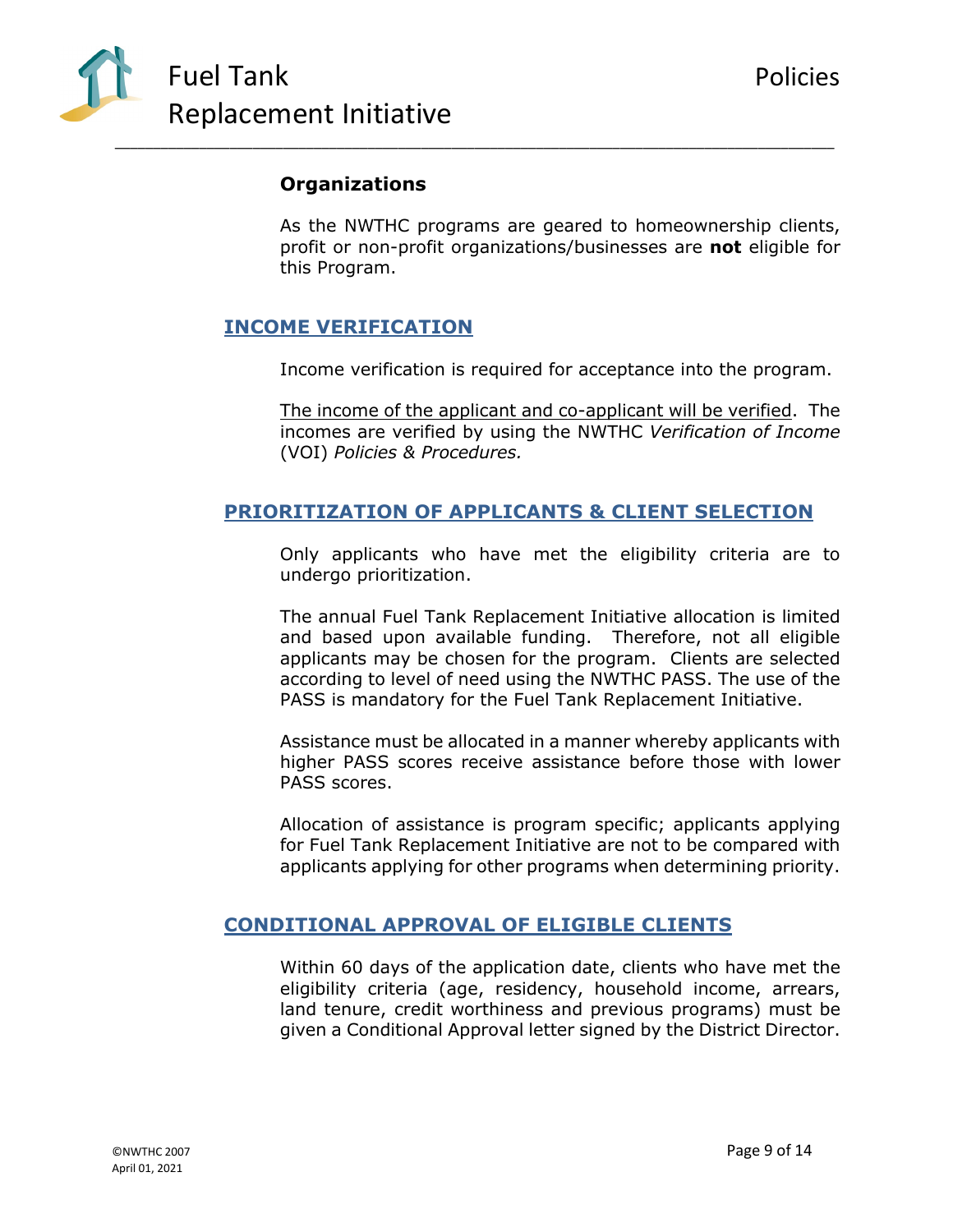

The letter must state that the final decision will be made at the time that all Fuel Tank Replacement Initiative applications for the fiscal year are complete and prioritized using (PASS).

Based on the estimate of the initial Scope of Work, the copayment amount and the date the funds should be received must also be included in the letter. The client should be counselled that these funds must be received by the District Office prior to the start of the repair project.

### <span id="page-120-0"></span>**FINAL CLIENT APPROVAL**

Clients selected for participation in the Fuel Tank Replacement Initiative must be given an Approval Letter signed by the District Director.

The letter must state the amount of assistance the client is eligible to receive based on the Scope of Work, confirmation that the copayment amount has been received as well as basic instructions regarding the next steps that will be taken by the NWTHC and the client.

The final Scope of Work must be discussed and acknowledged by the client before any of the work begins.

The client will be provided with contact information in order to access updates on the status of their repair project.

## <span id="page-120-2"></span><span id="page-120-1"></span>**TECHNICAL REQUIREMENT**

#### **TECHNICAL REPORT**

The NWTHC or a designated agent must complete a Technical Report to determine the condition of the fuel tank/stand/related components prior to consideration for assistance as well as provide an estimated cost for the repairs.

#### <span id="page-120-3"></span>**TECHNICAL ASSISTANCE**

The NWTHC will be responsible for coordinating the Fuel Tank Replacement Initiative, including the Scope of Work and inspections outlined in the *Technical Guidelines* (excluding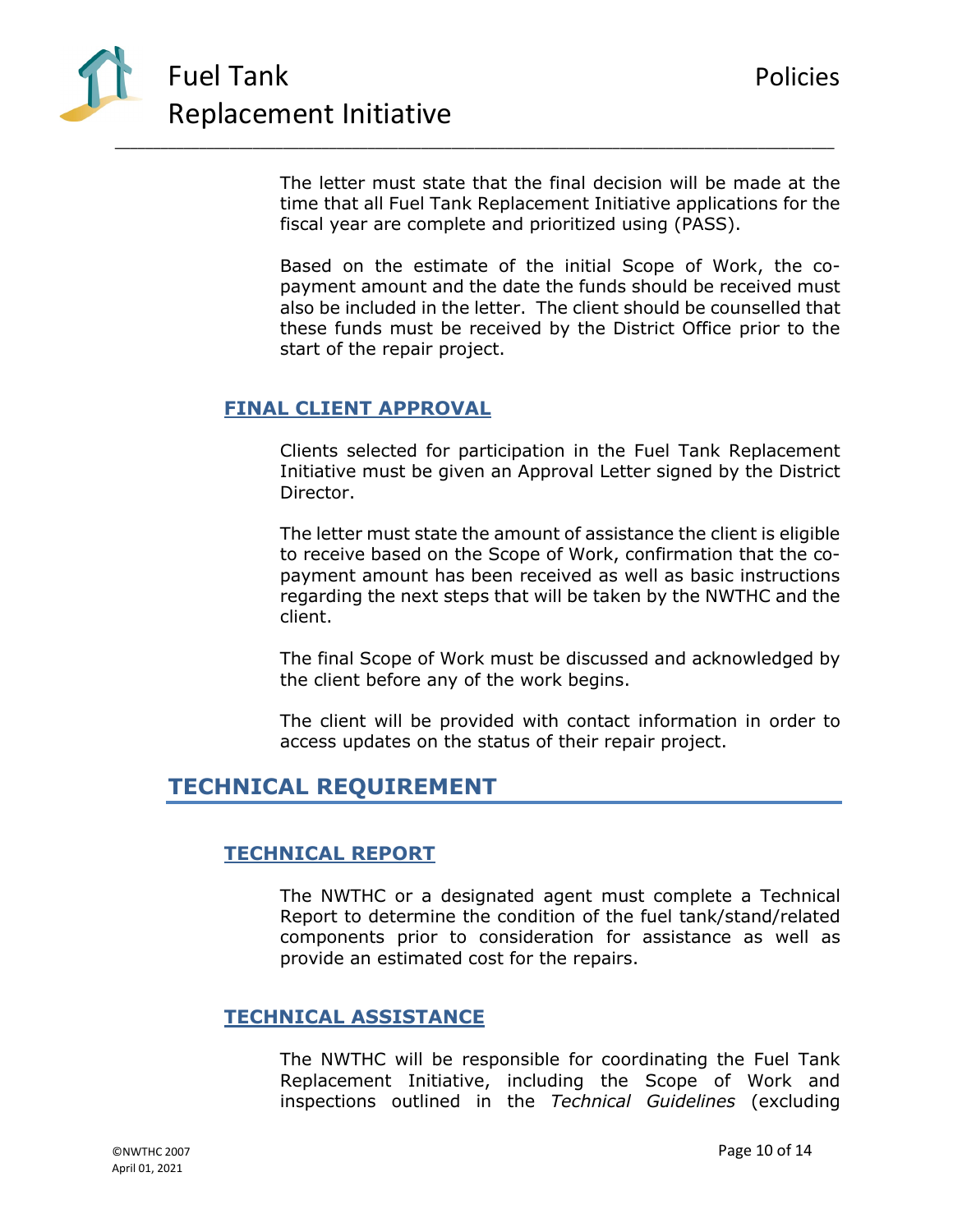

inspections that are the responsibility of other regulatory agencies) for work that is to be completed under the Fuel Tank Replacement Initiative. (See Appendix B1, CSA B-139-09 standard codes & checklist)

The Technical Section must adhere to the Contract Administration Manual when organizing the repair work.

#### <span id="page-121-0"></span>**ELIGIBLE PROJECT COSTS**

Only fuel tank replacement and its related expenses will be eligible for this project.

Following approval of the application, completion of the upgrades and a final inspection by the technical staff, payment of the eligible costs will be made, including:

- 1. Program assistance will cover the cost of materials and labour;
- 2. Other eligible costs to be paid by the District Office include:
	- Freight;
	- Airfare;
	- Accommodations;
	- Applicable permits;
	- Applicable inspections; and
	- Any applicable taxes.

#### <span id="page-121-1"></span>**MANDATORY INSPECTIONS**

For the Fuel Tank Replacement Initiative, the Technical staff must issue a Final Certificate of Completion at project completion, as outlined in the CSA B-139 standard code manual as may be amended from time to time.

#### <span id="page-121-2"></span>**REPAIR STANDARDS**

All repairs must meet or exceed the standards set forth in the latest edition of the *National Building Code* and any *Canada Mortgage and Housing Corporation (CMHC)* and NWTHC standards. In some homes, this may not be feasible. This requirement is to be deemed satisfied for the item or component to the extent that the condition or performance of the item or component is acceptable to the local authority and does not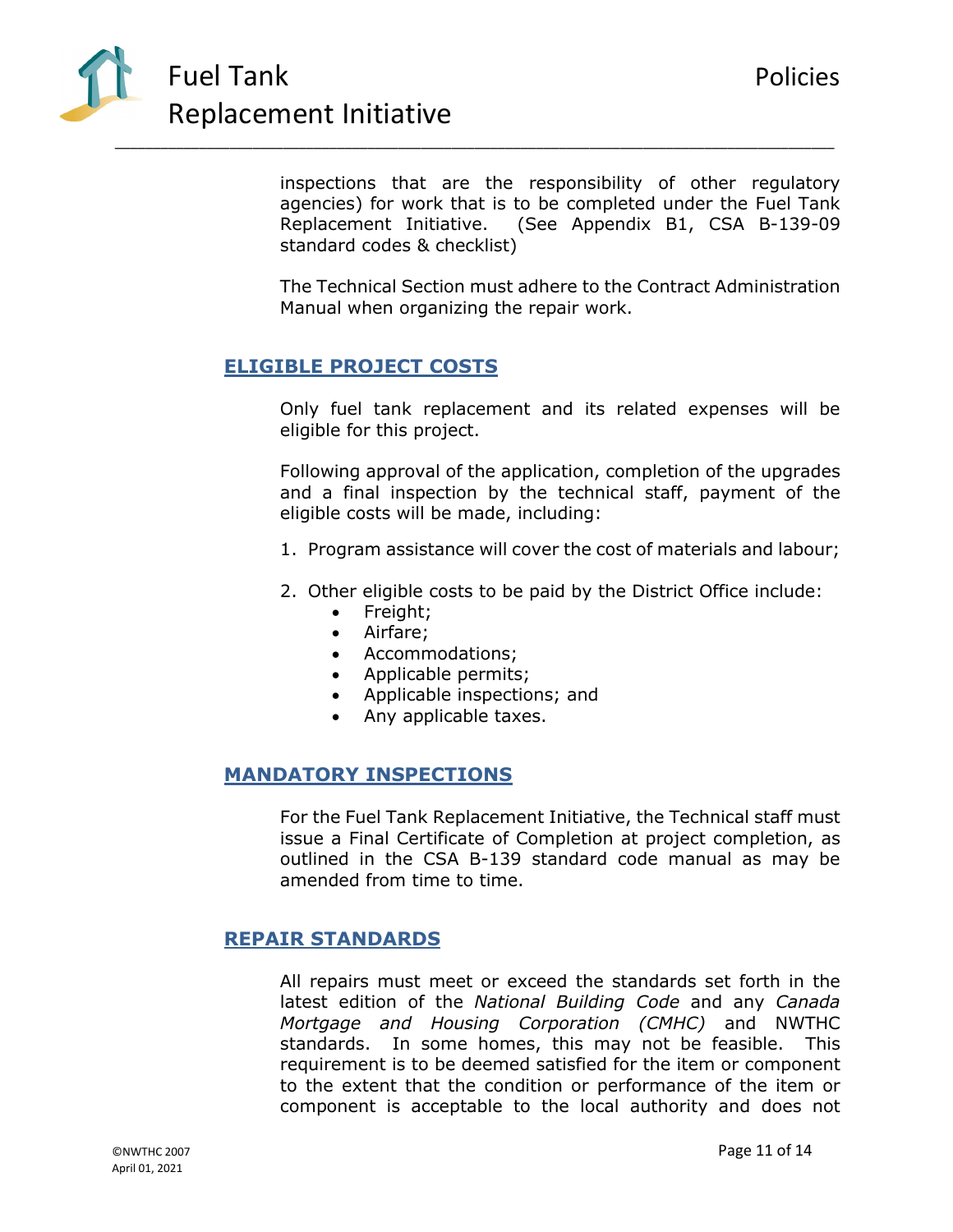

represent a hazard to the health and safety of the occupants. *(See Procedures- Appendix B – Minimum Standard for Repairs.)*

## <span id="page-122-0"></span>**BUSINESS INCENTIVE POLICY**

The Business Incentive Policy (BIP) of the Government of the Northwest Territories applies; see the following website:

<http://www.iti.gov.nt.ca/en/services/business-incentive-policy>

### <span id="page-122-1"></span>**NORTHERN MANUFACTURED PRODUCTS**

The requirement to use Northern Manufactured Products is within the BIP and applies; see the following website:

[http://www.iti.gov.nt.ca/en/services/nwt-manufactured](http://www.iti.gov.nt.ca/en/services/nwt-manufactured-products-policy)[products-policy](http://www.iti.gov.nt.ca/en/services/nwt-manufactured-products-policy)

# <span id="page-122-3"></span><span id="page-122-2"></span>**PROGRAM AGREEMENT**

## **LOAN SECURITY**

The client must provide loan security that is acceptable to the NWTHC.

#### **Program Agreement**

The client is required to sign two (2) copies of the Fuel Tank Replacement Initiative Agreement. The agreements must be signed by all parties prior to any funds being advanced or the start of the project.

#### **Security**

Loans will be secured with a promissory note (Schedule A) signed by the client(s).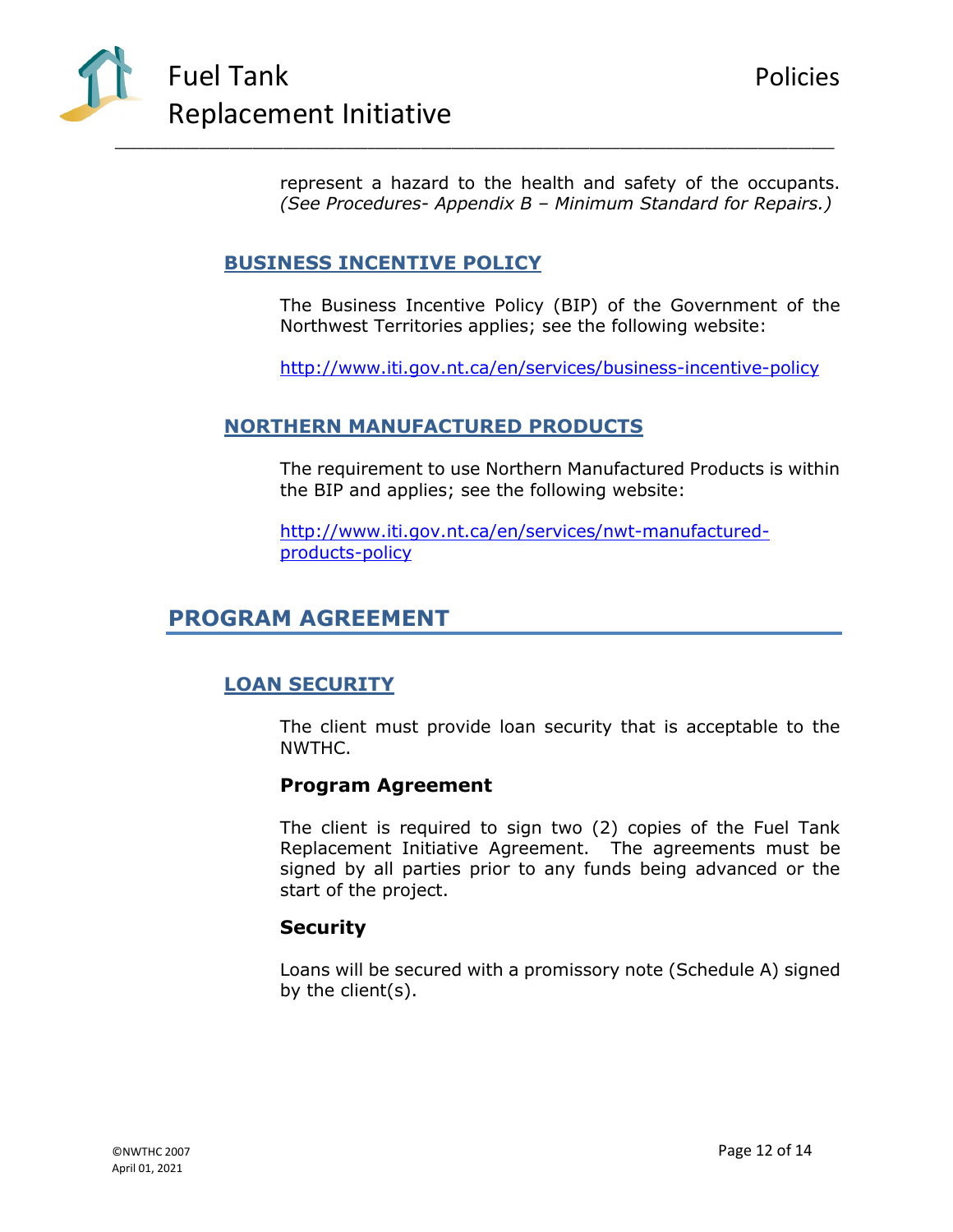

### <span id="page-123-0"></span>**SIGNATURES**

The clients receiving assistance must sign all required documentation before any funds are disbursed. (*See Procedures)*

The names on all program agreement documents and Promissory Note (Schedule A) must match those names on the Lease, Fee Simple Title, Band Council Resolution (BCR) documents or Permission to Occupy letters or other ownership documents deemed acceptable by the NWTHC.

#### <span id="page-123-1"></span>**FORGIVENESS**

Assistance will be forgiven at the end of the fiscal year provided that the project is complete, and the FCC date has been entered in HC-IMS.

### <span id="page-123-2"></span>**PRINCIPAL RESIDENCE AND ACCEPTALBLE USE**

The client(s) must maintain the home as their principal and sole residence for the term of the forgivable loan.

The home cannot be for seasonal use or used as a means to generate revenue (rental property).

If the client stops living in the home during the loan period or the home is used for alternative purposes, the client is in default of the agreement and the remaining outstanding balance of the forgivable loan becomes due and payable to the NWTHC.

## <span id="page-123-4"></span><span id="page-123-3"></span>**PROGRAM ADMINISTRATION**

# **SELLING OF HOME**

In cases where the home is sold before the loan is completely forgiven, the remaining outstanding balance of the forgivable loan becomes due and payable to the NWTHC.